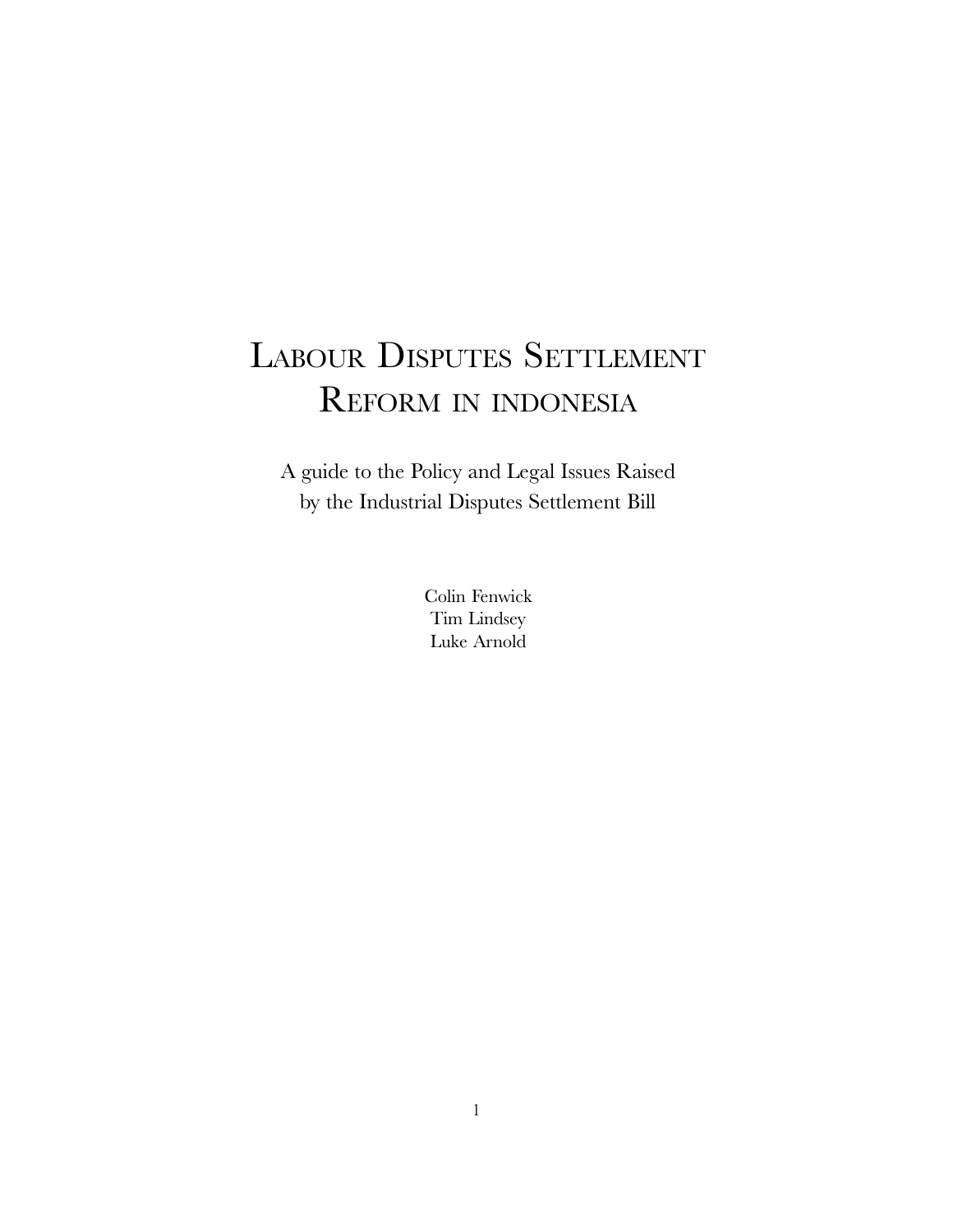Copyright © International Labour Organization 2002 First published 2002

Publications of the International Labour Office enjoy copyright under Protocol 2 of the Universal Copyright Convention. Nevertheless, short excerpts from them may be reproduced without authorization, on condition that the source is indicated. For rights of reproduction or translation, application should be made to the Publications Bureau (Rights and Permissions), International Labour Office, CH-1211 Geneva 22, Switzerland. The International Labour Office welcomes such applications.

Libraries, institutions and other users registered in the United Kingdom with the Copyright Licensing Agency, 90 Tottenham CourtRoad, London W1T 4LP [Fax:(+44)(0)20 7631 5500; email:cla@cla.co.uk] in the United States with the Copyright Clearance Center, 222 Rosewood Drive, Danvers, MA 01923 [Fax:(+1)(978) 750 4470; email:info@copyright.com] or in other countries with associated Reproduction Rights Organizations, may make photocopies in accordance with the licences issued to them for this purpose.

\_\_\_\_\_\_\_\_\_\_\_\_\_\_\_\_\_\_\_\_\_\_\_\_\_\_\_\_\_\_\_\_\_\_\_\_\_\_\_\_\_\_\_\_\_\_\_\_\_\_\_\_\_\_\_\_\_\_\_\_\_\_\_\_\_\_\_\_\_\_\_\_\_\_\_\_\_\_\_\_\_\_\_\_\_\_\_\_\_\_\_\_\_\_\_\_\_\_\_\_\_\_\_\_\_\_\_\_\_\_\_\_\_\_\_\_\_\_\_\_\_

#### ILO

Labour Dispute Settlement Reform in Indonesia A Guide to the Policy and Legal issues Raised by Insudtrial Labour Dispute Settlement Bill Jakarta, International Labour Office, 2002

ISBN 92-2-

The designations employed in ILO publications, wich are in conformity with United Nations practice, and the presentation of material therein do not imply the expression of any opinion whatsoever on the part of the International Labour Office concerning the legal status of any country, area or territory or of its authorities, or concerning the delimitation of its frontier.

\_\_\_\_\_\_\_\_\_\_\_\_\_\_\_\_\_\_\_\_\_\_\_\_\_\_\_\_\_\_\_\_\_\_\_\_\_\_\_\_\_\_\_\_\_\_\_\_\_\_\_\_\_\_\_\_\_\_\_\_\_\_\_\_\_\_\_\_\_\_\_\_\_\_\_\_\_\_\_\_\_\_\_\_\_\_\_\_\_\_\_\_\_\_\_\_\_\_\_\_\_\_\_\_\_\_\_\_\_\_\_\_\_\_\_\_\_\_\_\_\_

The responsibility for opinions expressed in signed articles, studies and other contributions rests solely with their authors, and publication does not constitute an endorsement by the International Labour Office of the opinions expressed in them.

Reference to names of firm and commercial products and processed does not imply their endorsement by the International Labour Office, and any failure to mention a particular firm, commercial product or process is not a sign of dissaproval.

ILO publications can be obtained through major booksellers or ILO local offices in many countries, or direct from ILO Publications, International Labour Office, CH-1211 Geneva 22, Switzerland of from the ILO Office in Jakarta, UN Building, 5th floor, Jl. MH Thamrin 14, Jakarta 10340. Catalogues or lists of new publications are available free of charge from above address, or by email: pubvente@ilo.org ; jakarta@ilo.org.

\_\_\_\_\_\_\_\_\_\_\_\_\_\_\_\_\_\_\_\_\_\_\_\_\_\_\_\_\_\_\_\_\_\_\_\_\_\_\_\_\_\_\_\_\_\_\_\_\_\_\_\_\_\_\_\_\_\_\_\_\_\_\_\_\_\_\_\_\_\_\_\_\_\_\_\_\_\_\_\_\_\_\_\_\_\_\_\_\_\_\_\_\_\_\_\_\_\_\_\_\_\_\_\_\_\_\_\_\_\_\_\_\_\_\_\_\_\_\_\_\_

Visit our website: www.ilo.org/publns ; www.un.or.id/ilo

Printed in *Jakarta*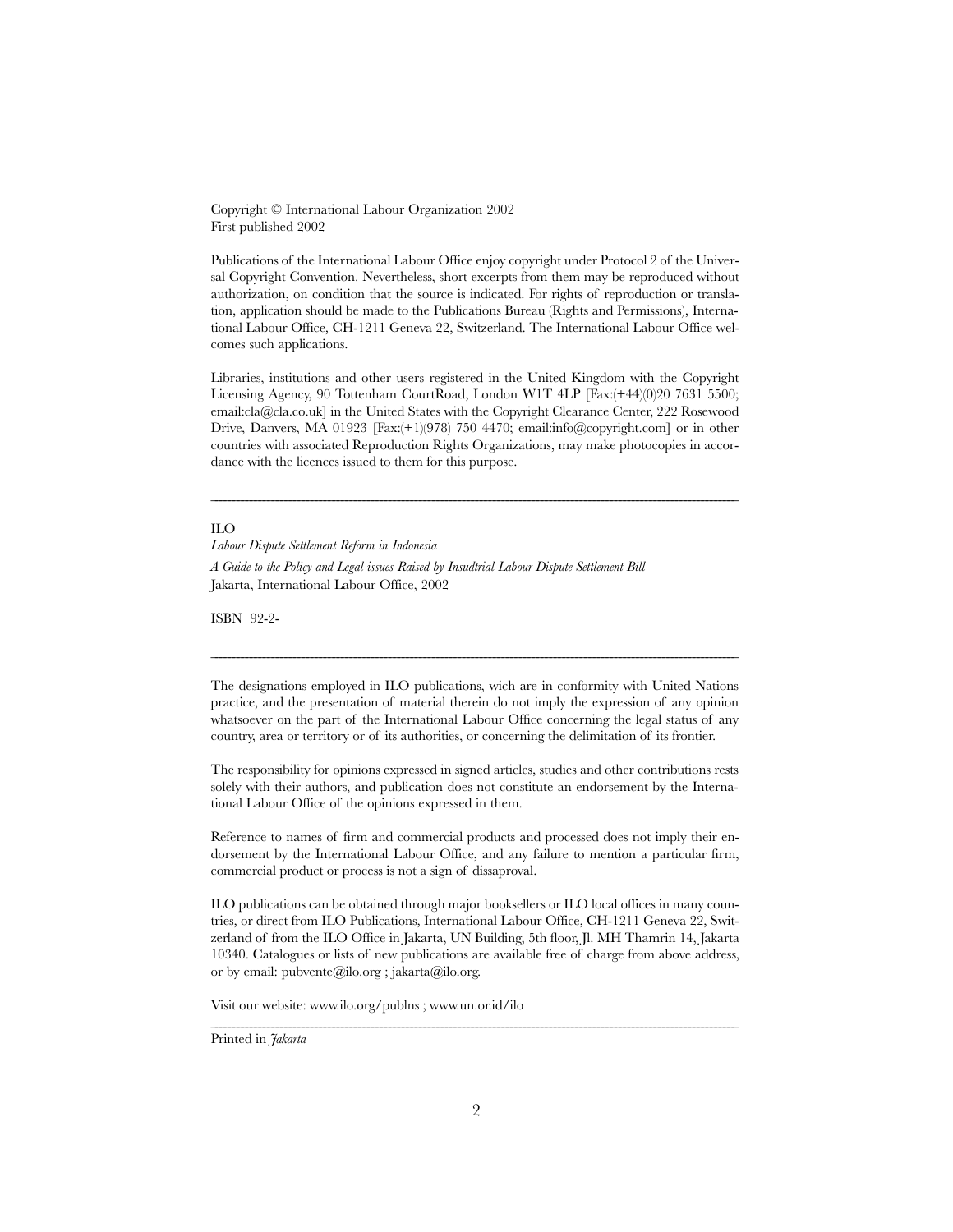## **FOREWORD**

Indonesia's labour law reform programme which was launched in 1998 immediately after the ratification in the same year of ILO Convention No. 87 on Freedom of Association and Protection of the Right to Organise and in line with the Reformasi movement in the country consist of the enachment of three main legislation Trade Union Act, labour Dispute Settlement Act and Manpower Development Protection Act. The new Trade Union Act (Act 21 of 2000) was enacted into law in 2000. The two other acts are expected to be promulgated before the end of 2002.

The ILO through the ILO/USA Declaration Project in Indonesia has deemed it appropriate to commision a paper on "Labour Dispute Settlement Reform in Indonesia" as a most timely and worthwhile contribution to the country's labour law reform process.

The paper provides the necessary historical background in discussing the present industrial dispute resolution mechanism and includes the presentation of relevant case studies. It gives a detailed description of provisions of the proposed dispute settlement law and related legislation which leads to a very through and useful analysis of various problems and issues which go to the structure and practical operation of the new system  $-$  and which raised a range of interesting legal and policy questions.

In general, the paper provides a useful analysis of the new dispute settlement system and it is our hope that its publication can help ensure that a wide range of policy-makers and industrial relations practitioners will have access to a critical analysis of the new legislation on dispute settlement.

We wish to commend the authors  $-$  Colin Fenwick, Tim Lindsey and Luke Arnold  $-$  for the excellent paper which represents a genuine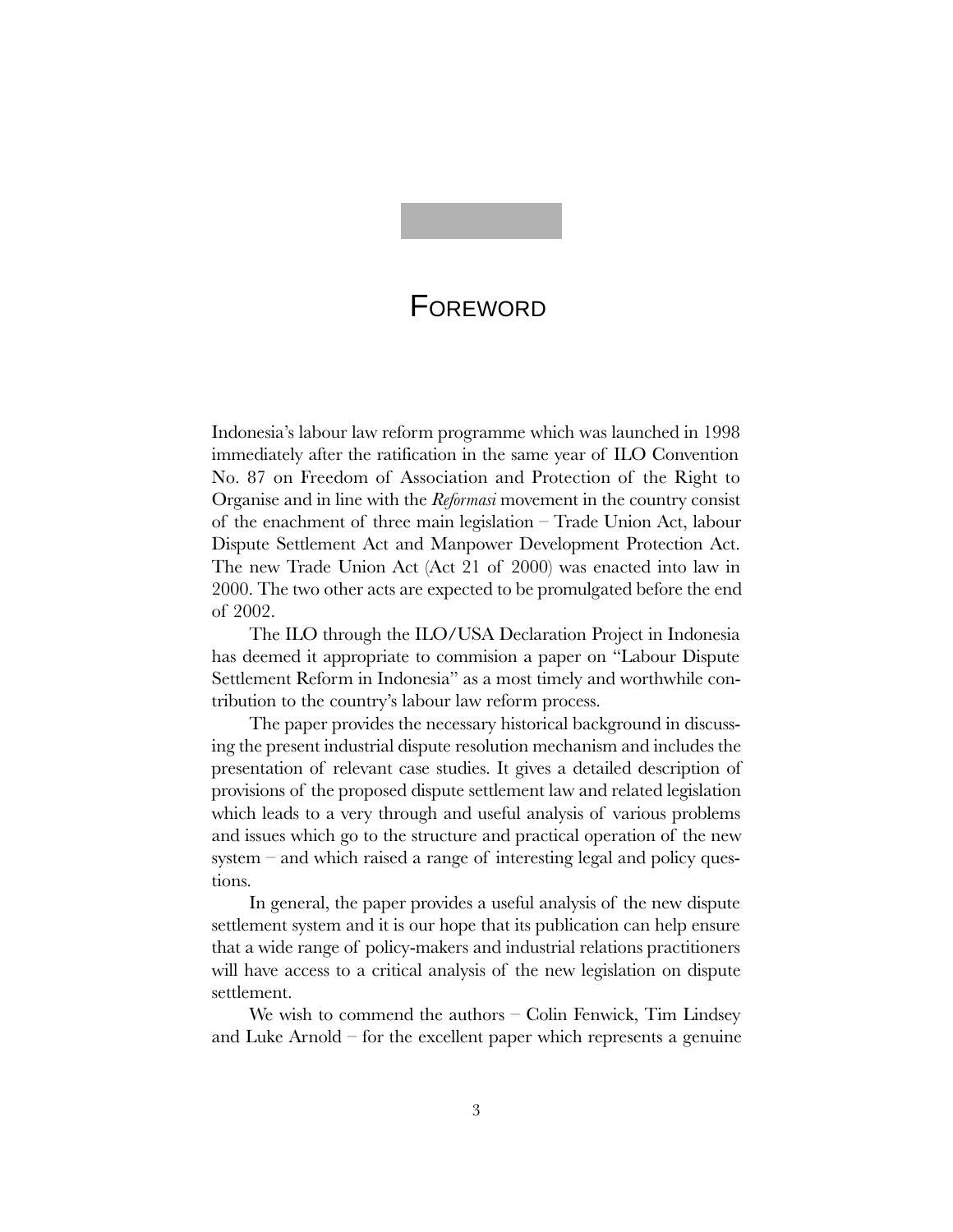contribution to building a better industrial relations system in Indonesia.

Jakarta, 1 July 2002

Alan J. Boulton Director ILO Office Jakarta

Carmelo C. Noriel Chief Technical Advisor ILO/USA Declaration Project In Indonesia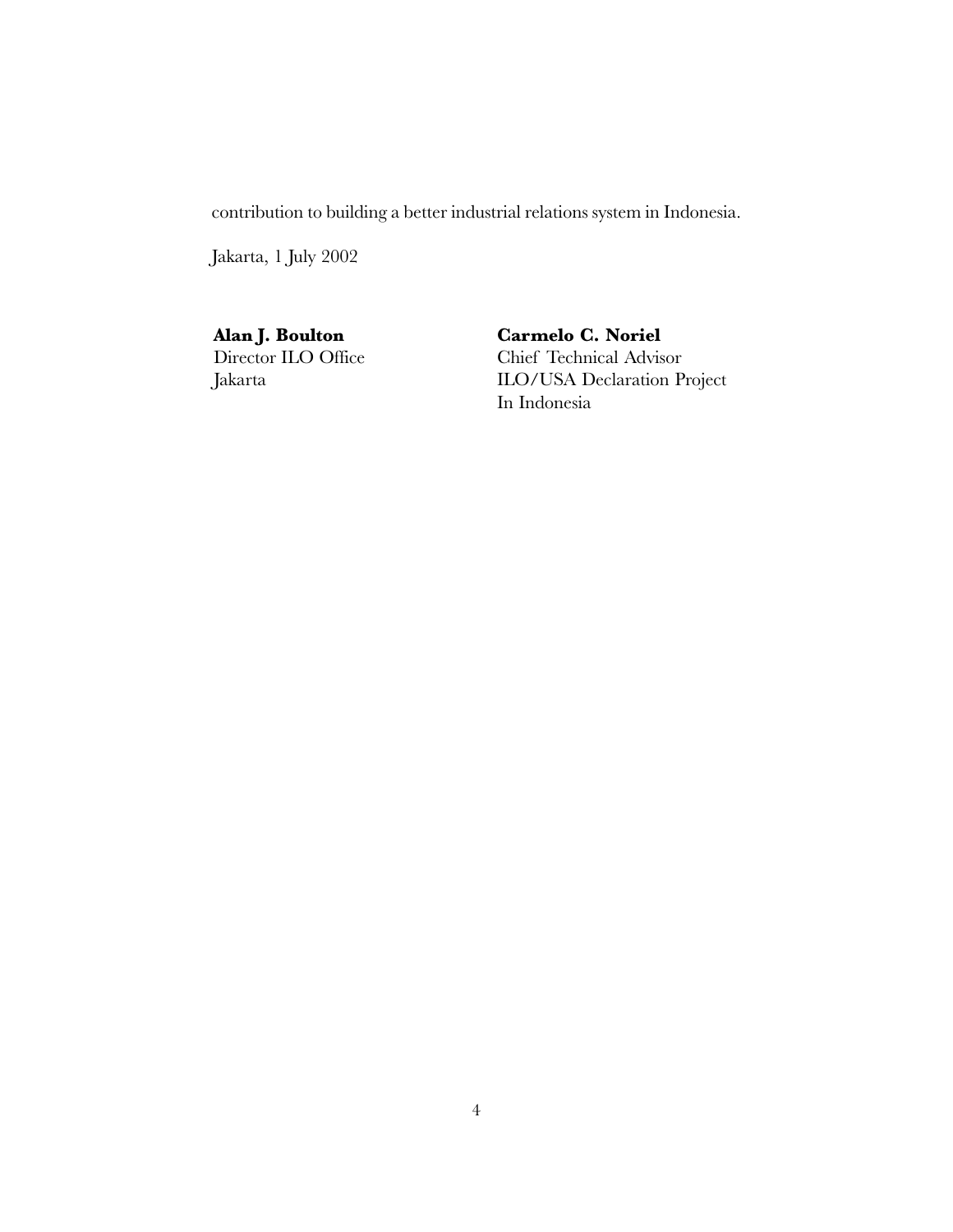## **PREFACE**

This paper is produced by the Asian Law Group Pty Ltd for the<br>International Labour Organisation/United State Declaration<br>Project Indonesia as a discussion paper and basic guide for the<br>government, workers and trade union e International Labour Organisation/United State Declaration Project Indonesia as a discussion paper and basic guide for the goverment, workers and trade union employers and their organization including lawyers and lay people to the policy and legal issues raised by the Industrial Disputes Settlement Bill currently before the Indonesian legislature. It is written from an academic labour lawyer's perspective and does not purport to be an exhaustive examination of the issues it raises. It should noted that the views expressed are those of the authors, and as such do not necessarily reflect those of the project on the International Labour Organization.

The first chapter of the paper considers the context in which the Bill has been drafted, tracing the background of contemporary Indonesian industrial relations regulation and demonstrating why the reforms contemplated by the Bill are necessary.

The second chapter provides three cases studies of recent industrial disputes, showing both the particular shortcomings in the current system and, again, the urgent need for dispute settlement reforms.

The third chapter outlines the contents of the Bill and explains the mechanisms by which the new system will work.

The fourth chapter identifies shortcomings in the Bill and makes proposals for further reform.

The appendix contains a brief clause-by-clause summary of the Bill.

The list of references provides resources for further research and identifies sources used in the preparation of this paper.

> Colin Fenwick, Tim Lindsey, Luke Arnold Melbourne, 1 May 2002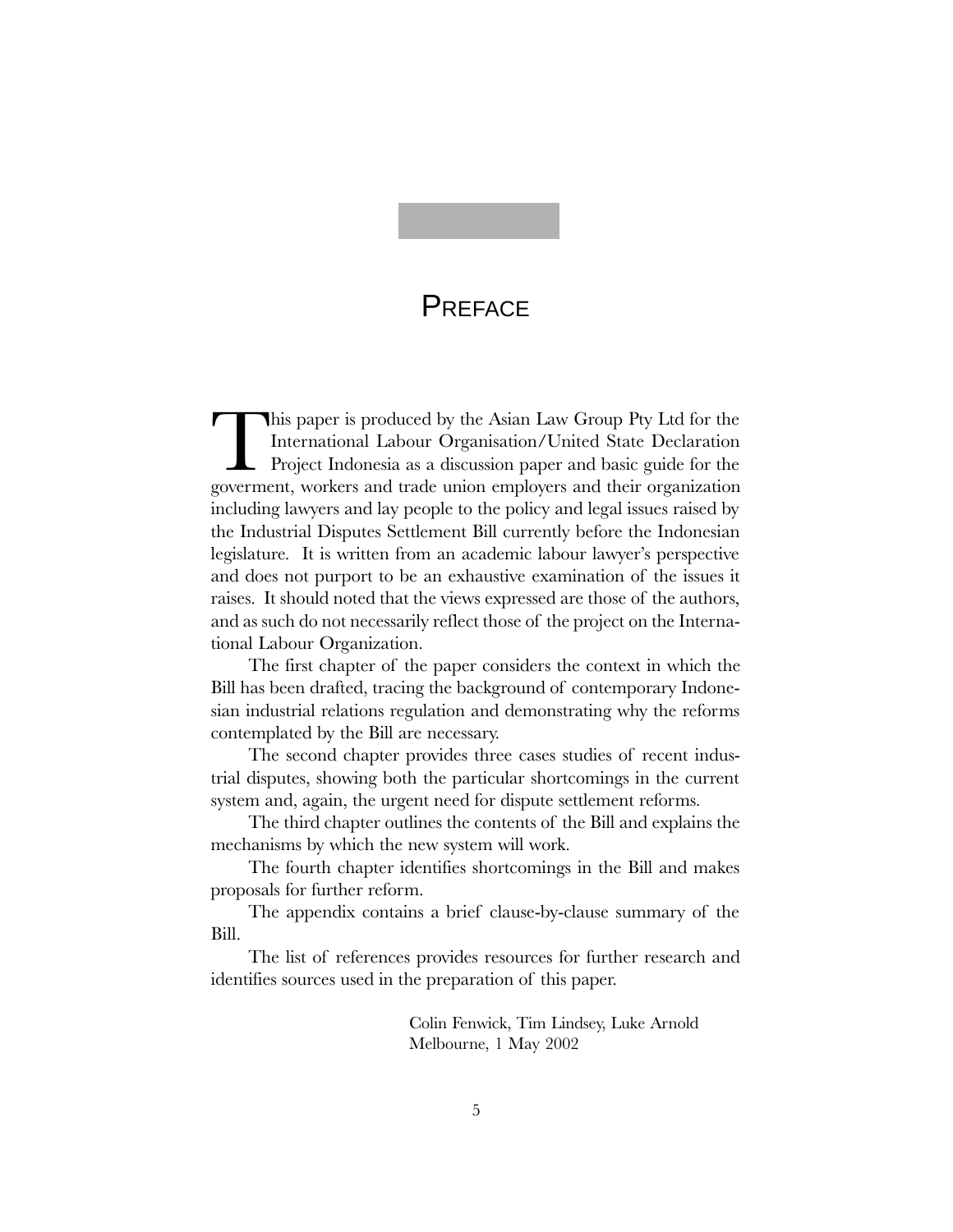## TRANSLATION NOTE

The 'Department of Labour', and 'Minister for Labour' and 'Labour Development and Protection Bill' refer to the Departemen Ketenagakerjaan dan Transmigrasi<br>(Depnakertrans), and Mentri Ketenagakerjaan dan Transmigrasi 'Labour Development and Protection Bill' refer to the Departemen Ketenagakerjaan dan Transmigrasi (Menakertrans) and Rancangan Undang-Undang Pembinaan dan Perlindungan Ketenagakerjaan (RUU PPK) respectively. Tenagakerja literally means workforce and is commonly translated as Manpower. To avoid the gender implications of the latter we have preferred 'labour' as the term most commonly used in most English-speaking jurisdictions for these institutions.

State Court refers to the Pengadilan Negri. This term is often translated as 'District Court', which is literally incorrect and may be misleading given this Court's extensive initial jurisdiction over both criminal and civil matters.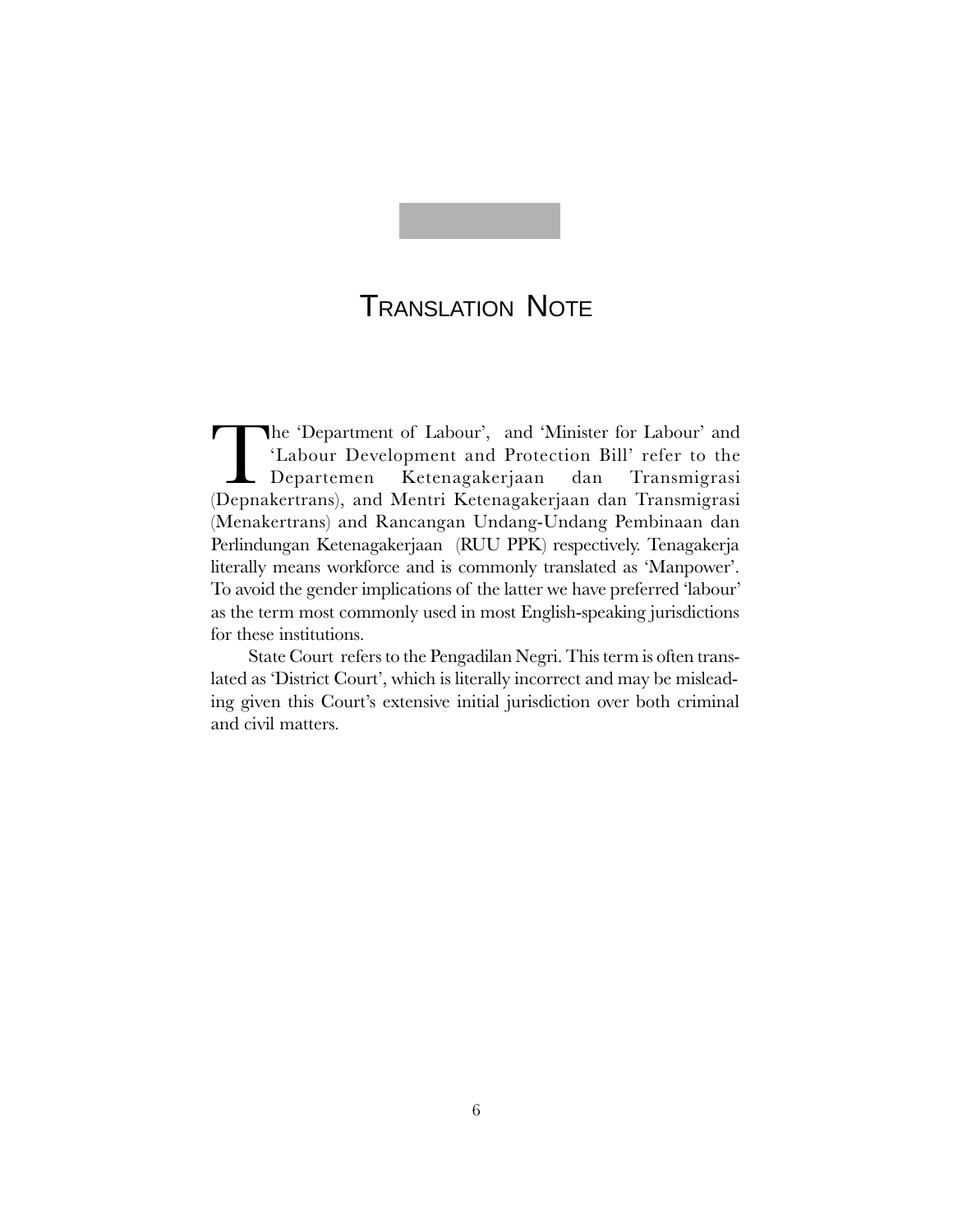# **CONTENS**

| <b>FOREWORD</b>                                                                                    | $\dddot{\text{iii}}$    |
|----------------------------------------------------------------------------------------------------|-------------------------|
| <b>PREFACE</b>                                                                                     | $\overline{\mathbf{V}}$ |
| <b>TRANSLATION NOTE</b>                                                                            |                         |
|                                                                                                    | vii                     |
| <b>CHAPTER 1: BACKGROUND: THE DEVELOPMENT</b><br>OF INDONESIAN LABOUR LAW                          | 1                       |
| <b>INTRODUCTION</b>                                                                                | $\mathbf{1}$            |
| <b>LABOUR LAW IN INDONESIA BEFORE 1998</b>                                                         | 3                       |
| The First Phase: The Prohibition of Unions prohibitions<br>of unions $(1966 - \text{late } 1970s)$ | $\overline{4}$          |
| The Second Phase: The Co-opting of the Unions<br>(Late 1970s - Early 1990s)                        | 5                       |
| The Third Phase: The Market as Veneer (1990-8)                                                     | 8                       |
| THE LBH ANALYSIS                                                                                   | 9                       |
| THE POST-SOEHARTO REFORMS                                                                          | 11                      |
| Habibie                                                                                            | 12                      |
| Wahid                                                                                              | 14                      |
| Megawati                                                                                           | 15                      |
| Conclusion                                                                                         | 16                      |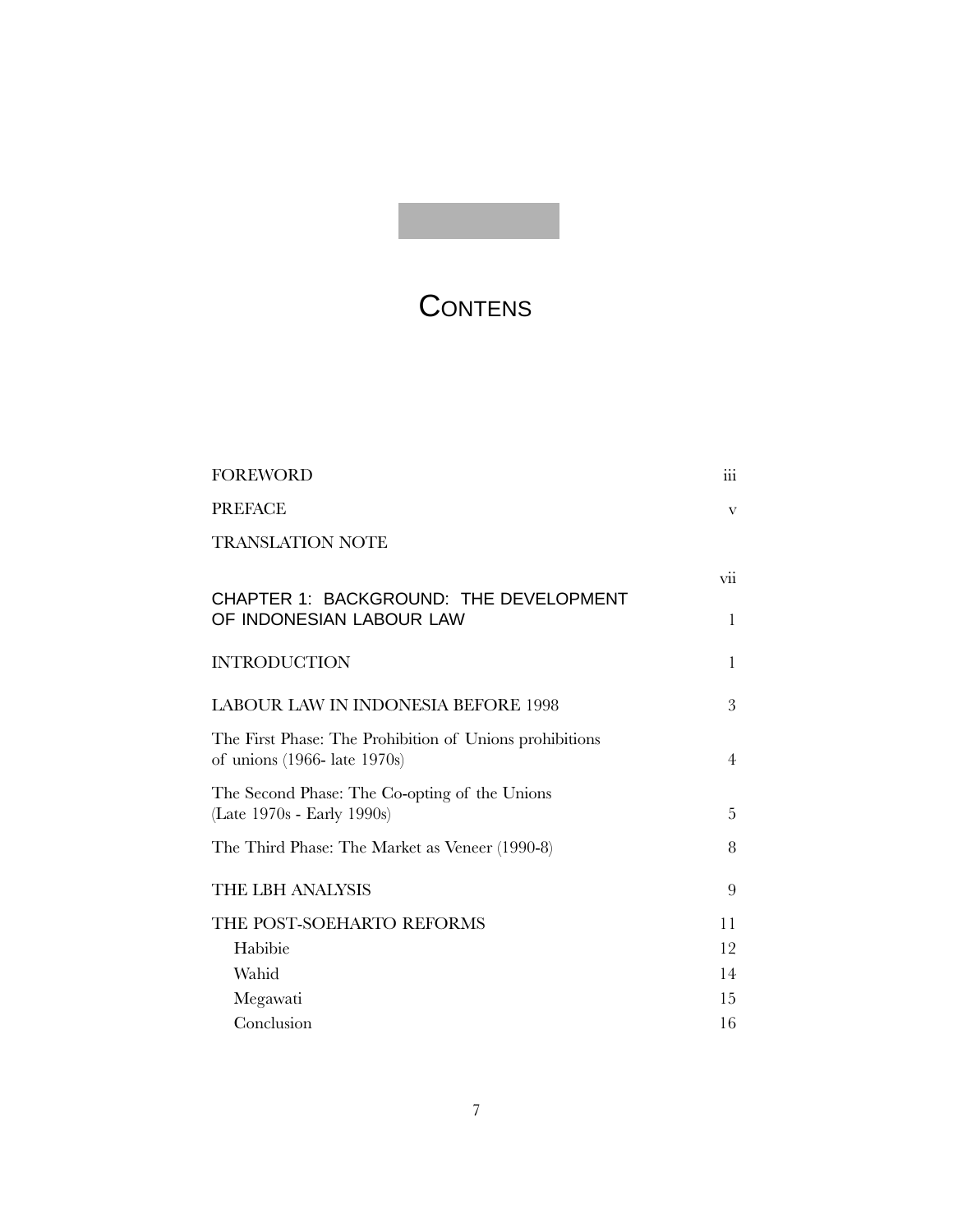| <b>CHAPTER 2: LABOUR DISPUTE RESOLUTION</b>              |    |
|----------------------------------------------------------|----|
| IN INDONESIA: THREE CASE STUDIES                         | 18 |
|                                                          |    |
| THE SHANGRI-LA HOTEL CASE:                               |    |
| PERSISTENCE OF THE NEW ORDER LABOUR MODEL                | 19 |
| The Strike                                               | 20 |
| The Evacuation                                           | 21 |
| The Arbitration                                          | 22 |
| The Civil Suit                                           | 23 |
| Pressure from the ILO                                    | 24 |
| Appeals                                                  | 24 |
| Comments                                                 | 25 |
| THE 'SANDAL BOLONG' CASE:                                |    |
| <b>CRIMINALISING UNIONISM</b>                            | 26 |
| Criminalising Labour                                     | 27 |
| THE PT KADERA CASE: OFFICIAL VIOLENCE                    |    |
| AS DISPUTE RESOLUTION                                    | 29 |
| Systematised Industrial Relations Violence               | 31 |
| Ethnicity in Labour Disputation                          | 31 |
| CHAPTER 3: HOW WILL THE NEW LABOUR                       |    |
| DISPUTES SETTLEMENT LAW WORK?                            | 33 |
| OVERVIEW OF THE NEW SYSTEM                               | 34 |
| The Meaning of "Industrial Dispute" Under the New Law    | 34 |
| What can be the Subject Matter of an Industrial Dispute? | 34 |
| Who can be a Party to an Industrial Dispute?             | 35 |
| Dispute Settlement Principles and Procedures             | 36 |
| <b>Bipartite Dispute Settlement</b>                      | 37 |
| Arbitration of Disputes                                  | 37 |
| The Industrial Tribunal                                  | 39 |
| Establishment and Composition of the Industrial Tribunal | 39 |
| Ad-Hoc Judges                                            | 40 |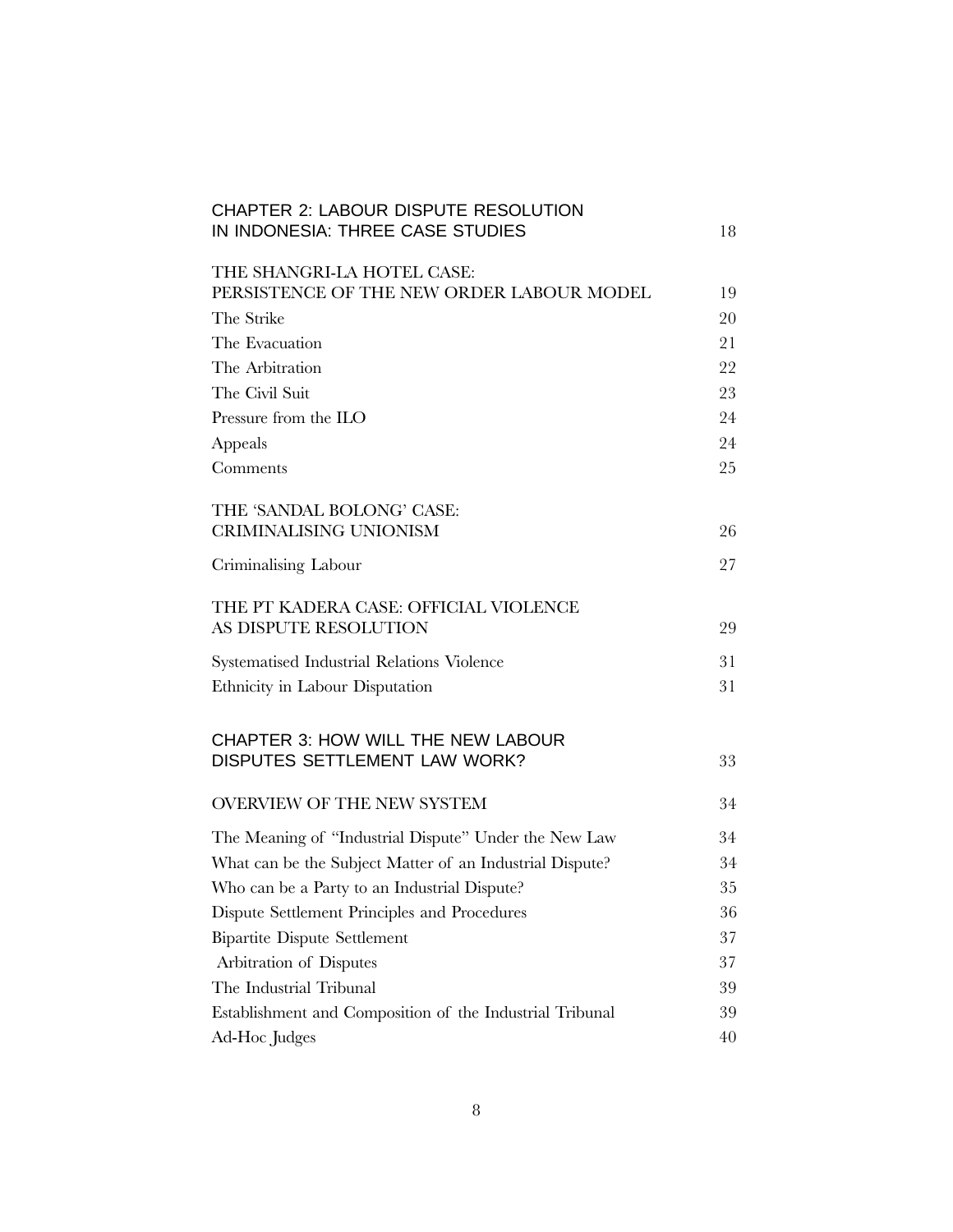| Judicial Supervision of the Work of the Tribunal             | 40 |
|--------------------------------------------------------------|----|
| Sub-Registries                                               | 41 |
| Dispute Settlement Procedure in the Industrial Tribunal      | 41 |
| Appeals to the Supreme Court                                 | 41 |
| Termination of Strikes and Lockouts                          | 42 |
| Transition from the Old System                               | 42 |
| THE SUBJECT MATTER OF INDUSTRIAL DISPUTES                    | 43 |
| Inter-Trade Union Disputes                                   | 43 |
| What is a Trade Union?                                       | 43 |
| What is an Inter-trade Union Dispute?                        | 43 |
| Trade Union Rights and Responsibilities                      | 44 |
| Resolution of Inter-trade Union Disputes                     | 44 |
| Disputes Over Termination of Employment                      | 45 |
| Disputes Over Rights and Disputes Over Interests             | 46 |
| Sources of Rights and Interests                              | 46 |
| Work Agreements                                              | 47 |
| Enterprise Rules and Regulations                             | 47 |
| Collective Work Agreements                                   | 48 |
| <b>Statutory Work Conditions</b>                             | 49 |
| Non-Discrimination                                           | 49 |
| Job-Placement                                                | 49 |
| Protection of Workers                                        | 49 |
| <b>Wages</b>                                                 | 50 |
| Welfare                                                      | 51 |
| Trade Union Rights, Industrial Action and Dispute Settlement | 51 |
| <b>CONCLUSION: IN A NUTSHELL</b>                             | 52 |
| <b>CHAPTER 4: PROBLEMS WITH THE INDUSTRIAL</b>               |    |
| <b>DISPUTE SETTLEMENT BILL</b>                               | 54 |
| <b>CONCEPTUAL FLAWS</b>                                      | 54 |
| LACK OF CONCEPTUAL CLARITY                                   | 54 |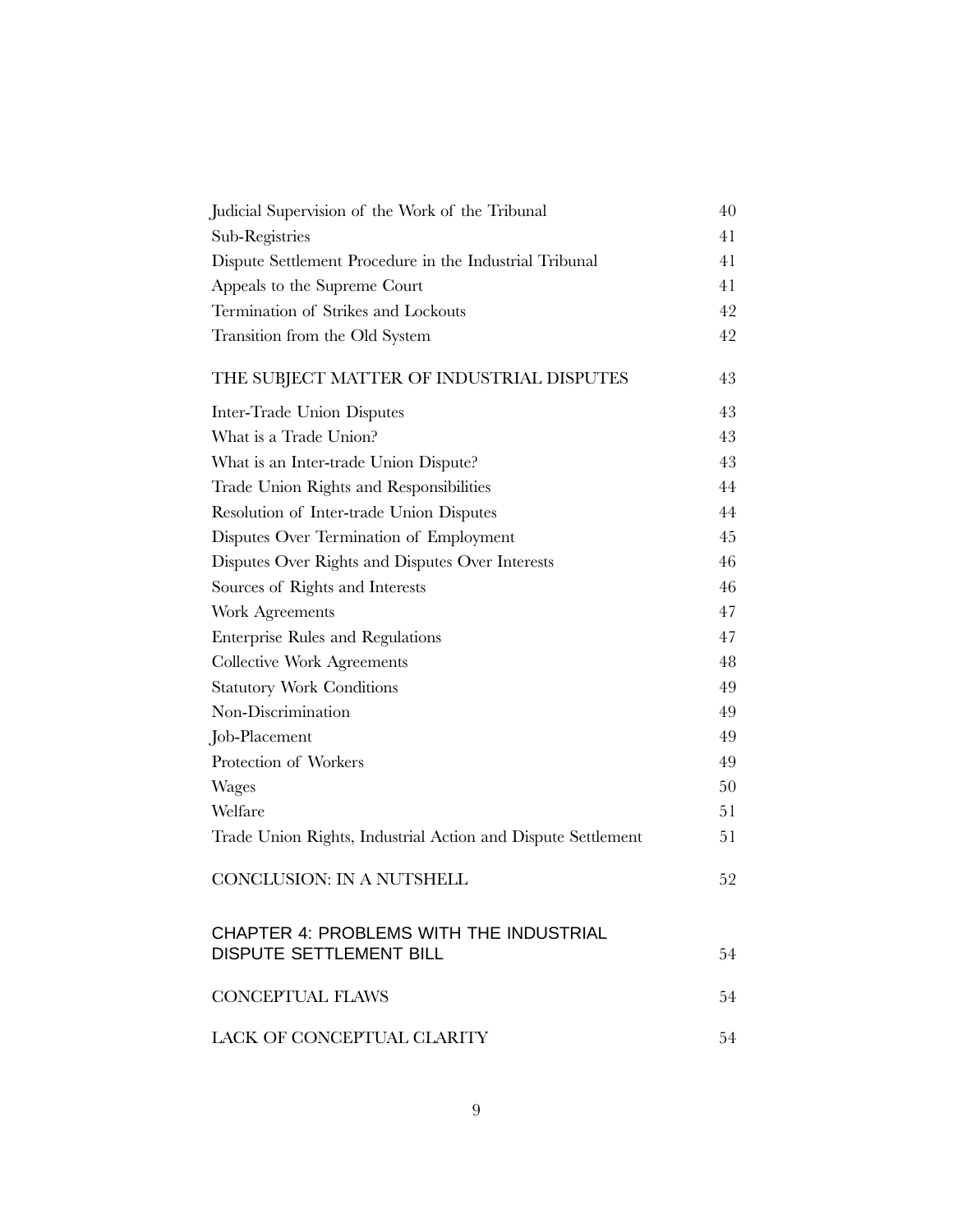| <b>Bipartite Negotiations</b>                                                                    | 54 |
|--------------------------------------------------------------------------------------------------|----|
| Good Faith                                                                                       | 56 |
| Bipartite Co-operation Forum                                                                     | 57 |
| Mediation                                                                                        | 58 |
| Disputes Over Termination of Employment                                                          | 59 |
| The Tribunal's Jurisdiction & Disputes Over Rights                                               | 61 |
| Matters to be covered by Regulations                                                             | 62 |
| THE INDUSTRIAL TRIBUNAL: JURISDICTION & WORKLOAD;<br>ESTABLISHMENT, POWERS & FUNCTIONS           | 63 |
| Jurisdiction And Workload                                                                        | 63 |
| The Tribunal's Functions and Powers                                                              | 65 |
| Ministerial Control Over Appointment of Ad-Hoc Judges                                            | 67 |
| Powers of the Tribunal                                                                           | 68 |
| OMISSIONS FROM THE BILL                                                                          | 69 |
| Disputes Between Trade Unions and Their Members                                                  | 69 |
| Disputes Between Workers and the Government                                                      | 70 |
| Disputes Between Employer Organisations, and Between Employer<br>Organisations and their Members | 70 |
| Disputes Involving Interns                                                                       | 71 |
| DRAFTING DIFFICULTIES AND OTHER ISSUES                                                           | 72 |
| The Arbiter                                                                                      | 72 |
| Judicial Appointment & Dismissal                                                                 | 72 |
| Finality of Decisions                                                                            | 73 |
| APPENDIX: CLAUSE BY CLAUSE GUIDE TO<br>THE INDUSTRIALLABOUR DISPUTE SETTLEMENT BILL              | 74 |
| Chapter One:                                                                                     |    |
| <b>General Definitions</b>                                                                       | 74 |
| Chapter Two:                                                                                     |    |
| <b>Industrial Dispute Settlement Procedures</b>                                                  | 75 |
| Chapter Three: The Industrial Tribunal                                                           | 76 |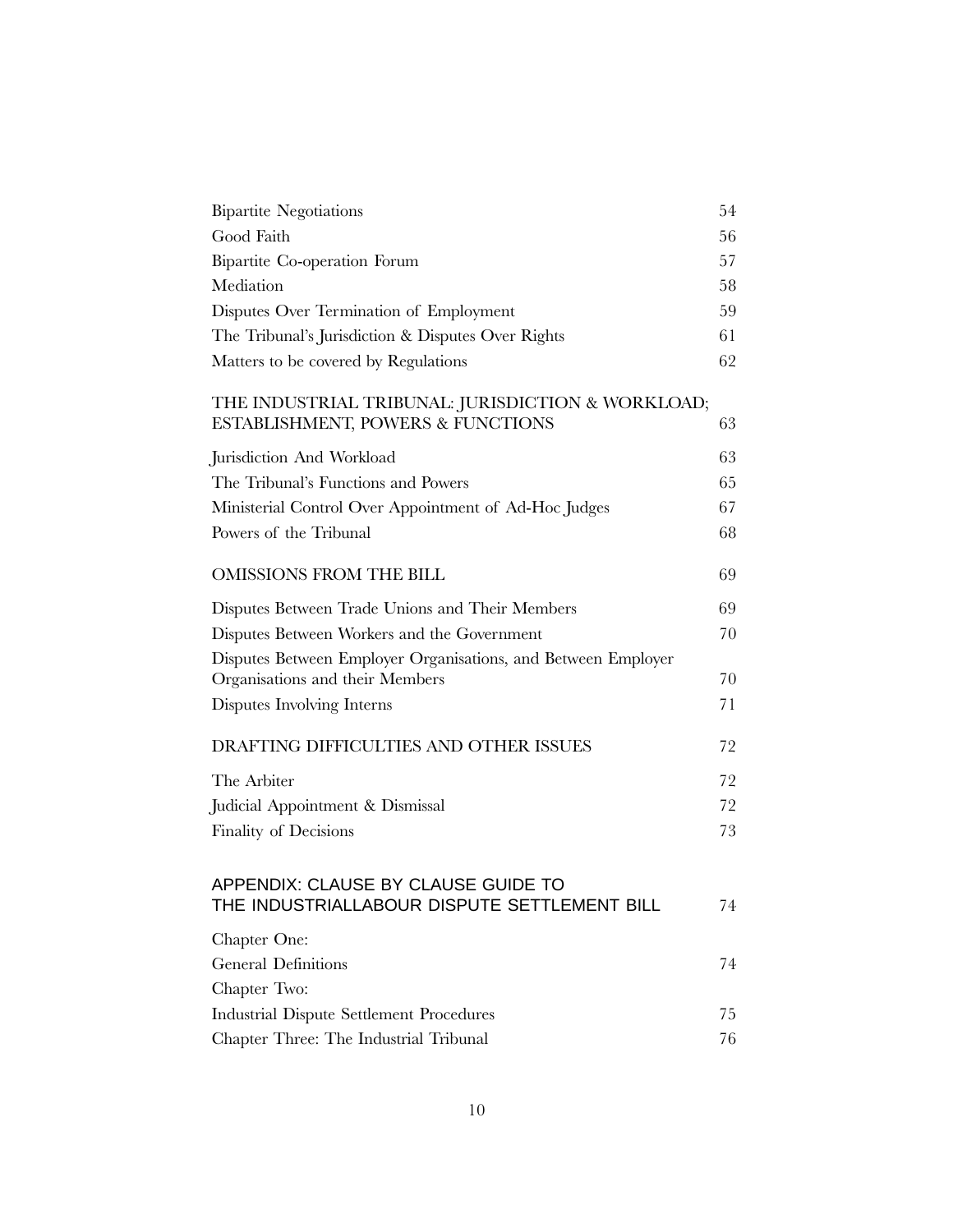| Chapter Four:                                   |    |
|-------------------------------------------------|----|
| n/a                                             |    |
| Chapter Five: Termination of Strike and Lockout | 78 |
| Chapter Six: Criminal Regulations               | 78 |
| Chapter Seven: Miscellaneous Regulations        | 78 |
| Chapter Eight: Transitional Regulations         | 79 |
| Chapter Nine: Closing Paragraphs                | 79 |
|                                                 |    |

| REFERENCES |  |
|------------|--|
|            |  |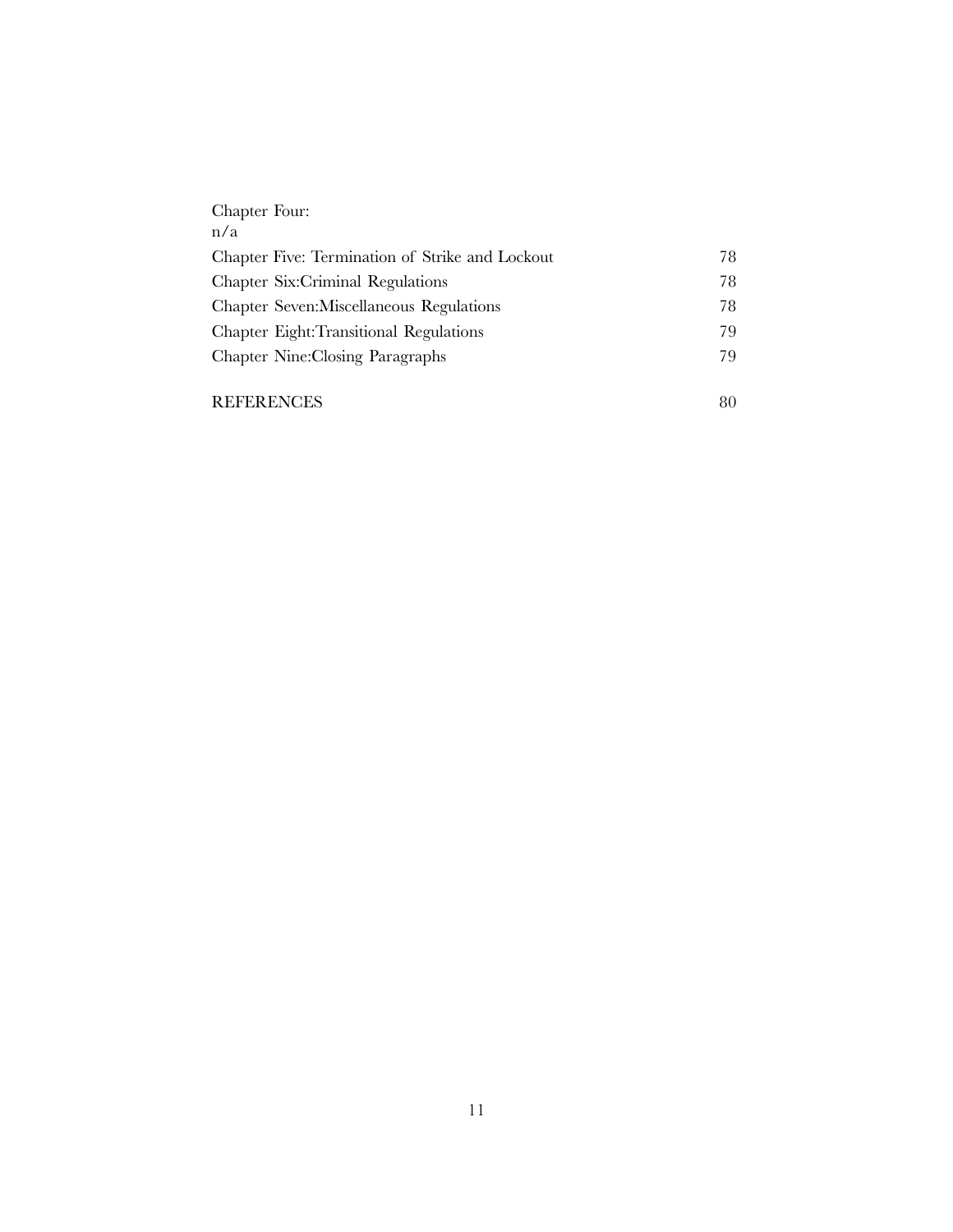## **Chapter 1**

BACKGROUND: THE DEVELOPMENT OF INDONESIAN LABOUR LAW

This chapter describes the development and current state of Indonesian labour dispute resolution, to provide a context for the more detailed examination of the Industrial Dispute Settlement Bill that follows in Chapters 3 and 4 and in the appendix. This chapter identifies consistent patterns of governmental and armed forces intervention in labour disputes in Indonesia since the colonial period. It argues that these traditions of repression of labour constitute a significant challenge for the reforms contemplated in the Bill. Chapter 2 builds on the analysis in this chapter by providing three recent case studies that demonstrate both the shortcomings of the present system and the obstacles to establishing the sort of system contemplated by the Bill.

### I. Introduction

Since the fall of President Soeharto Indonesia has been undergoing a difficult transition to democracy. Much has been achieved in a relatively short time but the process is far from complete. This is true also of for Indonesia's labour law regime and, in particular, its dispute settlement system.

On paper, Indonesia already enjoys a system that grants an impressive range of fundamental labour rights, many of which are still in dis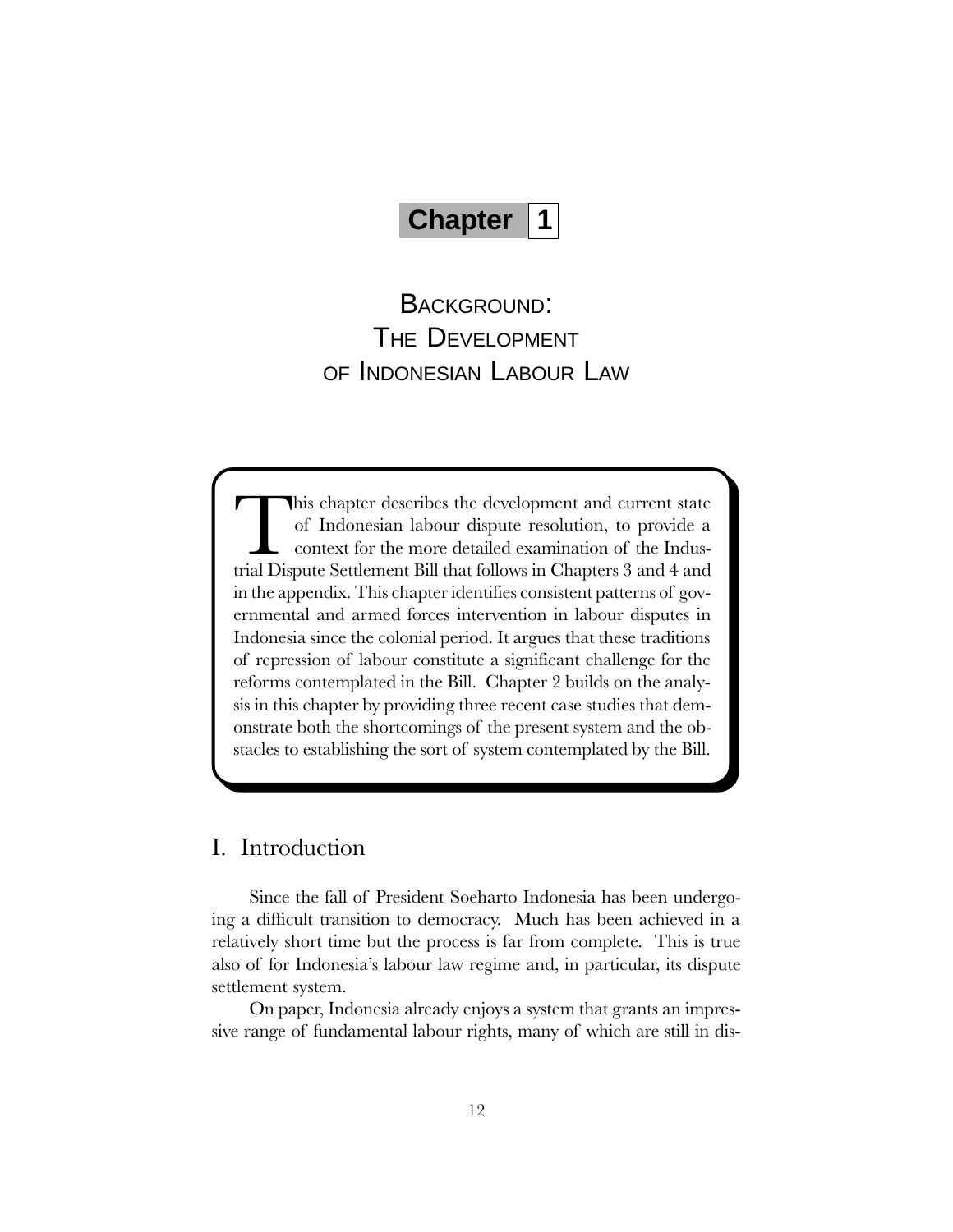pute in some developed and most developing countries. These include, for example, the right to organisze into trade unions and the right to bargain and strike in support of claims. The law also guarantees an extensive array of minimum labour standards, including:<sup>1</sup> minimum wages, set by region; a formal industrial dispute resolution system; work hours restricted to 7 hours per day or 40 hours per work, with 30 minutes rest for each 4 hours worked; public holidays (12 days paid per year); maternity leave (3 months paid per year); sick leave (part salary paid for up to 12 months per year); holiday pay (minimum 2 weeks paid per year); overtime paid at the hourly rate plus 50% for the first hour and then at double time; severance pay, with one month's a months pay for every year of service, up to a maximum of 4 months for long service; prohibitions on gender discrimination in wages; and restrictions on the rights of employers to terminate employer's rights of termination (permits are required from a tripartite body involving unions, management and the Ministry of Labour).2

There is also an absolute prohibition on dismissal for involvement in union activities; pursuing grievances with the employer; absence to fulfill a civic or religious duty; or for discrimination based on tribe, race, 9marital status, sex, religion or political affiliation).<sup>3</sup>

Likewise, Indonesia has recently ratified several key ILO Conventions, making it the first Asian state to ratify all eight fundamental Conventions: ILO Convention No.87 on Freedom of Association and Protection of the Right to Organise (June 1998); No. 105 on Abolition of Forced Labour (May 1999); No.111 on Discrimination in Employment and Occupation (May 1999); No. 138 on Minimum Age (May 1999); and Convention No. 182 on the Worst Forms of Child Labour (March 2000).

There is, however, a huge gulf between the text of the laws governing labour and the reality of policy implementation and practices. The new Indonesian labour market regime is, in fact, very weak. In most cases, the new lLaws continue traditions of reserving discretion in the hands of the employer or the state. Where theyit does not, the laws are

This section draws on ILO (1999) and ACFOHRO (1991).

<sup>2</sup> These entitlements are all discussed in more detail below in Chapter Three.

<sup>3</sup> Ibid.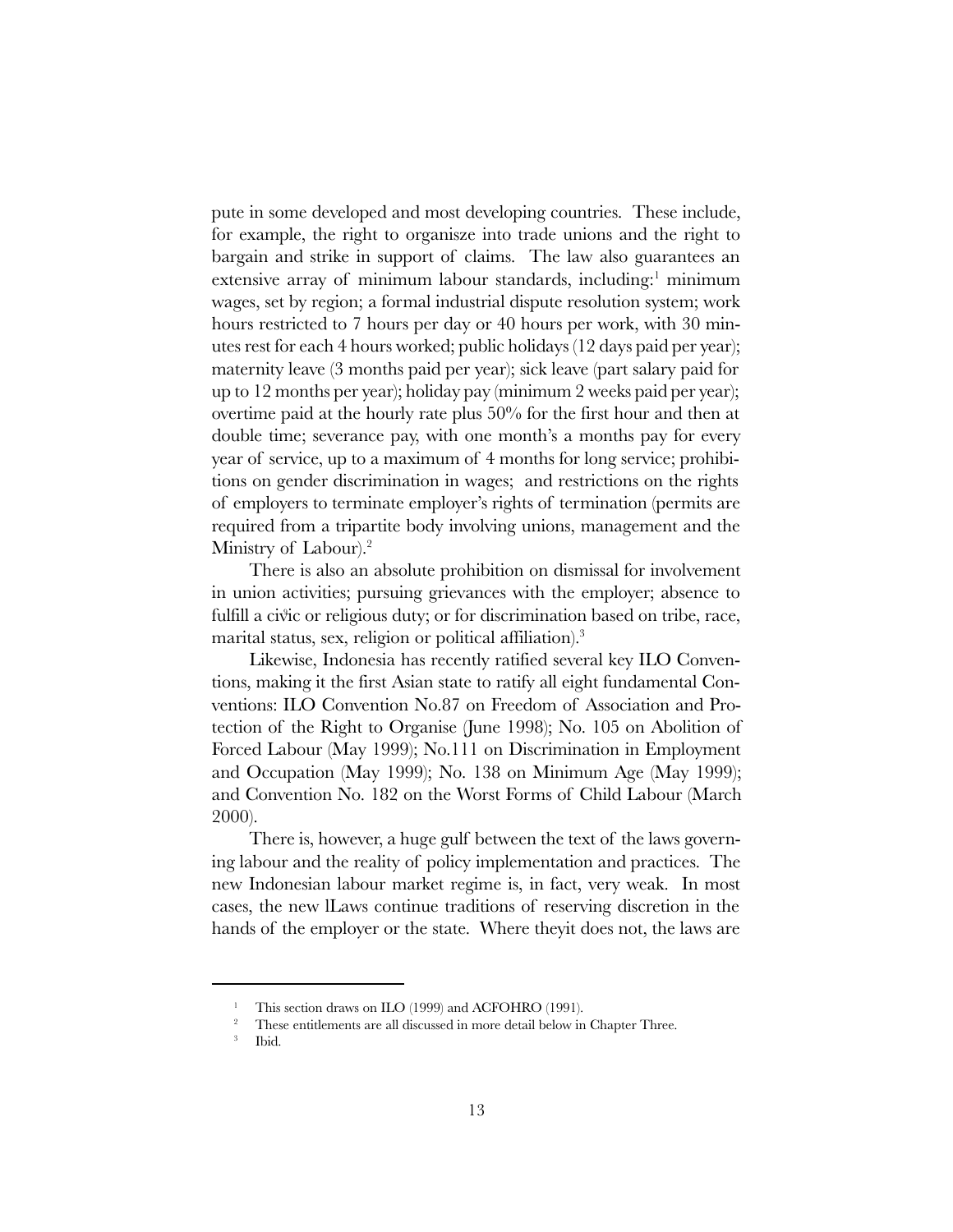routinely ignored by both of these those parties.

As a result, the benefits of the regulatory framework continue to be available to Indonesian workers only on an occasional and arbitrary basis. This reflects the traditions of labour regulation under the Soeharto regime and, in particular, the tensions between, on the one hand, the state, the military and business; and, on the other, organised labour. These tensions are very longstanding and should even be understood not as something created by the Indonesian state but rather as something inherited from Dutch colonial rule after independence in 1945.

It is therefore useful to briefly describe the trajectory of labour regulation from the colonial period through the Old Order of President Soekarno and Soeharto's New Order, before turning to the post-Soeharto reforms.

### II. Labour Law in Indonesia Before 1998

The Netherlands East Indies administration regarded labour organisation as a threat to the colonial state and equated unionism with communism.

[O]rganised labour was generally weak ... for there was an abundance of labour available and the employers (both government and private) were rarely restrained either by law or by sentiment from the use of any available means to break strikes. (Ricklefs, 1993:168):

Equally, early labour organisations of this period equated the oppressiveness of colonial rule with the poor conditions of indigenous workers. The labour movement was thus inherently political and many key nationalist leaders had close links to indigenous nationalist, Marxist and even Muslim movements (Ricklefs, 1993: 172-3). Perhaps the best known of these figures was Tan Malaka (Ricklefs, 1993:175) but even the pre-eminent nationalist leader, the charismatic Soekarno, was a byproduct of the anti-colonialist Sarekat Islam, originally an Islamic traders association set up to combat Dutch and Chinese domination of commerce.

This blurring of anti-colonial nationalism, the political Left and the labour movement led to open hostility from the colonial state and in the late 1920s the Dutch Governor- General de Graeff presided over the "destruction of the last remnants of the leftist labour union movement",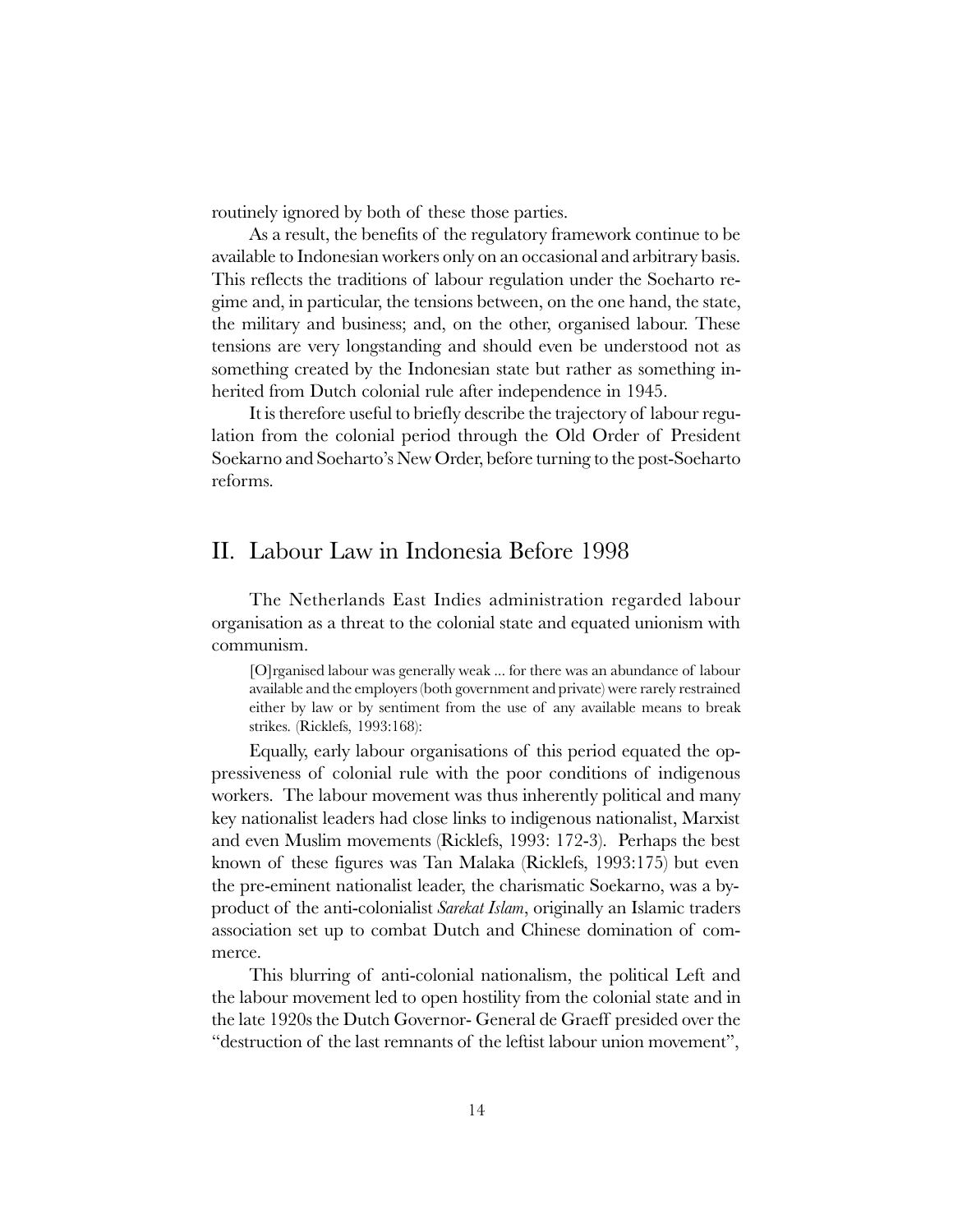jailing and exiling its leaders (Ricklefs, 1993:185). By the time of the Japanese occupation in 1942 most Indonesian labour leaders were jailed or exiled, for example in the remote camps of the highlands of West New Guinea.<sup>4</sup>

A consequence of this was that labour was well -represented among the anti-colonial nationalist coalition headed by the Soekarno that led the revolution from 1945. The revolution saw conflict between communists and nationalists within Republican ranks which resulted in a crushed communist coup attempt in 1948, but the government of President Soekarno to which the Dutch reluctantly transferred sovereignty in 1949 was one inherently sympathetic to labour and the political left.

The First Phase: The Prohibition of Unions (1966 - late 1970s)

Accordingly, by the late years of President Soekarno's Leftist 'Guided Democracy' regime in the mid 1960s, labour affiliations with the (by then) powerful Indonesian Communist Party or PKI<sup>5</sup> resulted in an active and influential union movement. The PKI had 2 million members, making it the "largest Communist party in a non-Communist nation" and the key union organisation, SOBSI,<sup>6</sup> had 3.3 million members (Ricklefs, 1991:271).

The fall of Soekarno in 1966 and the massacre<sup>7</sup> and jailing of hundreds of thousands of members and alleged sympathisers of the PKI and supposed fellow travelers over the period from late 1965 to early 1967 reversed this. In February 1966 SOBSIs Secretary- General, Njono Prawiro, was sentenced to death (Ricklefs, 1993: 289) and after Soeharto and the armed forces  $(ABRI, ^{8}$  now  $TNI^{9}$ ) took effective control from March that year, the unions became key targets for repression. They were effectively banned and members executed or jailed  $-$  many on the prison island of Buru. Within this struggle the issues of labour market

Now the Indonesian province of Papua.

Partai Komunis Indonesia.

<sup>6</sup> Sentral Organisasi Buruh Seluruh Indonesia or Central Organisation of all Indonesian Workers.

<sup>&</sup>lt;sup>7</sup> For detailed accounts of these killings, see Cribb (1991).

<sup>&</sup>lt;sup>8</sup> Angkatan Bersenjata Republik Indonesia, Armed Forces of the Republic of Indonesia.

<sup>&</sup>lt;sup>9</sup> Tentara Nasional Indonesia, Indonesian National Army.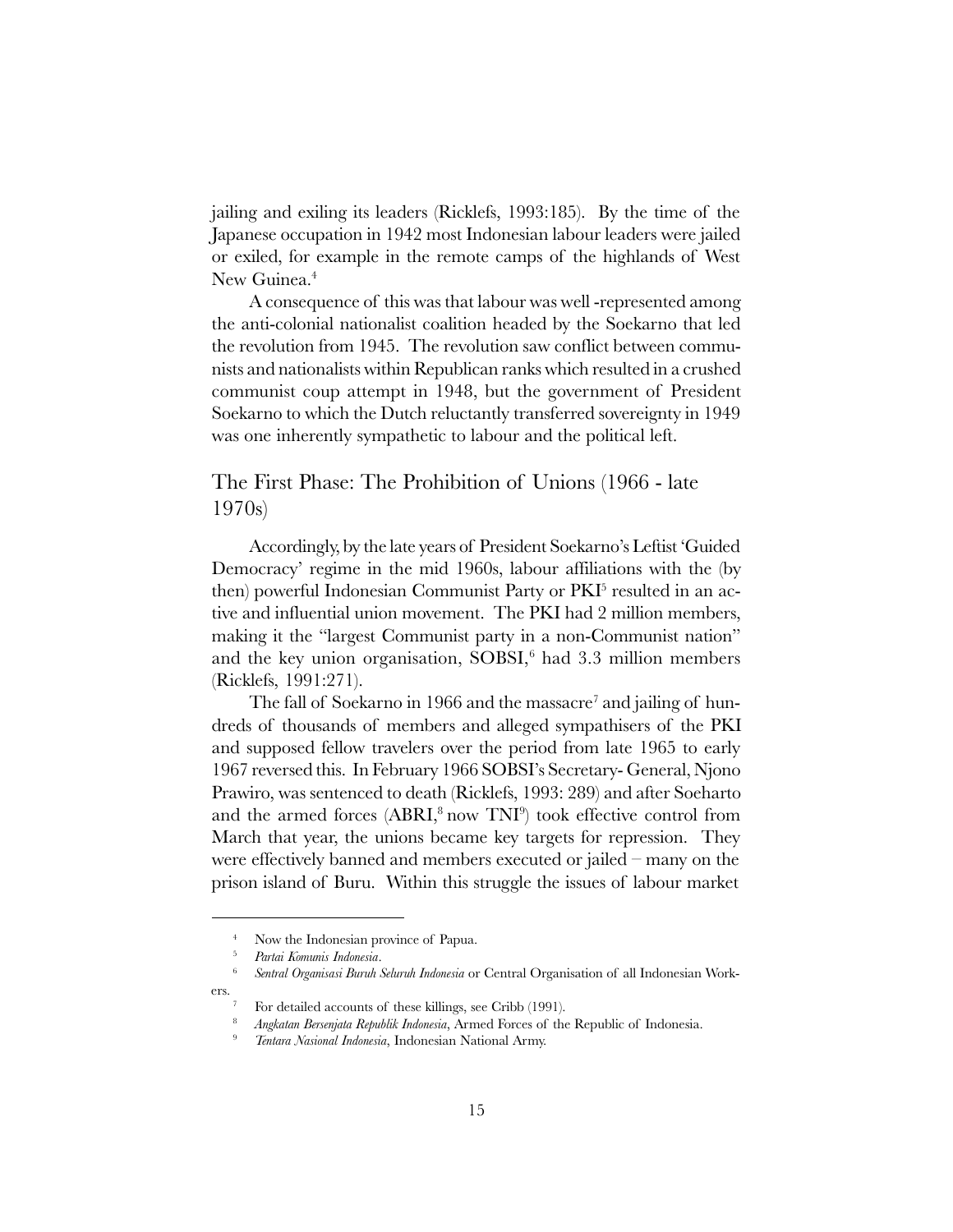management and industrial relations had become irrelevant, subordinated to the essentially political division between the army and the PKI. The old colonial divide was now recast in the ideology of the Cold War.

Thus wWithin the space of just fifteen years then, the Indonesian state had reverted to the traditions of the colonial state in its dealings with labour - and then gone further in repression. As Lev has argued, the political system:

...shared much with that of the colony, but was even more raw in its lack of institutional controls and abuse of power. (Lev, 1999:92)

### The Second Phase: The Co-opting of the Unions (Late 1970s - Early 1990s)

The violent purge of the Left engineered by Soeharto and his military supporters was very effective. So much so that by 1973 the new President and the Indonesian Armed Forces -who now together sat at the heart of the conservative New Order polity they had constructed felt that the situation was secure enough to allow the reformation of trade union organisations, but in a very different guise.

In fact, the reality was that the debacle of the last 8 years of Soekarno's rule - the radical period of 'Guided Democracy' marked by 'Confrontation' with the 'West' and isolationism- had reduced Indonesia to an economic basket case.10 It was clear that the labour market had to be remobilised if Indonesia was to recover economically. The solution in the mid-1970s was that the unions, crushed almost into oblivion, were to be resurrected in part  $-$  but co-opted and controlled in order to assist the government's search for revenue to fund *pembangunan*, its aggressive command-style economic development policy set.

The mid-1980s brought new motivation for this transition from outright prohibition to 'managed' repression. Until then, the New Order had been able to rely on high oil prices for 65% of its exports (Crouch, 1988: 354) and 60% of its total revenues (Ricklefs, 1991: 307). It had maintained a relatively closed economy and pursued an import substitu-

<sup>&</sup>lt;sup>10</sup> By late 1965 the price of rice was rising at 900% per annum and the Rupiah had fallen from 5,100 to the US\$ to 50,000 (Ricklefs, 1993:280). By contrast, even at its worst in February 1998, the Rupiah only hit 20,000 to the \$US during Indonesias recent economic crisis.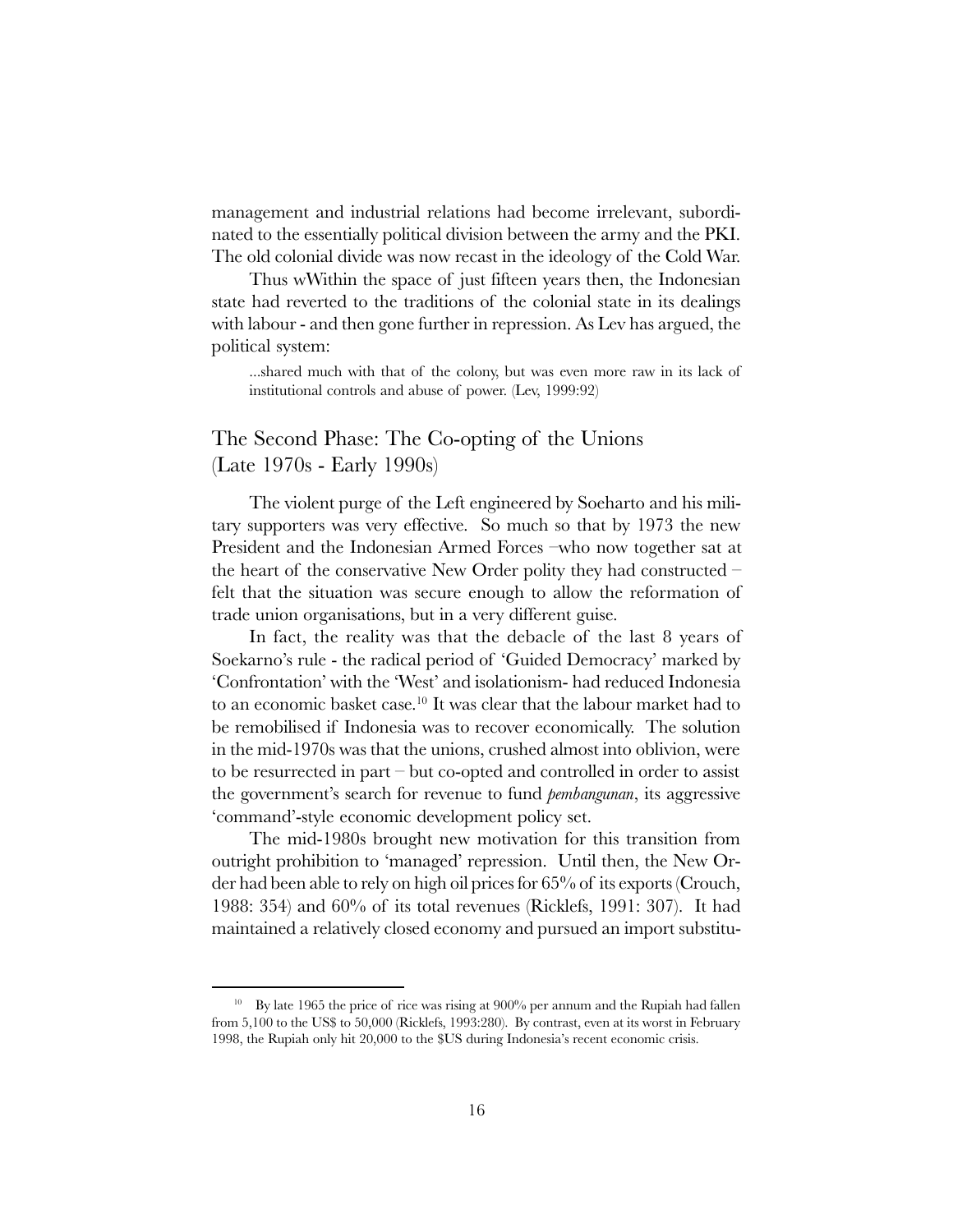tion strategy. The sharp decrease of the price of petroleum in the world market from the mid-1980s made it impossible to continue to fund this programme.11 The New Order government found itself forced to reconfigure its investment and industrial policies to adopt an export-oriented industrialiszation strategy. It saw Indonesia as competing with other low-cost Asian states for foreign capital in labour-intensive industries such as textiles. So, Indonesia began experimenting cautiously with the deregulatory approach that was to dominate economic policy in the mid-nineties, in an effort to attract the foreign investment necessary to fund its new export strategy.

From this perspective, workers' organisations were, paradoxically, both dangerous and necessary. They were dangerous for two reasons. First, because a strong labour movement that could deliver higher wages and better conditions to workers was seen as a disincentive for the foreign investors Soeharto was now courting. Secondly, the New Order's entrenched Cold -War attitudes  $-$  formed, as mentioned, in the late 1960s– saw unionism as inherently Communist and thus, ideologically, as an enemy of state.

On the other hand, workers organisations were necessary because an effective structure for organising workers and monitoring workplace politics was seen as the only viable strategy for containing wages and preventing the rise of the effective unionism the elite so feared. In short, a vehicle to implement the New Order state's security approach (Tanter, 1990) in the workplace was required. Accordingly, labour organisations were to be revived but, at the same time, were to be manipulated to create a system that would ensure wages and conditions could be tightly controlled by the state.

This strategy was centred on the compliant All-Indonesia Workers Federation<sup>12</sup> (FBSI), established in 1975 and reinvented in 1985 as the All Indonesia Employees Union<sup>13</sup> (SPSI). SPSI was protected from competition by a network of laws<sup>14</sup> that guaranteed it was Indonesia's only lawful union and it rapidly became little more than an arm of govern-

<sup>&</sup>lt;sup>11</sup> By 1986 the OPEC oil price had fallen from \$34.50 to less than \$10 (Ricklefs, 1991:

<sup>307).&</sup>lt;br><sup>12</sup> Federasi Buruh Seluruh Indonesia.

<sup>13</sup> Serikat Pekerja Seluruh Indonesia.

<sup>&</sup>lt;sup>14</sup> See Fehring and Lindsey (1995).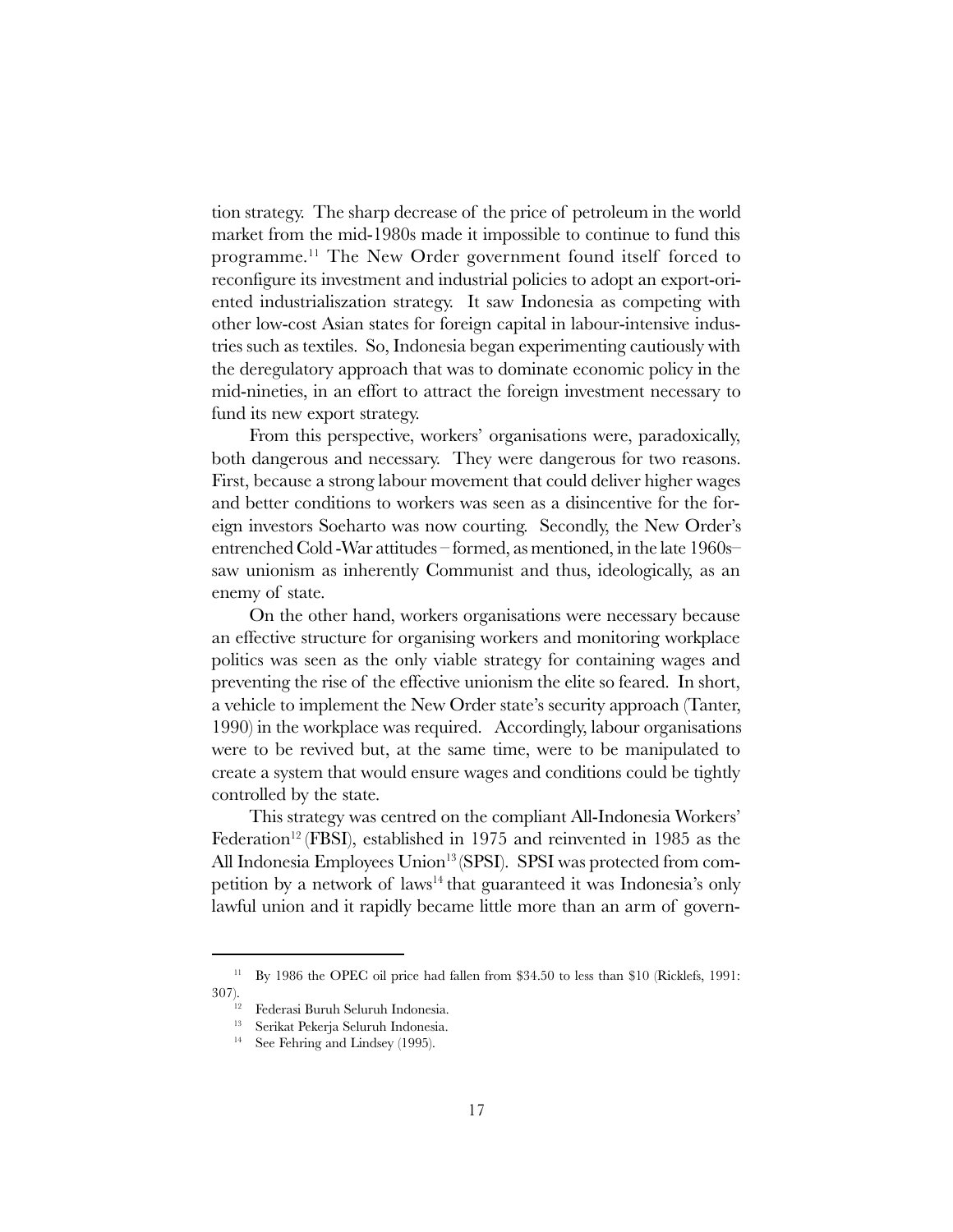ment. The laws that protected SPSI were only one part of a whole edifice of regulations constructed during this period  $-$  mostly issued by the Minister of Labour  $-$  that were clearly anti-labour and in some cases even contradicted existing legislation. These were focused on controlling workers' freedom to organise and negotiate, and on legitimising military intervention in labour disputes. In practice, pre-existing laws that offered relatively strong protection for workers' rights were simply sidelined and ignored.

The ideological justification of this new system was the Pancasila Industrial Relations concept (HIP). Essentially a co-opting of state ideology to create a vociferously anti-strike grundnorm for industrial relations in Indonesia, HIP tied the very notion of the integrity of the state to a range of subordinate institutions, filtering down to workplace level. These were specifically designed to rapidly bring the full weight of military and government to bear on any industrial dispute in any workplace, no mater how small. Fehring has described HIP as:

... a re-working of the traditional notion of Pancasila as embodied in the 1945 constitution The HIP operates at all levels of industrial relations within Indonesia and it is not just an overriding ideological formulation. It reaches down to the day- to- day operations of employer and employee relationships. At the national level there is the Department of Labour, the SPSI and the Panitia Penyelesaian Perselisahan Perburuhan Pusat (the Central Labour Dispute Arbitration Committee, "P4P") and various national employer bodies. This structure is reproduced at the regional levels. However at the regional levels there is thebe involvement of *Kodim*,<sup>15</sup> Polres<sup>16</sup> and *Walikota*.<sup>17</sup> Bakorstanas<sup>18</sup> to co-ordinate these organisations, particularly when there is industrial unrest or strikes.

At a local level there are SPSI units and officers from the Ministry of Labour. Members of  $Korami<sup>19</sup>$  and  $Polsek<sup>20</sup>$  will be involved if there are industrial disputes or disturbances. Regional and national bodies can reinforce any of these local units if the matter requires such attention. (Fehring: 1999: 368-9)

<sup>&</sup>lt;sup>15</sup> Komando Distrik Militer, District Military Command.

<sup>&</sup>lt;sup>16</sup> Polisi Resort, District Police.

<sup>&</sup>lt;sup>17</sup> The Mayor.

<sup>18</sup> Badan Koordinasi Bantuan Pemantapan Stabilitas National, Co-ordinating Agency for National Stability and Security.

<sup>&</sup>lt;sup>19</sup> Komando Rayon Militer, Sub-district Military.

<sup>&</sup>lt;sup>20</sup> Polisi Sektor, Sub-district Police.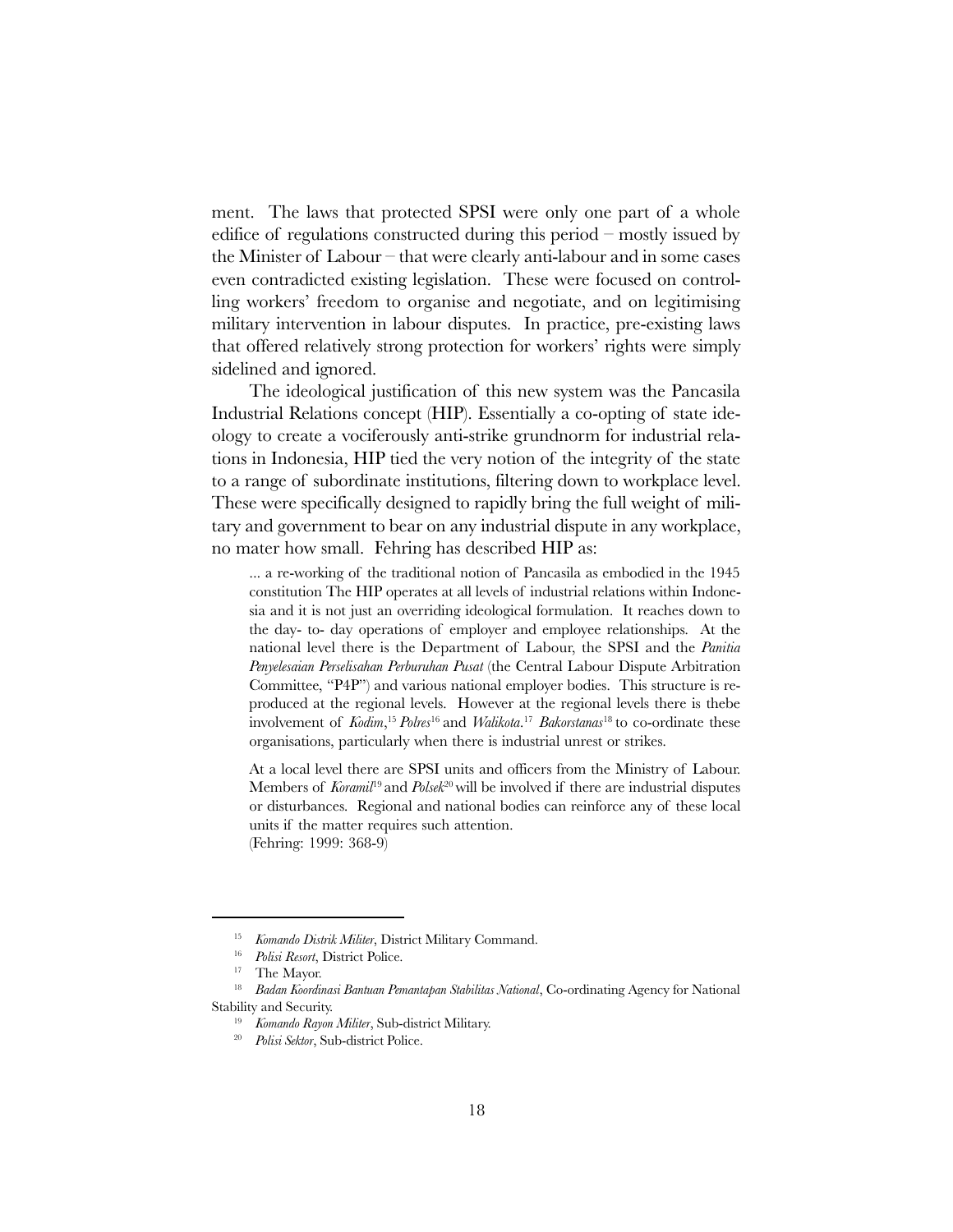The intrusive nature of this system and the extent to which it was able to mobilise security and military forces to protect employers' interests has been documented.<sup>21</sup> It allowed the government to proceed with economic development programmes based on monopsonistic partnerships between the indigenous political and military elites and foreign capital, and it ushered in a period of institutionalised exploitation of labour (McLeod, 2000).

In many ways, the HIP system reflected broader changes in New Order polity that began in the 1970s. Ali Moertopo, one of Soeharto's key strategists, was the first proponent of the HIP concept. He was also the inventor of the 'floating mass' concept: "the idea was that the populace would become a floating mass allowed to vote once every five years but otherwise refrain from political activity" (Schwarz, 1994:32-3). Bans on grassroots political activity and a forced amalgamation of independent political parties to form three puppet organisations ensured that only the structural vestiges of popular political groups remained and these were entirely controlled by the executive elite. The elaborate new HIP/SPSI construct was a reflection of this method in the industrial sector and was clearly both strategies were part of Soeharto's highly effective consolidation of personal power across the whole of Indonesian society, with the result that he:

... stood at the apex of the pyramid; his appointees sat in each of the key executive, legislative and judicial branches of government ... His writ extended down into every department and into every state-run corporation; it reached down, if he chose, to every village.

(David Jenkins, in Schwarz, 1994:37)

#### The Third Phase: The Market as Veneer (1990-8)

For most of the 1990s, up to the start of economic crisis in mid-1997, Indonesia enjoyed a boom. It was widely touted by multilateral agencies as the example par excellence of the success of the deregulatory policies they promoted for developing countries.

Economic growth appeared to be robust ... Capital inflows remained buoyant. The stock market was rising ... almost all available economic and financial indicators looked either buoyant or reasonably comfortable. (Hill, 1999: 6-7)

<sup>21</sup> See Lambert (1993); Fehring and Lindsey (1994) for references.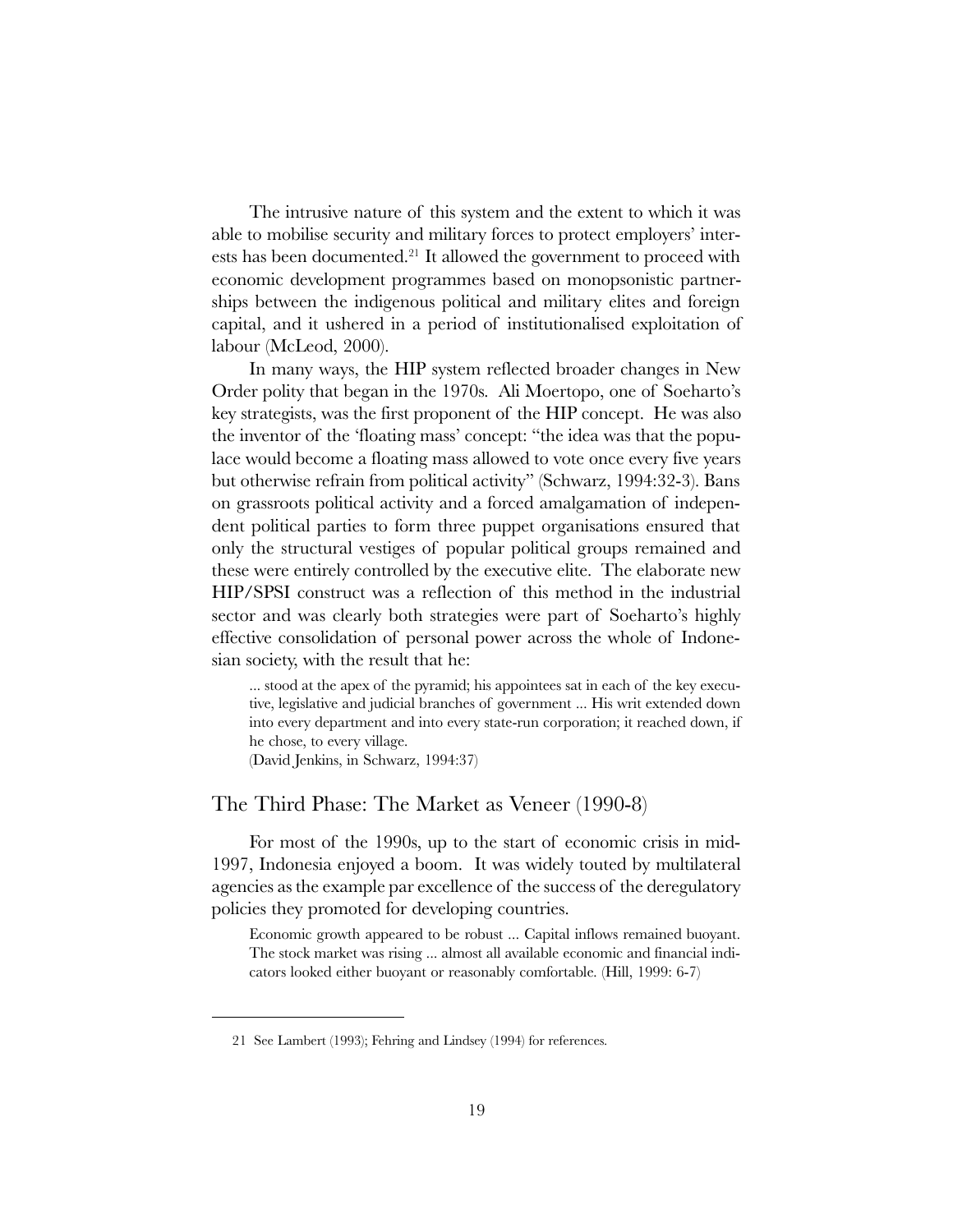During this period, the Soeharto regime presided over a nation with a rapidly burgeoning middle-class in which "life was almost certainly improving for the vast majority of Indonesian citizens" (Hill, 1999:7). The key to this boom was, however, an ever-greater dependence upon foreign investment, now grown exponentially beyond the expectations of the mid-1980s. This in turn made the government vulnerable to Western demands for a more open market. The dilemma for the New Order state was how to achieve the *deregulasi*<sup>22</sup> demanded by the United States and its multilateral allies (the IMF and World Bank, most significantly) without losing its iron control over labour and thus production costs.

The solution was to deliver deregulation in areas attractive to foreign capital, for example, by removing credit and capital controls in the banking sector and encouraging a vast increase in the number of lenders and the amount of credit available (Bennett, 1999). Similar reforms included the removal of restrictions on investment byin opening previously-closed sectors and the effectively waivinger of joint venture Indonesianisation' divestment provisions (Lindsey, 1997:101). At the same time, however, very little changed in the area of worker's' rights. The HIP concept continued as the paradigm, with only marginal regulatory window-dressing to put a gloss on its more brutal aspects. If anything, repression became stronger, thinly concealed beneath the veneer of nominal liberalisation.

### III. The LBH Analysis

Indonesia's Legal Aid Institute (LBH)<sup>23</sup> has analysed industrial relations laws under the New Order as having three aims (Masduki, 1999). First, the laws were intended to systematise the government's control of labour affairs by introducing a corporatist and coercive model. This included:24

<sup>22</sup> Deregulation.

Lembaga Bantuan Hukum.

<sup>&</sup>lt;sup>24</sup> See generally for discussion of the regulations referred to in this section: Fehring,  $(1999:$ 373) and Fehring & Lindsey (1995 passim).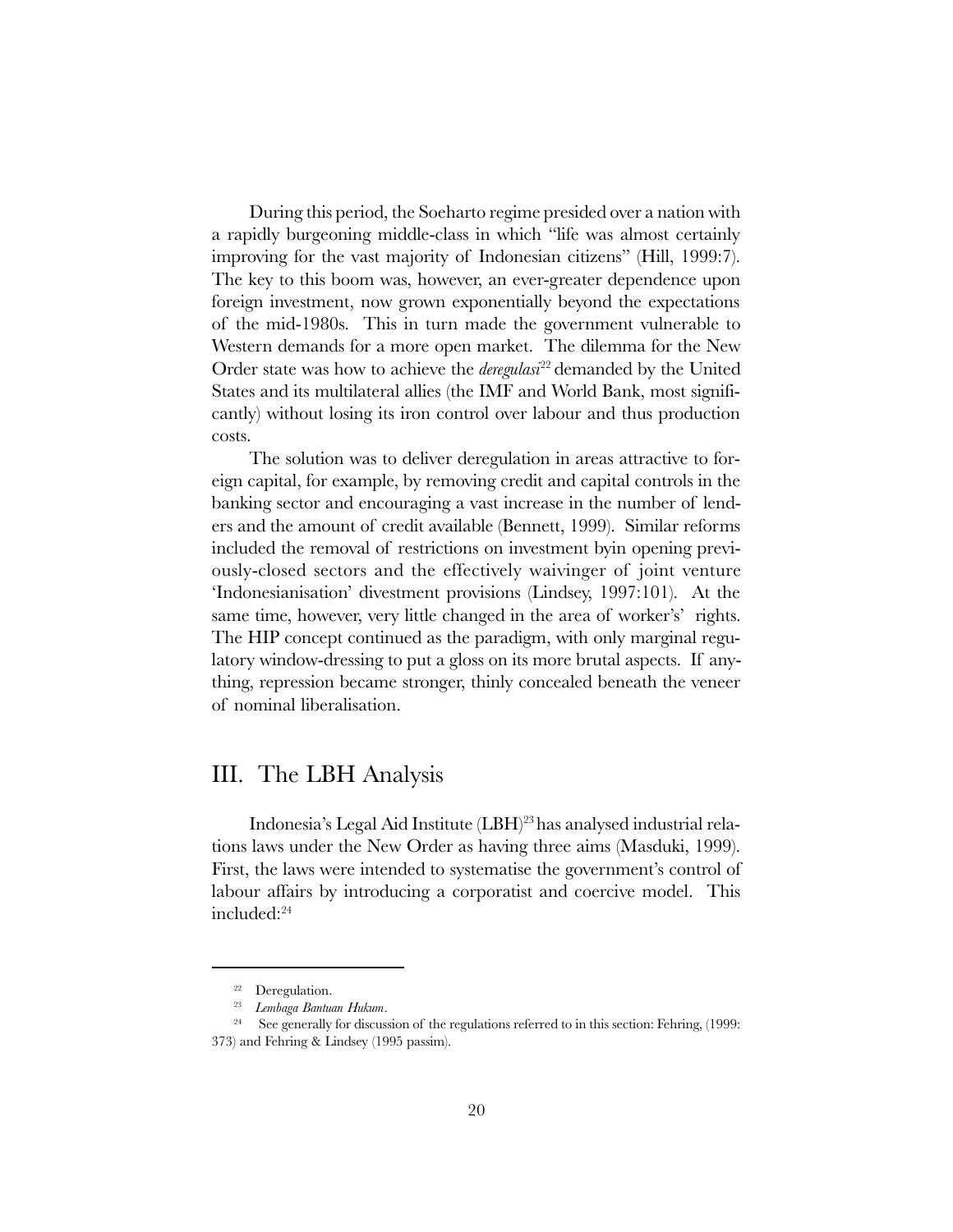- (a) an overall control of all aspects of labour organiszation  $-$  and, in particular, the recognition and registration of new unions  $-\mathbf{b}y$  the Ministry of Labour. The key regulation here was *Ministry of Labour Regulation No. 3 of 1993.* This required that a union must be represented in 100 workplaces, 25 regions and 5 provinces in order to qualify for registration; and that membership of 10,000 members was required for industries of a 'special kind', a category left undefined. It also gave SPSI an effective veto over registration of new union federations. This meant that it was impossible for new unions to be recognised unless the government approved and this approval was, of course, not forthcoming.
- (b) tight limitations on the right to strike, based on mandatory bipartite and tripartite negotiations involving the Ministry of Labour and the security forces and a mechanism deeming a worker to have resigned after six days absence on strike. The key regulations that established this constructive dismissal system were *Ministry of Labour* Decrees No. 4/of 1986 and No. 1108/of 1986 and Ministry of Labour Regulation No. 62/of 1993.
- $(c)$  controls on labour dispute resolution through the government's labour arbitration body (the 'P4P' system).
- (d) government monopoly over the management of the  $\tilde{\mathcal{J}}$ amsostek workers' social security fund, though  $Law\ N_0$ . 3/992.

Secondly, the 'market' era reforms were intended to ensure labour market flexibility. This was specifically intended to assist employers in implementing sub-contract or short-term contract job systems based on either production fluctuation, change of production technology or capital mobiliszation. Under this system the workers' collective power was weakened. Individual contracts meant that collective bargaining was much less effective.

Thirdly, the laws were aimed at facilitating government mobilisation of labour to suit the needs of capital mobility. Its massive population (now around 215 million) means that Indonesia has nearly always had an abundant labour market and since June 1997, when the economic crisis first began to damage a previously booming economy, at least 20 million workers – or  $40\%$  of the workforce – have lost their jobs (Masduki, 1999), further increasing competition. The mobilization of this necessarily vulnerable labour market has had an important role in maintain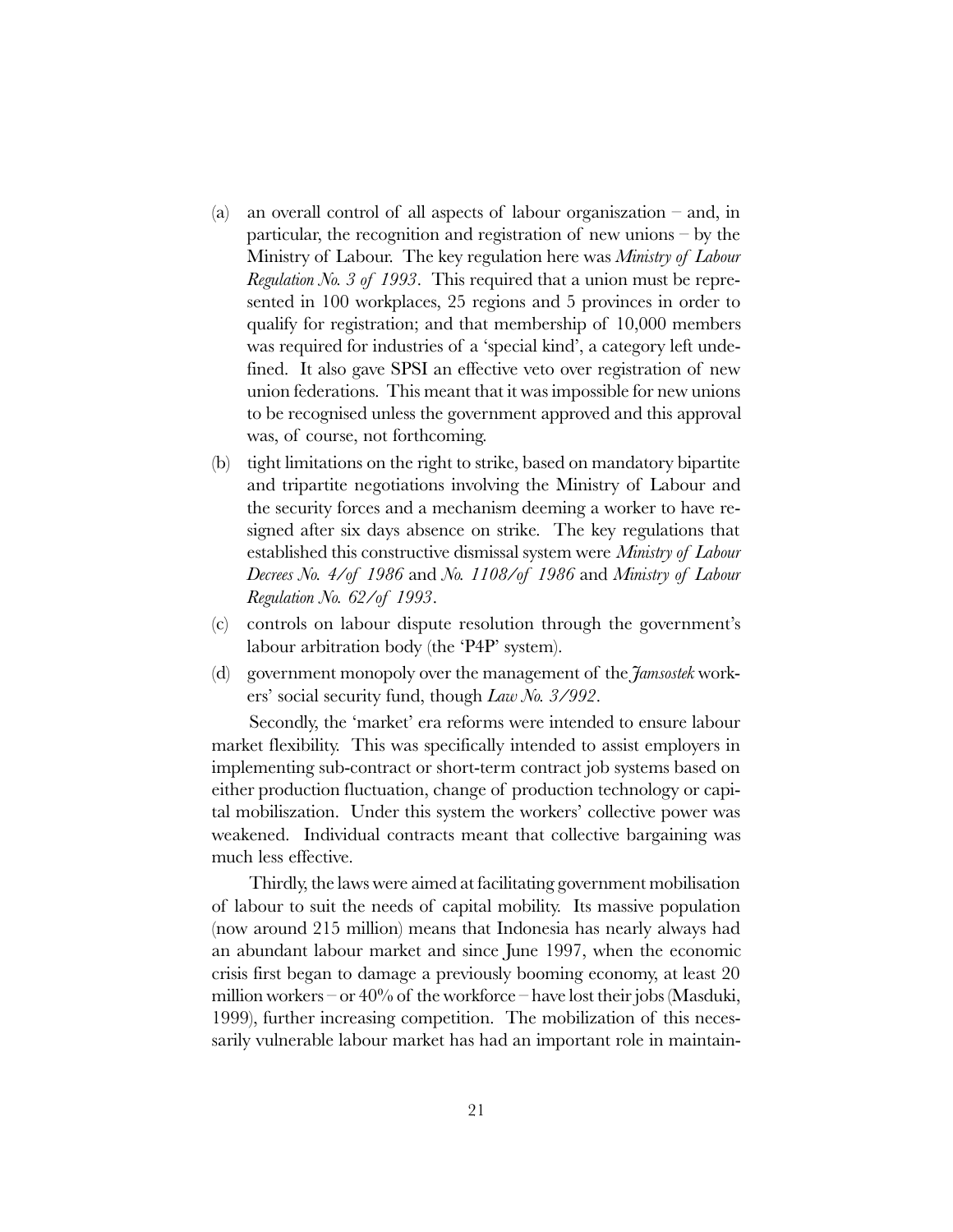ing labour costs at the lowest level possible. When labour costs in one area increased, the government could shift the workforce to an area with a lower salary level (sometimes in conjunction with official transmigration programmes)  $-$  or simply replace it entirely. These methods were used with increasing efficacy to replace striking workers with substitute labour, a simple tactic because of the constructive resignation provisions for strikers noted above.

The mix of aggressively repressive security and/pro-investment provisions, and a transparently dishonest rhetorical commitment to labour rights that typified Indonesian industrial relations policy in the 1990s, was maintained by the New Order, right up to the last months of Soeharto's rule. This was so *despite* evidence that the approach was ineffective. Total membership of the government union, the SPSI, never exceeded one million (6% of the workforce) (Fehring & Lindsey, 1995: 4) and the entire oppressive apparatus of bureaucracy, military and intelligence failed to prevent industrial action. In fact, if anything, it seemed to provoke underground unionism and wildcat strike-action, around 81% of which was chiefly concerned with the basic "wages and welfare issues" which the government believed it had under control (Suwarno and Elliott, 2000, 139).<sup>25</sup> Active, albeit unrecogniszed, unions such as  $SBSI<sup>26</sup>$ and Solidaritas continued to spring up and, in the case of SBSI, prosper, despite the government's best efforts, which included the jailing and brutaliszing of members and leaders like Muchtar Pakpahan, the preeminent independent labour leader. (Suwarno and Elliott, 2000: 137; Zifcak, 1999)

### IV. The Post-Soeharto Reform

These unions  $-$  victimized and illegal in most cases  $-$  became key partners in a coalition with opposition political groups, Muslim organiszations, student radicals, the urban poor and, ultimately, factions within the armed forces opposing Soeharto. With his resignation and

<sup>&</sup>lt;sup>25</sup> For figures on this from 1991 to 1994 see Tjajo (1996) and Fehring and Lindsey (1995: 5-6).

<sup>&</sup>lt;sup>26</sup> Serikat Buruh Seluruh Indonesia, All Indonesia Workers' Party.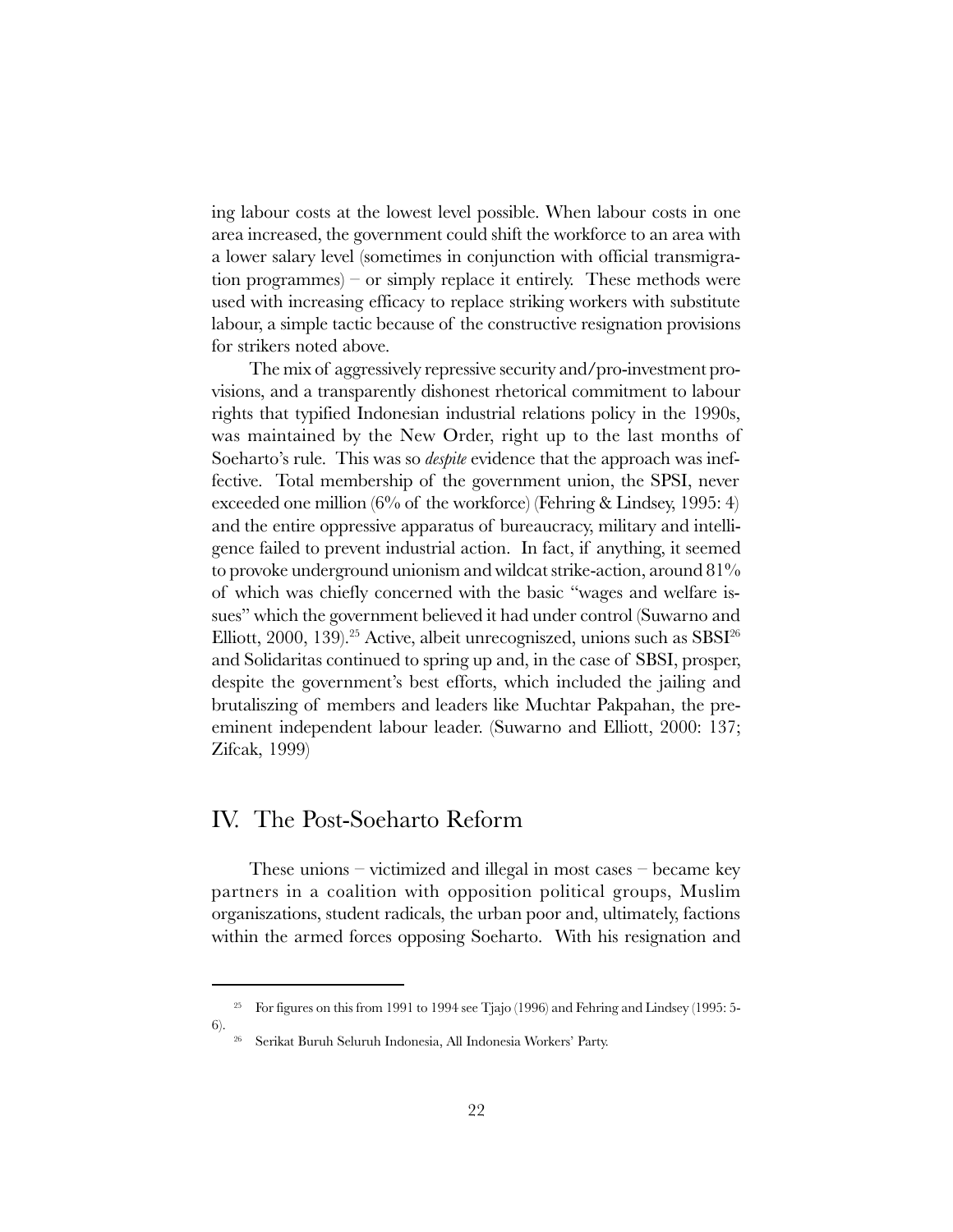the almost immediate announcement of the new Habibie government's intention of de-regulating unionism, they found themselves faced with two main challenges. One of these challenges was familiar: how to ensure labour protections were actually implemented? The second was entirely new: how to organisze effectively, now that it was possible to so freely?

The Indonesian labour movement now finds itself forced to undergo transition from the experience of repression and agitation to face the very different challenges of a (nominally) ILO-compliant modern industrial relations environment. The new tasks for Indonesian unions include such basic activities such as workplace organisation, worker representation and, ultimately, reforming the regulatory system. They will attempt these tasks, however, in the face of two very significant obstacles.

First, many of the new reforms are motivated more by the need to seek legitimacy by being seen to roll back the overt repression of Soeharto's HIP system, than by any genuine commitment to labour market reform. With some notable exception, the post-Ssoeharto state has therefore provided only weak leadership for labour market reform and, indeed, more often than not, its agencies covertly sabotage change.

Secondly, as mentioned, unions face massive employer resistance in the workplace, as businesses struggle to survive massive debt burdens created by the economic crisis that began in 1997. In the words of one prominent labour activist, "it was easier opposing than organising".<sup>27</sup> The growth of dozens of new unions has created new rivalries and disunity in the labour movement and many of the new unions are simply unable to cope with the challenges of organising across Indonesia's farflung provinces in the face of the worste economic conditions in four decades, and related communal violence, regional separatism and resistance from the old Soeharto-Habibie elite.

#### Habibie

Under Soeharto's successor, President B J Habibie, reformasi (reformation) dramatically accelerated the liberalisation of industrial relations. Unions were effectively freed from government control. As mentioned,

<sup>27</sup> Teten Masduki, Jakarta, December 1999.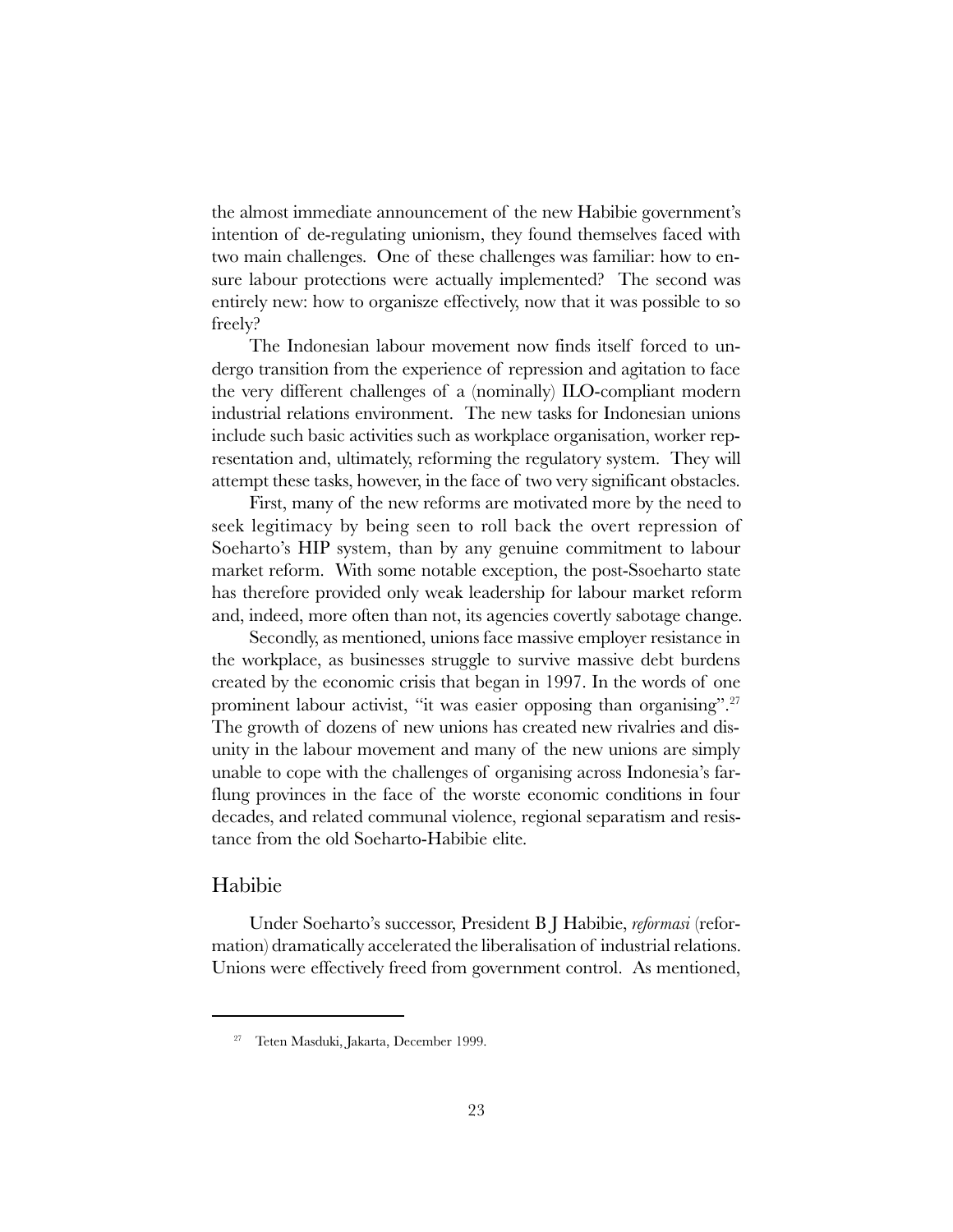Indonesia acceded to most ILO conventions and a plethora of statutory reforms were initiated. In the workplace, however, Habibie's reforms, delivered only limited improvements for workers: his government was therefore, in many ways, little more than an extension of Soeharto's New Order regime.

In 1998, the Habibie government issued Ministerial Regulation No.5/ 1998 in pursuance of ILO Convention No.87 (on Freedom of Association and Protection of the Right to Organise). This replaced, replacing the much-criticised Ministerial Regulation No. 3/1993, introducing. The regulation introduced a new system for registration of trade unions and effectively endinged the stranglehold of the previous monopoly union body, the SPSI federation. This regulation is, however, still regarded by workers and NGOs as failing to comply with the terms of the Convention. Specifically, it reinforced provisions in the Soeharto-era Social Security and Labour Law No. 25/1997 (discussed below) by requiring certain highly-restrictive forms and structures for newly-established labour organisations and requiring also that the unions must be approved by the government through registration with the local Ministry of Labour Office. The regulation also restricted workers' freedom to form organisations based on political belief, gender, etc. In reality, the regulation  $-$  which is accepted by the ILO as implementing the Convention  $(II.O, 1999:8-9)$  – did not allow the sort of free unionism anticipated by workers.

Around the same time that Regulation No.5/1998 was introduced, the government also released leading trade union activists, including, most notably Muchtar Pakpahan, followed later by Dita Sari. As head of the independent and unrecognised opposition union, SBSI,<sup>28</sup> Pakpahan had been jailed on spurious charges linked to riots in Medan and in Jakarta at which he had not been present, and had been re-arrested after acquittal on the Medan charges. At the time of his release, he had been awaiting a continually-postponed trial on the Jakarta allegations, while his health gradually deteriorated (Zifcak, 1999: 362-4). Since the release of these and other leaders, some 21 different union federations have since been registered (ILO, 1999; 10). This should not be seen,

<sup>&</sup>lt;sup>28</sup> Serikat Buruh Sejahtera Indonesia, Indonesia Workers' Prosperity Union.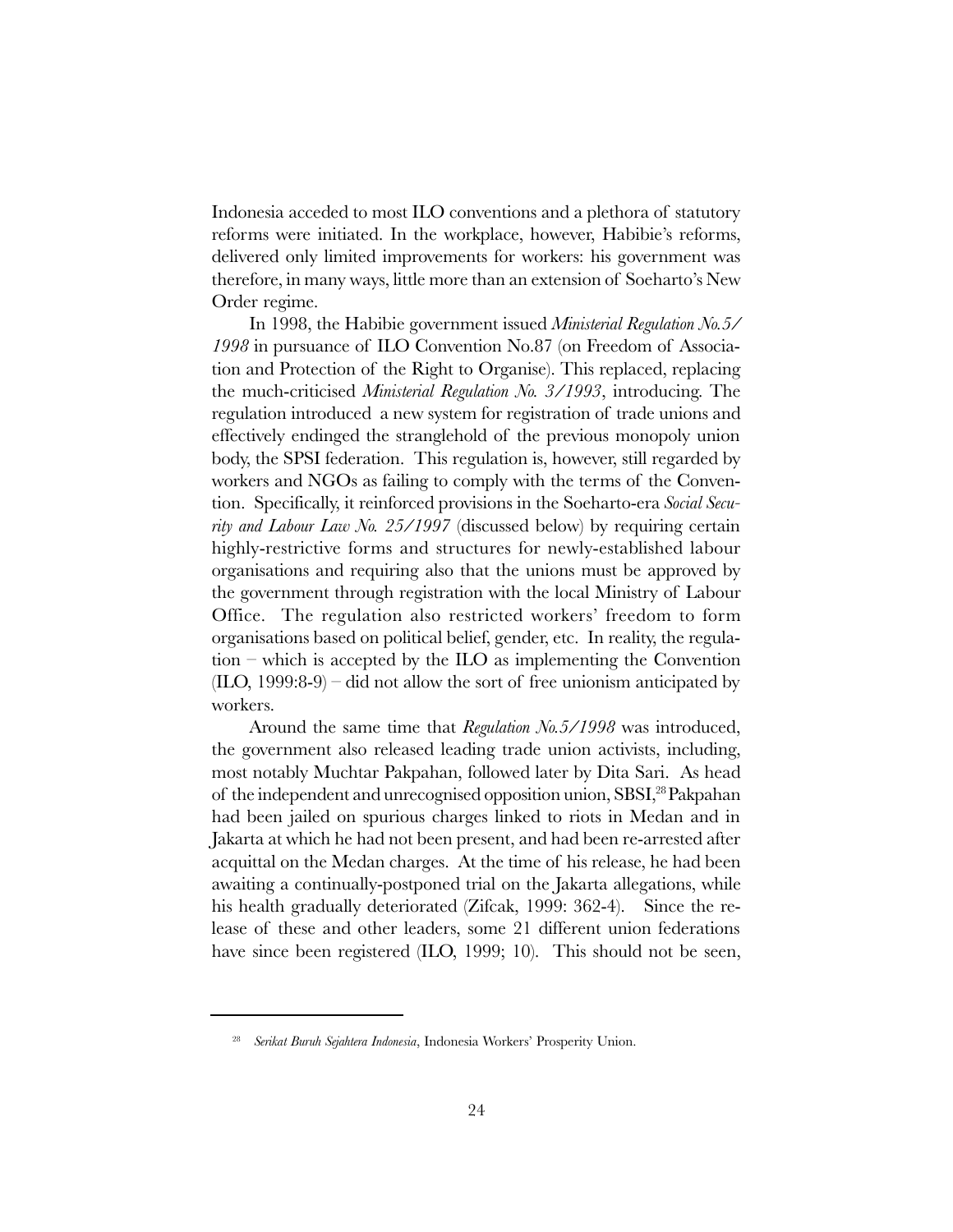however, as evidence that Regulation No.5/1998 was effective. If anything, it acted as a brake on union recognition rather than an enabler. Dozens, even hundreds, of unions have been formed over the last 2 years and most were forced to operate without registration, at considerable risk to members (Masduki, 1999).

In November 1998, the government also responded to massive NGO and union demonstrations against the key labour regulation labour statute, Law No. 25/ of 1997 on Labour, by postponing its commencement to October 2000 to allow it to be overhauled. This statute, one of the last 'reforms' of Soeharto's rule, nominally recognised the failure of the 'Market' approach and the need to 'sweeten' the international appearance of Indonesian labour regulation by revoking many of the more outrageous provisions. However, this was another initiative in bad faith. The Law continued to recognise only the 'government' union, SPSI, and introduced a new seven-day mechanism for strike approval by the Department of Labour, thus maintaining state control over industrial action. It also restricted the right to strike to a single workplace, banning sympathy strikes as a threat to security and the public interest. It likewise rendered illegal strikes a criminal act and imposed severe penalties, including imprisonment.

There is now a consensus amongst reformist members of government, independent unions and scholars that most of the rest of the existing regulatory framework, however superior it may be to the regimes in some other regional developing states, is still either ultimately inconsistent with the relevant ILO Conventions (ILO, 1999, 9-16) or is no longer politically acceptable in post-Soeharto Indonesia. The more controversial laws covered by this assessment include Ministerial Decree 1/of 1994 on the Establishment of a Labour Union at the Company Level and Law No. 4/ of 1974 on Basic Matters relating to the Public Service.

Accordingly, in the end the concessions made to labour by Habibie's regime failed in the intended purpose of providing his interim government with legitimacy, as did many other of the wide-ranging reforms he introduced across many other sectors. In November 1999 Habibie lost power, mired in the Bank Bali fraud scandal.

#### Wahid

Abdurrahman Wahid, who replaced Habibie as President in late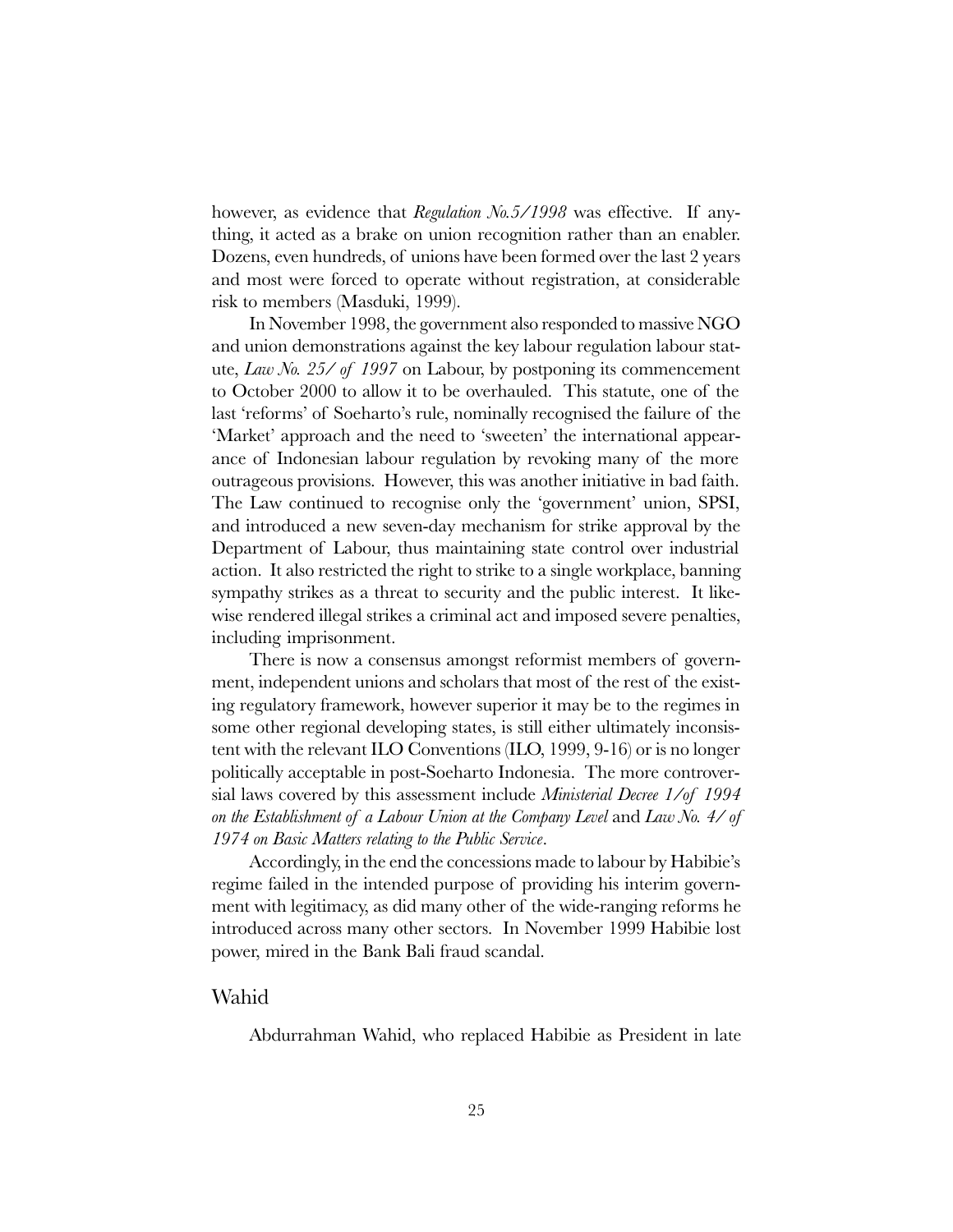1999, differed from his predecessor in that he was never a member of the inner circle around Soeharto. He was, however, a compromise President, negotiating power from a weak base. His PKB<sup>29</sup> party won only 12% in the general elections of mid-1999, trounced by both Habibie and Soeharto's party, GOLKAR, and Megawati Soekarnoputri's PDI-P.30

Ultimately, he emerged as a weak leader and the latter part of his term, from mid-2001 onwards, was marked by policy paralysis amid threats of impeachment stemming from allegations of corruption. Real labour reform therefore remained politically impossible. Wahid's labour reform record was thus only slightly better than Habibie's and made little difference to labour law practices in the workplace.

During Wahid's term, amendments were made to Labour Law No. 25 / of 1997, and the *Trade Union Law* was passed to replace Regulation  $\mathcal{N}0.5\overline{\smash{/}}1998$ . This statute contains guarantees of workers<sup>31</sup> rights to organise and contains provisions that would allow unions to be formed on the basis of 'business sectors or kinds of work' rather than enterprises alone, as was previosulypreviously the case. It also guarantees workers the right to conduct collective labour agreement negotiations and to choose which union will represent them in those negotiations, as sought by the ILO (ILO, 1999:19).

#### Megawati

Megawati Soekarnoputri, whose party, PDI-P party, won a plurality of 36% in the 1999 elections, replaced Wahid after he was impeached for corruption and dismissed in 1999. The Industrial Dispute Settlement Bill which is the main focus of this paper is now in proceeding through the legislature.

A Migrant Workers Bill is also in development and is clearly important given that the continuing  $krsmon^{32}$  is forcing increasingly large num-

<sup>29</sup> Partai Kebangkitan Bangsa, National Awakening Party.

<sup>&</sup>lt;sup>30</sup> Partai Demokrasi Indonesia-Perjuangan, Indonesian Democracy Party - Struggle. Megawati is the popular daughter of Indonesia's first President, Soekarno. Her party won a plurality with 35%, while GOLKAR achieved 26% (down from 76% at the last manipulated election in 1997, when Soeharto was its candidate).

<sup>&</sup>lt;sup>31</sup> - other than civil servants.

<sup>&</sup>lt;sup>32</sup> Krisis Moneter, economic crisis.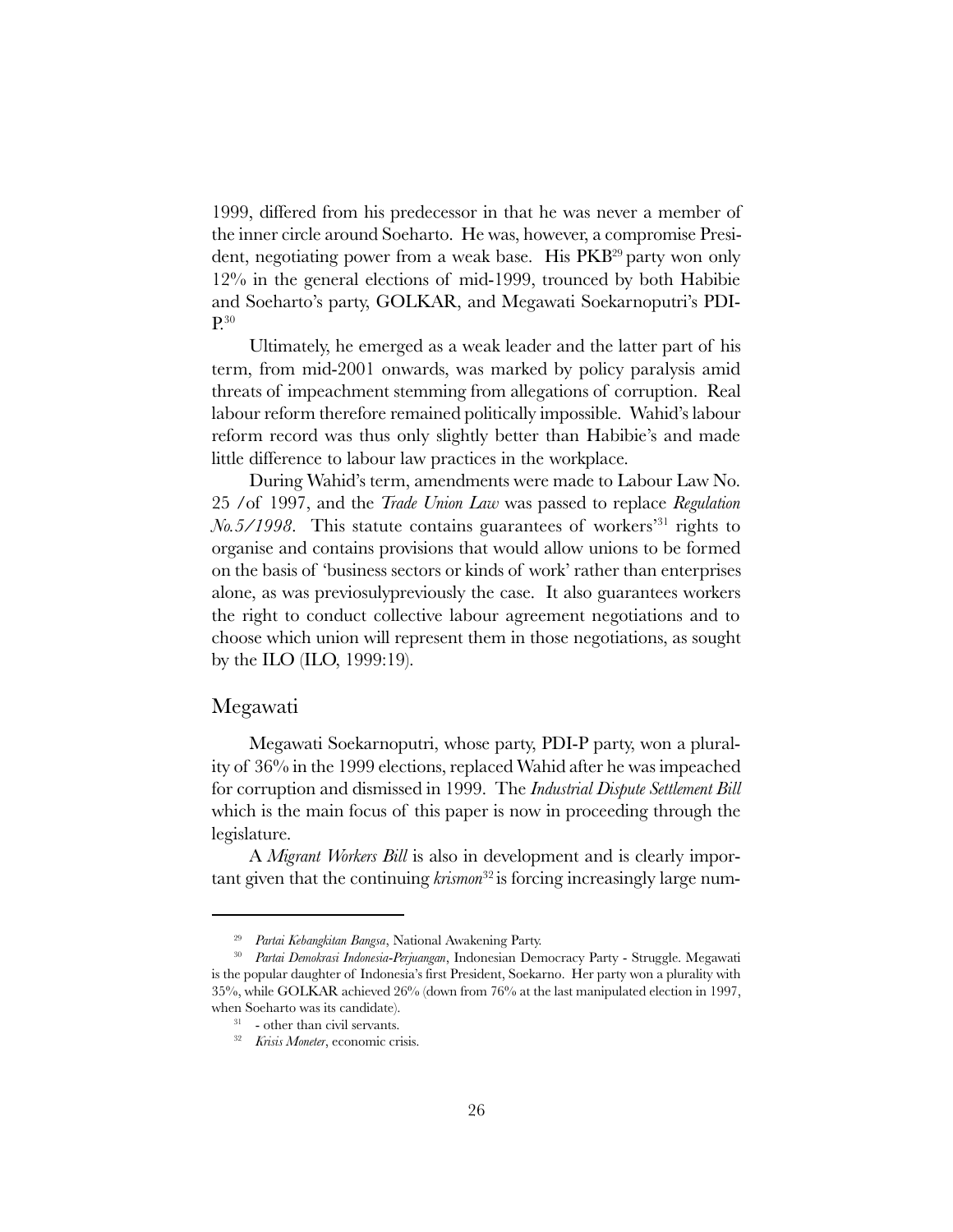bers workers overseas.

The other key area in which statutory reform is likely in the near future is workers' compensation. The current JAMSOSTEK $^{33}$  system is regulated by *Law No.3/of 1992* and injury compensation is conducted exclusively through a government-owned company, which is widely seen as incompetent. The system is based on the collection of contributions of  $10-12\%$  of workers' wages, with  $2\%$  funded by employers and the balance by workers (Manning, 1998:207). Benefits theoretically include social security for retirement and, pregnancy, and cover for injury, sickness and death, but, as in the case of the minimum wage, unions claim that premiums are not consistently collected and compensation is, in fact, not often paid and, even then, rarely in full. Proposals currently under consideration include allowing private insurance companies to enter the market (ILO, 1999: 21) and increased penalties for non-compliance.

#### Conclusion

Industrial relations law in Indonesia has, until the last three years, been predominantly directed at controlling and co-opting the labour force to support government development objectives. This has been consistently true since colonial times, with the exception of the Leftist period of Soekarnos rule, when unions briefly enjoyed a degree of political ascendancy.

This policy of containment and repression has meant that industrial dispute settlement has usually been conducted by aggressive governmental or armed forces intervention, either on the basis of regulations that authoriszed this or in an extra-legal, even covert, fashion. Recent reforms introduced in an atmosphere of continuing economic weakness and widespread social and political turmoil have done little to change this state of affairs. This is demonstrated in the next chapter, which provides three detailed case studies of recent industrial disputes, focusing on how they have been resolved, usually in a violent or coercive fashion and outside the formal industrial relations framework, such as it is.

<sup>&</sup>lt;sup>33</sup> Jaminan Sosial Tenaga Kerja (Workforce Social Guarantee).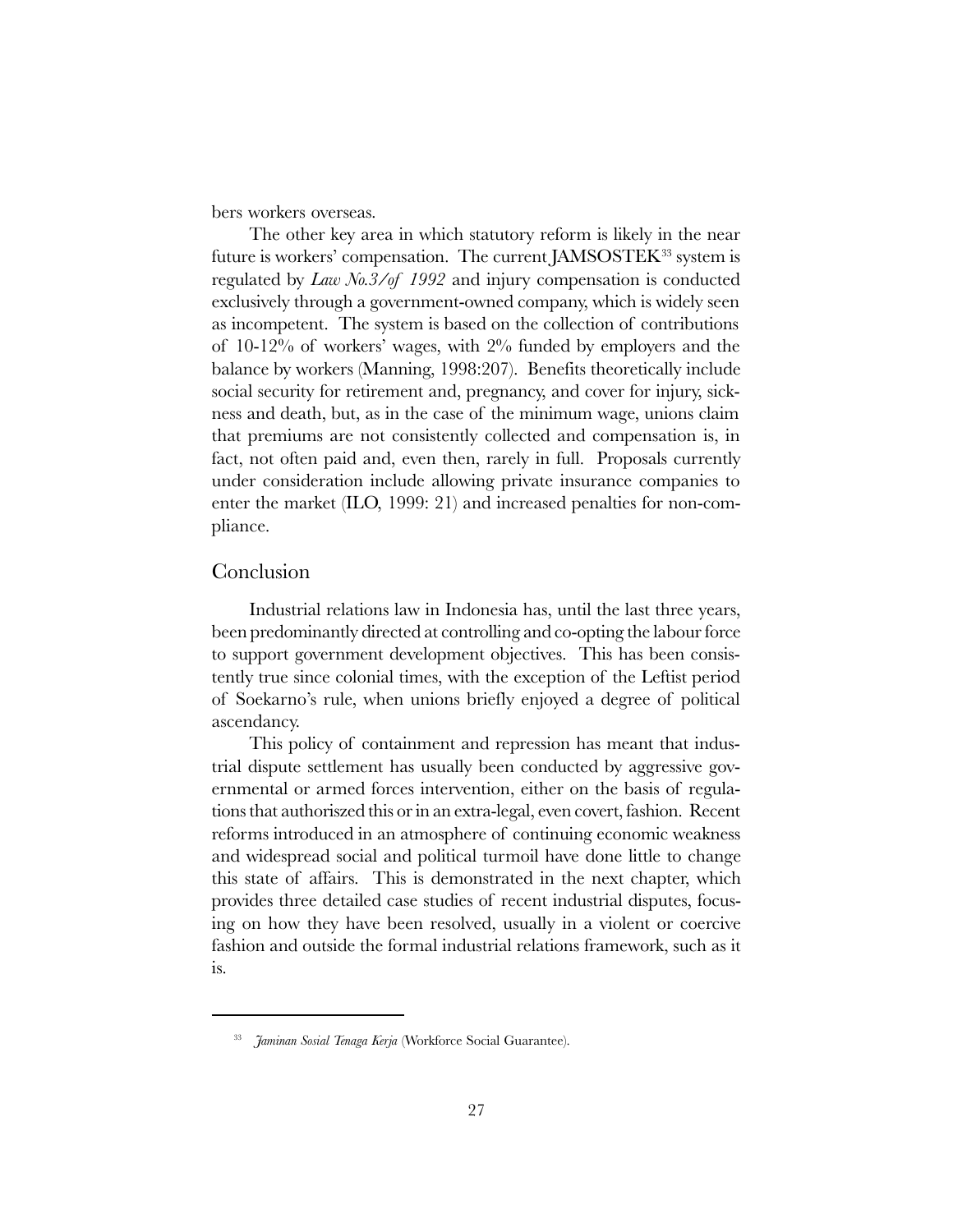Now, however, the new Industrial Dispute Settlement Bill proposes the creation of a dedicated judicial system to provide independent dispute settlement. The Bill has been drafted in the anticipation of this system being capable of, to overcominge the problems described in this and the next chapter, and of bringing Indonesia into line with best international practices. Chapters Three and Four examine this Bill in detail and make proposals for its further improvement.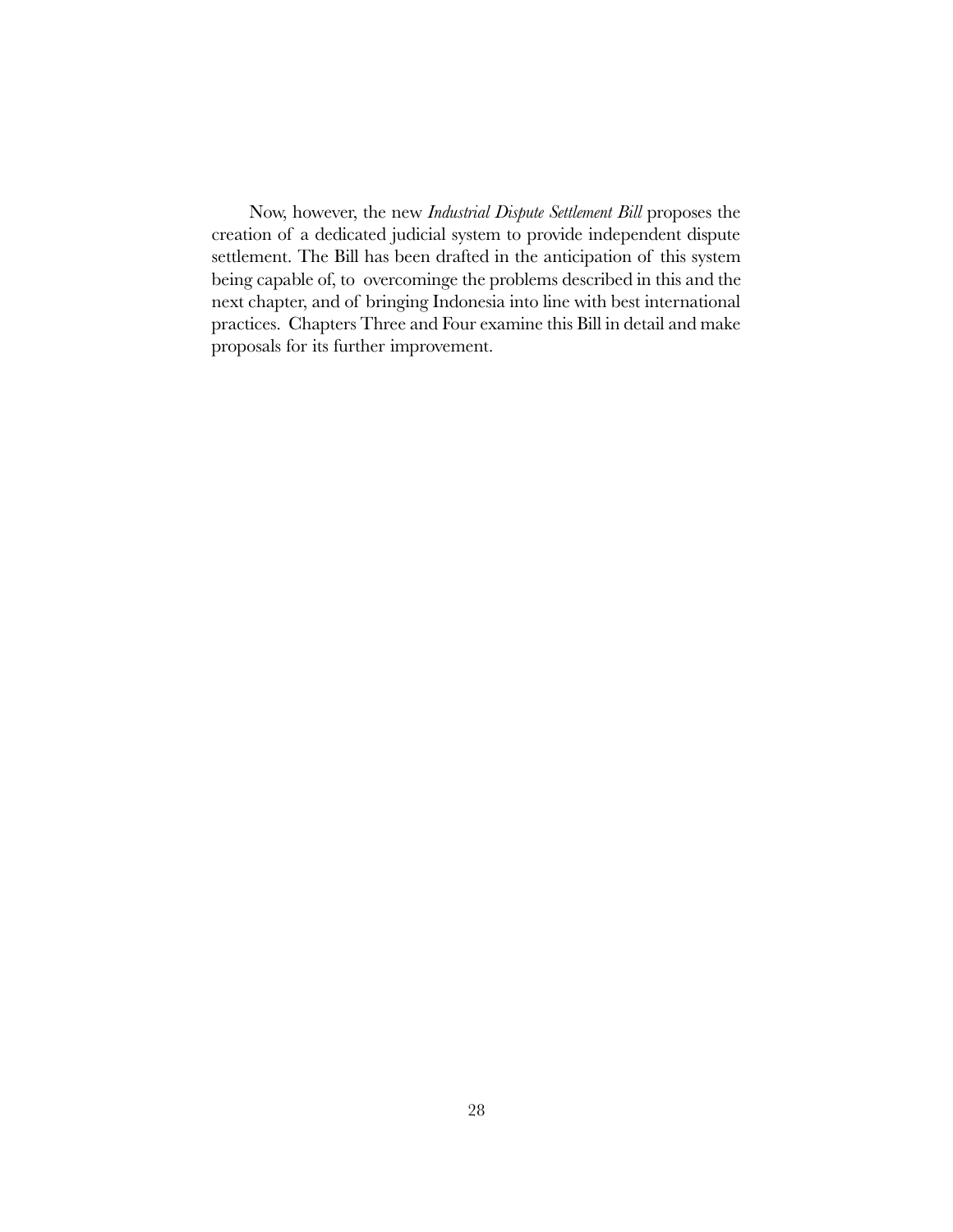## **Chapter 2**

## LABOUR DISPUTE RESOLUTION IN INDONESIA : THREE CASE STUDIES

The aim of the *Industrial Dispute Settlement Bill* is to provide an effective and fair dispute resolution system for labour disputes, for the first time in Indonesian history. This section chapter draws on three recent Indonesian disputes to demonstrate why this is necessary: the Shangri La Hotel case, the 'sandal bolong' case and the PT Kadera case, outlining in more detail the nature of the proposed new system. In the following chapter the nature of the proposed new system is outlined in detail and theThe last chapter (Four) identifies shortcomings in the new system and whatsuggests further amendments are required toto avoid the sort of problems identified in this chapter in this chapter.

These case studies in this chapter show that the current system, inherited from Soeharto's New Order  $-$  and only superficially improved by reforms introduced since his fall,  $-$  is biased in favour of employers, oftenusually invokes intervention by the armed forces and is linked to judicial corruption and bureaucratic intimidation. It should be noted, however, that these cases have occurred in the context of a persistent economic crisis, the deregulation of trade unions, reduced government subsidies for basic needs , and an increasing awareness among the general population of their legal rights. Given these conditions, the number of disputes that have actually been resolved without encountering the sort of problems documented below has been quite impressive. Nevertheless, the very occurrence of cases such as thesediscussed in this chapter isremains evidence, as far as the authors are concerned, of the need for They demonstrate why a new dispute resolution system is necessary. In the next chapter the nature of the proposed new system is outlined in detail and the last chapter (Four) identifies shortcomings in the new sys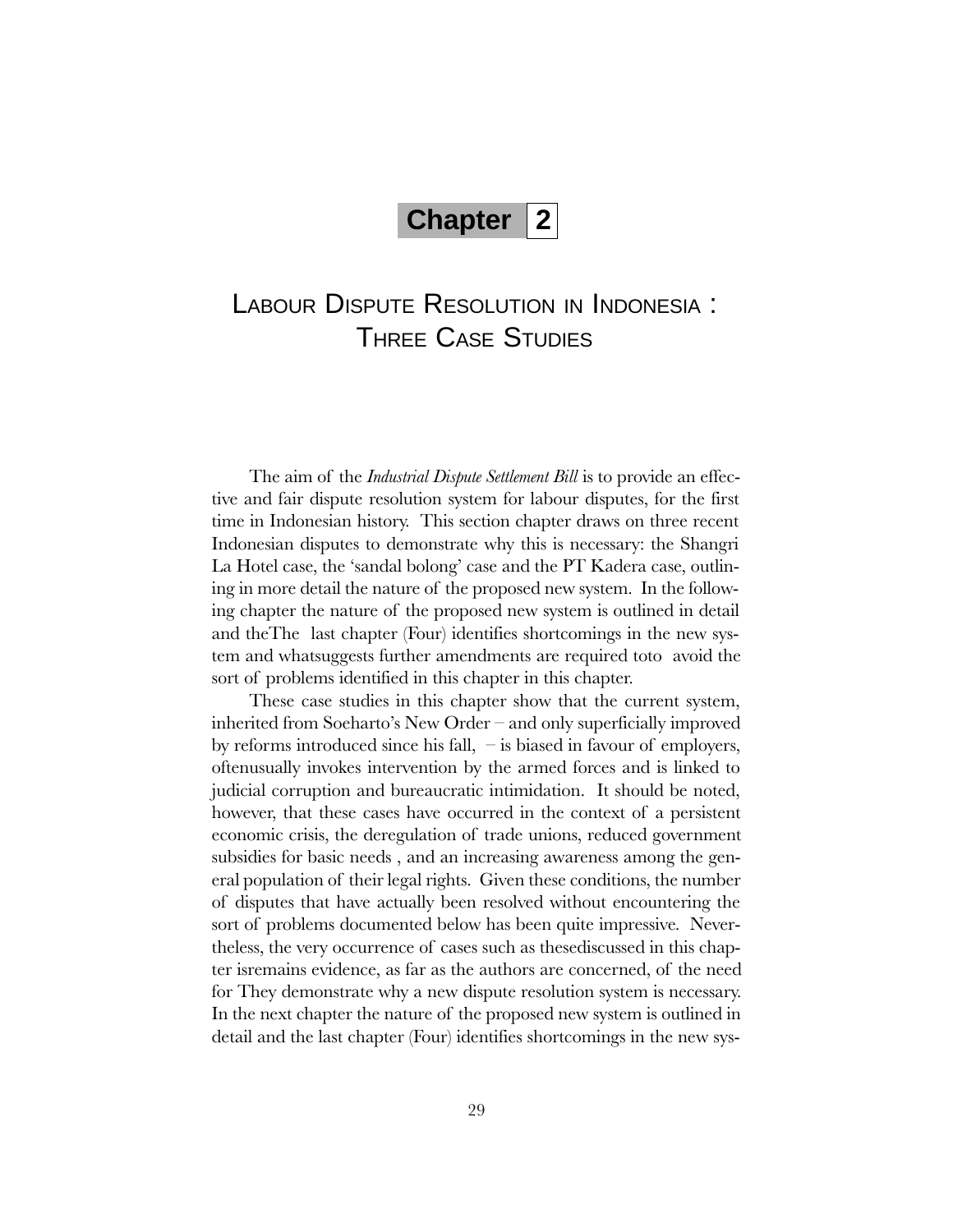tem and what further amendments are required to avoid the sort of problems identified in this chapter.

### I. The Shangri-La Hotel Case: Persistence of the New Order Labour Model

The still-unfolding Shangri-la Hotel case has received much international attention. It represents a classic example of the political, economic and legal ramifications for all parties of the current inadequate labour dispute system. The case involved a dispute between the management of the five-star Shangri-la Hotel in Jakarta  $-$  which is incorporated in Indonesia as PT Swadharma Kerry Satya and is part of the internationally owned Shangri-la chain  $-$  and 600 of its employees.

The dispute arose in September 2000 following attempts to renegotiate the terms of the Collective Labour Agreement (CLA) under which the parties had been working. The CLA was due to expire in December 2000. The negotiations were carried out in accordance with Law No.Act No. 21/1954 on Labour Agreements, which provides that negotiation for renewal of a CLA should be conducted at least three months before its expiry. During the negotiations all employees were represented by their union, the Jakarta Shangri-la Independent Workers Union (SPMS – Serikat Pekerja Mandiri Shangri-la Jakarta), an affiliate of the Geneva-based International Union of Food, Agricultural, Hotel, Restaurant, Catering, Tobacco, and Allied Workers (IUF).

The negotiations continually broke down, particularly with regard to holiday pay and the implementation of a pension fund that was already part of the CLA and common to Jakarta's other five-star hotels. Following several failed meetings with the Hotel management, the President of the SPMS, Mr Halilintar Nurdin, held a meeting on 8 December with other union members in which he is alleged to have made offensive statements about the General Manager of the hotel and his secretary.34

<sup>&</sup>lt;sup>34</sup> No sources clarify exactly what Halilintar actually said. See, for example, International Labour Organisation Governing Body (2001: 96).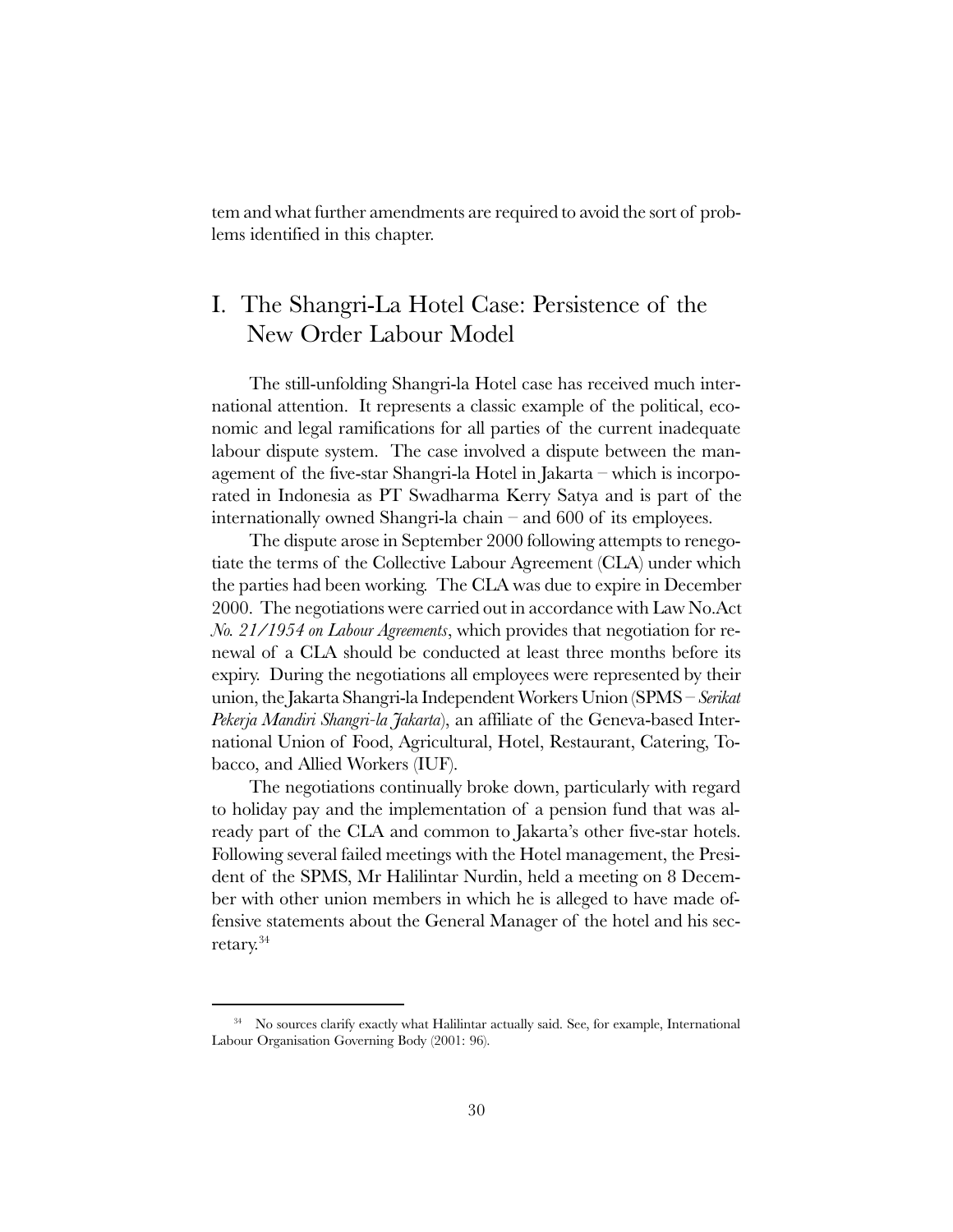In the days following the meeting, the management found a poster in the possession of Halilintar which that they considered offensive. He was thentherefore called and called him into a meeting during which he allegedly repeated the statements he made on 8 December. On 22 December management sent a suspension letter pending dismissal to Halilintar, claiming that his behaviour was in breach of both the CLA and Department of Labour Regulation No. 150/Men/2000 on Termination of *Employment.* Article 18 of the *Regulations* holds that grounds for terminating employment include "abusing, threatening (mentally or physically) or unduly humiliating the employer, the employer's family, or fellow employees". In communications with the International Labour Organization on 10 January 2001, the IUF stated that the Hotel management had bribed a local representative from the Department of Labour in order to facilitate the suspension and subsequent dismissal of Halilintar (International Labour Office Governing Body, (2001:93). The Department of Labour responded to this accusation by stating that the money received was a redundancy payment to be passed on to a former Shangrila employee, Mr Nuril Fuadi, who was involved in a separate dispute. It claimed that Nuril had decided to appeal the settlement, so the payment could not be made immediately (International Labour OrganisationOrganization Governing Body, 2001:97).

#### The strike

At any rate, the suspension of Halilintar aroused strong emotions among his fellow employees. It seems the Hotel management had predicted some kind of reaction as there was evidence that from the early morning of 22 December 2000 it had increased security personnel numbers and had requested the presence of police and military personnel (International Labour Office Governing Body, 2001:93). This did not, however, prevent the hotel employees from meeting in the hotel lobby, where they signed a petition protesting the suspension and then proceeded to prevent guests and other personnel from entering the hotel. The SPMS has since claimed that the protest was not intended to cause a cessation of all hotel activities, as it did not involve all union members on duty at the time, and that there was no attempt to compel any party to leave the Hotel (International Labour OrganisationOrganization Governing Body, 2001:93). Nevertheless, in the afternoon of 22 De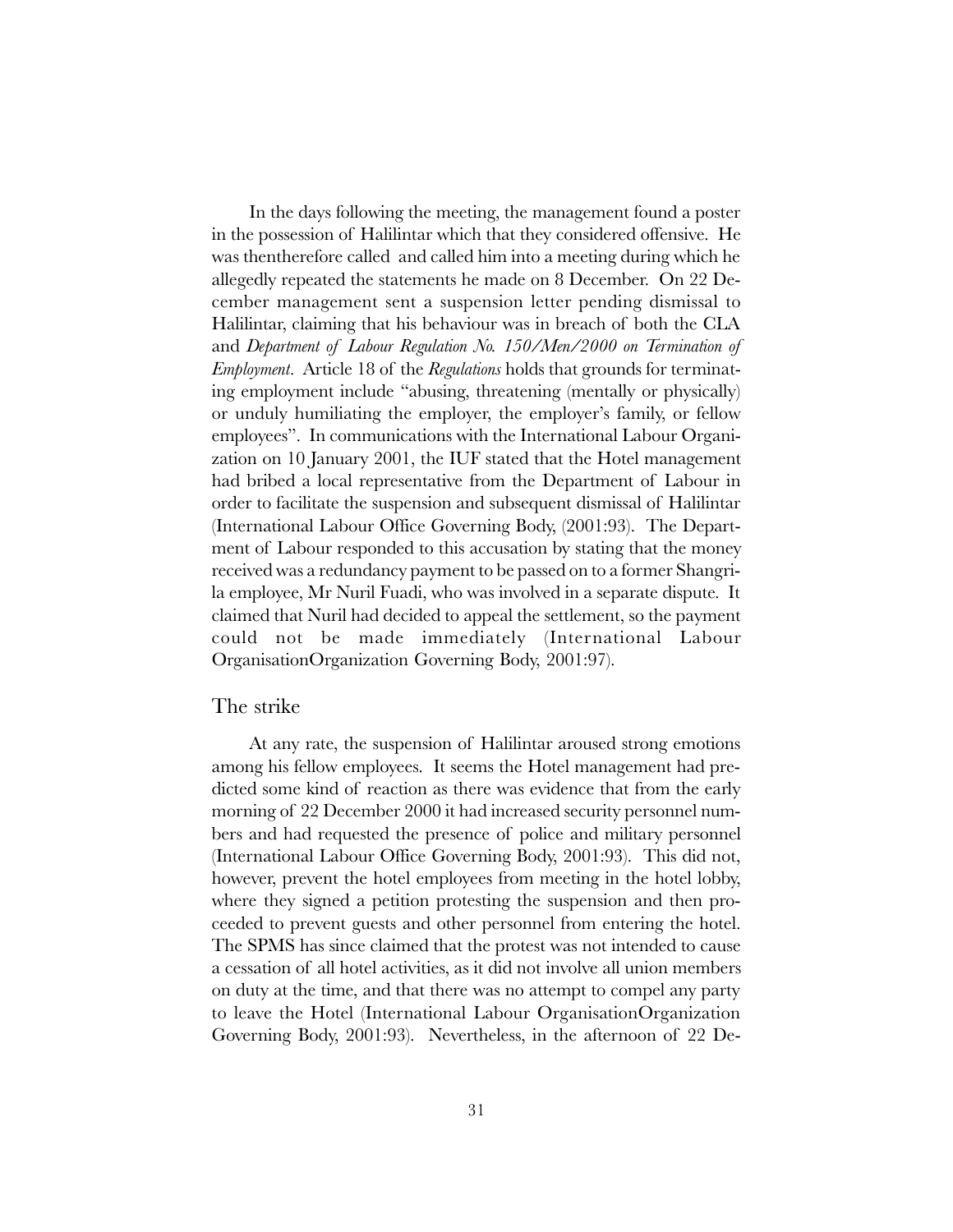cember the Hotel management began to relocate guests to other hotels in Jakarta and several hours later it closed all hotel operations.<sup>35</sup>

#### The evacuation

After several days of employees occupying the hotel lobby, the Hotel management asked the police to remove them. On 26 December 2000, approximately 350 members of the police force carried out this request, during which they broke a glass door and damaged employee lockers (for which the Hotel management subsequently paid compensation). They then transported 20 union organisers to the Central Jakarta police station where they detained them for a day. The Hotel management then secured the premises, preventing union organisers from accessing their office in the basement of the Hotel.

The Hotel remained closed to guests following these events and in early January 2001 management sent most employees a letter stating that their participation in the strike would result in the termination of their employment at the Hotel unless they signed an affidavit agreeing to terminate their membership of SPMS (International Labour OrganisationOrganization Governing Body, 2001:94).

Employees continued, however, to protest outside the Hotel. On 20 February 2001, violence broke out at such a protest. Following this violence, which Mr Muhammed Zulrahman, treasurer of the SPMS and an employee of the Hotel, was hospitalised with bruises to the head, torn lips requiring stitching and missing teeth. The IUF claims that the Zulrahman was attacked by Mr Kaleb Ehanusa, a bodyguard for one of the major shareholders in Shangri-la Jakarta, Mr Osbert Lyman (Goss, 2001). The Department of Labour, however, claimed that Zulrahman was in a private fight with someone unconnected to the Shangri-la (International Labour OrganisationOrganization Governing Body, 2001:93).

On the same day, the Governor of Jakarta Mr Sutiyoso, announced that he would provide the Hotel with special security forces if the Hotel were to decide to reopen with "non-striking" employees (Goss, 2001:93). This statement came under heavy criticism from employee rights advocates, who claimed that it showed an intention to breach Article 28 of Act

<sup>35</sup> A South Korean Independence dinner, however, did go ahead as planned on the night of 22 December.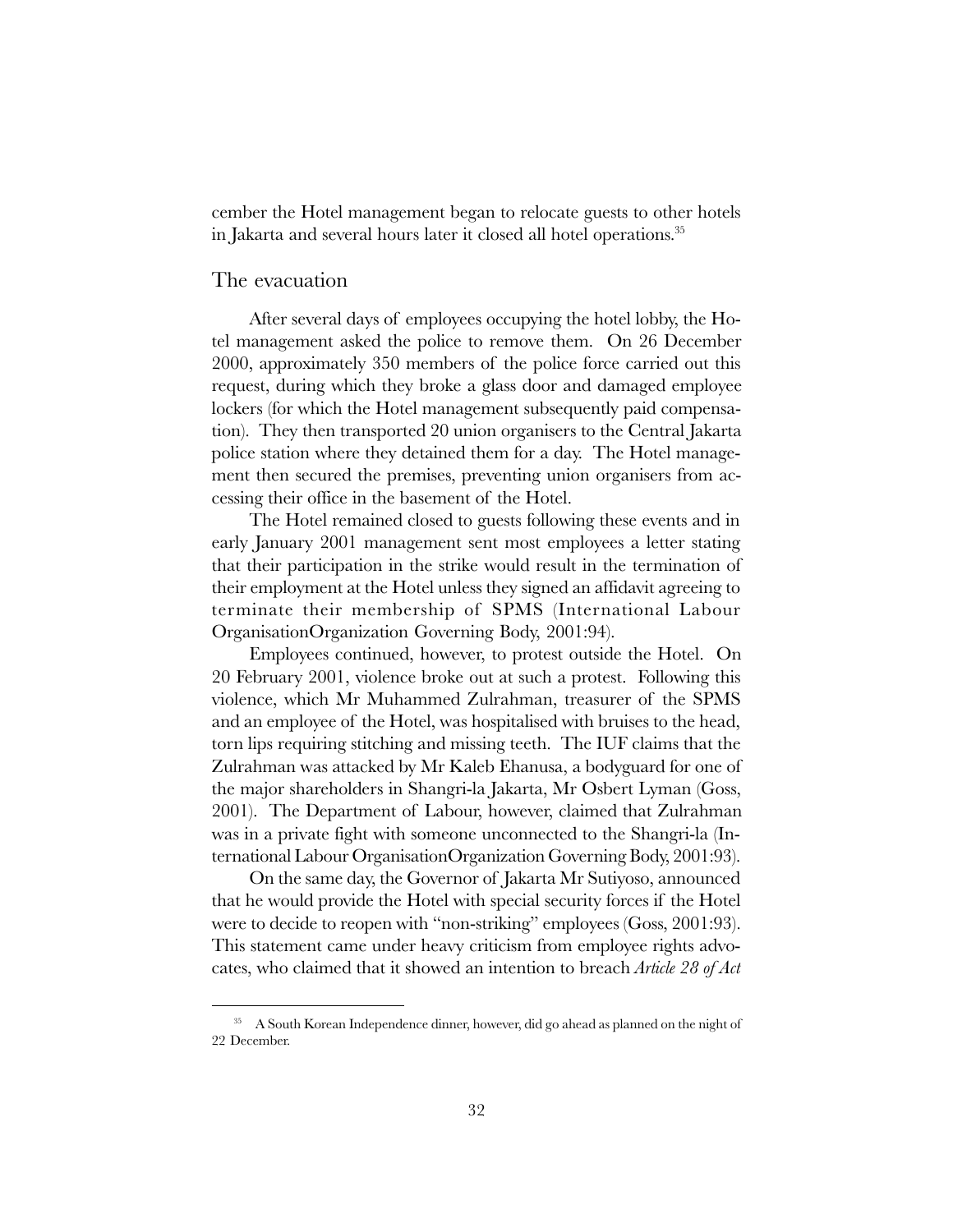No. 21/2000 on Labour Unions, which provides that it is an offence to obstruct union activities ('Serangan Balik untuk Shangri-La', 2001). Despite this, the Hotel reopened on 17 March 2001 with a new, nonunionised workforce. According to news reports, the Hotel had received four thousand applications for jobs. The same reports suggested that the three-month closure had resulted in an estimated loss to the Hotel of US\$8.59 million (Shangri-la to Accept Verdict on Labor Row, 2001).

#### The arbitration

On 11 May 2001, the dispute appeared before the Central Labour Dispute Arbitration Committee Central Labour Dispute Tribunal (Panitia Penyelesaian Perselisihan Perburuhan Pusat or P4P), for arbitration. The employees argued that they did not intend to cause the closure of the Hotel, and that the Hotel management chose to close the Hotel to guests as a strategy to weaken their employees' bargaining power.

The CommitteeTribunal held, however, that the employees' spontaneous strike was illegal because it was conducted without permission from the relevant Regional Labour Dispute Arbitration Committee Tribunal (Panitia Penyelesaian Perselisihan Perburuhan Daerah –  $P4D$ ), the City Council or the Police Force. The Tribunal therefore took the view that this gave the Hotel management the right to dismiss the employees, including SPMS Vice-Secretary Mr Timron who was on vacation in Medan at the time of the strike. The Tribunal also held, however, that since the offences were not serious, the employees were still entitled to severance pay. Pursuant to Department of Labour Regulation No. 150/Men/2000 this was assessed as a lump sum based on duration of employment, medical benefits, and one month's wages.

All but 79 of the employees accepted this ruling and settled with the Hotel management. The 79 who refused to settle immediately signalled their intention to appeal the decision to the Administrative Court (Pengadilan Tinggi Tata Usaha Negara, or PT TUN) and to have the ILO make formal recommendations when its Governing Body next sat in Geneva.

These rulings came at the same time as a civil suit against the employees was being heard in the South Jakarta State Court (Pengadilan Negri Jakarta Selatan). In that case, the Hotel management was seeking damages of approximately IDR8 billion (\$US8 million) from several SPMS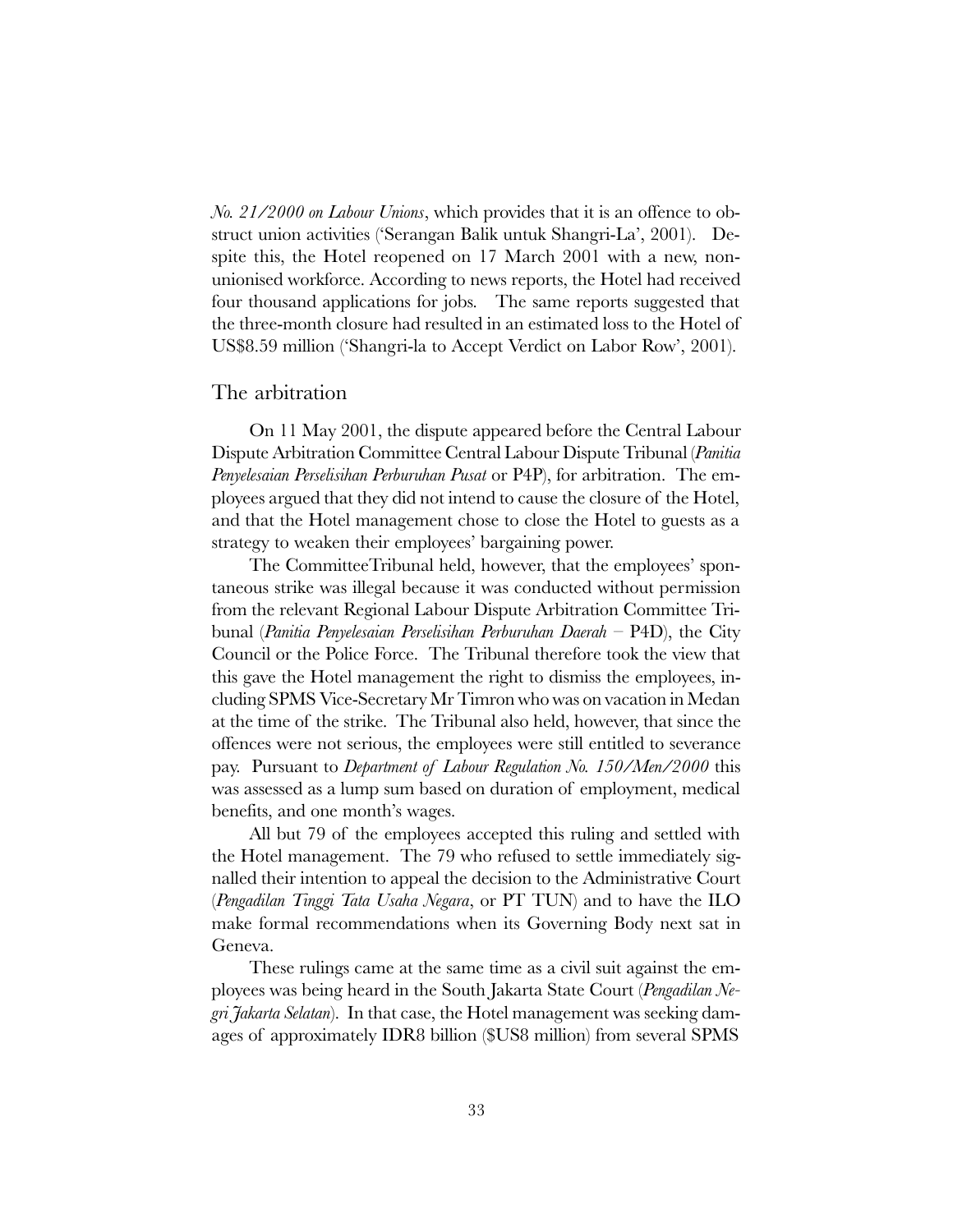organisers and the Indonesian representative of the IUF. A review of the termination of Halilintar (who was a defendant in these proceedings) was conducted by the P4D. That Tribunal considered that his actions in the capacity of union leader were to be classified as a serious offence and that the Hotel management was justified in terminating his employment (Ibid, 97). At this point Halintar seemed to change his position, accepting a settlement offered by the Hotel management, reportedly in the vicinity of IDR30 million (\$US3000) (Demo Karyawan Shangri-la Tuntut Pengadilan Tolak Gugatan Manajemen', 2001). He then proceeded to accuse the IUF of inciting the employees to continue their fight against the Hotel ('Fired Hotel Workers Vow To Fight On', 2001) and the management later withdrew him from the list of union organisers against whom they were seeking civil damages.

#### The civil suit

On 1 November 2001, Judge I Gede Putra Djadnya of the South Jakarta State Court (Pengadilan Negeri) ordered seven union officials to pay damages of IDR20.7 billion (US\$2.2 million) from of the IDR80 billion claimed by the Hotel management for damage to reputation, damage to hotel facilities and losses suffered due to closure.<sup>36</sup> Throughout the judgment the Court made reference to the illegality of the strike, and also ordered the seven defendants to make written apology to the Hotel management for publications in five national newspapers. The Hotel management later offered to waive its entitlement to damages if the employees would withdraw their appeal against the P4P ruling and undertake not to bring any counterclaims (Yasin, 2001). The defendants, however, declared they would continue with their appeal and, further, would lodge an appeal against the civil judgment with the High Court in Jakarta (Pengadilan Tinggi DKI Jakarta).

The State Court judgment met harsh criticism from both employee advocates and members of government ('Dita Threatens Action', 2001). The Minister for Labour, Mr Jacob Nua Wea, even described the decision as "crazy" ('Menakertrans Kecewa Dengan Putusan Pengadilan Kasus Shangri-La', 2001).

<sup>36</sup> Case No 22/Pgt.G/2000/PN Jaksel.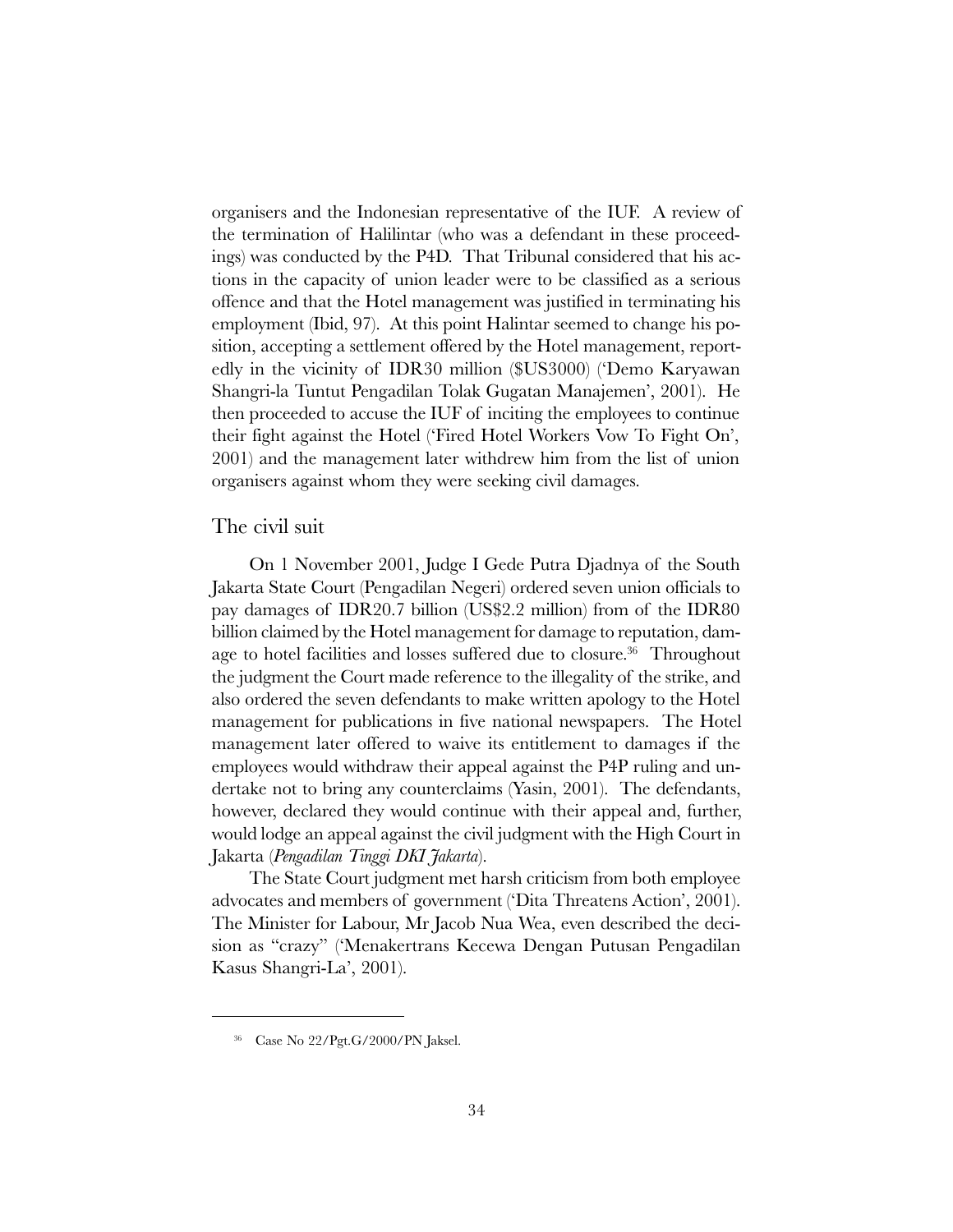#### Pressure from the ILO

On 15 November 2001, the ILO Governing Body heard the case brought against the Indonesian Government brought by the IUF (International Labour OrganisationOrganization Governing Body, 2001: 92- 100). It found that the Government had acted in a way that was not conducive to the implementation of ILO Convention 87 on Freedom of Association and ILO Convention 98 on the Right to Organise, to both of which Indonesia is a signatory. The ILO was particularly critical of the detention by police of union officials, and requested that an independent judicial review be carried out in relation to the injuries suffered by done to Zulrahman. The ILO also recommended that the Government take concrete steps to ensure the reinstatement of all employees who had not accepted the Hotel's settlement proposals.

The Hotel management was quick to say that the ILO rulings were recommendations only and had no binding effect on Indonesian domestic law. Lawyers for the employees predictably asserted that both courts and the Gggovernment should take close consideration of the ILO recommendations in view of Indonesia's status as a signatory to the conventions ('Serangan Balik untuk Shangri-La', 2001).

#### Appeals

It appears the ILO recommendations did, in fact, carry some weight, as the Administrative Court found in favour of the employees upon deciding their appeal from the P4P Tribunal on 26 March 2002. The Court reversed the rulings of the P4P, stating that the administrative body did not have the authority to declare the strike illegal as the Hotel had never officially filed any charges with the police. The Court then replaced the P4P ruling with an order that the 79 remaining employees be reinstated.

The P4P and Shangri-la announced several days after the ruling by the Central Administrative Court that they would appeal to the Supreme Court (Mahkamah Agung), the final Court of Appeal in the Indonesian judicial system, and, as the time of writing, the defendants in the civil suit are in the process of appealing to the High Court inof Jakarta.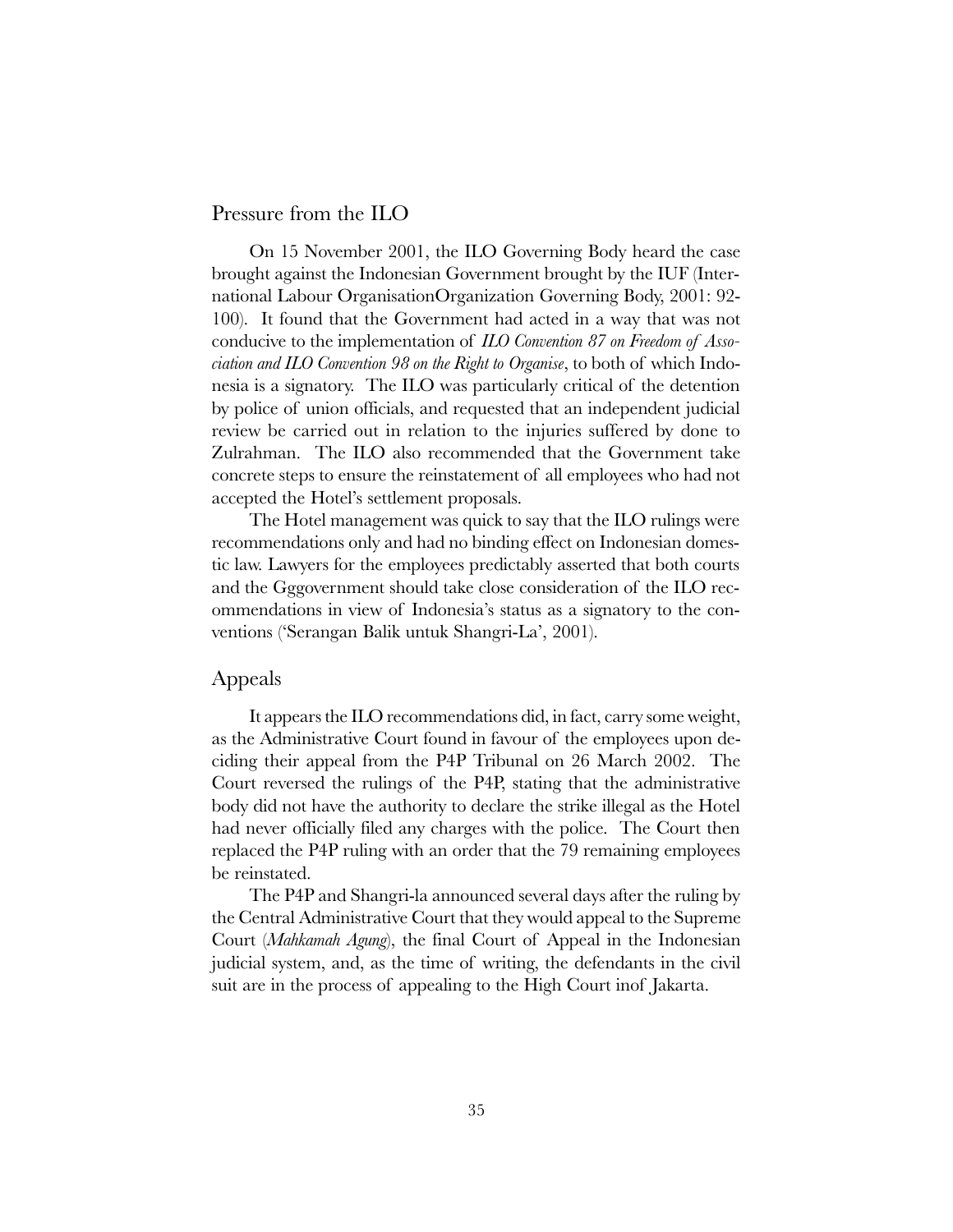#### Comments

The political and economic cost of the strike and protracted legal proceedings that followed have been high for all parties involved: many of the employees who went on strike are now without a job; several union members have been ordered to pay a sum of civil damages which they will not come close to earning in their lifetime; the Jakarta Shangri-la Hotel management suffered a significant financial loss and a severely tarnished reputation; the Shangri-la chain has lost important international tenders;<sup>37</sup> and the Indonesian Gggovernment has had to fend off international criticism. Eighteen months later, however, the dispute still lingers on.

Mr Hadi Wasikoen of Commission VII of the DPR (Dewan *Perwakilan Rakyat* - the Indonesian legislature) – the parliamentary body charged with the task of industrial reform  $-$  remarked with regret that "this kind of thing continues to happen because businesses don't have access to mechanisms for the settlement of labour disputes" (Susanto, 2001). The Jakarta Office of the International Labour Organization agrees, stating that "the logical thing would be to institute a law that encourages collective bargaining and negotiation with employers to prevent problems and solve disputes quickly. $38$  It is clear, however, that such reforms will not be achieved without an overhaul of the Labour Dispute Arbitration CommitteesSettlement Tribunals (the P4D and P4D). These institutions are left over from the New Order Pancasila Industrial Relations' system described in the previous chapter, and as such are not accustomed to functioning in an industrial relations environment free from military intervention and prohibitions on non-government unions. All employee representatives on these Tribunals are, for example, from the  $FSPST^{39}$  – the government-run union of the New Order. Moreover, the Committees are rife with corruption and have little knowledge of the relevant regulations – particularly at the regional level (Jacob Nuwa Wea: Banyak Pejabat Disnaker Tak Tahu Soal Buruh, 2002). As a result, most decisions are ignored or appealed ('Memintas Keadilan buat Buruh', 2001).

<sup>37</sup> See, for example, Robinson (2002: 6).

<sup>&</sup>lt;sup>38</sup> Carmello Noriel, cited in 'Labor Problems "Due to Same Old System"' (2000).

<sup>&</sup>lt;sup>39</sup> Federasi Serikat Pekerja Seluruh Indonesia (Pan-Indonesia Workers' Union).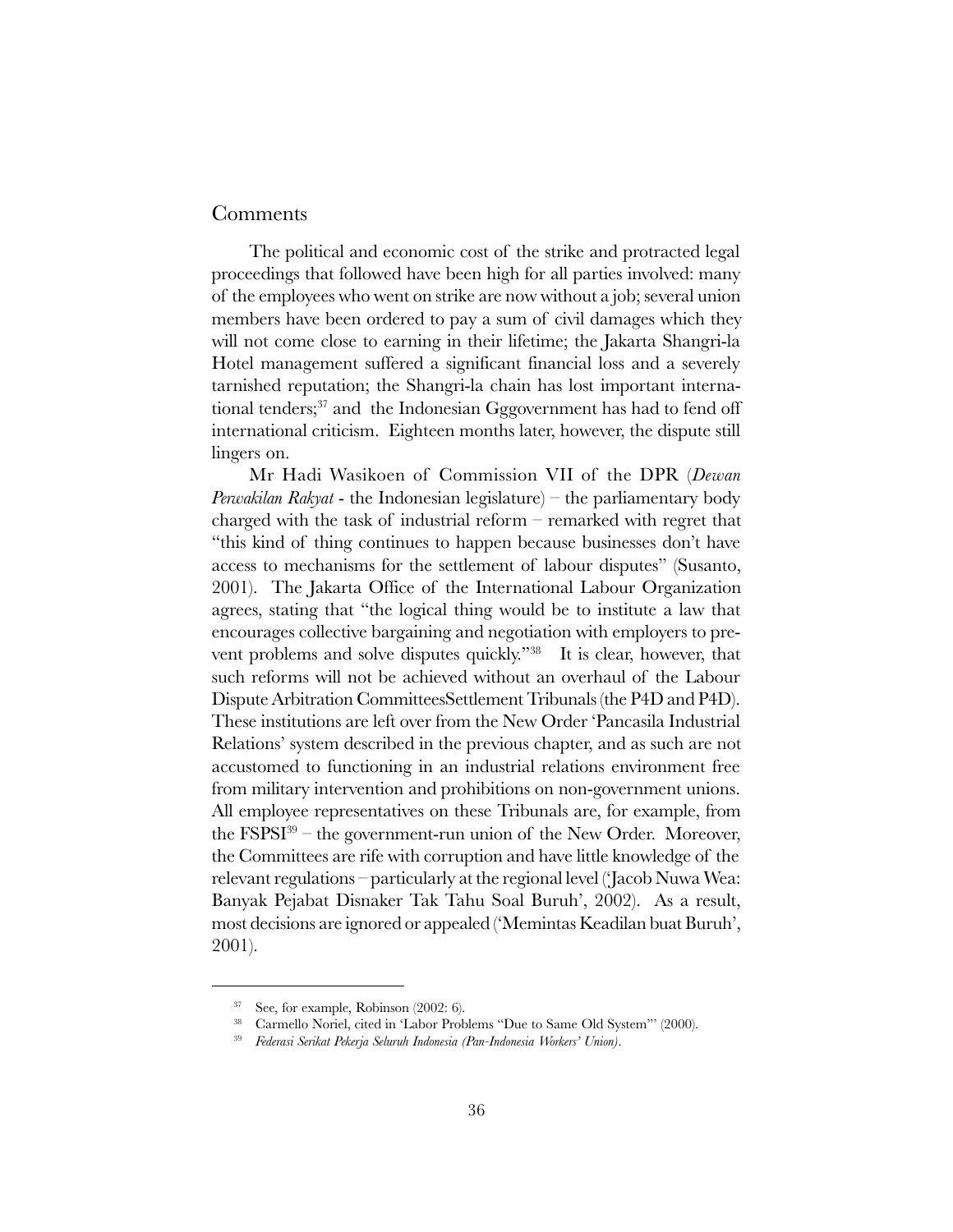The proposed labour dispute legislation discussed in following chapters 3 and 4 would go a long way to resolving these problems by abolishing the P4P and the P4D. It also contains express prohibitions on employers terminating employment due to an employee's membership in a labour union or participation in a labour union's activities (art 163), a prohibition on employers replacing striking employees (art 146), and a reiteration of the right of employees to join independent labour unions  $(\text{art } 115).$ <sup>40</sup> However, it has also been criticized for not going far enough to reform the system sufficiently to prevent a repeat of the Shangri-La debacle. For example, it contains a clause holding that employees can be dismissed without any severance pay for "serious misconduct" (art 158). As this includes "damaging the reputation of the enterprise", it could be used against employees in disputes like Shangri-la. Although the Minister for Labour seems genuinely committed to the reforms, only the reality of how they are eventually applied to industrial disputes will tell whether the government is bona fide about improving the system, or whether it is simply passing laws on paper in order to be seen as complying with obligations under ILO conventions ratified by previous governments, as has been the case with much of the reform introduced since 1998.

# II. The "Sandal bolong" Case: Criminalising Unionism

The so-called "Sandal Bolong" ('holey sandals') case involved a Taiwanese-managed company, PT Osaga Mas Utama, and one of its employees, 25-year-old Mr Hamdani. On 10 August 2000, Hamdani had been involved in a strike. Employees at the company's Tangerang factory were demanding the implementation of their statutory rights to medical benefits and the reinstatement of nine fellow employees. Less than a month later on 4 September 2000, Hamdani was detained and accused of stealing a pair of the company's sandals from outside of the company's prayer room. His employment was subsequently terminated.

Hamdani, a Muslim, argued that he was only borrowing the sandals for his obligatory Friday prayers, and pointed out that the sandals were worn and had holes in them. It is not unusual in Indonesia for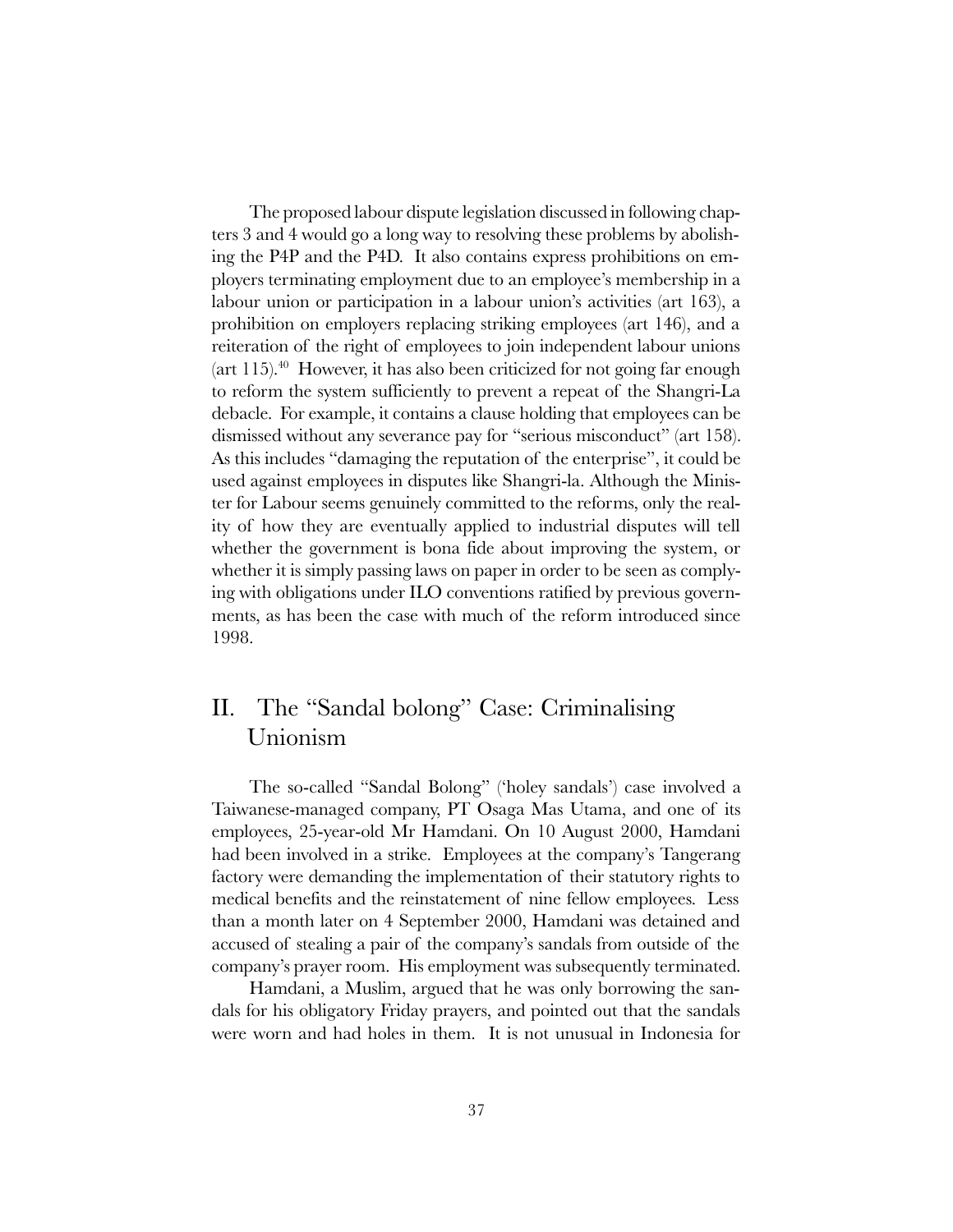employers to provide spare sandals for use during the ritual washing required prior to such prayers. He attempted to get his job back by seeking arbitration atby the Tangerang P4D, which found in favour of the employer. He then appealed to the P4P, which ruled on 5 September 2001 that PT Osaga Mas Utama had the right to terminate Hamdanis employment. To add salt to the wound, Hamdani was then charged with theft under Article 362 of the Indonesian Criminal Code (Kitab Undang Hukum Pidana – KUHP),<sup>41</sup> which carries a maximum penalty of five years imprisonment.

The case appeared before the Tangerang State Court, $42$  where the prosecutor, Mr Misbah, contended that Hamdani should be sentenced to five months imprisonment. The panel of judges, headed by Judge Suprapto, held that although Mr Hamdanis offence was not serious, it damaged the fabric of society and thus warranted two months and 24 days imprisonment. This happened to be exactly the length of time Hamdani had already spent in the Tangerang Youth Prison awaiting hearing, so he was released on the day the sentence was handed down.

### Criminalising Labour

This case is good example of how criminal law intrudes into labour disputes that have little to do with criminality, and how the use of criminal law is invariably weighted against employees. In February 2002, following a spate of cases such as this where the KUHP was used to convict labour activists and 'break' unions, a prominent group of Indonesian labour activists lodged an official complaint with the DPR, claiming that the Indonesian legal system and law enforcement agencies were criminalising organised labour ('Buruh "Sandal Bolong" Mengadu ke DPR', 2002). They cited the increased use by employers of Article 335, which prohibits "unsatisfactory conduct towards another"<sup>43</sup> but is now often unofficially referred to as "breaching the rights of an employer" (Susanto, 2001).

<sup>40</sup> This right is already stated in Act No. 21/2000 on Labour Unions, art 5.

<sup>&</sup>lt;sup>41</sup> The pervading lack of confidence in the judicial system has caused many Indonesians to refer sarcastically to the KUHP as Kasih Uang, Habis Perkara - "give money and the case will be over".

<sup>42</sup> Case No 587/Pid.b/2001/PN Tangerang.

<sup>43</sup> Perbuatan yang tidak menyenangkan terhadap orang lain.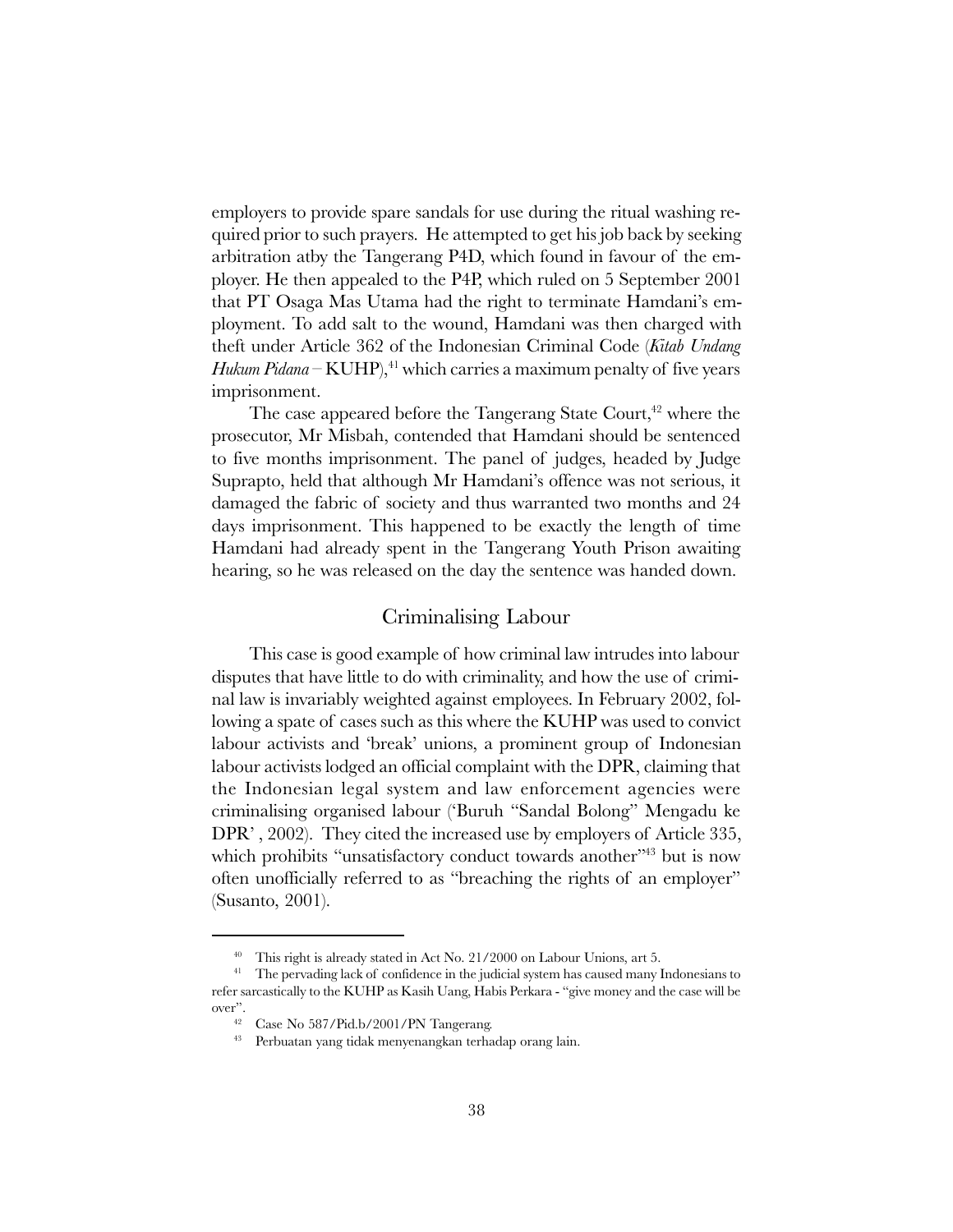These claims appear justified in light of the relatively more lenient treatment of non-union defendants convicted under the KUHP. Shortly before Hamdanis case, for example, the Central Jakarta State Court sentenced Ari Sigit  $-$  grandson of former President Soeharto  $-$  to only two months and 22 days imprisonment for possession of illegal firearms and explosives. This was despite of the fact that the charge carried a maximum penalty of life imprisonment. Similarly, the East Jakarta State Court recently sentenced businessman Amrin Gobel to only three months and 15 days after he was implicated in the killing of two striking employees.44

This disparity in the treatment of unionists on the one hand and, on the other, elite criminals, obviously impedes the rebuilding of confidence in the legal system in Indonesia. It also, perpetuates New Order's propaganda that presents organised labour as inherently 'wrong' and linked to illegal and subversive communist activities.<sup>45</sup> As argued in the first chapter, despite the reformist rhetoric of post-Soeharto industrial relations, the Indonesian government has been slow to move to abandon the central role it played in industrial relations throughout most of the New Order. So, for example, the proposed new legislation (discussed below in chapters 3 and 4) still prohibits strike action for those employed in 'essential' sectors, and severely limits the right to strike for those in "important" sectors. (art  $147$ ). It also provides for up to two years imprisonment for public servants who strike. Most significantly, perhaps, art 77 provides for a penalty of six months imprisonment for industrial action taken while cases are being handled by the government.<sup>46</sup>

The criminalisation of organised labour may be seen as a result of pressure from frustrated employers as they struggle to make the transition to a new political climate in which the government no longer able to controls of employees as closely and as aggressively as itthey did in the past. It may also reflects growing pressure from employees who are both motivated by post-Soeharto *reformasi* rhetoric and, at the same time, facing the often overwhelming social pressures created by the declining real wages and widespread unemployment delivered by Indonesia's drawnout economic crisis.

<sup>44</sup> See PT Kadera case below.

<sup>45</sup> See, for example, Heryanto (1999).

<sup>56</sup> Article 77, as discussed above.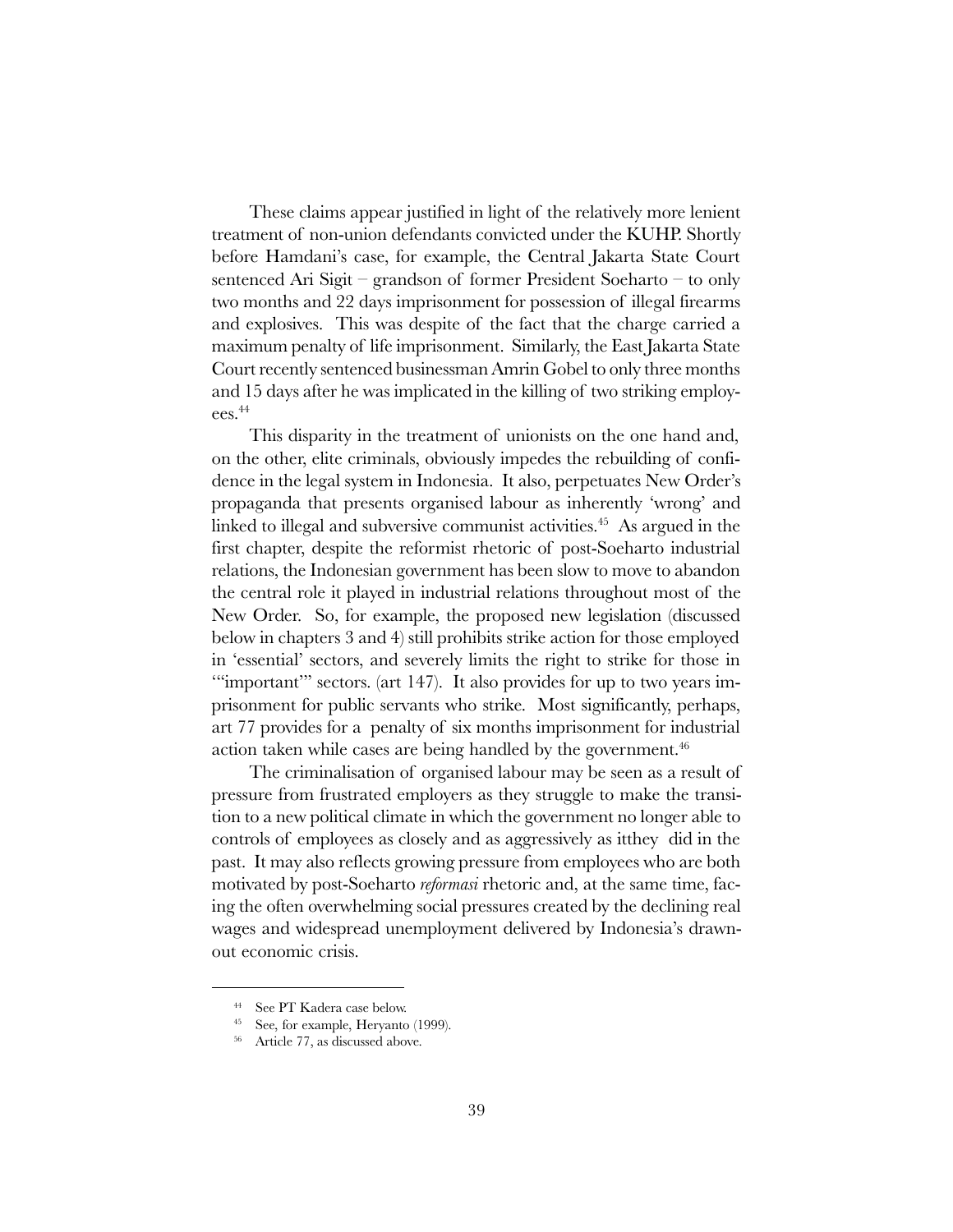# III. The PT. Kadera Case: Official Violence as Dispute Resolution

The PT Kadera case is a clear example of the increasingly common practice of involving (usually violent) third parties' in labour disputes as a response to the absence of a satisfactory labour dispute resolution system. Many of these parties are, or have close links with, preman or gang organizationorganisations and are able to function with relative impunity largely due to the protection and co-operation of certain factions within the police and the military.

On 29 March 2001, 300 employees at a car upholstery manufacturing plant operated by PT Kadera demonstrated and went on strike demanding an increase in wages. Before long, approximately 500 unknown men arrived at the site, wearing *Masyarakat Cinta Investor* ('Investor Lovers Society) headbands. They arrived in buses and carried iron bars, glass bottles, machetes, knives and explosives. In the violence that ensued, one young employee was killed by an explosion, while eight more were hospitalised with either stab wounds to the stomach or heavy bruising to the head. One died several days later.

Police investigating the incident announced that the violence was carried out by at least two different gangs. The first was a Bantenese gang, allegedly with links to Mr Maman Rizal of the Serang Llocal Government (in the newly formed Banten province). This gang, based in the North Jakarta district of Warakas, numbered at least 70 and was running under the front of a Bantenese martial arts school. The leader of this group, Mr Sugianto (alias Abi) admitted to receiving IDR27 million (US\$2700) from the Deputy Manager and Head of Personnel at PT Kadera, Mr Amrin Gobel (Polisi Tangkap Penggerak Penyerang Buruh PT Kadera', 2001).

The other group was led by an Ambonese gangster Mr Palemesen Masahuwa. It is unclear whether this group has any links to a gangster named Abubakar, who was also present at the PT Kadera attack and is a member of a "security" organisation working for PT Timor in the Cikampek industrial zone of Jakarta. Explosives found in possession of other members of this organisation happen to match the Ambonesemade explosives used in the recent Cikoko and Duren Sawit bombings.

The presence of Abubakar at the attack may also be evidence of a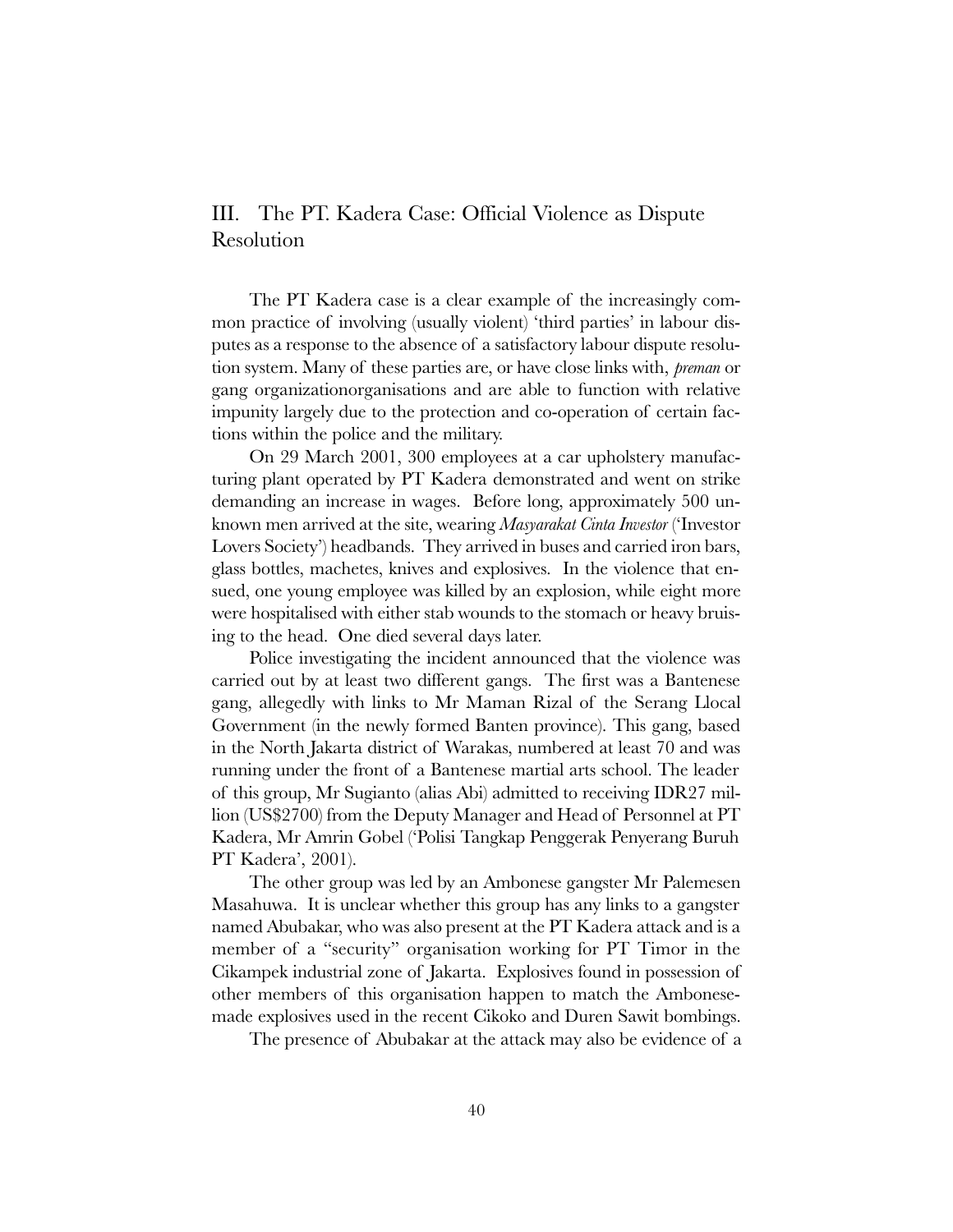link to the military, as he admitted to police that he was paid IDR300,000 (US\$30) by a Mr Kino to throw Molotov cocktails into the crowd. The elusive Kino, who apparently also goes by the name Tikino, has been reported as being a member of Kostrad (the Army Strategic Reserve Command) (Taufik et al (2001). Meanwhile, the lawyer for the families of the PT Kadera victims, Mr Zainudin Paru, claims that the police Brimob (Mobile Brigade) and the local Chief of Police are involved. He has stated that despite being present during the attack, members of the police force did little to stop it (Catatan Akhir Tahun FNPBI: Buruh Bangkit, Ditindas Kian Keras' (2001). As yet investigations into the role of the police and military in the attack have not yielded any concrete results.

At present, 7 *preman* are being tried before the East Jakarta State Court for assault under Article 170 of the KUHP.<sup>47</sup> On evidence presented by Sugianto, PT Kadera's Deputy Manager, Amrin Gobel, was sentenced to three months and 15 days imprisonment under Article 335 for inciting another to commit unsatisfactory acts towards a third party. In sentencing, however, Judge Surya Dharma Belo of the East Jakarta State Court stated that the Gobel was only involved in calling a third party in to encourage calm negotiations over the dispute. Judge Surya also cited the defendant's polite attitude throughout the trial, the efforts he took to ensure the medical treatment of the injured employees, and the condolence money he gave to the families of the two workers who died in the attack.

It has been suggested by investigative journalists that the sentencing of Gobel involved collusion between the judges, the defendant and even the prosecutor, Mr Taufik Hidayat (Pengacara Korban Kadera Tuduh ada Permainan Persidangan, 2001). Gobel was not even charged under Article 55 of the KUHP, which holds that those convicted of inciting a criminal act by payment, promise, or misused authority may be sentenced as if they had committed the act themselves. If he had been charged with inciting the violence that caused the two deaths, reliance on Article 55 could have resulted in a sentence of up to fifteen years imprisonment on each count.

<sup>47</sup> Case No 811/Pid/b/2001/PN Jaktim.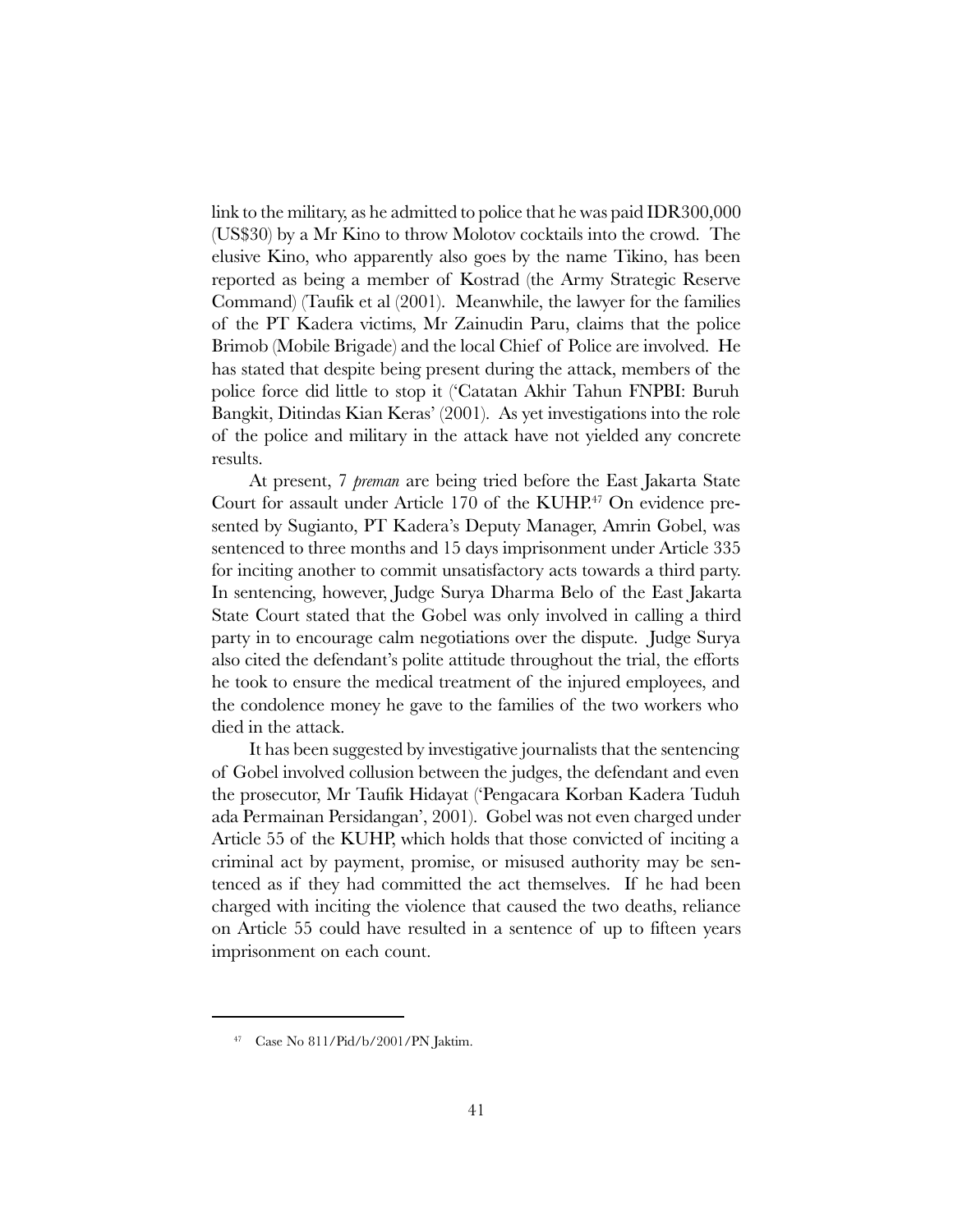## Systematised Industrial Relations Violence

The PT Kadera case clearly illustrates the systematically violent nature of industrial relations disputes in Indonesia. The employer's first reaction to employees striking was not to examine legal avenues but to call on third parties in the form of gangsters and the police to informally 'settle' the dispute, obviously with the expectation that violence would be used. As in the case studies above, this can be seen as a consequence of the absence of any effective legal mechanism for the resolution of industrial disputes.

A real change in the system can thus only come about after a retreat from the "Pancasila Industrial Relations" paradigm used by the Soeharto regime to undermine formal labour dispute resolution, prevent effective employee representation and facilitate these kinds of actions.<sup>48</sup> As such, the Minister for Labour's recent announcement that the new industrial relations reforms would do away with the entire concept of "Pancasila Industrial Relations" is a step in the right direction (Pancasila Tidak Lagi Dipakai Dalam UU Ketenagakerjaan, 2002), as areis the provisions in the proposed legislation that hold the government responsible for promoting an understanding of the new industrial relations system to those parties directly affected and to the community at large (arts 154-9). However, although, once again, the real issue is whether this positive rhetoric will actually be implemented 'on the ground' sufficiently to bring real change.

# Ethnicity in Labour Disputation

Another issue raised by this case is the ethnic dimension to the violence. As a result of the economic crisis that accompanied the fall of Soeharto and has persisted since then, rival gangs are now engaged in vicious competition over both standover operations and legitimate employment. The extreme centralisation of the Indonesian economy has precipitated an explosion of migration to Jakarta, resulting in many of the gangs being formed along ethnic lines and bent on keeping newcomers out of their rackets  $-$  and their workplaces. A recent example of this

<sup>48</sup> See, for example, Lindsey and Masduki (2002); and Thamrin (1999).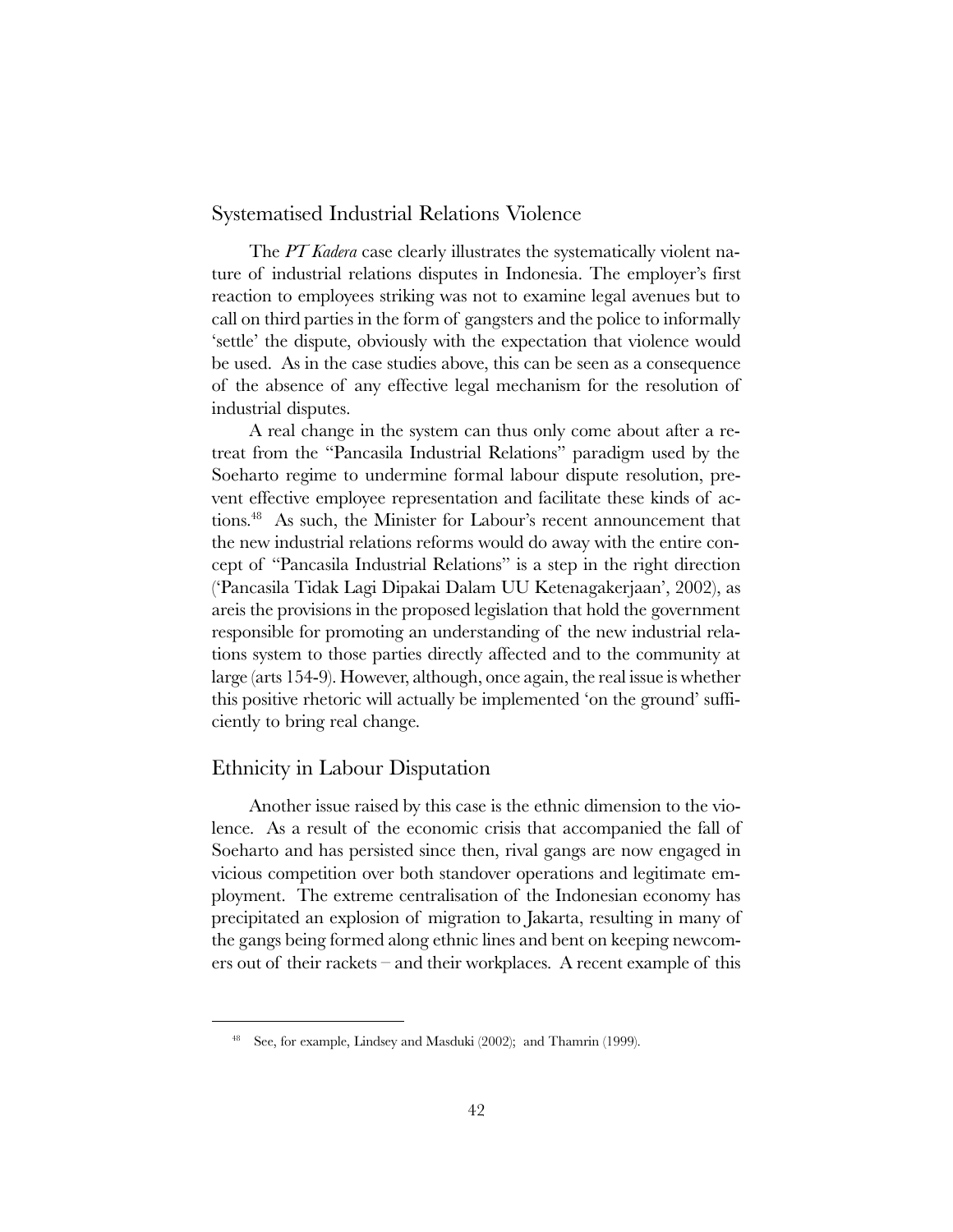has been the standover tactics used by the Forum Betawi Rempug (FBR  $-$ Betawi Brotherhood Forum) to fund its bid to build a IRD16 million (US\$1,600) 'Worker Training Centre' for native Jakartans (Junaidi and Siboro, ( 2002).

The recent moves towards regional autonomy and the introduction of Law No. 22 of 1999 on Regional Governance should help to improve the opportunities for employment outside Jakarta, Surabaya and other major urban centeres on Java and this may, in turn, ease gang warfare over employment in these metropoles. The problem of standover operations in collusion with the military or the police, however, will only be solved when the Indonesian legal system is able to prosecute and punish offenders in a transparent and appropriate fashion.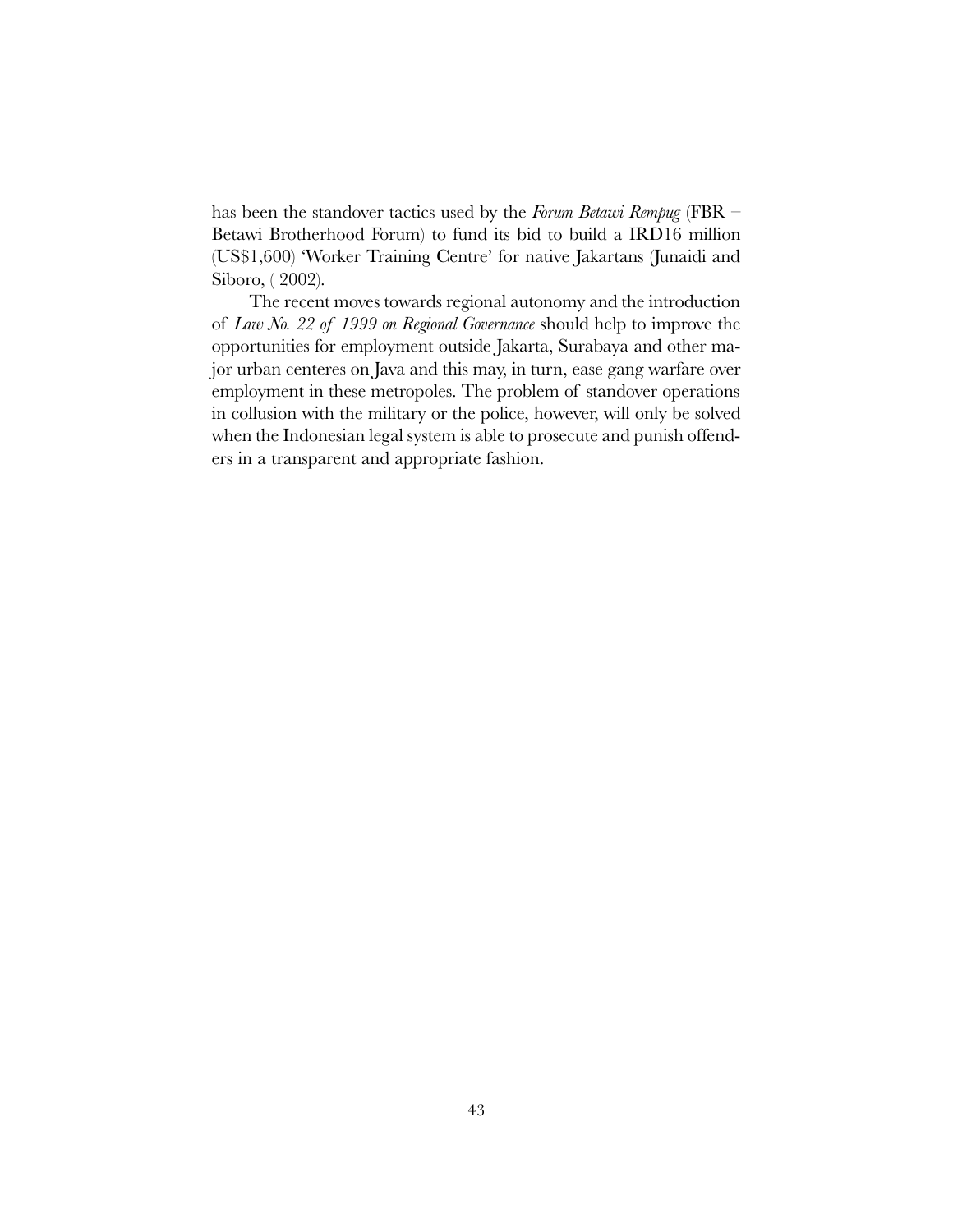# **Chapter 3**

# HOW WILL THE NEW LABOUR DISPUTES SETTI FMENT LAW WORK?

Chapter One gave an overview of the background to reform of labour dispute settlement laws in Indonesia and included a description of the system developed under Soeharto's New Order and the key reform packages introduced since then. Chapter Two provided three case studies of recent disputes, illustrating both how the New Order Pancasila Industrial Relations' system operated and how the reforms have, in fact, done relatively little to improve labour dispute settlement in Indonesian workplaces. This chapter now turns to the current legislative proposals, aimed at introducing an entirely new institutional structure for labour dispute settlement. The analysis is divided into two parts.

Part One provides an overview of the proposed new dispute resolution system as it appears in the Industrial Dispute Settlement Bill, before the DPR (Dewan Perwakilan Rakyat or House of RepresentativesDPR) at the time of writing.

Part Two covers aspects of the Trade Union Act and the Labour Development and Protection Bill, also now before the DPR. This is necessary to understand the full scope of the application of the *Industrial Dispute Settlement Bill*, which has a particular definition of the industrial disputes to which it will apply. In other words, it is necessary to outline and to understand the various sources of working conditions in Indonesian law, present or proposed, in order to understand the scope of application of the Industrial Dispute Settlement Bill.

Chapter Four will bring the together the material in this and the preceding two chapters by identifying some of the weaknesses of the proposals in the Industrial Dispute Settlement Bill, in light of the recent history of labour law reform in Indonesia. Chapter Four will also make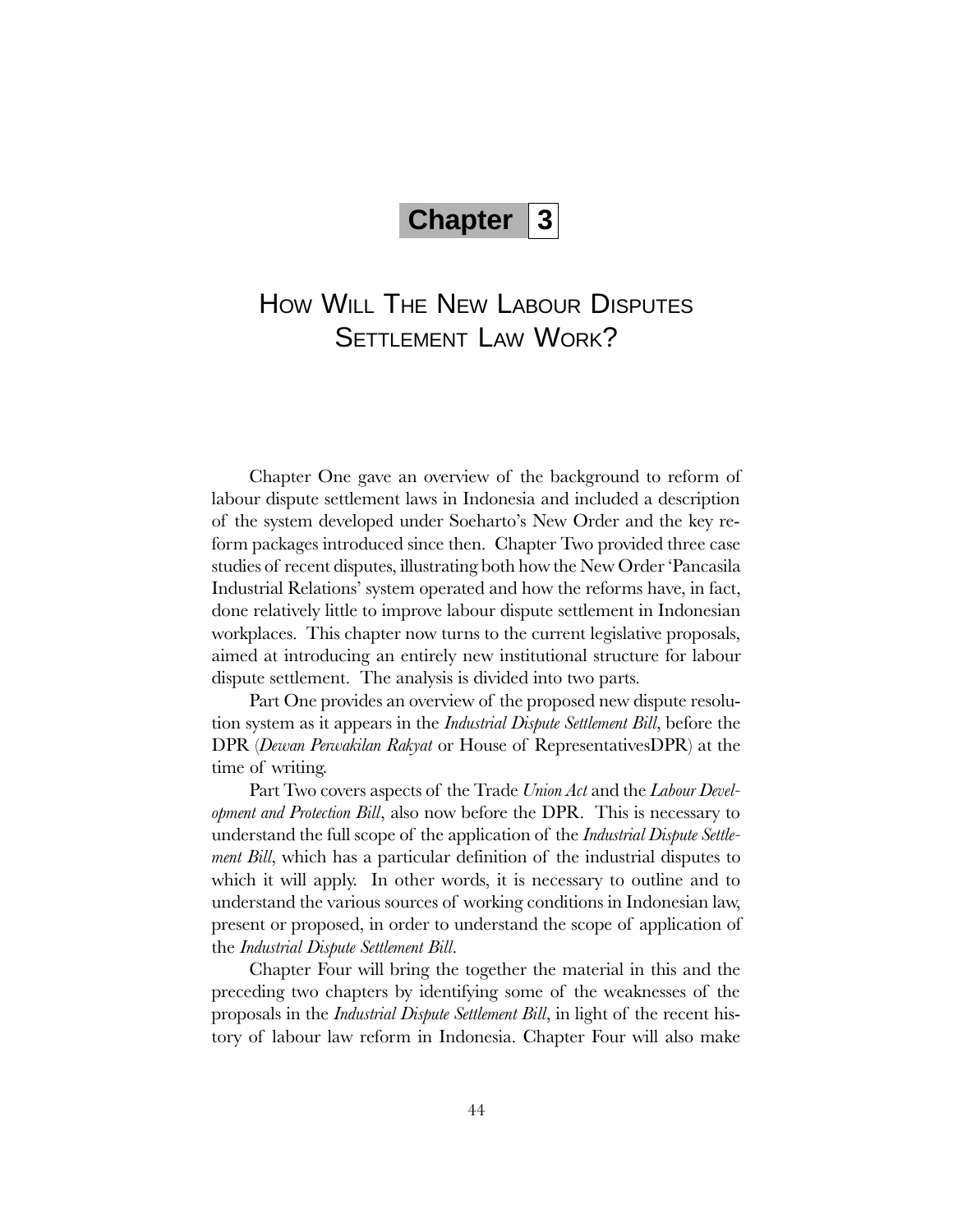suggestions and making suggestions for further reform of the Bill.

# I. Overview of the New System

# The meaning of "industrial dispute" under the new law

An industrial dispute is "a difference of opinion that results in a conflict" about certain matters. An "industrial dispute" can occur between an employer, or an association of employers, on the one hand, and a worker or a trade union on the other. A dispute can also take place between trade unions (Art. 1).

According to Article 2, there are four types of "industrial disputes":

- disputes over rights;
- disputes over interests;
- disputes over termination of employment; and
- disputes among trade unions in the same enterprise.

The Bill defines each of these types of disputes in more detail, and includes definitions that are relevant to identifying clearly the parties to an industrial dispute. These matters are addressed in the next two sections.

## What can be the subject matter of an industrial dispute?

A *dispute over rights* is one that "arises because the rights that have been specified and acknowledged and whose exercise has been pledged in work agreements, enterprise rules and regulations, collective work agreements, collective deals or statutory laws are not fulfilled." (Art.  $1(2)$ ). Work agreements, enterprise rules and regulations, and collective work agreements are all to be regulated in the Labour Development and Protection Bill.<sup>49</sup> It is clear that disputes about rights are disputes that concern the proper application of existing conditions of work. They are about whether or not parties to work relationships are fulfilling their existing obligations.

 $49$  There is reference to "collective deals" but the meaning is unclear: the term does not appear in the Trade Union Act or the Labour BillLabour Development and Protection Bill, or elsewhere in the Industrial Dispute Settlement Bill.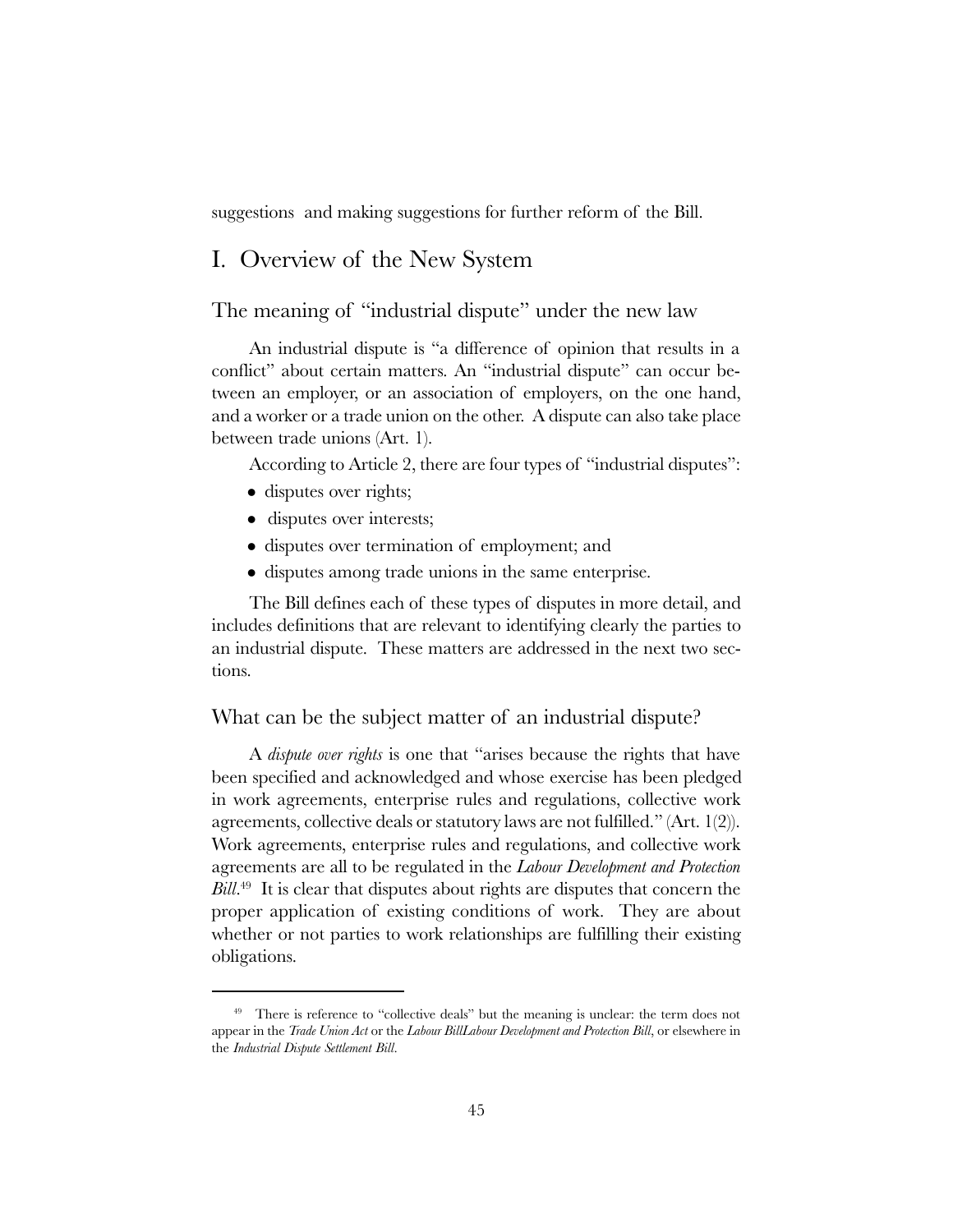A *dispute over interests* is one "that arises because of the absence of mutual understanding concerning changes to employment requirements which have been determined in work agreements or enterprise rules and regulations or collective work agreements." (Art.  $1(3)$ ). Thus, a dispute about interests is different from a dispute about rights. While a dispute about rights is about what conditions are and how to apply them, a dispute about interests is about what rights should be . Here again, it is necessary to have a clear understanding of the sources of rights and obligations with respect to these different categories.

A *dispute over termination of employment* is one "that arises because of the absence of mutual understanding concerning the termination of an employment relationship performed by either side  $\ldots$  " (Art. 1(4)). Termination of employment is dealt with at some length in the *Labour Devel*opment and Protection Bill.

An *inter-trade union dispute* means one arising between trade unions that operate in the same enterprise over "absence of mutual understanding concerning the implementation of trade union rights and obligations" (Art.  $1(5)$ ). The matters about which unions might be in dispute would appear to be membership and the right to represent workers, both in negotiating collective work agreements and in seeking the resolution of industrial disputes. These rights derive from both the Trade Union Act and the Labour Development and Protection Bill.

There is more detail on the subject matter of industrial disputes and the sources of working conditions in Part Two of this Chapter.

#### Who can be a party to an industrial dispute?

The definition of industrial dispute refers to employers, associations of employers, workers and trade unions. These terms are also defined in the Industrial Dispute Settlement Bill. It is important to examine these definitions, as it should be assumed that only those parties that meet them can be parties to industrial disputes within the meaning of the Industrial Dispute Settlement Bill. In other words, they will be the only parties that can have access to the dispute settlement system. Thus:

- $\bullet$  "employer" means
	- an "individual, partnership or legal body that runs an enterprise that he, she or it owns";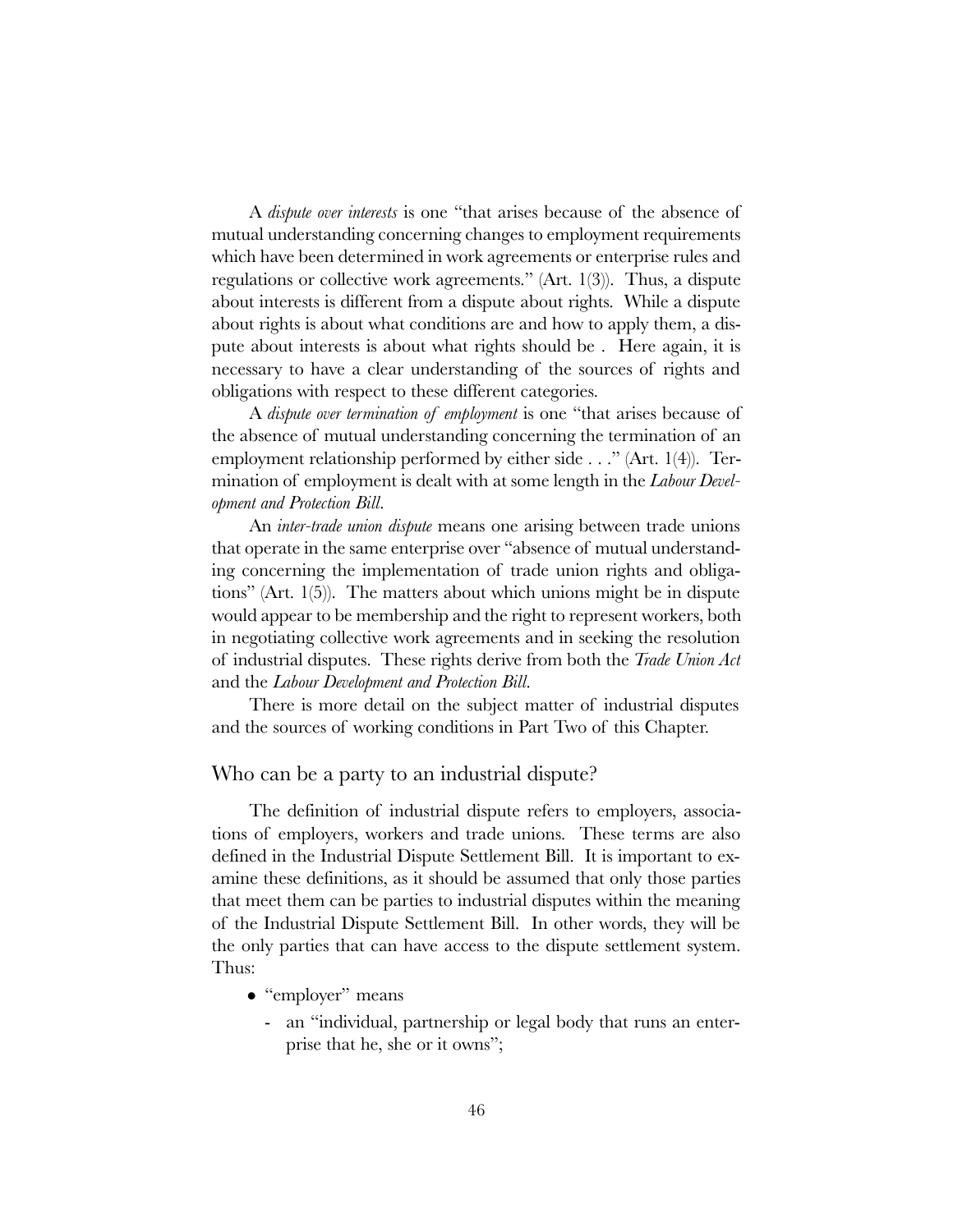- an "individual, partnership or a legal body that independently runs an enterprise that he, she or it does not own"; and
- an "individual, partnership or a legal body that is situated in Indonesia representing an enterprise that domiciles outside Indonesia" (Art.  $1(6)$ ).
- "enterprise" means any form of business, whether or not it has separate legal status, "that employs workers", whether or not it seeks to make a profit, and whether or not it is owned by an individual, a partnership, a legal person, or the state (Art. 1(7)).
- "trade union" means "a workers' organisation that is independent, free, democratic, and responsible". It may be, but need not be, limited to a singlethe enterprise. The definition includes a federation or a confederation of trade unions (Art. 1(8)). The definition closely follows the definition in the Trade Union Act but it does not specifically refer to a trade union that has a record number, available under the *Trade Union Act* (Art. 20) to unions that have registered. Nevertheless, for practical purposes, it would seem that only a trade union with a record number under the Trade Union Act can have access to the dispute settlement system, as the right to represent workers in dispute settlement arises by having a record number (Trade Union Act, Art. 25).
- "worker" means a person "who is part of a workforce in an enterprise or an industry and who works within the framework of an employment relationship by receiving wages."  $(Art. 1(9)).$

The *Industrial Dispute Settlement Bill* will also cover disputes that arise in "social undertakings and undertakings other than enterprises which have administrators and which employ people and pay them wages" (Art. 79).

# Dispute settlement principles and procedures

The Industrial Dispute Settlement Bill will establish an important basic principle in dispute resolution: the parties must try to resolve their disputes by bipartite negotiation before trying other methods (Art. 3).

The Industrial Dispute Settlement Bill will also create an important new institution: the Industrial Tribunal. The Tribunal will have jurisdiction over all types of disputes. However, not all disputes will reach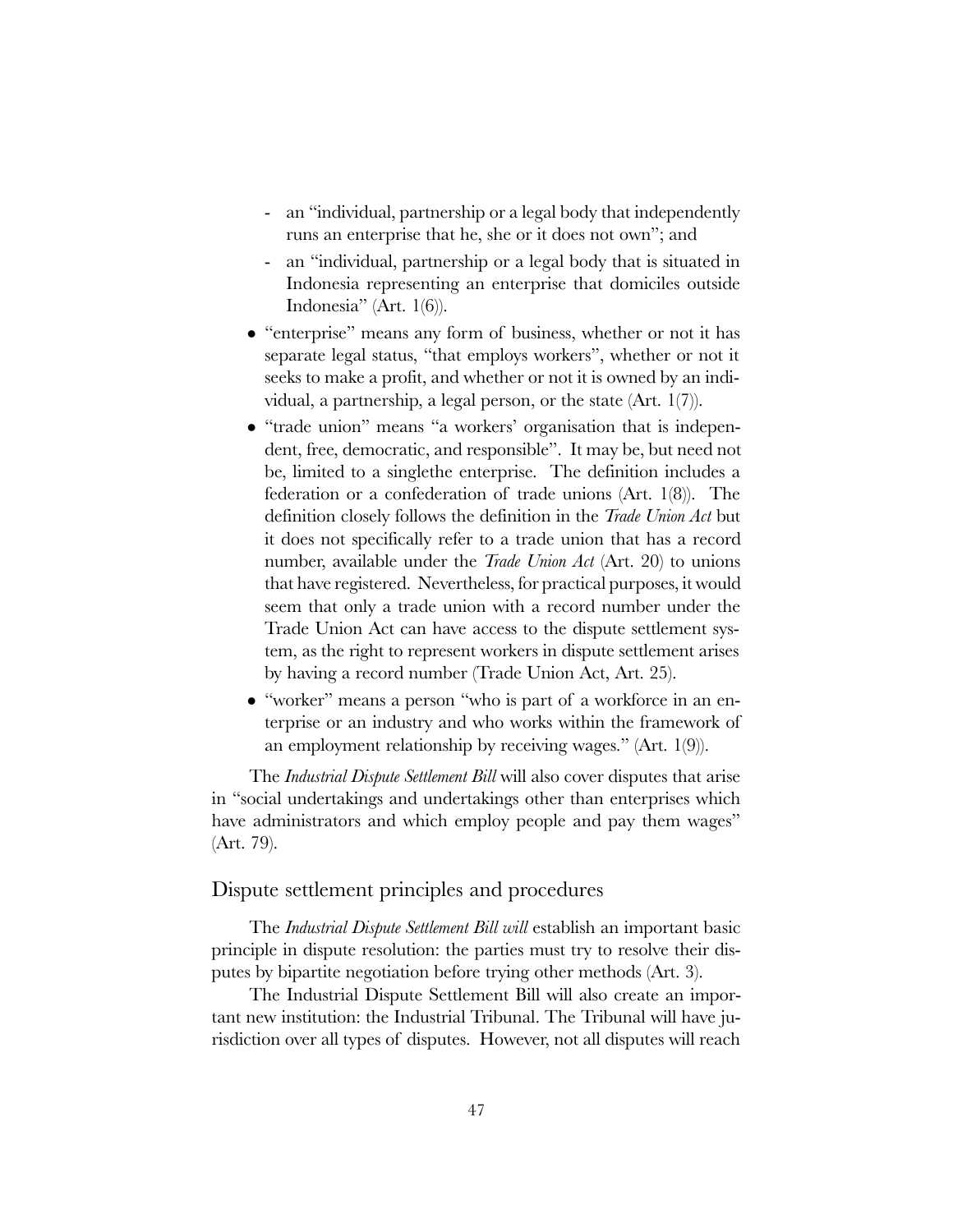the Tribunal the same way. Disputes over rights that cannot be settled by the parties themselves are to be resolved by the Industrial Tribunal (Art. 4). The parties may agree to attempt to settle other types of disputes (disputes over interests, over termination of employment or between trade unions) by mediation or arbitration. If the parties cannot agree to try to settle a dispute by mediation or arbitration, or if the dispute is not settled by these mechanisms, then either or both of the parties may refer it it may be referred to an industrial tribunal for settlement by either or both of the parties (Art. 5).

# Bipartite dispute settlement

All parties to industrial disputes must attempt to settle their disputes directly. This is referred to in the *Industrial Dispute Settlement Bill* as "bipartite negotiation",  $(Art. 3)$  and also as "bipartite industrial dispute settlement" (Art.  $6$ ). The latter term means "a negotiation in which both sides shall deliberate to reach a consensus" (Art. 6).

If the parties reach an agreement during mediation they must sign a written agreement and inform their mediator (Art. 13(1)). Where no agreement is reached the mediator must issue a written recommendation that must be sent to the parties within 14 days (Arts. 13(2) and (3)). The parties then have a further 14 days in which to advise the mediator whether they accept the recommendation (Art. 13(4)). They are presumed to have rejected the recommendation it if they do not respond to it (Art. 13(5)).

# Arbitration of disputes

The parties to an industrial dispute (other than a dispute over rights ) may agree in writing to refer it to industrial arbitration  $(Art. 17)$ . "Industrial arbitration" means a method of negotiating a settlement outside the Industrial Tribunal, based on an arbitration agreement (Art. 1(12)). An 'industrial arbiter' is a person (or group of persons) chosen by the parties or appointed by the Minister to determine how such a dispute (other than a dispute over rights) should be settled (Art. 1(13)). The parties may only choose an arbiter who is registered as such at a government agency responsible for manpower labour affairs (Art. 19), in accordance with the qualifications specified in Art. 20. These include com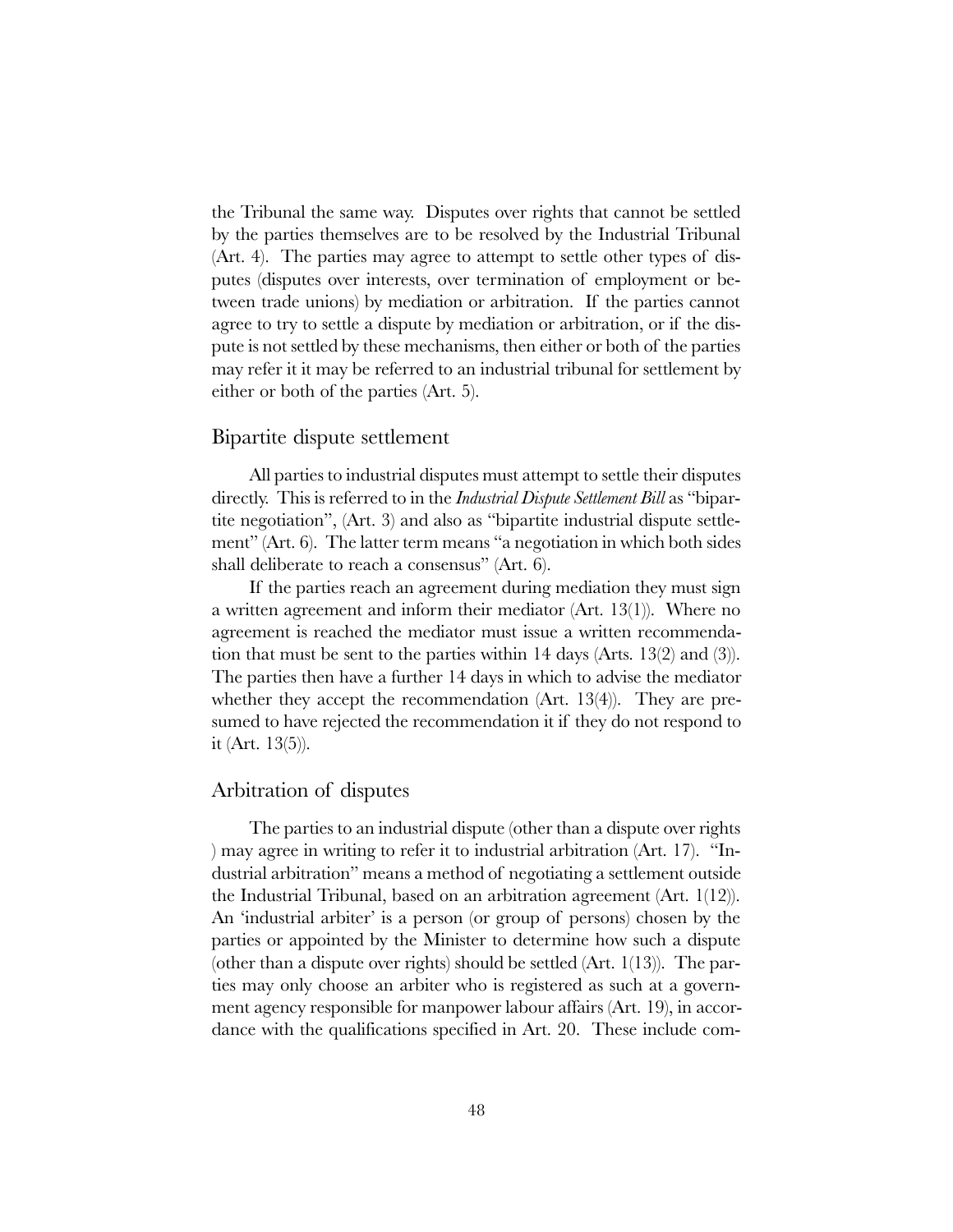prehensive knowledge of relevant laws (Art. 20(d)). The Minister is to make regulations concerning "registration procedures, membership and working procedures" for industrial arbiters (Art. 27).

The parties must agree on the appointment of the arbiter, (Art. 18) and refer their dispute to the arbiter in writing (Art. 17(2)). The written reference must contain certain specified information, as it will constitute the basis for the arbitration itself. The parties must identify, for example, the problems that led to the dispute, and their willingness to totally submit the case to the industrial arbiter, to trust his judgment and let him decide the arbitration process or procedures that are necessary to settle the dispute" (Art. 17(3)). If the parties cannot agree on the appointment of an arbiter they may apply to the Industrial Tribunal to have one appointed (Art. (21)). If the parties agree to refer the dispute to industrial arbitration, it cannot be transferred to the Tribunal for determination (Art. 26).

The decision of the arbiter must comply with certain formalities  $(Art. 22)$ , and must be made according to "justice, valid laws, conventions, statutory rules and regulations" (Art. 24). Once made, the decision is legally binding on the parties, and final and permanent (Art. 23(1)). A decision of an arbiter may be enforced by lawsuit filed in the nearest State Court. The State Court does not have jurisdiction to reconsider the arbitration outcome, that is, to review it on the merits, and must make its order within 30 days of the application (Art. 23).

There are some grounds in which the parties will be able to seek review of an arbiter's decision in the Supreme Court (Makamah Agung)  $(Art. 25(1))$ . These include:

- The use of fake documents during the examination;
- The concealment of important documents "that should have been used as deciding factors";
- Where a decision is based on the deceit of one of the parties during the examination;
- Where a decision is made beyond the power of the industrial arbiter (presumably to be determined in accordance with the Ministerial decision on working procedures for arbiters, the terms of the written agreement and the general injunction to arbiters to make their decisions according to law); and
- Where a decision is contrary to "statutory legislation, public or-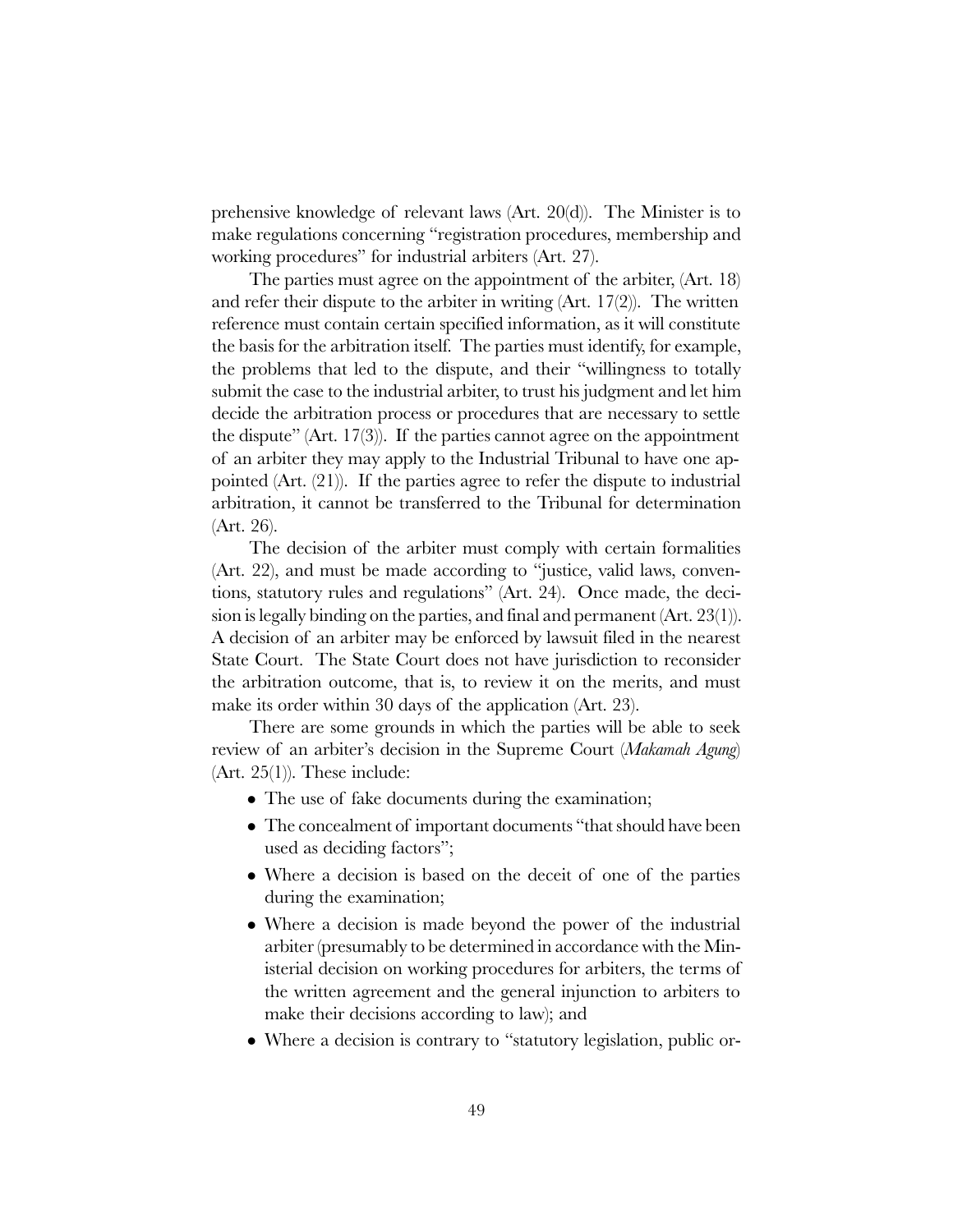der or morality".

The Supreme Court may to decide whether to review an arbiter's decision, so it would appear that the right of review is not automatic (Art. 25(2)). If the Supreme Court does agree to review a decision, then it will determine the consequences of a partial or complete change to the decision (Art. 25(2)). The Supreme Court has 30 days in which to decide whether it will review an arbiter's decision  $(Art. 25(3)).$ 

## The Industrial Tribunal

The Industrial Tribunal is to be a new judicial dispute resolution institution, with links to the courts. It is often described, in fact, as a 'Labour Court'. Specifically, the Tribunal will be invested with "judicial" power within the scope of the general judicature that has the authority to examine and decide the settlement of an industrial dispute" (Art.  $1(14)$ ). The Tribunal will have "first and final" jurisdiction in disputes over rights, and inter-trade union disputes (Arts. 53 (a) and (d)). It will have initial jurisdiction in disputes over interests, and disputes relating to termination of employment (Arts. 53 (b) and (c)). Decisions of the Industrial Tribunal in these cases may be the subject of appeal to the Supreme Court (Makamah Agung) (Art. 71).

Membership of the Tribunal will include ad-hoc judges. In Indonesia, which has adopted the Dutch career system for judicial appointment, this term is usually understood to mean the appointment to judicial office of persons with appropriate technical knowledge but not holding existing judicial appointment, such as lawyers, academics or other persons with relevant professional experience, for example as a senior public servant. In this case they will be chosen from panels nominated by workers' and employers' organisations. Ad-hoc judges are discussed further below.

#### Establishment and composition of the Industrial Tribunal

The Tribunal will be established in the State Court (Pengadilan Negeri) in each provincial capital city, and also in the Supreme Court (Makamah Agung). It will also be possible for it to be established in the State Courts in certain regencies or municipalities/cities, by Presidential Decree (Arts. 28, 29). The judicial and administrative personnel of the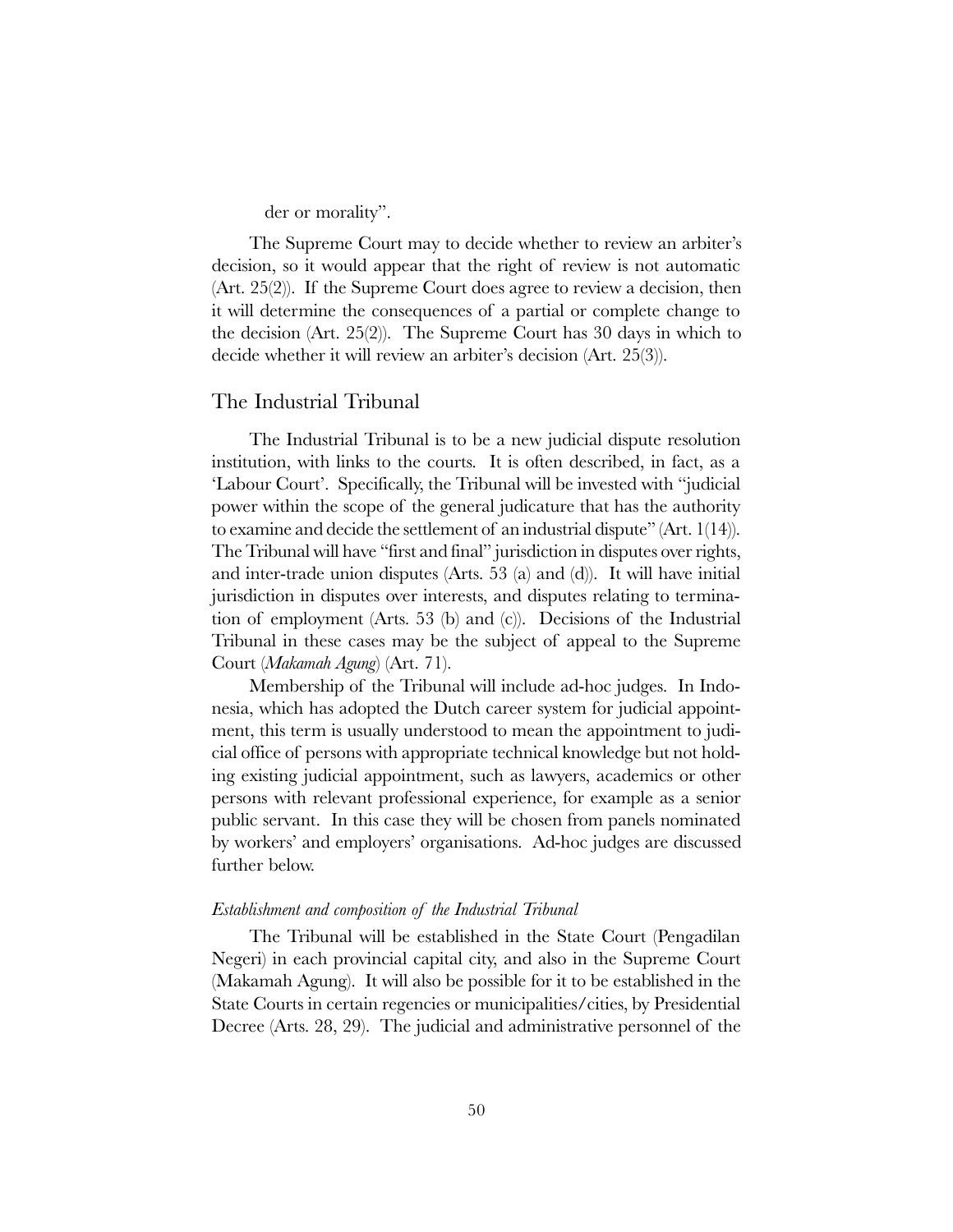Tribunal will include Supreme Court Justices, Judges, Ad-Hoc Judges, Deputy Registrars and Substitute Registrars (Art. 30). Judges are to be appointed to and dismissed from the Industrial Tribunal by the Chief Justice of the Supreme Court, in accordance with "valid statutory rules and regulations" (Arts.  $31, 32$ ).

#### Ad-Hoc Judges

Ad-hoc judges are to be appointed and dismissed by Presidential decision, based on a recommendation to the Minister by the Chief Justice of the Supreme Court (Art. 33(1)). Ad-hoc judges are to be selected from candidates submitted to the Chief Justice, with the approval of the Minister, by workers' and employers' organisations  $(Art. 33(2))$ . The qualifications for appointment include experience in industrial relations and graduate qualifications in law, as well as being "a man of integrity". having "an authoritative bearing" and having "an unblemished behavioural record" (Art. 34). Ad-hoc judges will hold office for a fiveyear term, and may be re-appointed for another term (Art. 37(2)).

The Industrial Dispute Settlement Bill includes extensive details of the circumstances in which aAd-hHoc jJudges might be removed from office, whether with 'honour' or 'dishonour' (Arts. 36-39). There are also provisions to ensure the independence of aAd-hoc judges: for example, an ad-hoc judge may not concurrently hold a wide range of other offices or positions, including membership of Pparliament or head of an administrative region (Art. 36). Procedures for these matters are to be determined in a Government regulation (Art. 42).

## Judicial supervision of the work of the Tribunal

The Chief Judge of each State Court is to supervise the work of the jJudges, ad-hoc judges and the Substitute Registrar of the Tribunal with the State Court. The Chief Justice of the Supreme Court is to carry out a similar function with respect to the Supreme Court Justices and the Substitute Registrar of the Tribunal at the Supreme Court. This supervisory power includes a power to give directions, and to issue reproofs  $(Art. 41(4))$ . These powers, however, are not to be taken to be as a reduction in the freedom of the judicial and administrative officers whose tasks are being overseen (Art. 41(5)).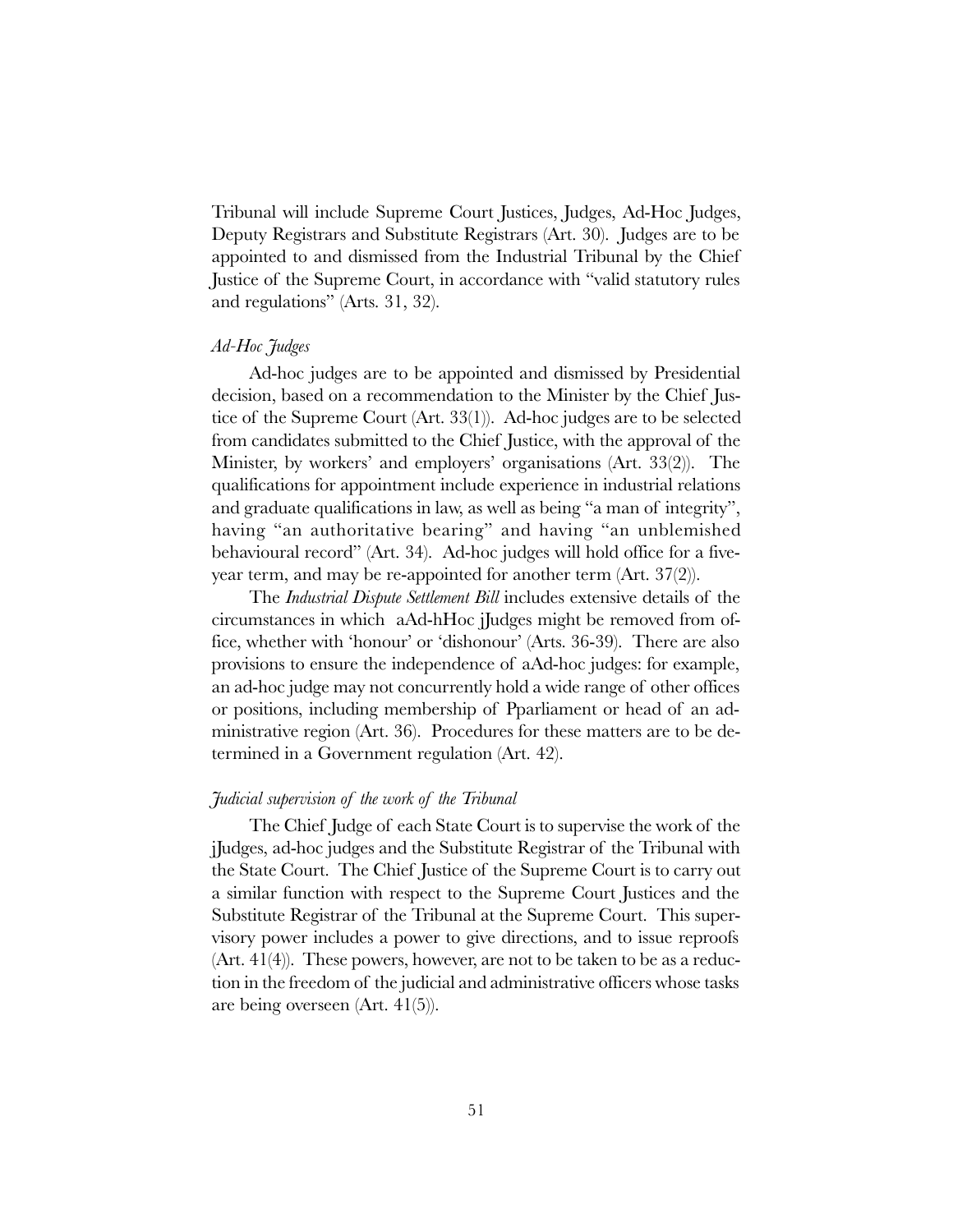#### Sub-Registries

A Sub-Registry is to be established at each State Court where an Industrial Tribunal is established. Its work is to be overseen by a Deputy Registrar, assisted by Substitute Registrars (Art. 44). The main function of the Substitute Registrar will be to participate in hearings of disputes and to record what is said during court sessions of the Industrial Tribunal (Art. 49(1)). Sub-registries are generally to carry out administrative functions, including record keeping (Arts. 45-50). The records shall include records of all disputes and disputants, which are to be recorded in a disputes log (Art 45). Initially the offices of Deputy Registrar and Substitute Registrar are to be held by civil servants from the government agency responsible for overseeing manpowerlabour affairs (Arts. 47, 51).

#### Dispute settlement procedure in the Industrial Tribunal

The Tribunal will operate according to the Law of Civil Procedure (Art. 54). A three- member dispute panel is to be formed by the Chief Judge of the State Court within seven days of a request for the settlement of an industrial dispute. The panel must be composed of a jJ udge, and two ad-hoc judges. One of the ad-hoc judges is to be , onemust be selected from those nominated by workers, and the other from those nominated by employers (Art. 55). A date for hearing the dispute must be set within 7 days of the establishment of the panel (Art. 56).

The panel of judges may summon witnesses or expert witnesses (Art. 57). It may also compel people to assist it in its work, including by requiring the production of books and documents (Art. 58). The law makes certain provision for the hearing of matters in cases where parties are unable to attend (Arts 60, 62). The panel is to open its court sessions of the panel is to the publicto hold its hearings in open public hearing, unless it determines otherwise (Art. 62). In determining a dispute, the Tribunal must operate in accordance with "existing laws, agreements, conventions and justice" (Art.  $63$ ). It must reach its decision within  $90$ days (Art. 65). The Tribunal must read the decision in an open court, and communicate it to the parties (Arts 66-69).

#### Appeals to the Supreme Court

The decision of the Tribunal has "permanent legal force" unless one of the parties appeals (in writing) to the Supreme Court within 14 days of the decision (Art. 71). Appeals are to be heard by Industrial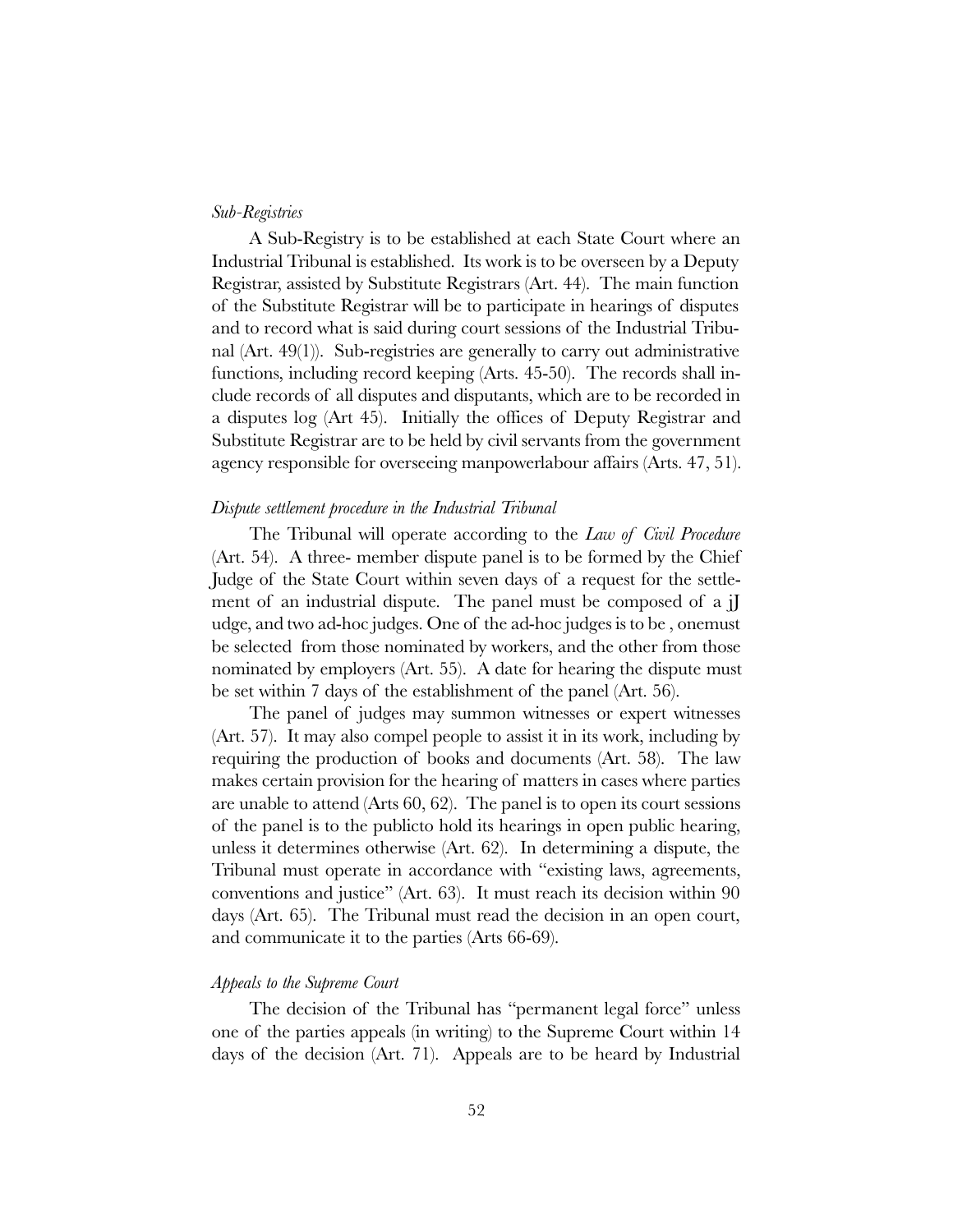Tribunal Supreme Court Justices (Art. 74), who must determine an appeal within 30 days of its lodgement (Art. 76). Appeal procedures are to be in accordance with statutory rules and regulations (Art. 75).

# Termination of Strikes and Lockouts

Workers are to have the right to strike, and employers the right of lockout, according to the conditions specified in the *Labour Development* and Protection Bill (Arts. 146, 147, and 151-153). Nevertheless, the Industrial Dispute Settlement Bill reflects a policy that parties to industrial disputes should not exercise these rights at the same time that dispute settlement is being attempted. The prohibition on strikes and lockouts applies where:

- the parties mutually agree to submit their dispute either to mediation or to arbitration; or
- either one of the parties requests that the dispute be submitted to the industrial tribunal.

In either case, "those responsible for either a strike or a lockout must put an end to either the strike or the lockout"  $(Art. 77(1))$ . The strike or lockout must stop from the date on which bipartite negotiations begin, or from the date on which it is agreed that the dispute shall be submitted to a mediator or an arbiter  $(Art. 77(2))$ . It is a criminal offence not to comply with the obligation in Art. 77. The maximum penalties are a term of six months' imprisonment, or a fine of IDRRp 50 million,000,000 or both (Art. 78).

#### Transition from the old system

The new system will not come into place immediately. In order to allow for the establishment of institutions and the training of personnel, the new system will come into operation two years after the promulgation of the Industrial Dispute Settlement Act (Art. 82, and Explanatory Notes).

Until the establishment of the Industrial Tribunal, the existing dispute resolution bodies will retain their functions (Art. 80(1)). Thereafter, disputes not already settled will be transferred to the Tribunal for settlement (Art. 80(2). Appeals in these cases will be resolved by the Industrial Tribunal at the Supreme Court (Arts. 80(2)(b) and (d)).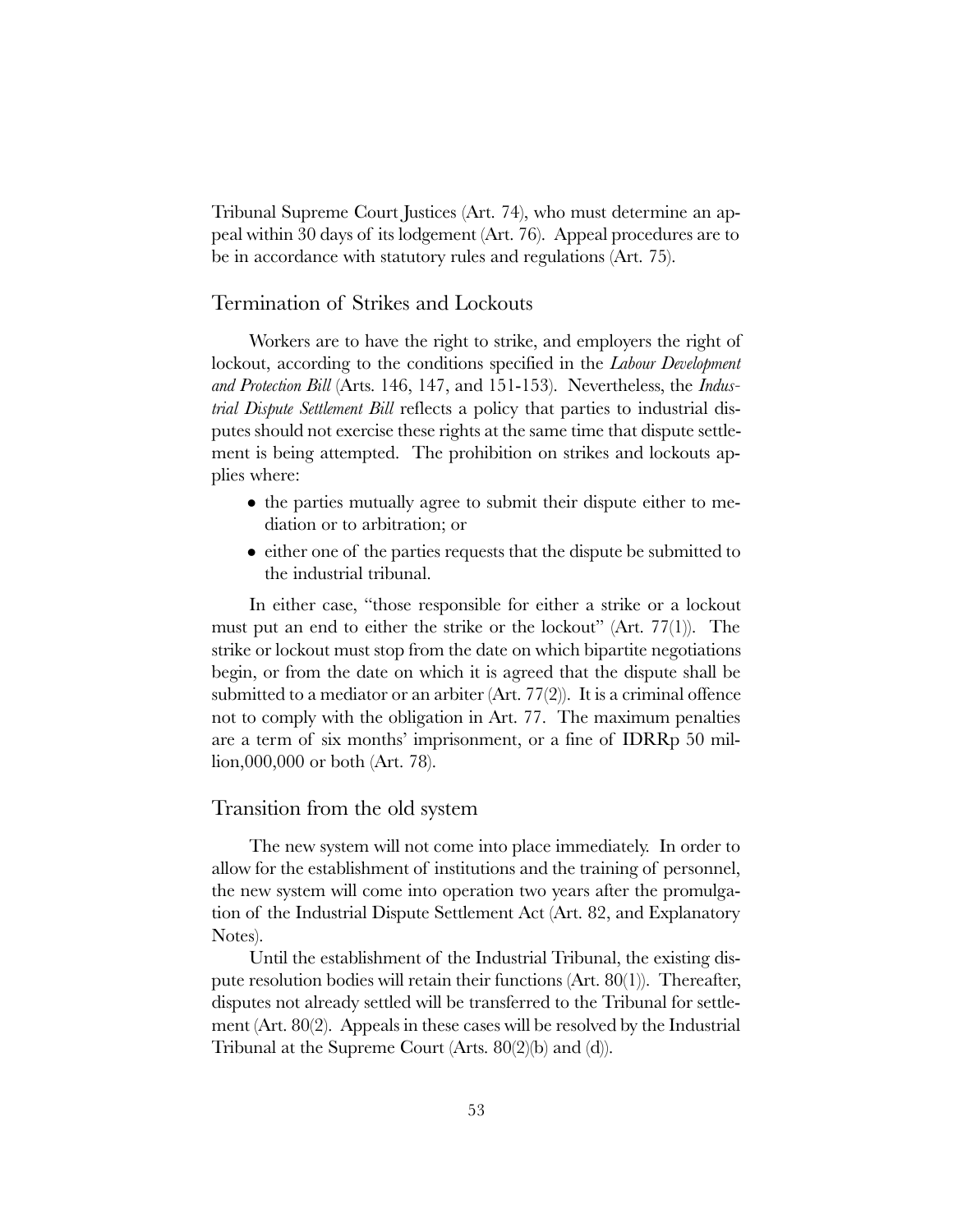# II. The Subject Matter of Industrial Disputes

Part One of this chapter gave an overview of how the proposed new dispute settlement system is to function. It also dealt briefly with the subject -matter of industrial disputes that can be settled under the new system. However, many of these subjects are dealt with in other legislation. This Part now aims to provide an overview of some of the more important aspects of those laws. The material is organised, however, to reflect the types of disputes that are contemplated by the Industrial Dispute Settlement Bill.

# Inter-Trade Union Disputes

### What is a trade union?

"Trade union" is defined in the Industrial Dispute Settlement Bill as a "workers' organizationorganisation that is independent, free, democratic, and responsible". It must "come from and be established by and for workers". It may be limited to one enterprise, but this is not necessary. The term includes a federation or a confederation of trade unions (Art.  $1(8)$ .

These stipulations are similar to those contained in the *Trade Union* Act, although, as noted above, the *Industrial Dispute Settlement Bill* does not restrict itself only to a trade union that has been registered under the Trade Union Act.

To turn specifically to the *Trade Union Act*, trade unions remain obliged to accept the state ideology of Pancasila Industrial Relations (*Trade Union Act*, Art. 2). They must also be "free, open, democratic and responsible" (*Trade Union Act*, Art. 3). There are various provisions in the Trade Union Act concerning how unions may be formed and registered with the government authorities. Once a trade union is properly registered it will receive a record number (Trade Union Act, Art. 20).

It is also important also to note also that civil servants have the right to form unions (Trade Union Act, Art. 44).

#### What is an inter-trade union dispute?

The definition of "industrial dispute" includes disputes among trade unions in the same enterprise  $(Art. 2(d))$  "concerning the implementa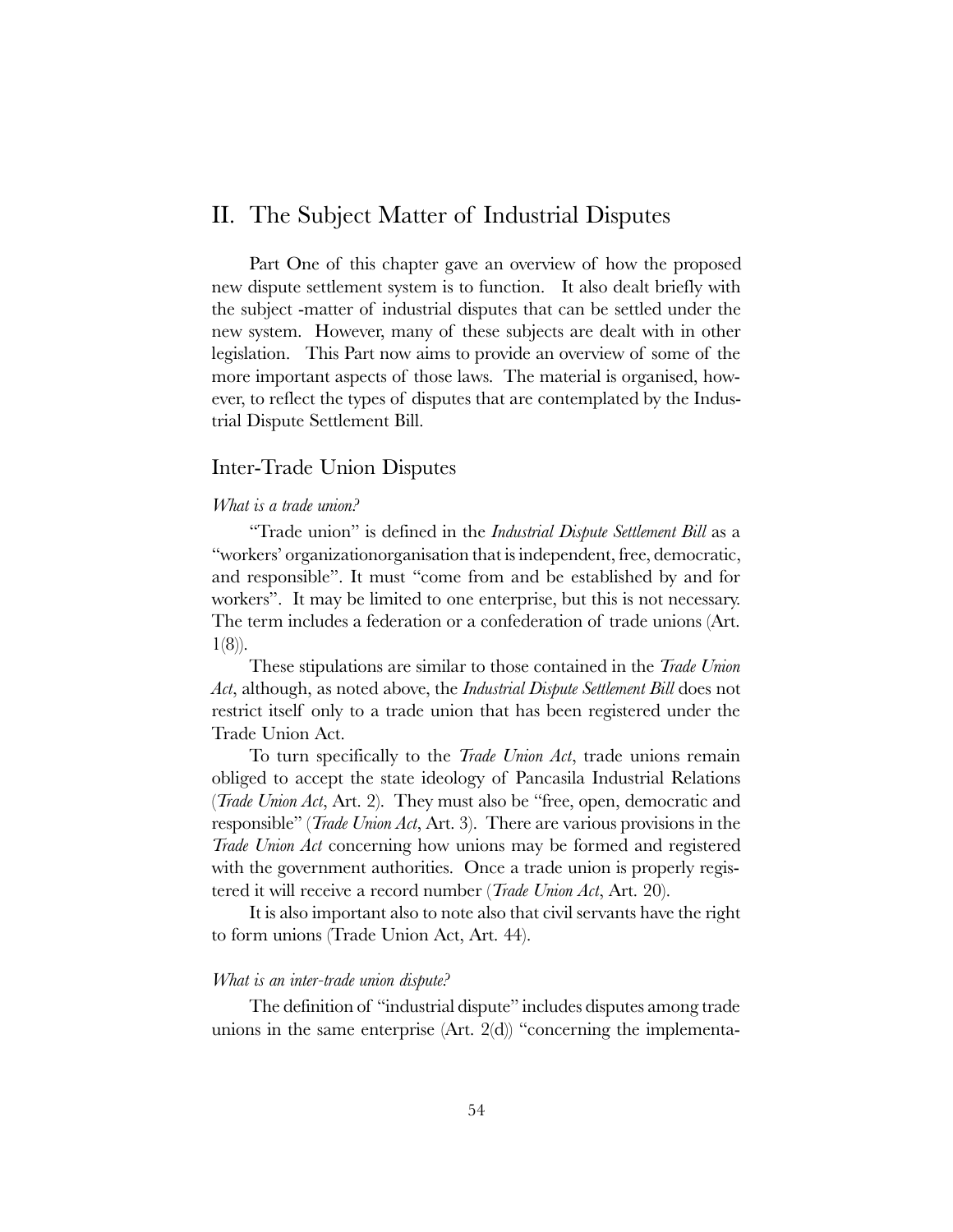tion of trade union rights and obligations." (Art. 1(5)). The Trade Union Act further provides that an inter-trade union dispute is one "over membership and the exercise of union rights and responsibilities." (Trade Union Act, Art. 1(9)).

#### Trade union rights and responsibilities

A number of matters might give rise to disputes between trade unions. Those most likely to dos so include the right to represent workers in collective agreements and industrial disputes; and the question of determining a workers' proper union membership.

The functions of trade unions include being a party to a collective labour agreement, and representing workers in settling industrial disputes (Trade Union Act, Art. 4(a)). As mentioned, a trade union that has a record number has the right to carry out those functions (*Trade Union Act*, Art.  $25(1)(a)$  and  $(b)$ ).

Trade unions may control their own membership according to the provisions of their constitution (Trade Union Act, Art. 13). A person may not, however, be a member of more than one union (Trade Union Act, Art. 14). A member may resign in writing from their union (*Trade Union Act*, Art.  $17(1)$  or may be removed from membership in accordance with its rules (*Trade Union Act, Art. 17(2)*).

The *Trade Union Act* protects the right to organizeorganise. It prohibits a person from preventing a worker from forming a union, or forcing a worker to join a union. It prohibits intimidating workers, or campaigning against the establishment of labour unions. These prohibitions apply to "everybody" – not just to employers (*Trade Union Act, Art.* 28). They may therefore be relevant to inter-trade union disputes where a new union meets opposition from an established union.

#### Resolution of inter-trade union disputes

In addition to the dispute resolution system under the *Industrial Dis*pute Settlement Bill, the Trade Union Act imposes certain obligations on trade unions. They must seek to resolve their conflict by deliberations with the other trade union or unions involved (*Trade Union Act*, Art. 35). If the deliberations are unsuccessful, the dispute must be settled in accordance with valid national statutory rules and regulations (Trade Union Act, Art. 36). This presumably means that unions may follow the proce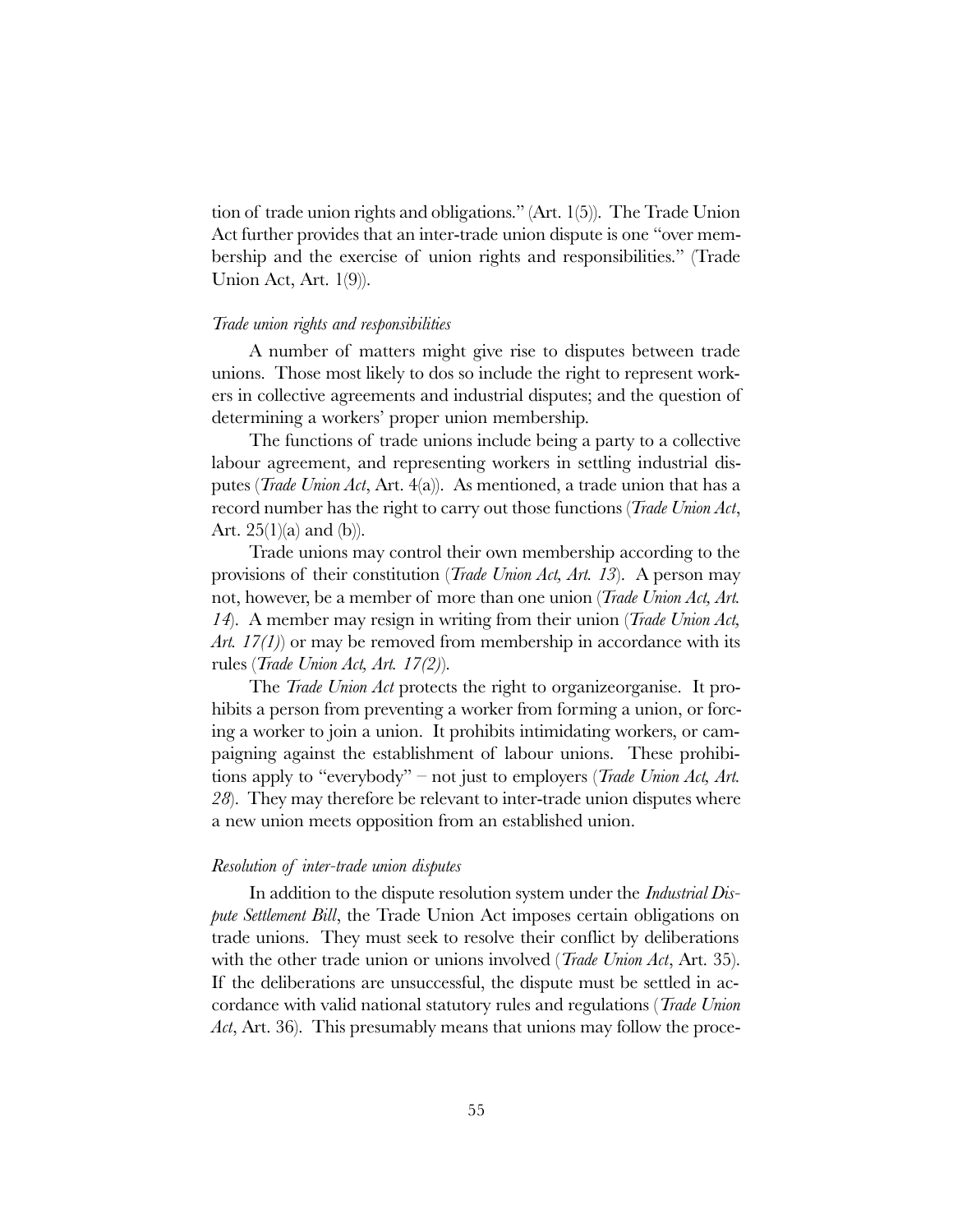dures of the *Industrial Dispute Settlement Bill*. It is not clear whether compliance with the obligation in Art. 35 of the Trade Union Act will satisfy the requirement of participation in bipartite negotiations under the  $In$ dustrial Dispute Settlement Bill (Art. 3).

# Disputes over termination of employment

Experience from other countries shows that disputes about termination of employment are likely to form a significant part of the workload of any such disputes settlement system. Thus, it is important to have a clear understanding of Chapter XI of the *Labour Development and* Protection Bill, which regulates termination of employment in some detail.

The parties to an employment relationship must try to avoid ending it and must negotiate about its termination where it is unavoidable (*Labour Development and Protection Bill*, Art. 160). An employer must not dismiss an employee for certain prohibited reasons. These include absence due to illness, service to the Sstate, religious observance, marriage or pregnancy, family relationships with other workers at the enterprise, or trade union membership or participation in trade union activities (Labour Development and Protection Bill, Art. 161).

If an employee's employment is terminated, his or her employer must provide severance pay and/or a payment as reward for service. The employer must also provide compensation pay (*Labour Development* and Protection Bill, Art. 162(1)). These payments are not required if the employee's employment is terminated while on probation, at the expiration of a fixed term contract, or because they have reached retirement age (Labour Development and Protection Bill, Art. 162(2)).

A worker who resigns from his or her employment is entitled to service pay and 'compensation' pay if he or she has served for at least three years (Labour Development and Protection Bill, Art. 163(1)). A worker who is dismissed from employment because they he or she has abandoned employment is entitled to service pay and/or to compensation pay (Labour Development and Protection Bill, Art. 166(4)). An employer must pay severance pay, service pay and compensation pay to a worker who resigns from employment because of bad treatment by the employer, failure to pay wages on time or to fulfil other obligations promised to the worker, or because of directions to perform unsafe or immoral work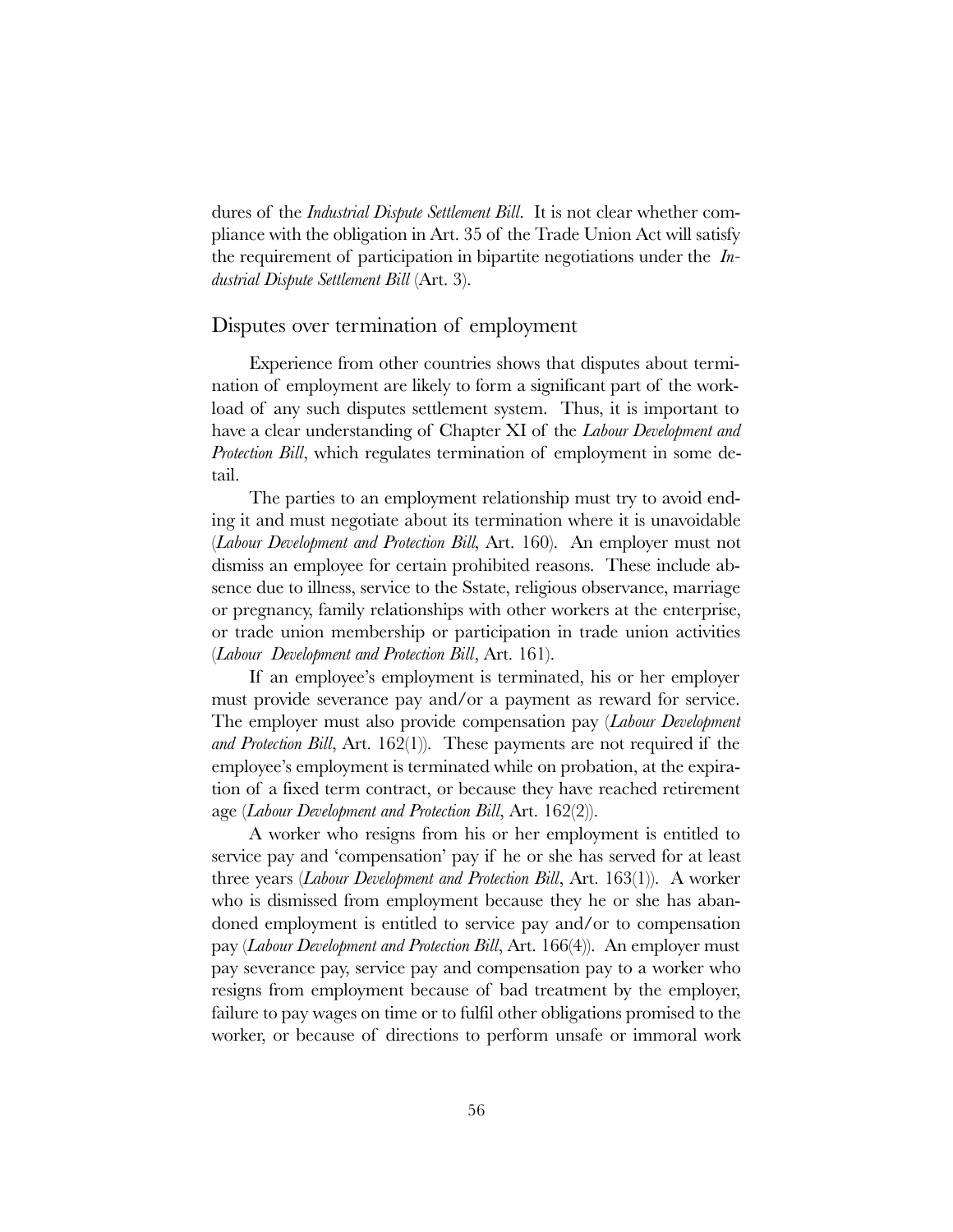(Labour Development and Protection Bill, Art. 168). Indeed, compensation pay is due no matter what the reason is for the termination of employment (*Labour Development and Protection Bill*, Art. 167).

An employer may, however, dismiss a worker for certain "major mistakes", without the obligation to pay severance pay (*Labour Develop*ment and Protection Bill, Art. 165(2)). Major mistakes include theft, dishonesty, drug use, immoral practices, and intentional or careless destruction of the employer's property that causes the employer loss (*Labour Develop*ment and Protection Bill, Art.  $165(1)$ ).

# Disputes over rights and disputes over interests

#### Sources of rights and interests

Disputes over rights involve failures to fulfill obligations to provide agreed conditions at work, or to comply with conditions at work that are prescribed by statute. Disputes over interests are about proposed changes to agreed conditions at work. For each type of dispute, it is necessary to understand the possible sources of work conditions.

Work conditions that might be negotiated and agreed by the parties can operate at the level of either the individual employment relationship, or at the level of collective labour relations. These include individual work agreements (Labour Development and Protection Bill, Chapter VIII, Arts. 63-76), enterprise rules and regulations (Labour Development and Protection Bill, Arts. 121, and 125-128), and collective work agreements (Arts. 129-141 of the *Labour Development and Protection Bill*). It should also be noted that many important conditions covered by the Labour Development and Protection Bill are left to be covered dealt with in more detail by Ministerial or Government regulations or decrees. This is true, for example, of conditions relating to occupational health and safety, provision of facilities at the workplace for breastfeeding of babies, leave entitlements, working hours and child labour.

Conditions are also provided directly by several statutes, principally the Labour Development and Protection Bill. They relate to individual employment conditions in a wide range of matters including leave, wages and occupational health and safety. The *Trade Union Act* also prescribes some relevant work conditions, particularly the right to form and to join trade unions, and the right to take industrial action.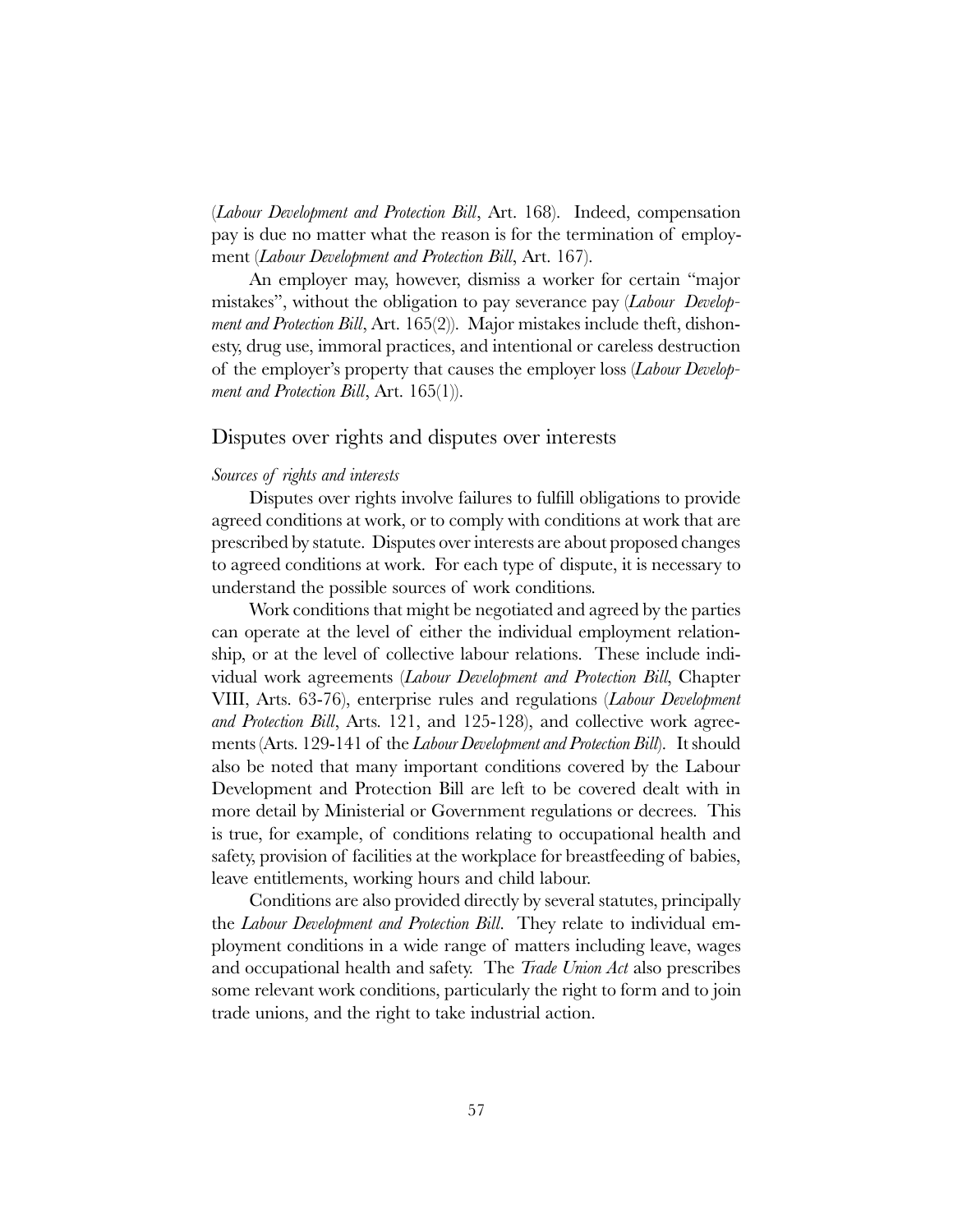#### Work agreements

A work agreement is essential: it may be oral or in writing, but either way it determines whether or not there is an employment relationship (*Labour Development and Protection Bill*, Arts. 63, 64). A work agreement must be based on the free will of both parties; and must be for a job that can be performed in accordance with the terms of the agreement and which is not against public order, morality or legislation (*Labour De*velopment and Protection Bill, Art. 64). A work agreement must specify the amount of wages and the manner of their payment (Labour Development and Protection Bill, Art.  $67(1)(e)$ , and the job requirements and the obligations of both the entrepreneur and the worker (Labour Development and *Protection Bill, Art.*  $67(1)(f)$ . These two aspects of the work agreement must not be inconsistent with the enterprise's rules and regulations, the collective work agreement, orand any valid statutory provisionslegislation (*Labour Development and Protection Bill*, Art.  $67(2)$ ). If the work agreement is oral, then the entrepreneur must issue the worker with a letter of appointment that includes details of similar matters (as well as others) (Labour Development and Protection Bill, Art. 76).

A work agreement can only be changed if both parties agree (Labour Development and Protection Bill, Art.  $68$ ).<sup>50</sup> A work agreement may be for a fixed term. A party to a work agreement for a fixed period who terminates the agreement before that period has expired is liable to pay compensation to the other party (Labour Development and Protection Bill, Art. 75). A work agreement that is not for a fixed period may include a probation period (Labour Development and Protection Bill, Arts. 69 to 73). A work agreement may end on the occurrence of a specified event (Labour Development and Protection Bill, Art. 74(1)(d)).

#### Enterprise rules and regulations

All enterprises that are not already bound by a collective work agreement must have rules and regulations, which must be endorsed by the government (Labour Development and Protection Bill, Art. 121). The entre-

<sup>&</sup>lt;sup>50</sup> This provision gives rise to an interesting question: does a change to a work agreement which is proposed by one party but not agreed by the other party give rise to a dispute over rights, or a dispute over interests. The author's view is that it probably gives rise only to an dispute over interests unless the existing agreed condition is withdrawn pending resolution of the new condition, in which case disputes probably arise in respect of both rights and interests.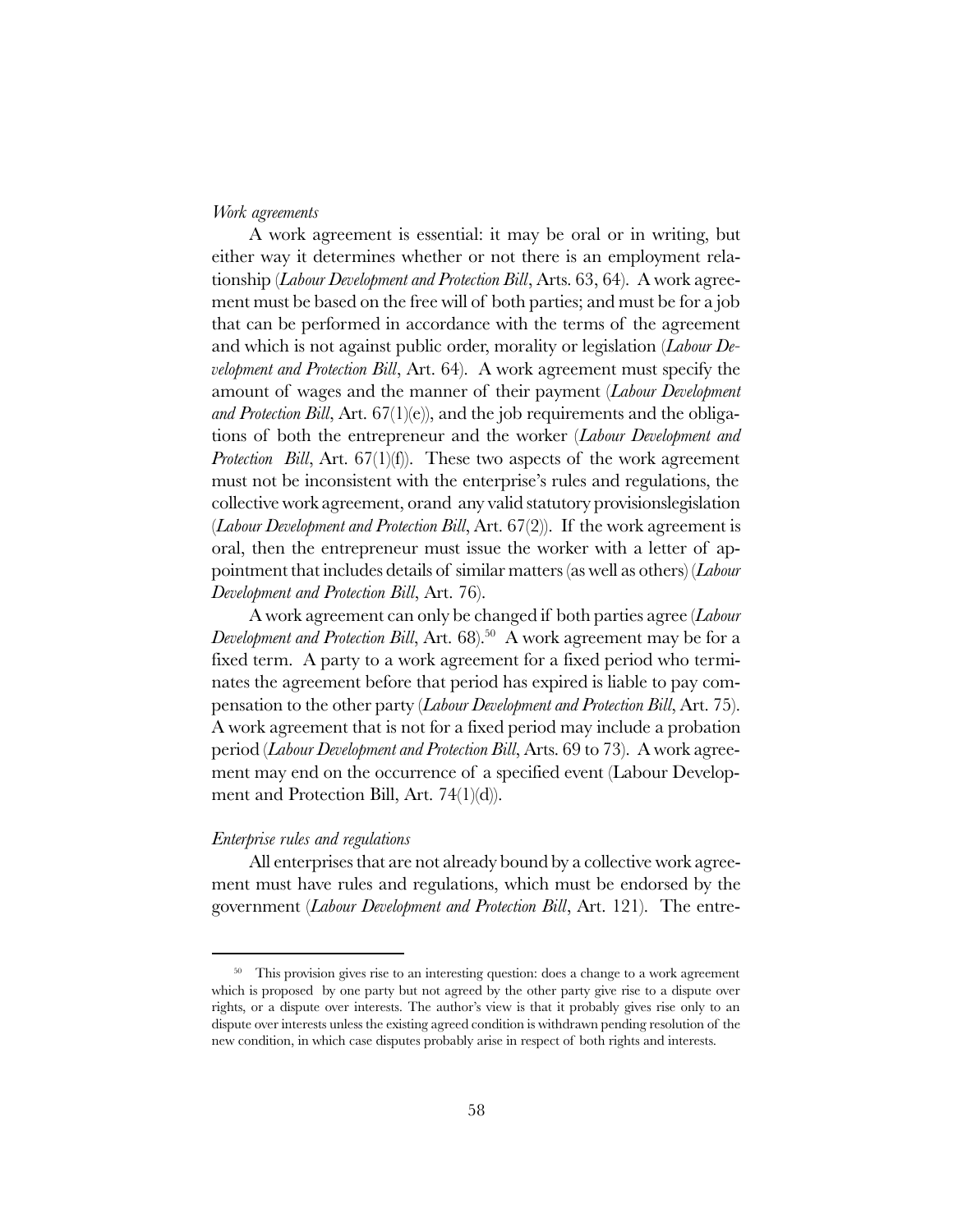preneur is to formulate the enterprise rules and regulations, in consultation with a workers' representative; where there is a trade union in the enterprise it will act as the workers' representative (Labour Development and Protection Bill, Arts. 122, 123).

Rules and regulations are to cover, at the least, the rights and obligations of the entrepreneur and of the workers in the enterprise; work requirements; enterprise discipline and rules of conduct; and the period for which the rules are to be valid, for which a maximum is fixed of two years.

Provided the enterprise has valid rules and regulations, the entrepreneur is bound to negotiate with a trade union that wishes to negotiate a collective work agreement (Labour Development and Protection Bill, Art. 124). It is only possible to change enterprise rules and regulations during their validity by negotiation with workers' representatives (Labour Development and Protection Bill, Art. 126).

#### Collective work agreements

One or more entrepreneurs and one or more registered trade unions may enter into a collective work agreement, however there may be only one agreement in any one enterprise (Labour Development and Protection Bill, Arts. 129, 130).

A collective work agreement that is supported by more than half the workers in an enterprise applies to all workers in the enterprise, but in other cases it applies only to the workers who support it (Labour Development and Protection Bill, Art. 131). An agreement runs for a maximum of two years, extendable by a further year by written agreement (Labour Development and Protection Bill, Art. 132). A collective work agreement must contain at least the rights and obligations of the employer; the trade union and the worker; and the period during which it will be effective. Its content must also be consistent with other laws (*Labour Development and* Protection Bill, Art. 133).

A collective work agreement takes precedence over the terms of an individual work agreement (*Labour Development and Protection Bill*, Art. 136), and applies as part of an individual work agreement where it is silent on the matter (Labour Development and Protection Bill, Art. 137). A collective work agreement cannot be replaced with enterprise rules and regulations as long as there is a trade union in the enterprise. Enterprise regulations may replace a collective work agreement if there are no more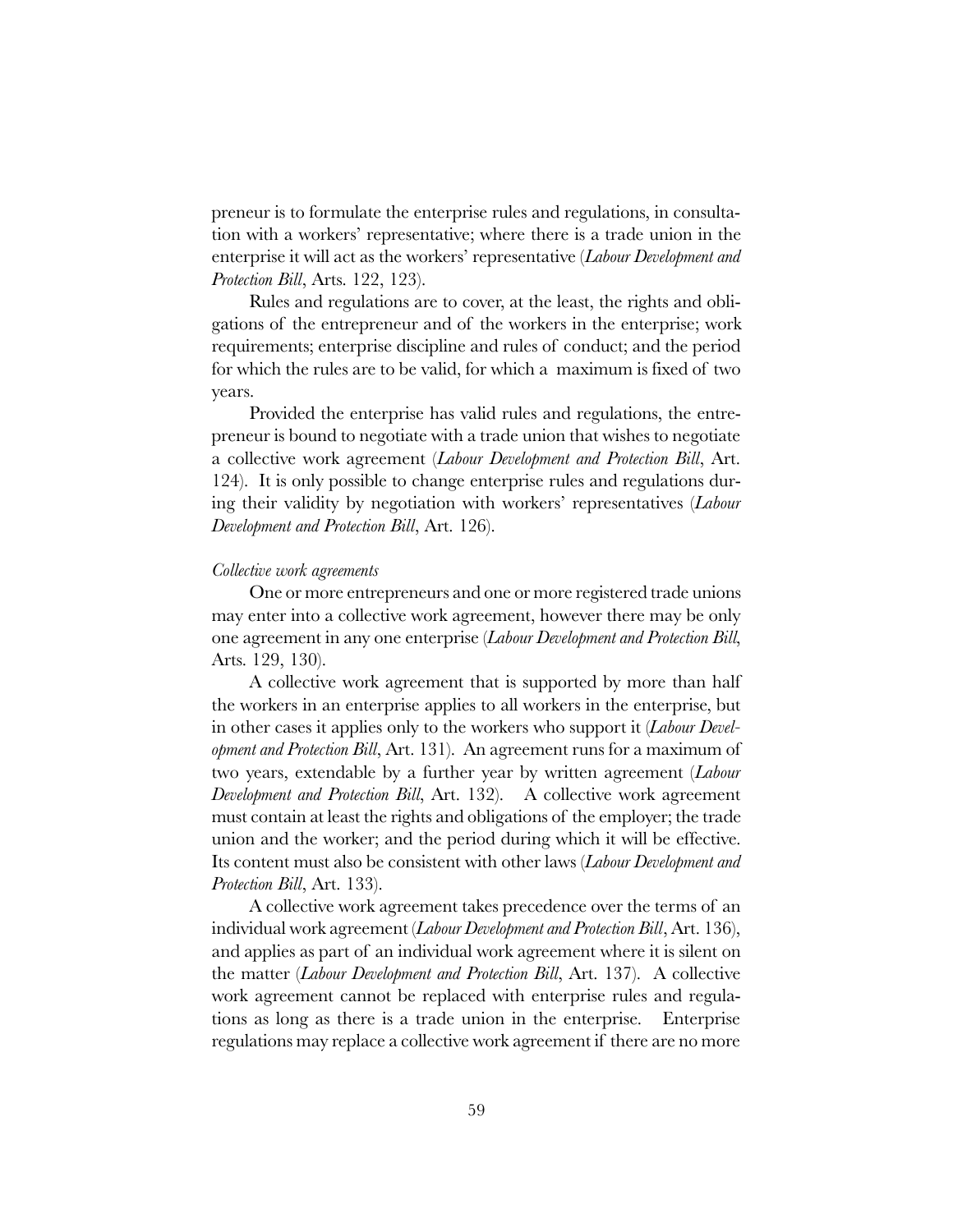trade unions in the enterprise, however, they must be no less favourable to employees than the collective work agreement (*Labour Development and* Protection Bill, Art. 138).

A collective agreement remains valid and effective notwithstanding the dissolution of a relevant trade union, or a transfer of ownership of the enterprise (*Labour Development and Protection Bill*, Art. 139(1)). If there is a merger of enterprises that both have collective work agreements, then the more favourable of the two will apply (Labour Development and *Protection Bill*, Art. 139 $(2)$  and  $(3)$ .

## Statutory work conditions

The Labour BillLabour Development and Protection Bill deals with a range of employment and industrial relations matters. It provides for protection of the basic rights of workers including protection in relation to wages, social security and occupational health and safety. Thus, it confers many rights upon workers, and upon trade unions, that might be the subject of industrial disputes over rights. These include the following:.

#### <sup>l</sup> Non-Discrimination

Employers must offer employment, and provide equal treatment to all workers, without discrimination (Labour Development and Protection Bill, Arts 5 and 6). The requirement not to discriminate is also part of an employer's obligation to offer job training (Labour Development and Protection Bill, Art. 12). Discrimination is unlawful on the grounds of sex, ethnic origin, race, religion, political affiliation or being disabled (see Explanatory Notes on the Draft Bill).

#### <sup>l</sup> Job-Placement

Job placement (Labour Development and Protection Bill, Arts 31 to 54) may give rise to disputes. However, a specific dispute resolution regime is to be provided for these disputes (Labour Development and Protection Bill, Arts. 43-45).

#### Protection of workers

Part One of Chapter IX of the Labour Development and Protection Bill contains provisions relating to the following matters: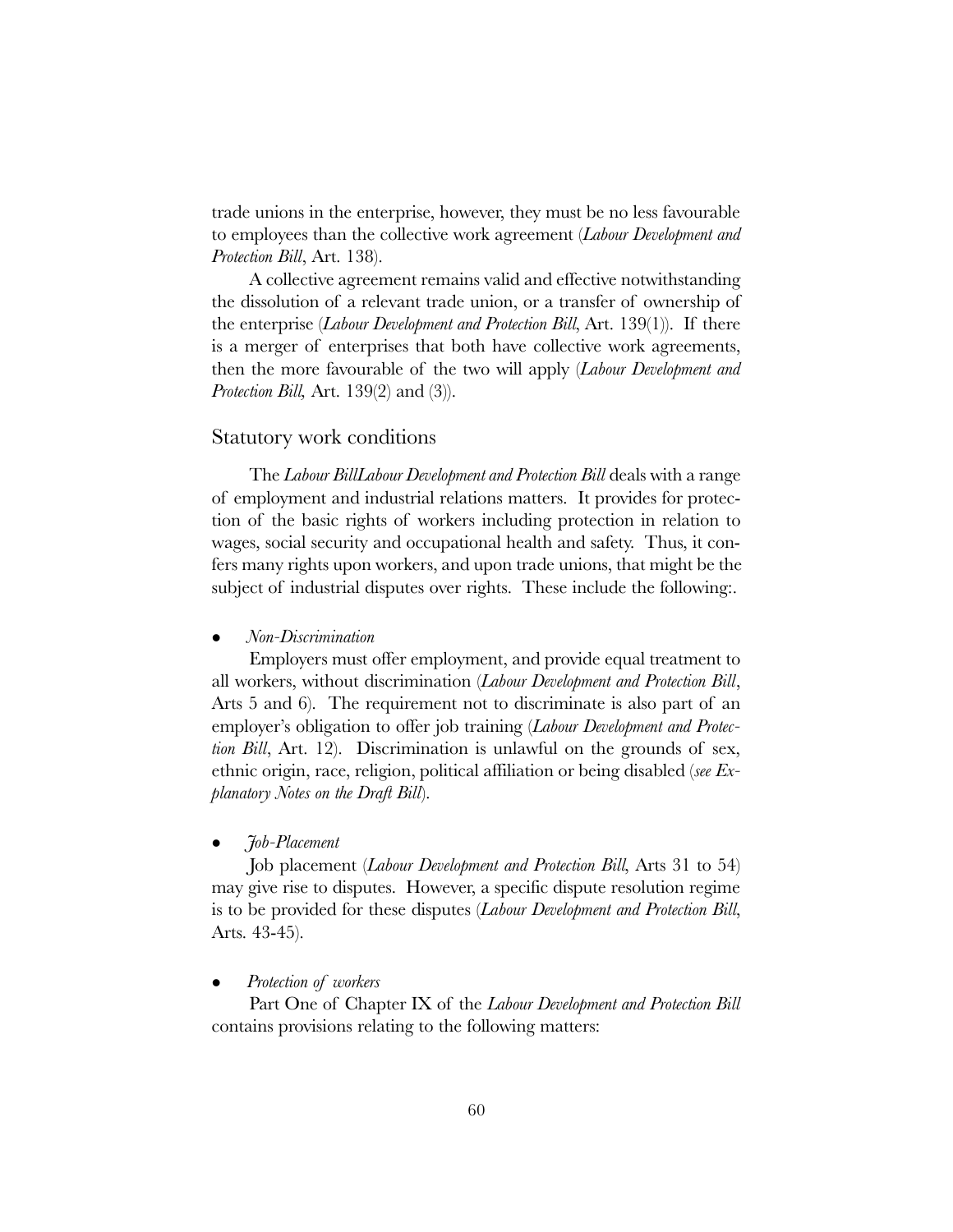- Child labour, including a prohibition on the employment of children under 15 years of age (Labour Development and Protection Bill, Arts. 74-84);
- $\bullet$  Protections for disabled workers (Labour Development and Protection Bill, Art. 77);
- $\bullet$  Restrictions on night work for female workers (*Labour Development* and Protection Bill, Art. 85);
- Working hours and overtime (*Labour Development and Protection Bill*, Arts. 86-88), rest periods (Labour Development and Protection Bill, Arts. 89 and 95), opportunity to pray (Labour Development and Protection Bill, Art. 90), leave (Labour Development and Protection Bill, Art. 91), and public holidays (Labour Development and Protection Bill, Art. 96);
- Protections for women workers (Labour Development and Protection Bill, Arts. 92-95), including paid maternity leave (*Labour Develop*ment and Protection Bill, Arts. 93 and 95) and menstrual leave (Labour Development and Protection Bill, Arts. 92 and 95); and
- General provisions relating to occupational health and safety (Labour Development and Protection Bill, Arts. 97 and 98) and good treatment, in particular protection against sexual harassment or abuse, and treatment that shows respect for human dignity and religious values (*Labour Development and Protection Bill*, Art. 97).
- <sup>l</sup> Wages
	- Part Two of Chapter IX of the Labour Development and Protection Bill includes provisions relating to the following matters:.
	- $\bullet$  *Minimum wages*. These are to be determined at the Pprovincial or Ddistrict level, on the basis of the concept of the n' 'need-forproper-living' (Labour Development and Protection Bill, Arts. 99 and 100). The minimum wage is legally binding on employers, who are not to pay less than that amount (Labour Development and Protection Bill, Art.  $100(4)$ ;
	- $\bullet$  *Wages above the minimum* may be negotiated between employers and workers (Labour Development and Protection Bill, Arts. 101-103). Employers and trade unions in their negotiations must not discriminate, and must respect the principle of equal pay for work of equal value (Labour Development and Protection Bill, Art. 101(2)).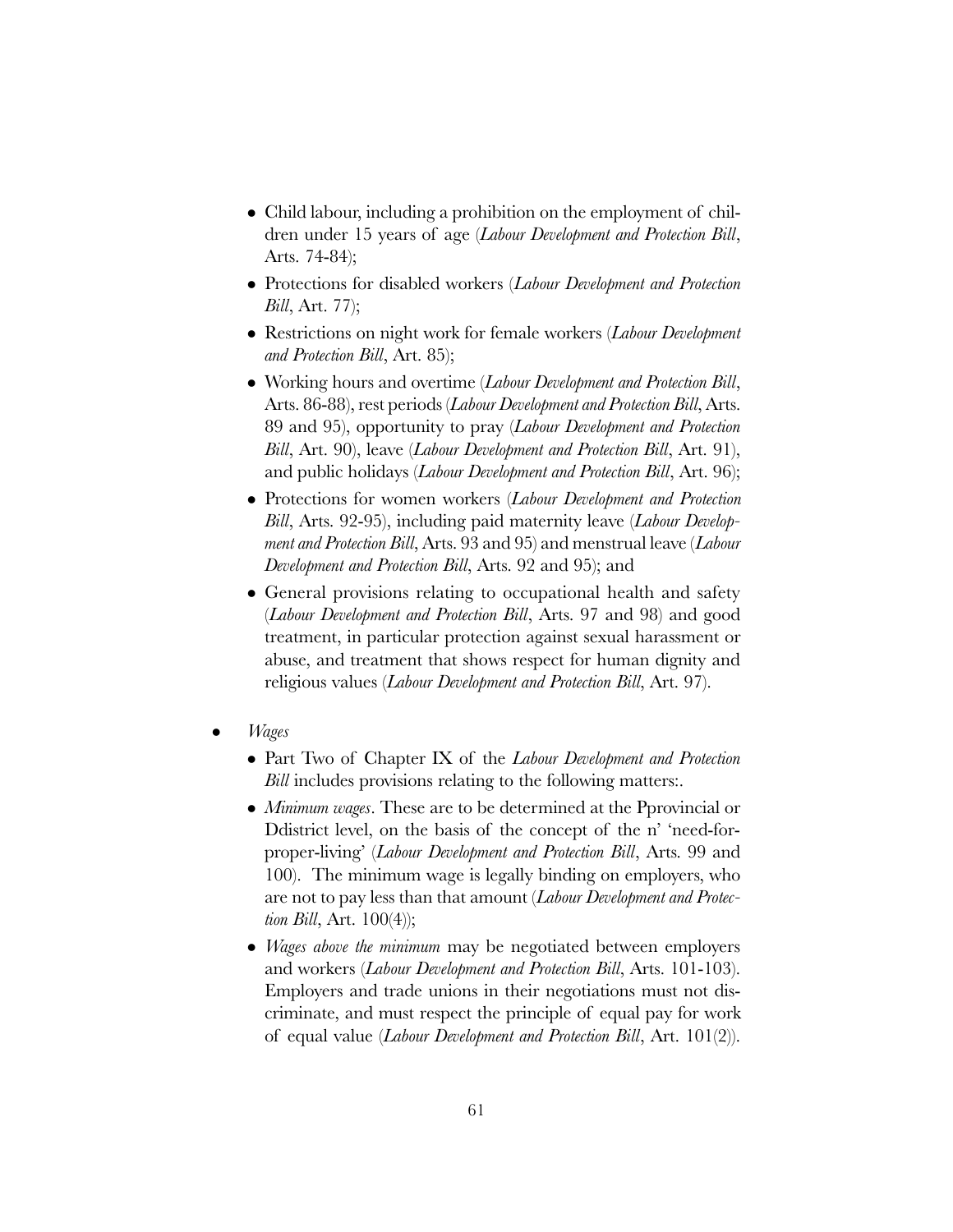Entrepreneurs must review their workers' wages regularly (*Labour* Development and Protection Bill, Art. 103(2)).

- Paid sick leave and other entitlements are also provided (Labour BillLabour Development and Protection Bill , Art. 104), although a worker has no entitlement to wages if he or she does not "do his or her job" (Labour BillLabour Development and Protection Bill, Art. 104(1)). A worker is, however, still entitled to wages where the employer is responsible for not employing an employee willing to do his or her job, or where the employer could have avoided the circumstances that prevented employing the worker from doing the job (Labour BillLabour Development and Protection Bill, Art.  $104(2)(e);$
- Late payment of wages (Labour Development and Protection Bill, Art. 105); and
- Claims for payment of wages, which expire after two years (Labour Development and Protection Bill, Art. 106).
- $\bullet$  *Welfare*

Part 3 of Chapter IX of the *Labour Development and Protection Bill* deals with Welfare. It includes provisions relating to the following matters:

- Obligations to establish welfare facilities for workers, and also to encourage the development of workers' cooperatives as far as possible (Labour Development and Protection Bill, Arts. 110, 111); and
- Workers' entitlement to social security, which is to be administered in accordance with other legislation (Labour Development and Protection *Bill*, Art. 109).

#### <sup>l</sup> Trade union rights, industrial action and dispute settlement

All workers have the right to form and to join trade unions (Labour Development and Protection Bill, Art. 115; Trade Union Act, Art. 5). Workers also have the right to strike, provided they exercise the right in a way that is peaceful and orderly. Workers intending to strike must also give 7 day's written notice, including the reasons for the strike. Entrepreneurs may not replace striking workers (*Labour Development and Protection Bill*, Art. 146).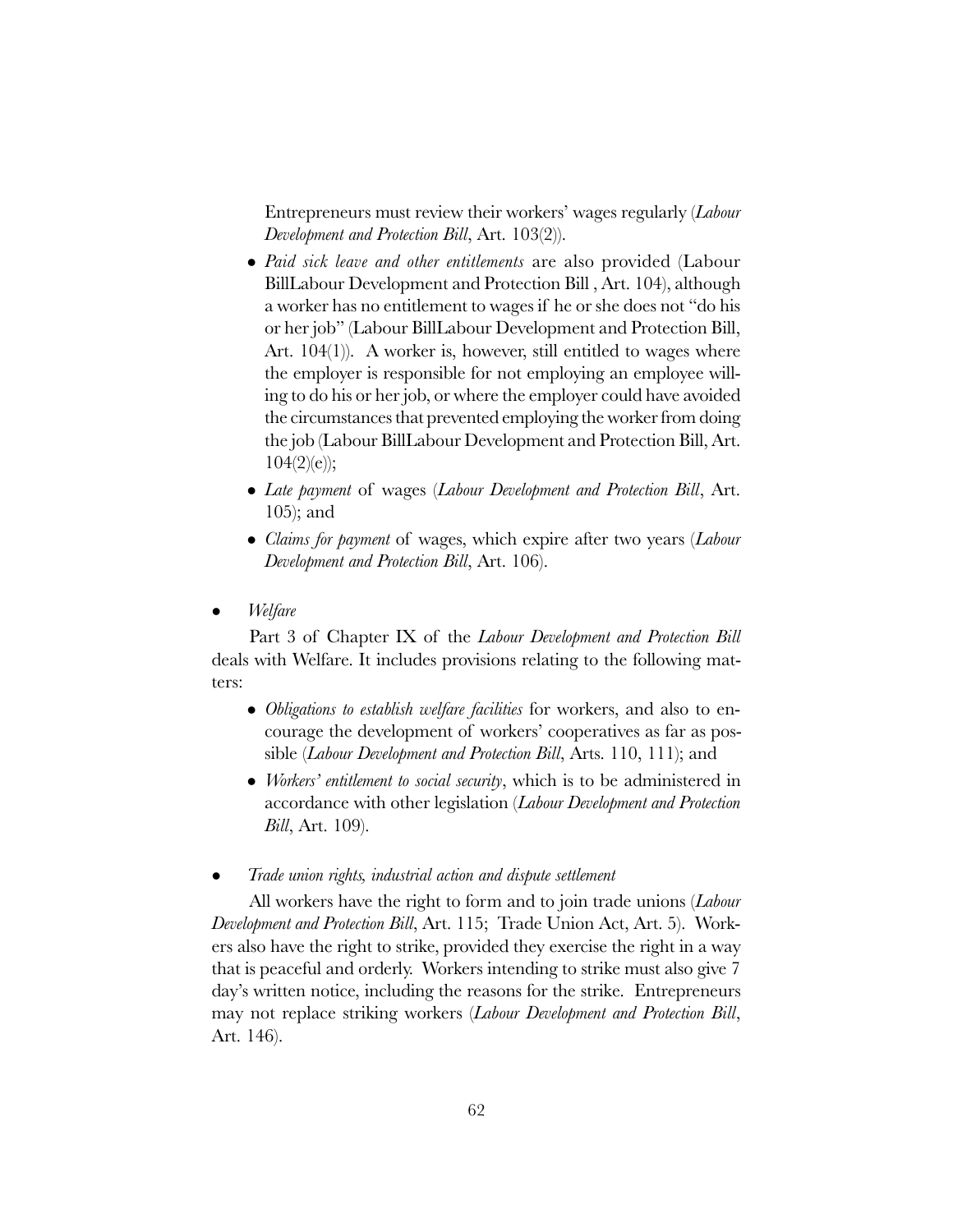The right to strike is, however, prohibited in enterprises that serve the public interest, including telecommunications, electricity, gas, and drinking water (*Labour Development and Protection Bill*, Art. 147(1)). The right to strike is also limited for workers in a range of other important, but not essential, areas of the economy (Labour Development and Protection *Bill*, Art.  $147(2)$ .

The Bill also contains sSimilar provisions are to regulate lockouts by employers. Lockouts are prohibited in certain industries that serve the public interest, and employers must give 7 days' notice to workers of their intention to exercise their right of lockout, including the reasons for the lockout (Labour Development and Protection Bill, Arts. 151-153).

Enterprises that employ more than 50 workers will have to establish a bipartite cooperation forum "for communications, consultations and deliberation aimed at solving manpowerlabour problems" (Labour Development and Protection Bill, Art. 119). It is not clear whether discussion in a bipartite cooperation forum of matters in dispute will satisfy the obligation in Art. 3 of the *Industrial Dispute Settlement Bill* to seek settlement of industrial disputes through bipartite negotiation.

# III. Conclusion: In a Nutshell

This Chapter has provided an overview of the labour dispute settlement system proposed in the *Industrial Dispute Settlement Bill*. It has also summarised the sources of individual and collective employment conditions under existing and proposed labour laws in Indonesia.

This has been necessary in order to give a full account of the wide range of subject matter that may be brought within the jurisdiction of the new dispute settlement mechanisms. Those mechanisms are intended to be used to settle four types of disputes:

- Disputes over rights;
- Disputes over interests;
- Disputes over termination of employment; and
- Inter-trade union disputes.

Disputes over rights might involve conditions that are provided in individual work agreements, collective work agreements, enterprise rules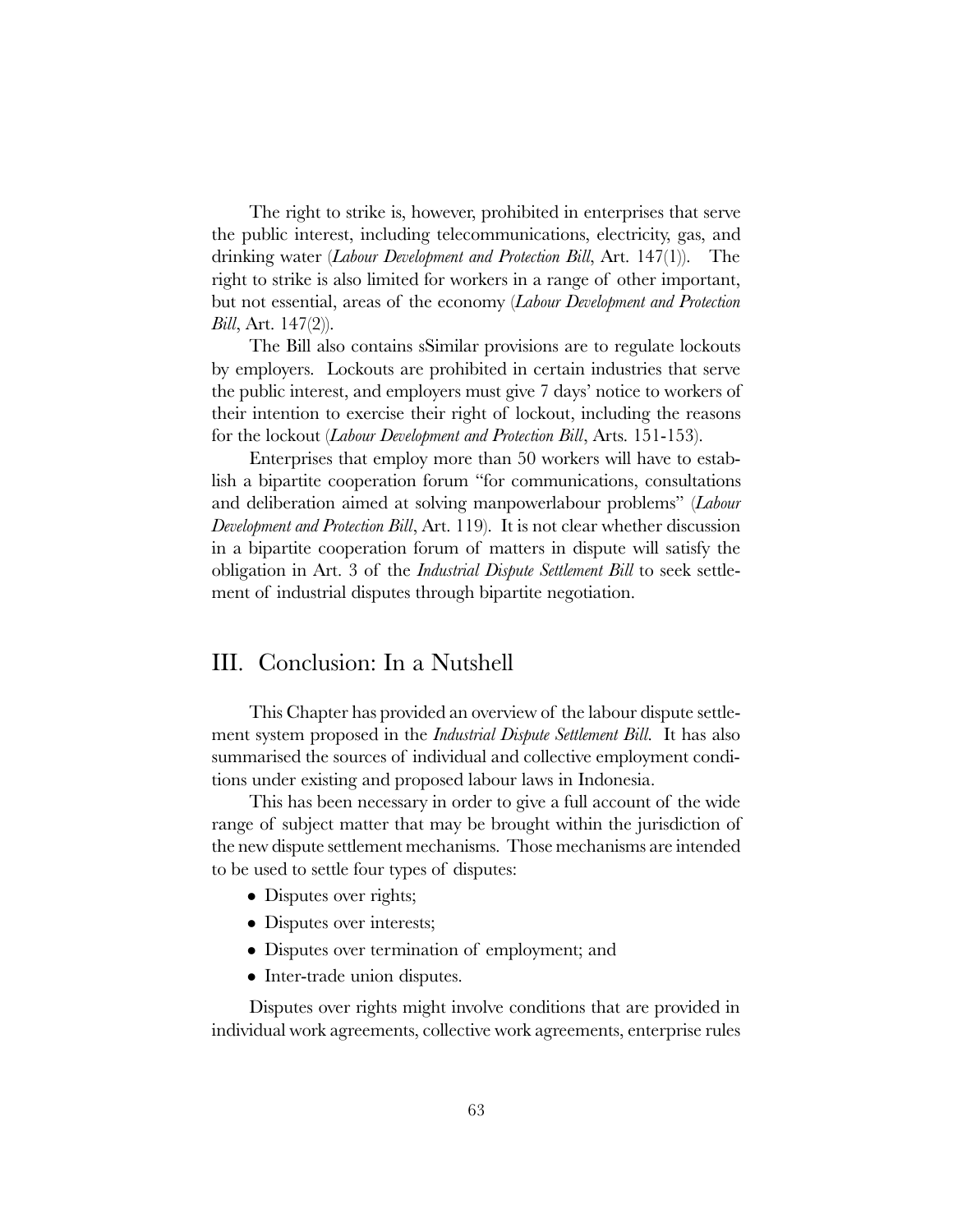and regulations, and various statutes. The rights that derive from statute cover important matters including wages, leave, occupational health and safety, the right to form and join trade unions, and the right to strike.

- Disputes are to be resolved by a range of methods, including:
- Bipartite negotiation;
- Mediation;
- Arbitration;
- Determination by a panel of judges of the Industrial Tribunal; and
- Appeals to the Supreme Court.

The next chapter examines some of the shortcomings of the proposed system, particularly in light of the problems that have beset labour relations in Indonesia since the colonial period, identified in Chapter One, and efforts since 1998 to reform Indonesia's labour regime.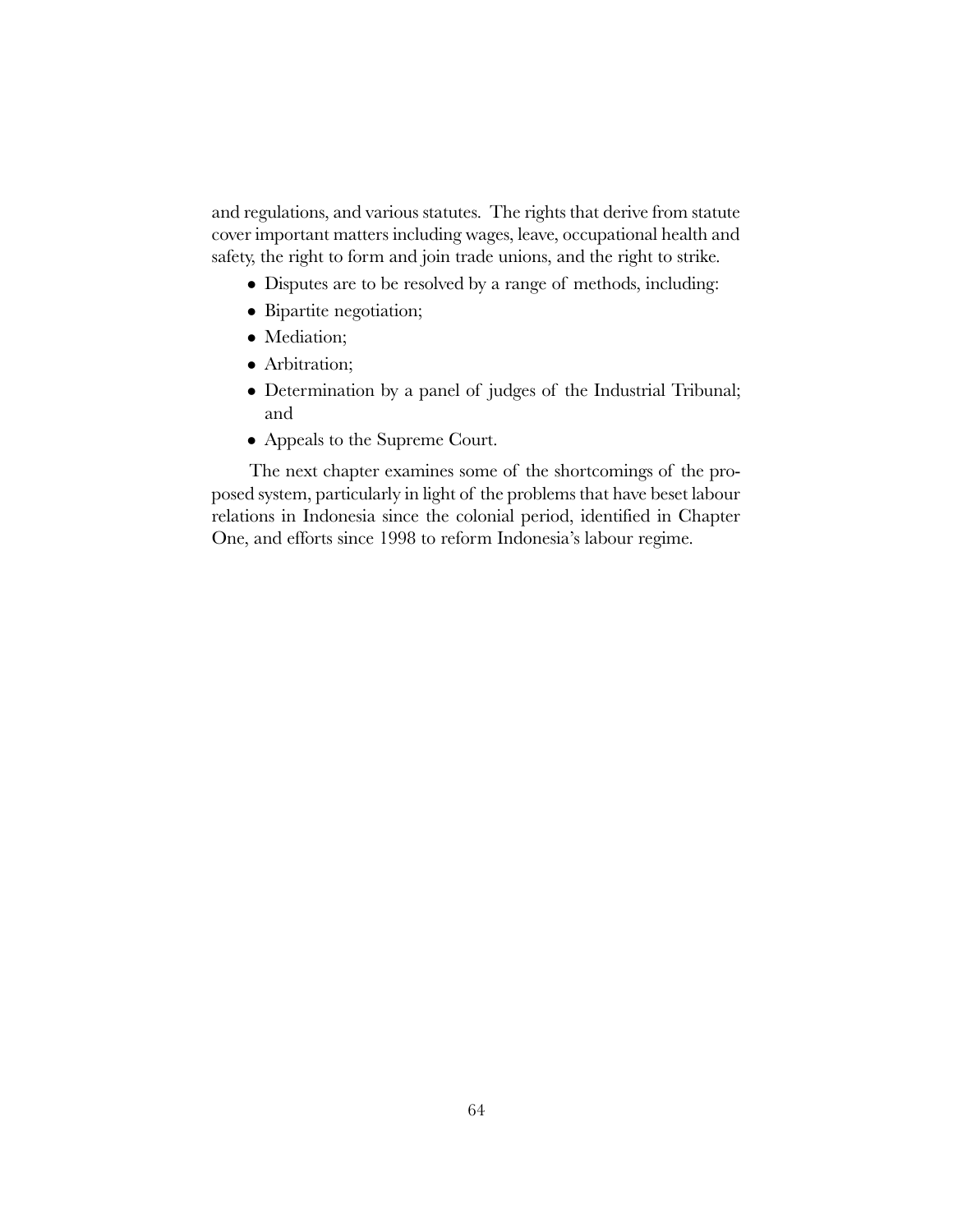# Chapter 4

# PROBLEMS WITH THE INDUSTRIAL DISPUTE SETTLEMENT

The *Industrial Dispute Settlement Bill* in its present form may go a long way to assisting in the development of a fair and effective labour dispute settlement system in Indonesia.

Nevertheless, it is apparent that the Bill has weaknesses, some of them significant. Some of these derive from failure to ensure the conceptual consistency within the Bill, necessary to implement the best international standards for labour dispute resolution mechanisms. Other difficulties derive from the general unreliability of the public sector  $$ including the judiciary  $-\text{in}$  Indonesia, in particular because of problems of widespread corruption in government and the courts. These problems are well demonstrated by the case studies in Chapter Two, which show that it is vital that the Bill introduce a system that will gain the confidence of the social partners through itsbe independencet and transparency.t, so that it can gain the confidence of the social partners. At present, it appears that there is great willingness to avoid existing dispute resolution mechanisms in favour of the use of violence, or the invocation of other forms of law, particularly the criminal law, in order to avoid an independent resolution of a dispute at all.

The following discussion pays particular attention to a common criticism from employee rights advocates that the proposals will lead to an unfair and inefficient juridification of industrial disputes; the lack of conceptual clarity in the Bill; the related issue of the likely workload of the Industrial Tribunal; the types of disputes that are not presently covered by the Bill; the functions and powers of the Industrial Tribunal; and certain aspects of the Bill in which the legislative drafting is presently unclear. It is not, however, intended to be an exhaustive analysis of the Bill.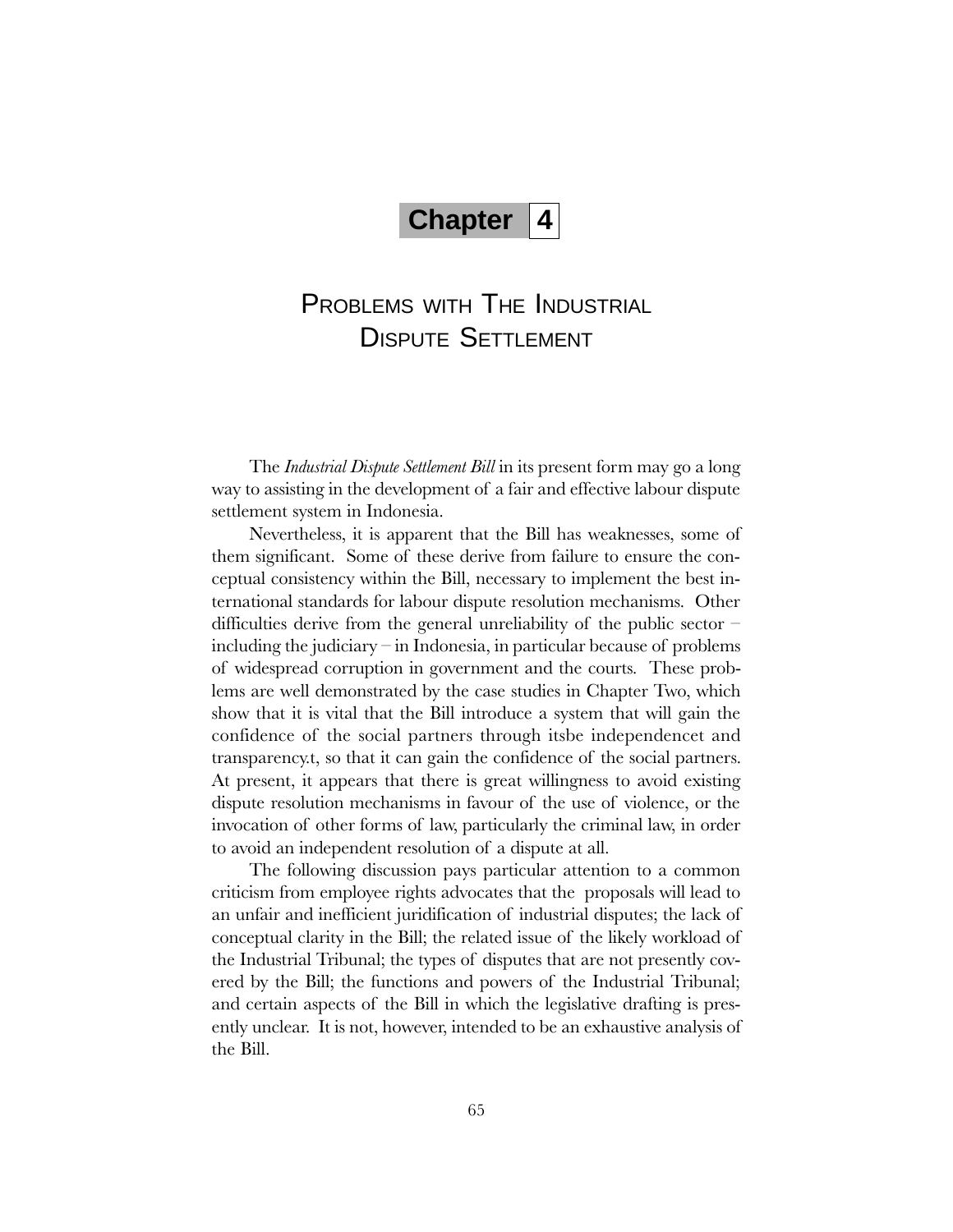# I. Conceptual Flaws

The Indonesian Legal Aid Institute (LBH), which frequently represents employees in labour disputes, has signalled its opposition to the Bill on conceptual grounds.51 For reasons described in Chapter Two, LBH encourages the vast majority of disputants seeking its assistance to settle their disputes by negotiation outside the dispute resolution system. However, it sees the proposed replacement of this system with judicialbased dispute resolution mechanisms as an unwarranted signal to the executive arm of government that theyit is are no longer responsible for creating an environment conducive to freedom of association. It fears that corruption and inefficiencies within a judicially-based system will be as rifewidespread as they are in the current Labour Dispute Arbitration Committees .

LBH therefore, and contends that a better option would be to reform the Labour Dispute Arbitration Committees by extending the range of its personnel to incorporate a broad range of employee groups rather than simply "bureaucrats" from the SPSI as described in Chapters One and Two above.

A further concern of LBH is that the proposals in the Bill will lead to a 'juridification' of industrial disputation that will put the majority of Indonesian employees  $-\omega$  who have limited formal education, almost no knowledge of their legal rights and an inability to afford legal representation  $-$  at a disadvantage vis-à-vis the information available to their employers who can, in most cases, afford sophisticated legal advisers.

# II. Lack of Conceptual Clarity

# Bipartite negotiations

The Bill's requirement that parties first try to resolve their disputes by bipartite negotiation is a significant innovation, particularly given the possibility that parties to disputes may not have confidence initially in

<sup>&</sup>lt;sup>51</sup> Rita Olivia, Head of the Labour Division, LBH, <ritaolivia@cbn.net.id>, email (26 June 2002).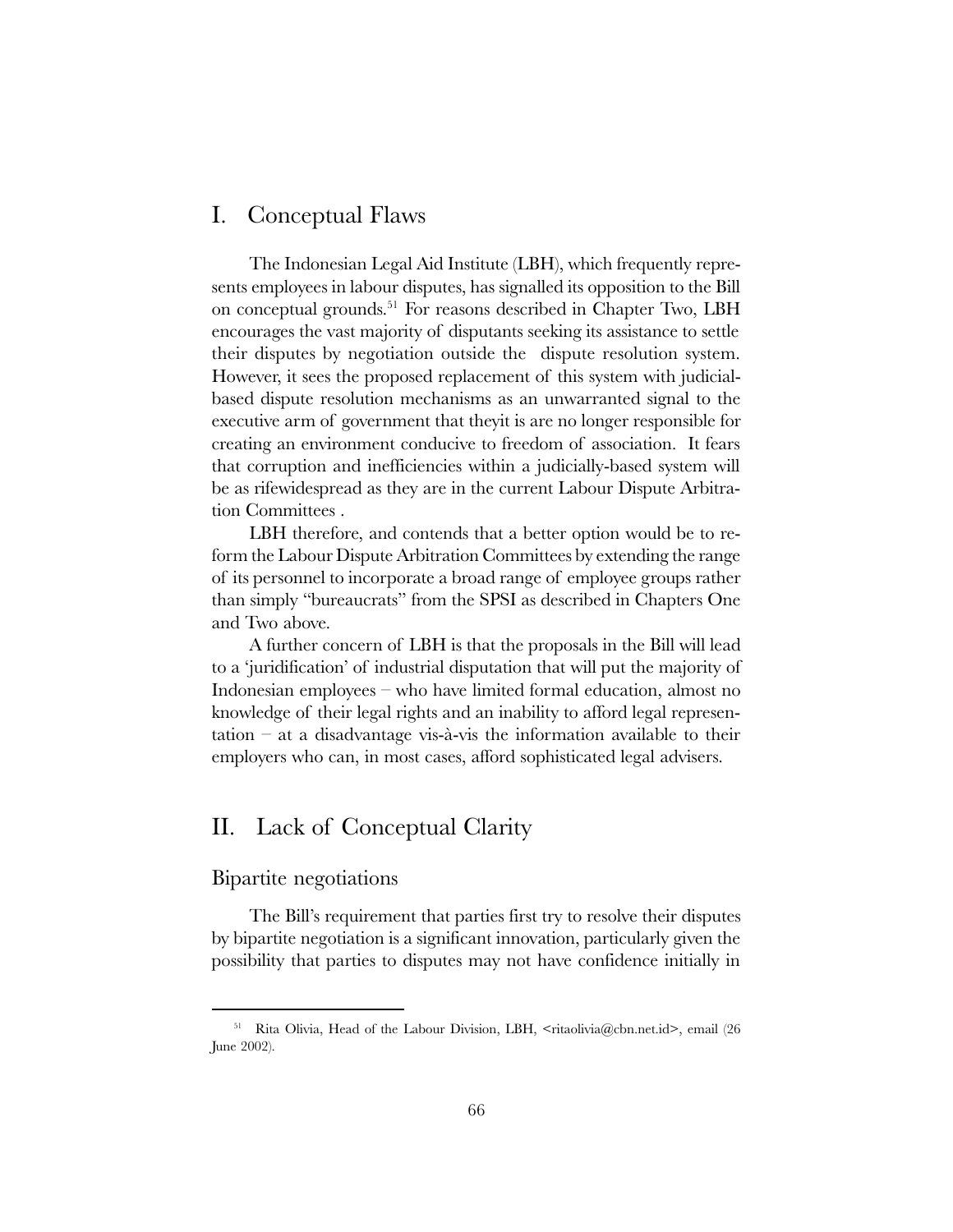the independence and reliability of a new judicial institution. However, it is necessary also to consider whether the system proposed by the Bill contains sufficient incentives to engage in bipartite negotiation. This is particularly important in light of the case studies set out in Chapter Two, which do not bode well for workers or trade unions seeking to resolve disputes directly with employers. Perhaps the only reason bipartite negotiation has been engaged in at all to date is that the inefficiencies of the formal tripartite dispute resolution system have usually meant that its utilisation may bring about even more unfair results than direct negotiation.

No doubt there is some incentive to engage in bipartite negotiation simply by virtue of the fact that a settlement reached this way will be legally binding (Art 8). However, there is no provision that specifies how such an agreed outcome is to be enforced, or in what jurisdiction. This is to be contrasted, for example, with the outcome of an arbitration that, pursuant to Art 23, may be filed for enforcement in the nearest State Court.

### Good Faith

A further weakness is that there is neither a positive obligation to engage in bipartite negotiations in good faith, nor a negative incentive in the form of consequences for failing to do so. In fact, the Bill specifies no consequences at all for a party that fails to engage conscientiously in bipartite negotiation. It is true that under Art 6 the parties must record the matter in dispute and also the positions taken by them during the negotiations. However, there is no provision that indicates whether a mediator, an arbiter or the Industrial Tribunal will, or even should, have regard to the outcome of unsuccessful bipartite negotiations. It may be implicit in the obligation to record the outcome, but it is certainly not clear from the Bill what is envisaged in this respect. (There are similar weaknesses in the Bill relating to the mediation provisions and these are discussed below).

A solution to both these difficulties would be to amend the Bill to include an express obligation on the parties to negotiate in good faith. This is a concept that is explicitly or implicitly included in several labour dispute settlement systems around the world. It is an explicit requirement of collective bargaining in the USA and Canada. It is arguably implicit in Australia. It is a more wide-reaching obligation and concept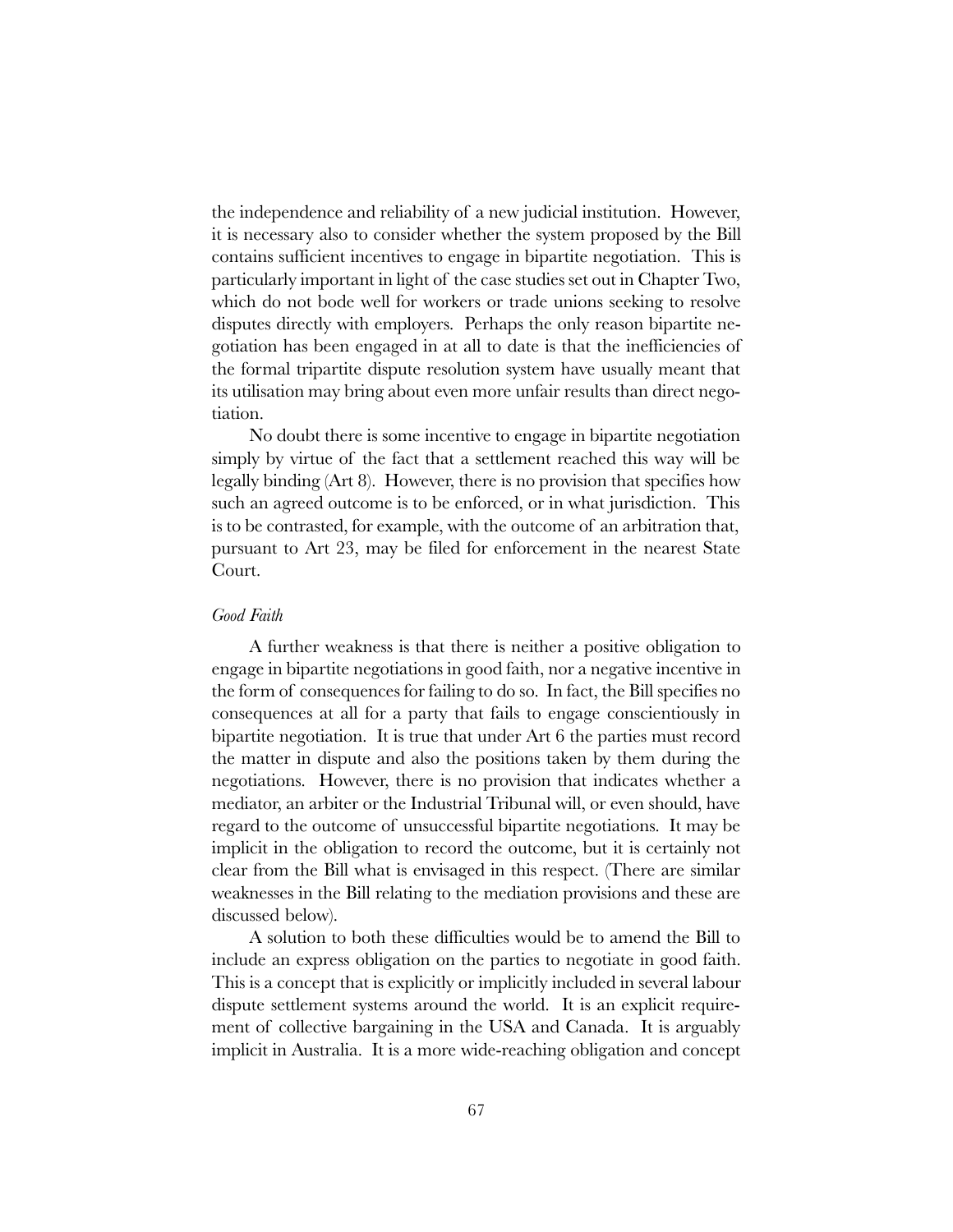in the recently enacted New Zealand legislation. It is true that in most cases the concept relates to collective negotiations with a view to the conclusion of a collective agreement, but the case of New Zealand shows that the concept can be more broadly used.

If a good faith bargaining obligation were to be included in the Bill, it follows that there would have to be some further policy design to conceptualise and specify the consequences of a failure to bargain in good faith. These consequences might include, for example, liability to orders by the Tribunal, or automatic determination made against a party's expressed interests. It might also be necessary to consider a similar amendment to the provisions of the *Labour Development and Protection Bill* that regulate negotiations between trade unions and employers for collective agreements, in the interests of conceptual consistency throughout the system.

Other matters would have to be considered, including how the concept of good faith bargaining might be clarified legislatively, or whether it should be left to the Tribunal or to the cCourts. Of course, it may also be that the social partners are not in fact sufficiently experienced and comfortable with bargaining at this time to make it appropriate to introduce such an obligation into the Indonesian system. However, the point remains that no such obligation or incentive is presently contained within the proposed system.

The fundamental point is that the introduction of an important threshold concept such as the obligation in Art 3 to engage in bipartite negotiation must be bolstered by other elements of the labour dispute system in order for it to function effectively. If this is done well, it can have several significant impacts on the effectiveness of the dispute resolution system. It can empower the social partners to consider themselves able and responsible to resolve their own disputes as much as possible. This in turn can have a significant impact in moderating the workload of mediators, arbitrators and subsequently of the Tribunal. Together these effects can help to establish the dispute resolution system as one that will develop, and be able to maintain, the confidence of the social partners that it will require in order to continue to function effectively as a whole.

#### Bipartite Cooperation Forum

Another issue relevant to the functioning of bipartite negotiation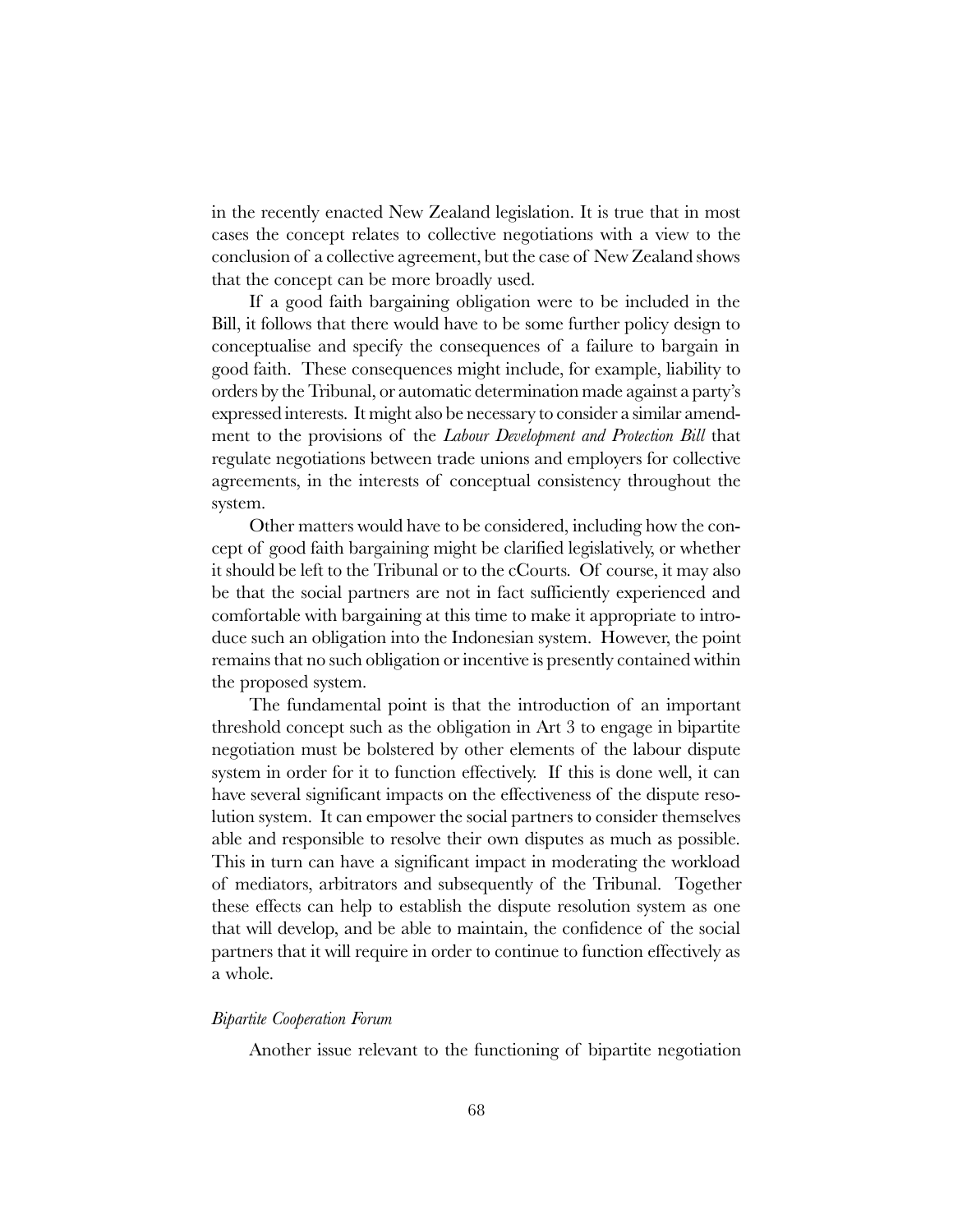concerns the requirement in the Labour Development and Protection Bill that enterprises with 50 or more employees should have a bipartite cooperation forum to discuss manpowerlabour issues. Given the breadth of the definitions of disputes about rights and disputes about interests, many disputes at a workplace over manpowerlabour issues are likely to come under the ambit of the Billfall within those definitions. There is, however, no reference in the Bill to bipartite cooperation forums, notwithstanding their likely importance. A particular issue is whether an attempt to resolve a dispute over interests in a bipartite cooperation forum will satisfy the general obligation in Art 3 to attempt bipartite dispute resolution before considering mediation, arbitration or access to the Industrial Tribunal. Presumably if the requirements of Art 6 have been met, then Art 3 may also have been satisfied.

It would be appropriate, however, to make the link between the two systems more explicit. A significant advantage of this would be to provide further incentive to the parties to utilise the bipartite cooperation forums envisaged by the Labour Development and Protection Bill. It would also save those parties that have attempted to resolve an issue in a bipartite cooperation forum from having to repeat their deliberations in order to begin using the dispute resolution processes under the *Industrial Dispute* Settlement Bill.

#### Mediation

The policy of the Bill is clearly that disputes ( other than disputes over rights) should not necessarily proceed from (unsuccessful) bipartite negotiation directly to the Industrial Tribunal. Rather, the parties should consider attempting to resolve the dispute through mediation, and/or through arbitration. As it stands, however, the parties are not obliged to engage in mediation: Art 5(2) clearly provides that the parties may elect whether to refer a dispute to mediation. If they cannot agree to do so then either or both may refer the matter to the Tribunal. There is thus no direct incentive to resolve a dispute by mediation. The fact that a mediator is required to act speedily when a dispute is referred for mediation may be some incentive if the workload of the Tribunal is significant and there are delays in having matters heard (a mediator must complete his or her task within 30 days (Art 16)). This however would be a rather indirect means of achieving the goal.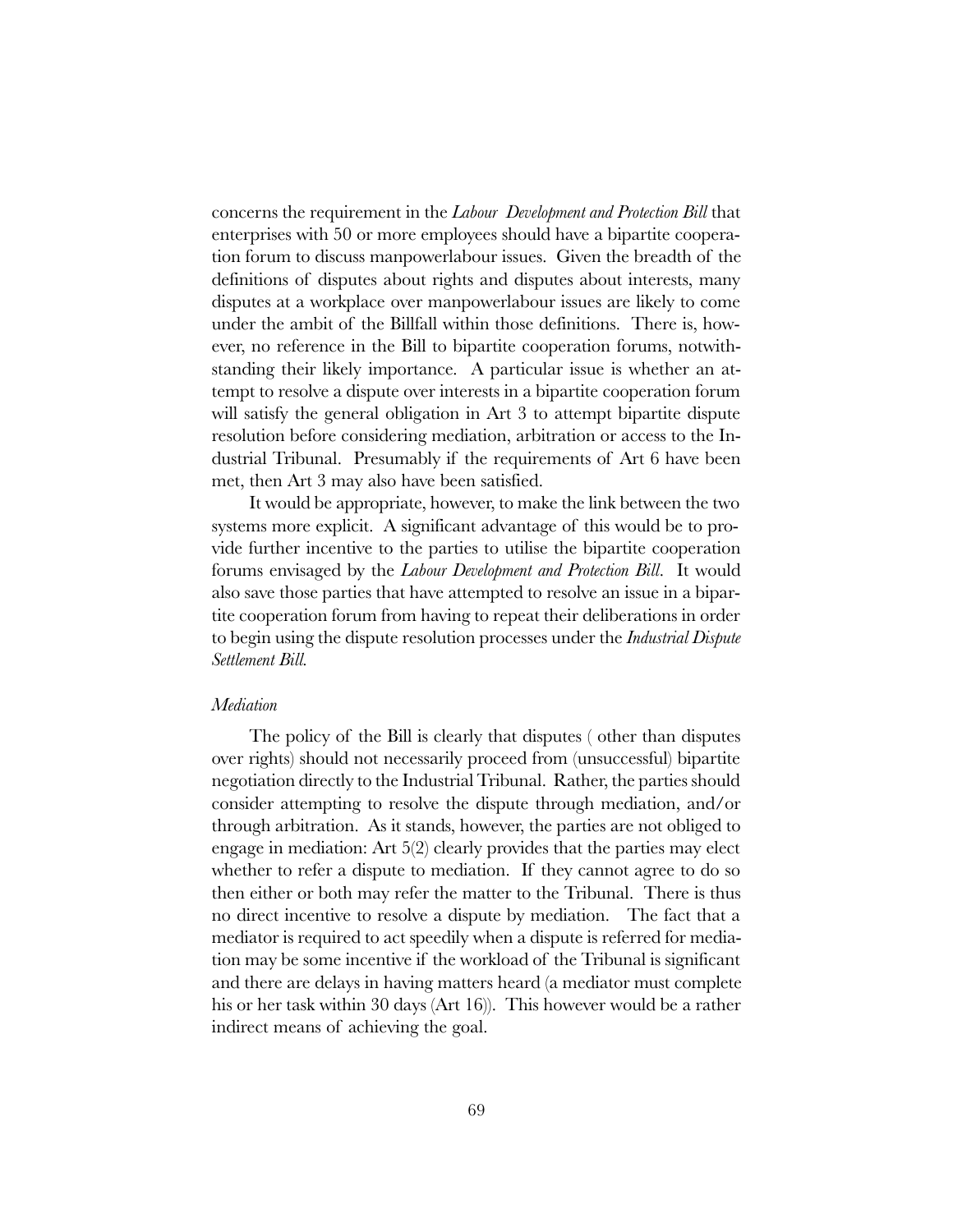A significant drawback to the use of mediation is that there is no provision in the Bill for the settlement of a dispute achieved through mediation to be legally binding. The parties must sign a written agreement and inform the mediator if they reach an agreement (Art 13(1)). However, there is no equivalent to Art 23(1) which unequivocally gives legally binding force to the decision of an arbiter.

So, there is neither any positive incentives nor any obligations to use mediation. Nor is there any obvious 'negative incentive'. The Bill does not, for example, appear to specify any consequences for refusing to accept the recommendation of a mediator. It may of course be that in time the Tribunal will develop principles that include attention to the positions taken by the parties during mediation (and for that matter in the preceding bipartite negotiations), but the Bill itself is silent as to this.

Finally, there is the question of the appointment of the mediator. If the parties to an industrial dispute agree to try to resolve it through mediation then they must also agree also on the identity of the mediator (Art 9). There is no provision, however, for resolving any deadlock between parties who cannot agree on the identity of the mediator from the list that is to be maintained. It is to be hoped that if the parties have been able to agree to try mediation, their spirit of negotiation and compromise will be such that this difficulty will not arise;, however, it is certainly not safe to assume so! It would be appropriate for the Bill to provide a means of resolving such disagreements, in order to promote the use of mediation and it . It may be appropriate necessary to empower the State Court Registrars or judges of the Tribunal to undertakefulfill this function .if needs benecessary.

## Disputes over termination of employment

The separate categorisation of dDisputes over termination of employment gives rise to two possible problems. are identified as a separate category of dispute, however, the issue is still problematic in two ways. First, despite the definitions in the Bill, there is still potential for jurisdictional uncertainty about whether a dispute arising out of the end of an employment relationship is a dispute over rights, or over termination of employment. Secondly, the implications of identifying disputes over termination of employment separately may need to be reconsidered given that the Industrial Tribunal is to have "first and final" jurisdiction over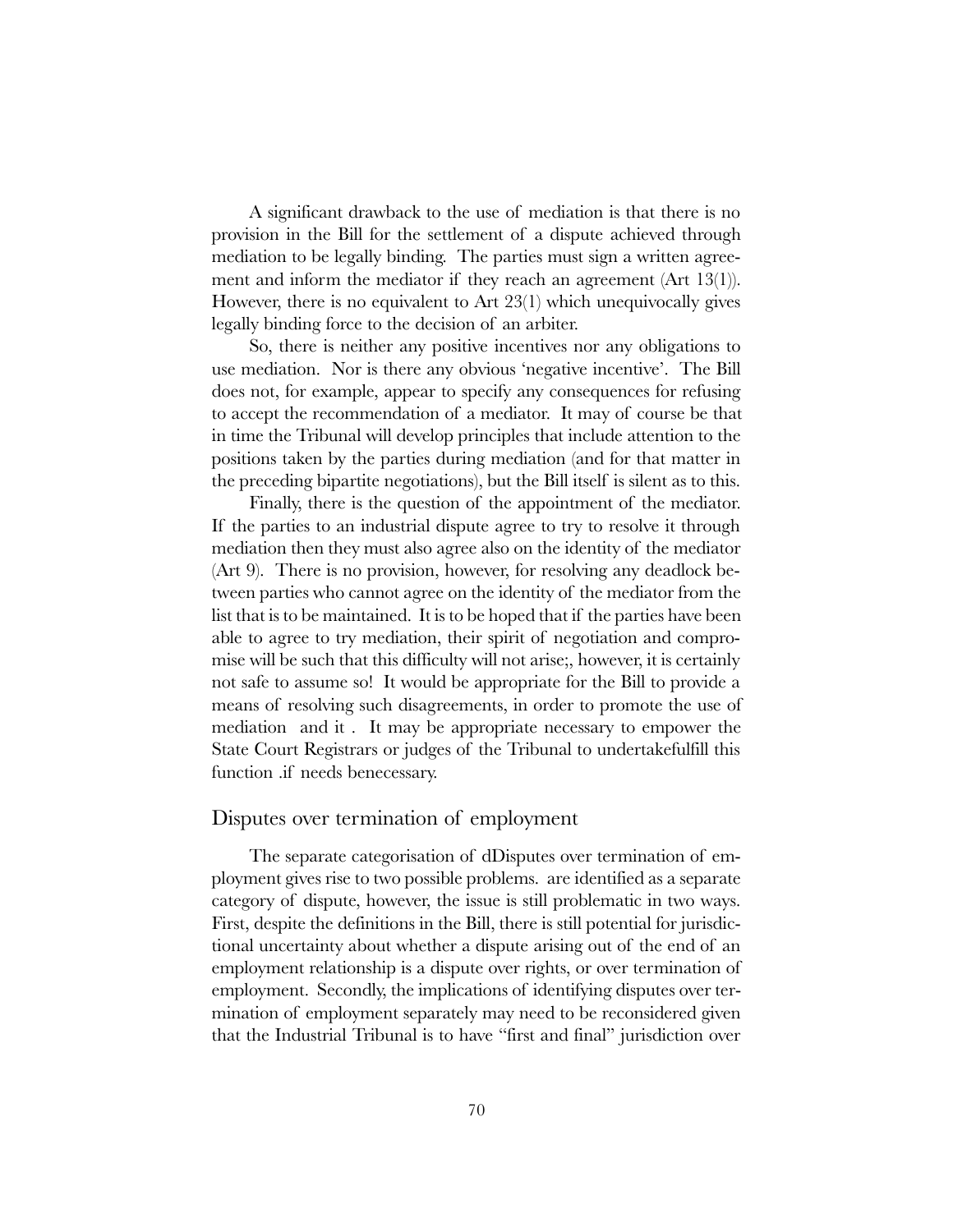disputes over rights, but not for disputes over termination of employment.

The Labour Development and Protection Bill affords rights to workers in respect of termination of employment. Some of these relate to protection from discriminatory practices in termination of employment. Others relate to payments that have to be made in the event of termination of employment. The range of rights available, however, could give rise to jurisdictional questions of some importance. Consider the case of a worker whose employment is terminated, but who does not receive payments as required under the *Labour Development and Protection Bill*. Is this a dispute over termination of employment or a dispute over rights? Or, is the question of payment separate from the question of termination, so that for jurisdictional purposes there are two disputes arising out of this one controversy?

As mentioned, the Tribunal will have first and final jurisdiction in disputes over rights, but not in disputes over termination of employment. Thus, disputes over termination of employment may be subject to the processes of mediation and/or arbitration. Assuming that bipartite negotiations have not resolved the dispute, a number of possibilities arise. One is that the parties agree to mediation, and that the dispute is resolved in that process. Another is that the parties refer the matter to arbitration. Fundamentally it is important for workers that disputes over termination of employment be resolved as quickly as possible, so that they can either find alternative employment, or return to work with their employer. The importance of such speedy resolution is only increased in Indonesia, where there is high unemployment and significant informal sector work. Accordingly it is appropriate to consider how many times a dispute over termination of employment should be considered: too many steps in the process could give an employer too many opportunities to string the process out, rather than allowing the dispute to be determined on its merits.

Under the arrangement envisaged by the Bill, the parties may seek to resolve the matter through mediation, before going to the Industrial Tribunal. On the one hand, this might have the positive effect of ensuring that some disputes are resolved rather than finding their way into the workload of the Tribunal. On the other hand, it might serve only to be an extra obstacle of time, cost and effort that an employer can put in the way of a worker seeking resolution of a dispute. The employer might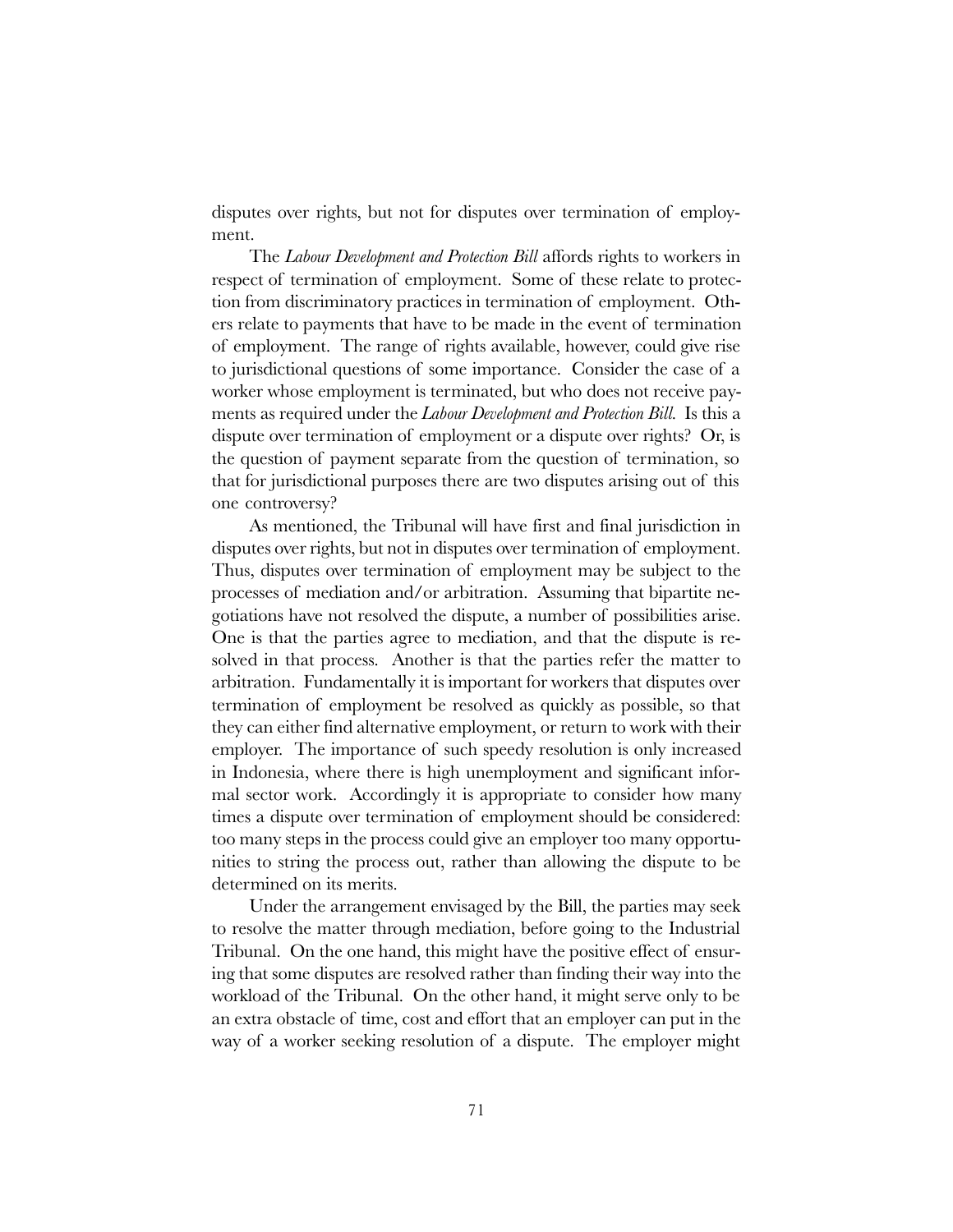consider their chances better in the Tribunal, for example if they think, or if they can, bribe the personnel there. Another difficulty is that an appeal lies from the Tribunal to the Supreme Court. It is, of course, important that the Tribunal act according to law, and that such questions are determined in the countrys final court of appeal, however, the problem remains that the Indonesian Supreme Court has a very bad reputation for corruption and has long suffered from a massive case backlog.52 As matters stand, an appeal to this court will probably favour the employer, who is more likely to be have the means to bribe the bench while employees are, at the least, exposed to further delay and effort they probably cannot afford. These concerns have led the Indonesian Legal Aid Institute (LBH) to adopt a very sceptical view of the reforms, as described above.

Another matter of interest concerning disputes over termination of employment is that the definition  $(Art 1(4))$  refers to "absence of mutual understanding concerning the termination of an employment relationship *performed by either side in the relationship*." (Emphasis added). Thus, it is possible for an employer to initiate a complaint about an employee's termination of an employment relationship. This may give rise to interesting issues in respect of the remedies that the Tribunal might be able and willing to grant to employer applicants. Will the Tribunal, for example, require that an employee whothat has not completed a fixed term contract of employment tomust return to that employment and complete it? Or, in that situation will it fix some other remedy?

# The Tribunal's Jurisdiction & Disputes Over Rights

A problem concerning disputes over rights relates to the question of how such disputes will formally come before the Tribunal. Article 4 provides that where bipartite negotiations do not succeed in resolving a dispute "the industrial tribunal . . . shall settle the dispute." This is in contrast with Article 5(2) which provides that if a dispute not resolved by bipartite negotiation is not to be referred to mediation or to arbitration, either one of [the parties] or both of them may request the help of the industrial tribunal to settle their differences."

 $52$  See Lindsey, (2000). It is pertinent to again reiterate that the views expressed here are those of the authors and notdo not necessarily reflect views held by the International Labour Organization.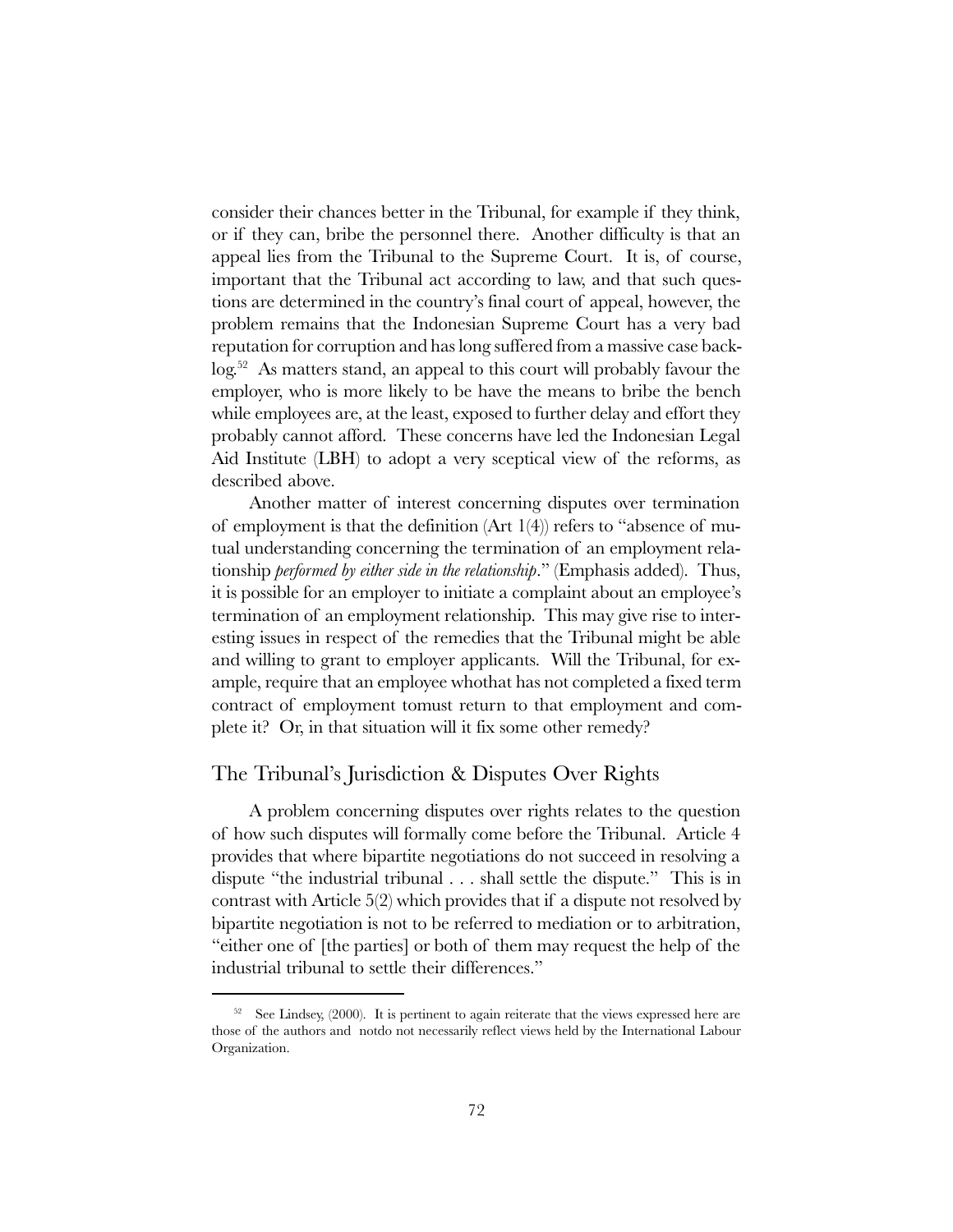The question therefore arises how the Tribunal will come to determinebe seized of disputes over rights that are not settled by bipartite negotiations? Is it the obligation of the parties to bring the dispute to the Tribunal, or is it optional to do so? The use of the word "shall" suggests that there may be something mandatory about the use of the Tribunal. This may be deliberate and explicable on the basis that it is important that there be final resolution of disputes, particularly disputes over existing rights and conditions. If that is the policy of the government, and it is evidenced in some way by the use of the word "shall" then well and good, but how does the dispute get before the Tribunal? If on the other hand Article 4 is to be read consistently with Article 5(2) as making it possible for the parties to a dispute to have access to the jurisdiction of the Tribunal, then questions may arise about the incentives for employers to block bipartite negotiations in order to force employees and/or unions to take the next step, presumably at a cost to them.

#### Matters to be covered by regulations

A number of potentially significant aspects of the dispute resolution system are not dealt with in the Bill, but are left to be determined by Ministerial regulations at a later date. Of course it is reasonable for some matters of detail to be covered in regulations, but this should not be at the expense of establishing a self-contained transparent and accountable dispute resolution system in the Bill itself. Accordingly, where possible, matters that may affect the integrity of the system should be dealt with by the Bill itself. In the present climate of slow and uncertain labour reform it is particularly important to ensure that the dispute settlement system is isolated as much as possible from potential political interference. Unfortunately, this has not been achieved in the present draft of the Bill.

An important example is the many matters referred to in Art 16, which leaves the following important issues to be determined by Ministerial regulations:

- Qualifications required of a mediator
- Procedures for appointing and for dismissing a mediator; and
- Procedures for mediation.

This may be contrasted with Arts 33 to 40, which regulate in con-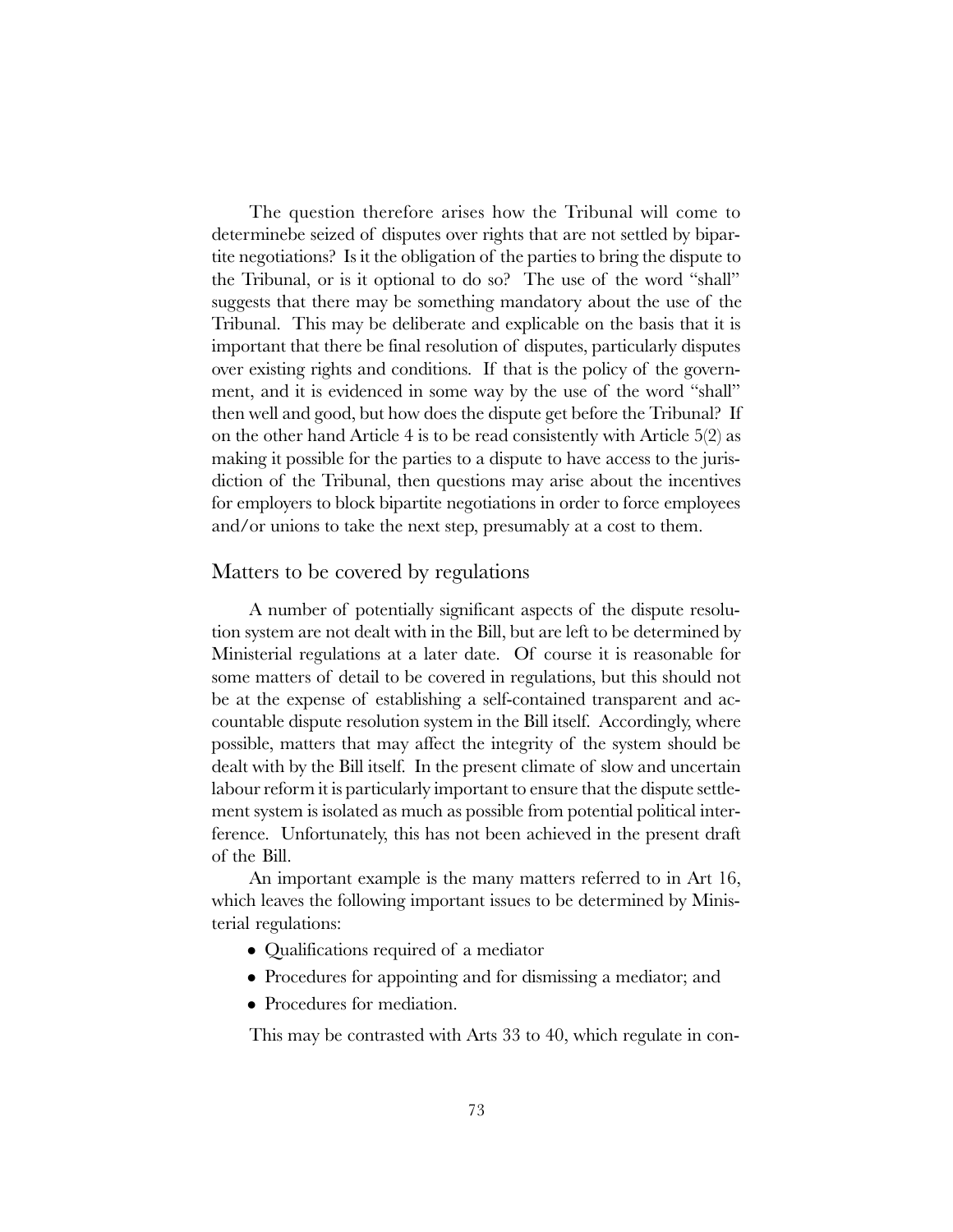siderable detail the appointment and the service of ad-hoc judges of the Industrial Tribunal (although as noted below, there are weaknesses in these provisions as well in the area of Ministerial powers).

It would be better if the Bill included similarly detailed provisions in respect of mediators as those relating to Aad-hoc judges. The fundamental difference between a mediator and an ad-hoc judge is determined by their place in the dispute resolution framework, rather than by the knowledge, experience and skills that they must possess (although it is true that mediation is a separate area of skill in its own right). It should therefore be possible to identify the desired qualifications and procedures for appointment as a mediator and specify them in the Act.

The matter of procedure in mediation is, however, rather different. It is not apparent why there should be specified procedures for mediation at all. No procedures are specified in the Bill for the work of arbiters, or for that of the Industrial Tribunal. Commonly enough it is necessary to be flexible in seeking to mediate labour relations disputes, and it may therefore be appropriate to give mediators considerable discretion in the performance of their functions, rather than require them to follow detailed procedures.

# III. The Industrial Tribunal: Jurisdiction & Workload; Establishment, Powers & Fuctions

The Industrial Tribunal is in many respects the centre-piece of the system proposed in the Bill. It is appropriate therefore to consider the following issues: first, whether the allocation of individual disputes over rights to the jurisdiction of the Tribunal will mean that it is so overworked that it cannot fulfill perform its functions; and secondly, whether as presently conceived the Tribunal is sufficiently independent and appropriately empowered to carry out its role.

#### Jurisdiction and workload

The Tribunal will not be able to carry out its functions effectively if it is overwhelmed with cases. This in turn will have a significant effect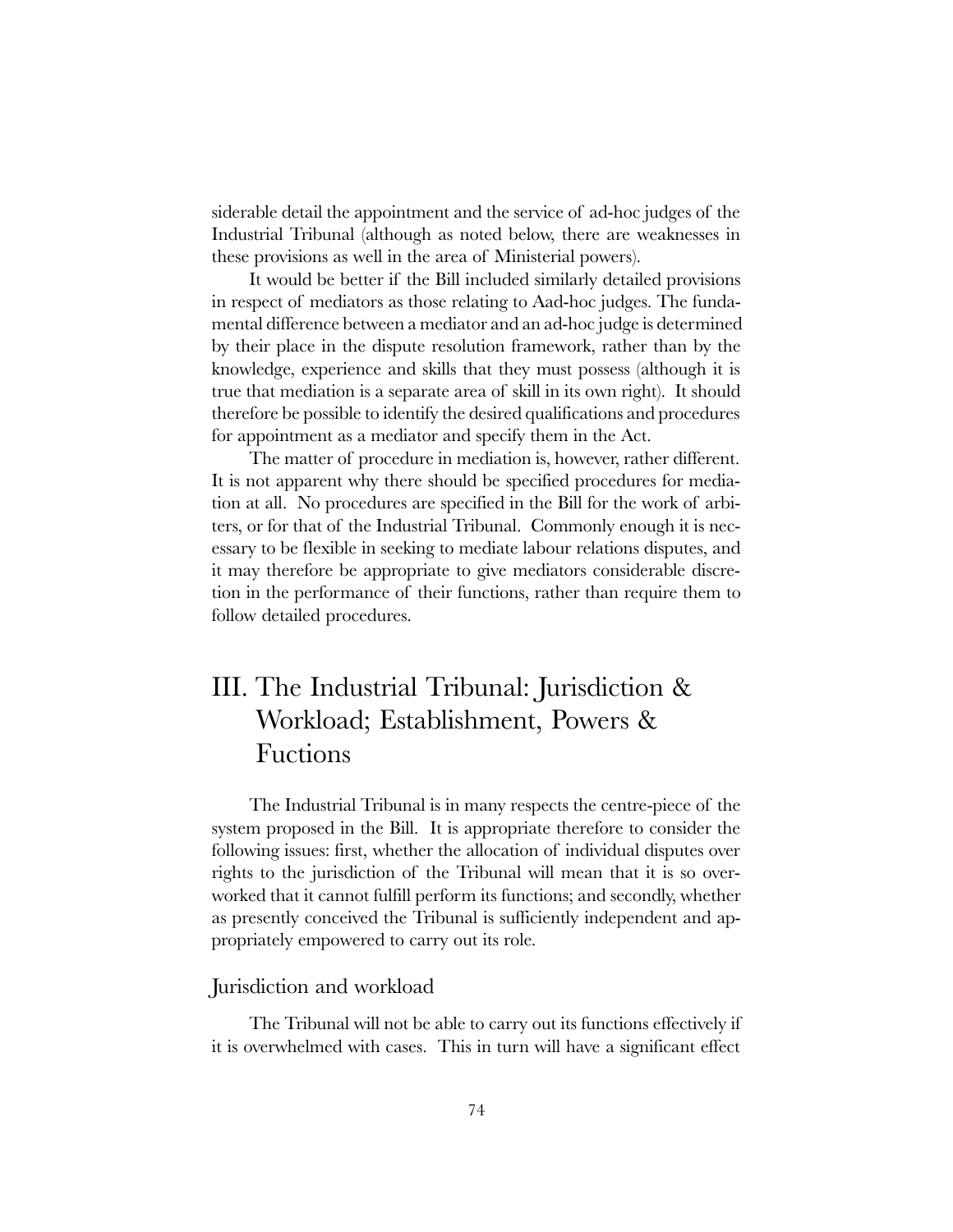on public confidence in the Tribunal, and so lessen the likelihood that the dispute resolution system will function effectively. It is therefore important to consider the breadth of the jurisdiction that the Bill will give to the Tribunal.

The concept of disputes over rights in the Bill takes into account significant areas of regulation of labour relations. For example, a significant part of the Labour Development and Protection Bill is concerned with the allocation of rights (for example working hours and overtime, Labour Development and Protection Bill Arts 86-88); and with the creation of mechanisms for the allocation of rights (both individual work agreements and the collective agreements are likely to be important sources of rights at work). Disputes over rights may also arise out of obligations relating to social security: Art 109 of the Labour Development and Protection Bill. On any reading, the possible content of disputes over rights is broad and varied.

Of course, the mere fact that the Tribunal has a wide jurisdiction over all disputes over rights at work does not necessarily mean that there will be adverse consequences for its workload and its ability to play its role effectively. It is significant, however, that while all disputes are first to be the subject of bipartite negotiations, disputes over rights thereafter proceed, as mentioned, directly to the Industrial Tribunal (Art. 4). Thus, there is only one step between a dispute over rights arising, and it being eligible for determination by the Tribunal, which has first and final jurisdiction in this area. As noted above, there are few incentives to engage in conscientious bipartite negotiation and this might have an adverse impact on the Tribunal's workload. While both parties might prefer to seek a resolution of their dispute by bipartite negotiations rather than risk an adverse outcome due to corruption at the level of the Industrial Tribunal, this is, as mentioned, more likely to affect employees and trade unions adversely than employers.

A final issue in respect of the Tribunal's workload is the possibility that it will be overwhelmed with individual disputes over interests. According to the definitions in the Bill, any change proposed to working conditions that have already been determined is a dispute over interests. On its face, therefore, this definition would include every situation in which an employer proposes an alteration to any existing condition of employment. Each such situation would need to be the subject of bipartite negotiation, but then could find its way into the Tribunal if the par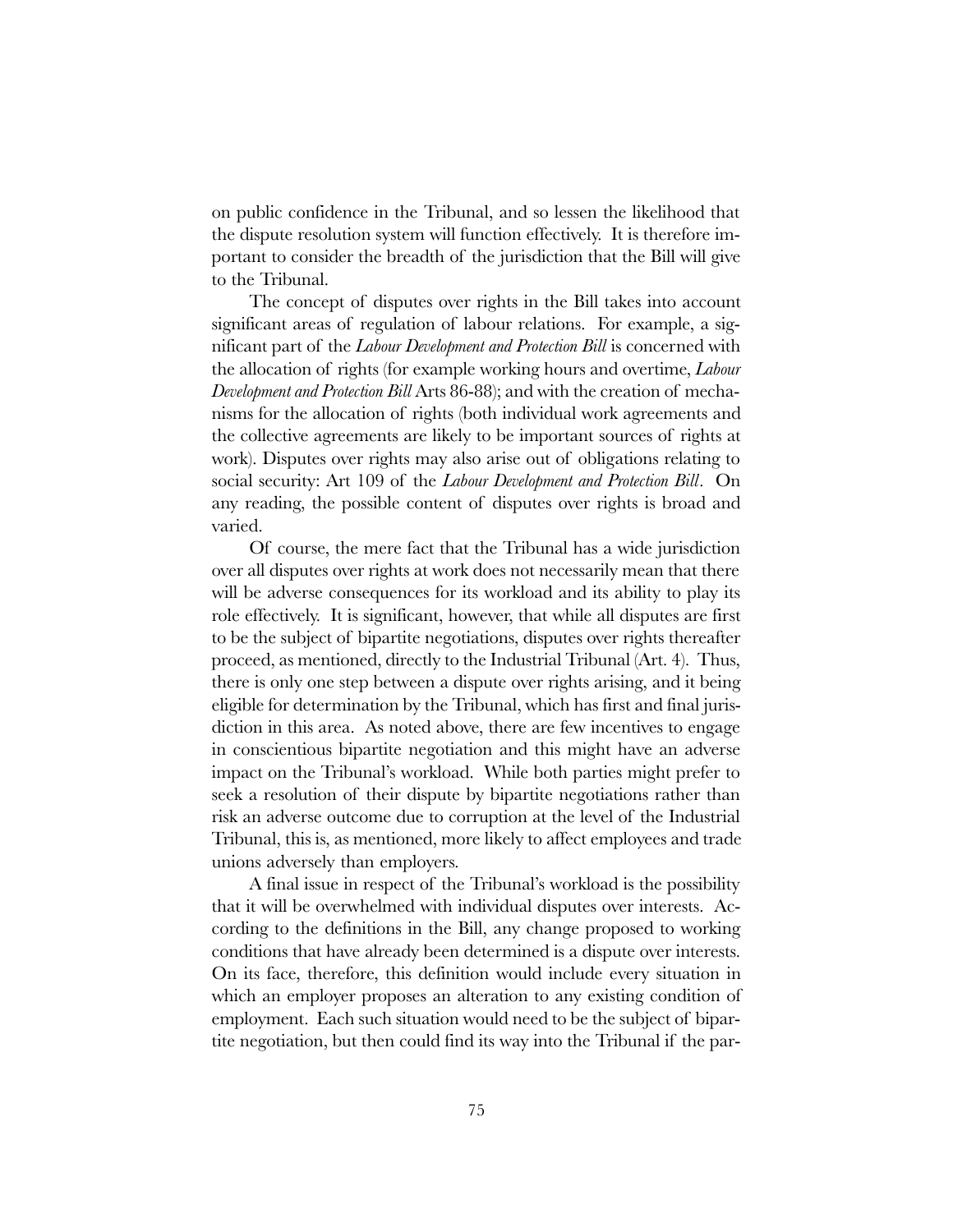ties do not reach agreement.

#### The Tribunal's functions and powers

The institutional status of the Tribunal is not clear from the Bill: is it to be a fully independent institution or, on the other hand, will it be fully integrated into the existing court system?. The very use of the term "Industrial Tribunal" suggests an institution that exists separately from others, in particular from the courts. However, there are clearly significant links between the Tribunal and the existing court system. The Tribunal is to be established at the Supreme Court and at the State Court in each Provincial capital city (Arts 28, 29). The Chief Justice of the Supreme Court has the power to appoint and dismiss the judges of the Tribunal (Arts 31, 32). The Chief Justice of the Supreme Court and the Chief Judge of each State Court are to oversee the operations of the Tribunal at the Supreme Court and each State Court, respectively (Art 41).

On the other hand, these chief judicial officers are not charged with responsibility for overseeing the work of the State Court Registrars, who are to be appointed from within the government agency responsible for manpowerlabour affairs (Art 47). This may raise issues concerning the proper functioning of the Tribunal: while chief judicial officers will be able to control and direct the work of the judicial officers of the Tribunal, they will not, apparently, have authority to direct the work of the administrative arm of the Tribunal. This has the potential to cause significant difficulty in the Tribunal's operations. Among other things, it allows for the possibility of direction to the State Court Registrar as to how the Tribunal should function, from within the Department of Labour, rather than from within the judiciary. Ultimately, of course, the Department of Labour is answerable to the Minister, and so this is a potential avenue for political manipulation of the workings of the Tribunal that should be removed from the Bill if possible.

The definition of "industrial tribunal" in the Bill is not particularly helpful in seeking to clarify the issue of whether the Tribunal is to be fully independent: "the implementation of judicialry power, within the scope of the judiciary, general judicature that has the authority to examine and decide the settlement of an industrial dispute." The definitions of "judge" and "Supreme Court Justice" each suggest that the Tribunal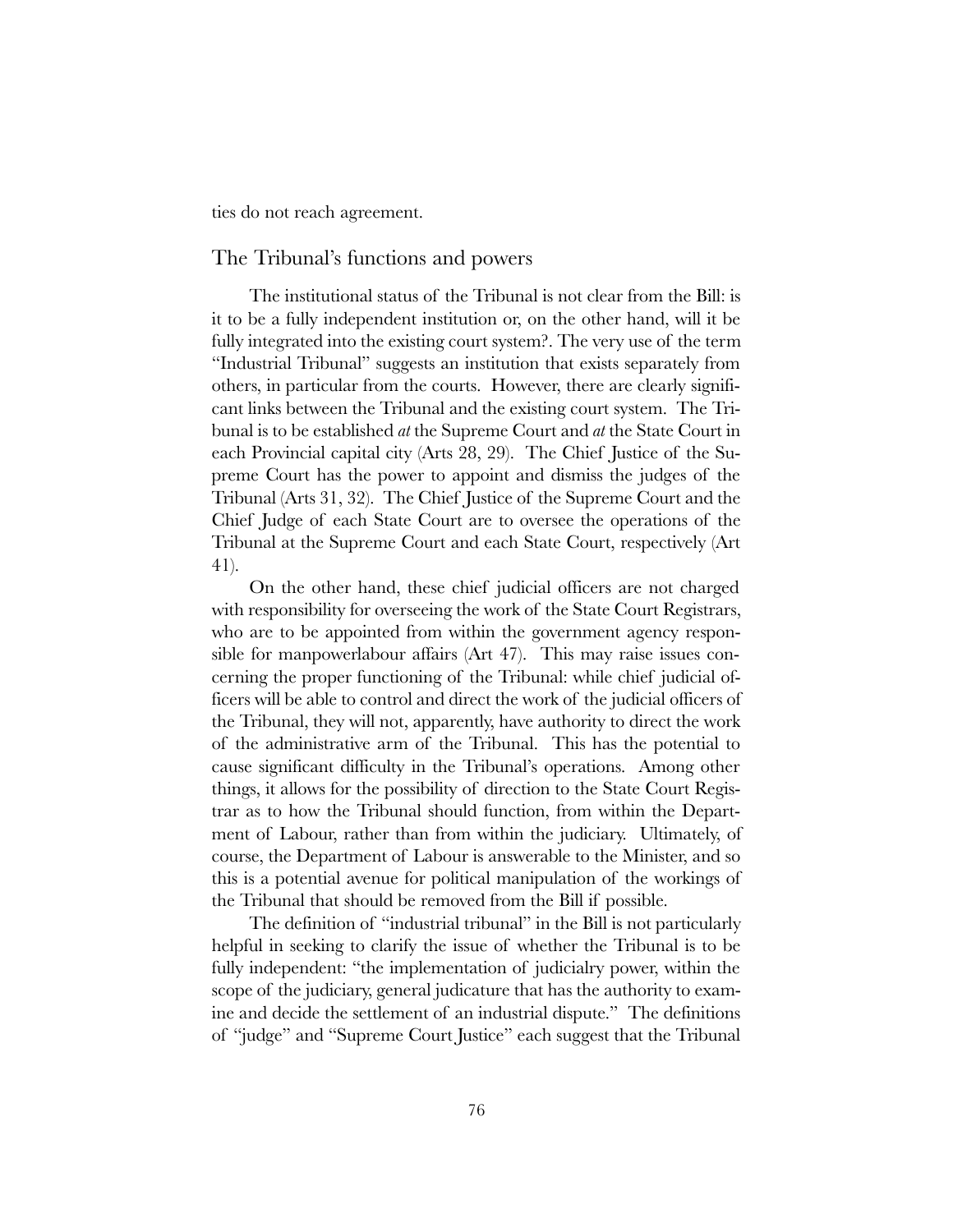is to be an institutional part of the respective courts, referring to "an industrial tribunal judge of a district court" and "an industrial tribunal judge of the Supreme Court" respectively (Arts  $1(15)$  and  $1(16)$ ).

On balance, it would appear that what is intended by the Bill is the establishment of a specialist industrial jurisdiction within the ordinary operation of the State and Supreme Courts. This would appear to have some similarities with the former Industrial Division of the Federal Court of Australia. The Tribunal, it seems, is not to be a fully- fledged independent Labour Court. There are two principle disadvantages of this.

First, from the point of view of establishing dispute resolution mechanisms that develop and maintain the confidence of the parties to disputes, it might be preferable to have a fully independent and functioning specialist jurisdiction. Of course, it is true this issue is to some extent addressed by the fact that it would appear that the Tribunal is to be constituted by persons with appropriate expertise in labour relations matters and, in particular, the ad-hoc judges.

The second difficulty created by the apparent incorporation of the Tribunal into the existing cCourt structure is not one of labour dispute resolution theory. Rather it is the issue of whether the Tribunal will suffer from "guilt by association", and be perceived from its inception as subject to the same types and levels of corruption that presently beset the judiciarygeneral Court system in Indonesia. The case studies demonstrate that there is already at least a perception that the cCourts will not independently resolve labour disputes that come before them; and that employers, prosecutors and judges may collude with each other to determine the outcome of cases.

Accordingly, it may be appropriate to consider establishing the Tribunal as a fully independent entity. Ideally, an independent Tribunal would have its own Hhead, who could be styled as a Chief Judge/Justice or a President as the occasion demands. An independent Tribunal would ideally be required to report annually to the President, or to Parliament, or to the Minister, with the Minister obliged to table the report in the legislature. Of course, the establishment of a totally new independent body might have significant budget implications and it is essential for such a body that it have sufficient and guaranteed funding if it is to be function in a truly independent and effective way. Subject to what is said in the following paragraphs about the lack of precision in the provisions relating to the appointment of ad-hoc judges, the use of such officers in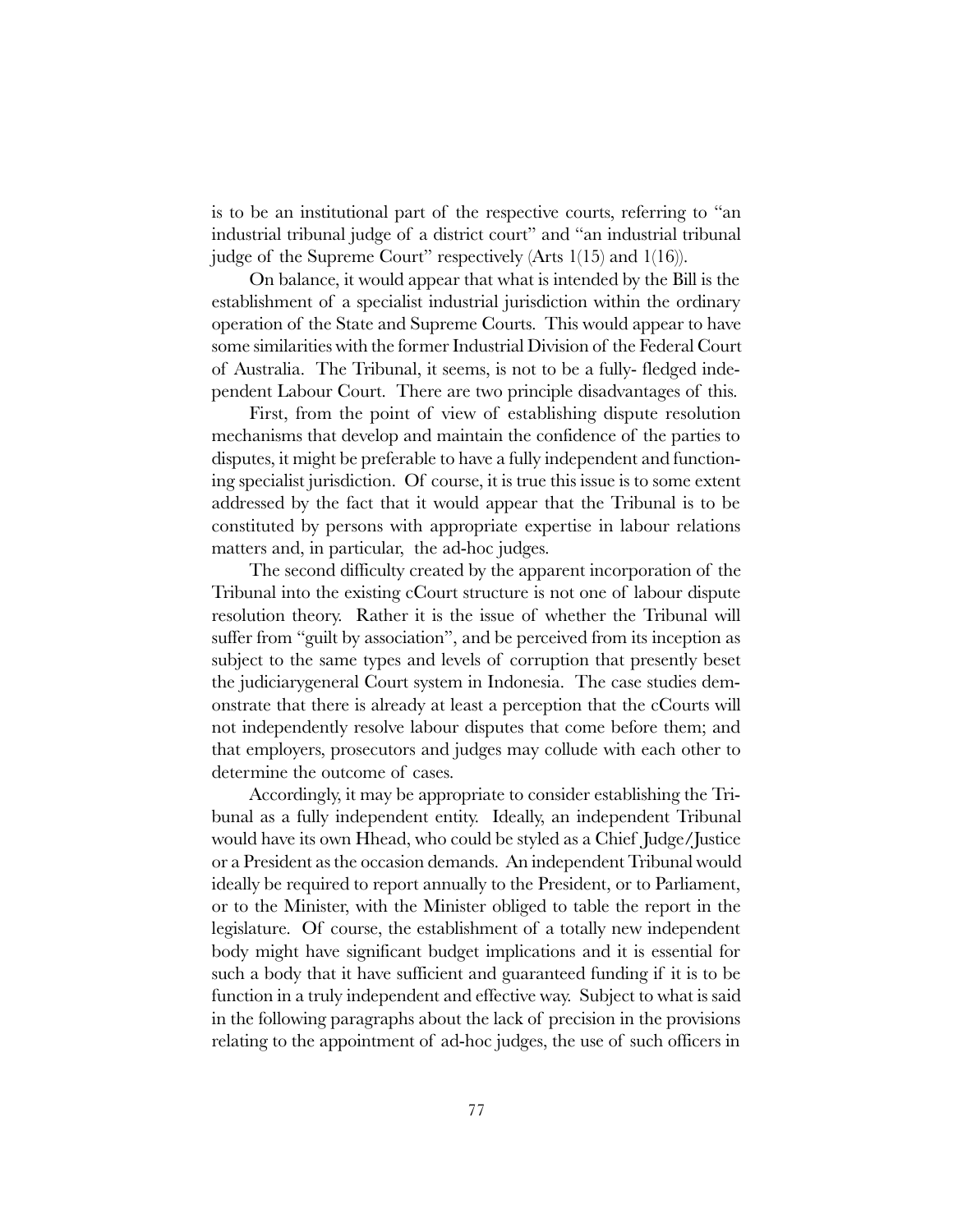principle is potentially a useful and appropriate model for the dispute resolution system; indeed it is one that is commonly employed in other countries. It is not be unusual in dispute resolution systems to provide that appeals from an independent Tribunal should proceedlie to the Supreme Court, but only on restricted matters of law. This would, however, need careful consideration in the Indonesian context, given the institutional problems of the Supreme Court.

#### Ministerial control over appointment of ad-hoc judges

A separate but related issue is the provisions for appointment of adhoc judges to the Tribunal. These are lengthy and detailed - there is, in fact, more regulation of ad-hoc judges than of any other persons in the dispute resolution process. Nevertheless there are significant gaps in the legislative scheme and they concern the significant role given to the Minister in the selection and appointment of the ad-hoc judges. This contrasts significantly with the provisions relating to appointment of other judges who are to be appointed by the Supreme Court Chief JusticeChief Justice of the Supreme Court and whose activities are to be overseen by the Chief Justice of the Supreme Court Chief Justice or the Chief Judge of the State Court Chief Judge, as the occasion demands.

For ad-hoc judges, however, the situation is rather different. They are to be appointed by Presidential decision. The persons who might be appointed are to be recommended to the Minister by the Supreme Court Chief JusticeChief Justice of the Supreme Court (Art 33(1)) and the names from which the Chief Justice may choose are to be nominated initially by workers' and employers' organisations (Art  $32(2)$ ). This would appear to effectively give the decision on appointment of ad-hoc judges to the Chief Justice of the Supreme Court. However, the names that are submitted to the Chief Justice must be approved by the Minister. Thus, the Minister will approve the nominations to the Chief Justice, from which the Chief Justice will make a recommendation to the Minister, who will then take it to the President so, in reality, the real power lies with the Minister.

The Bill does, of course, specify qualifications for appointment as an Aa d-hoc judge, so appointment is not completely in the Minister's gift. However, the Bill does not specify the grounds on which the Minister might approve a candidate's nomination by a workers' or an employ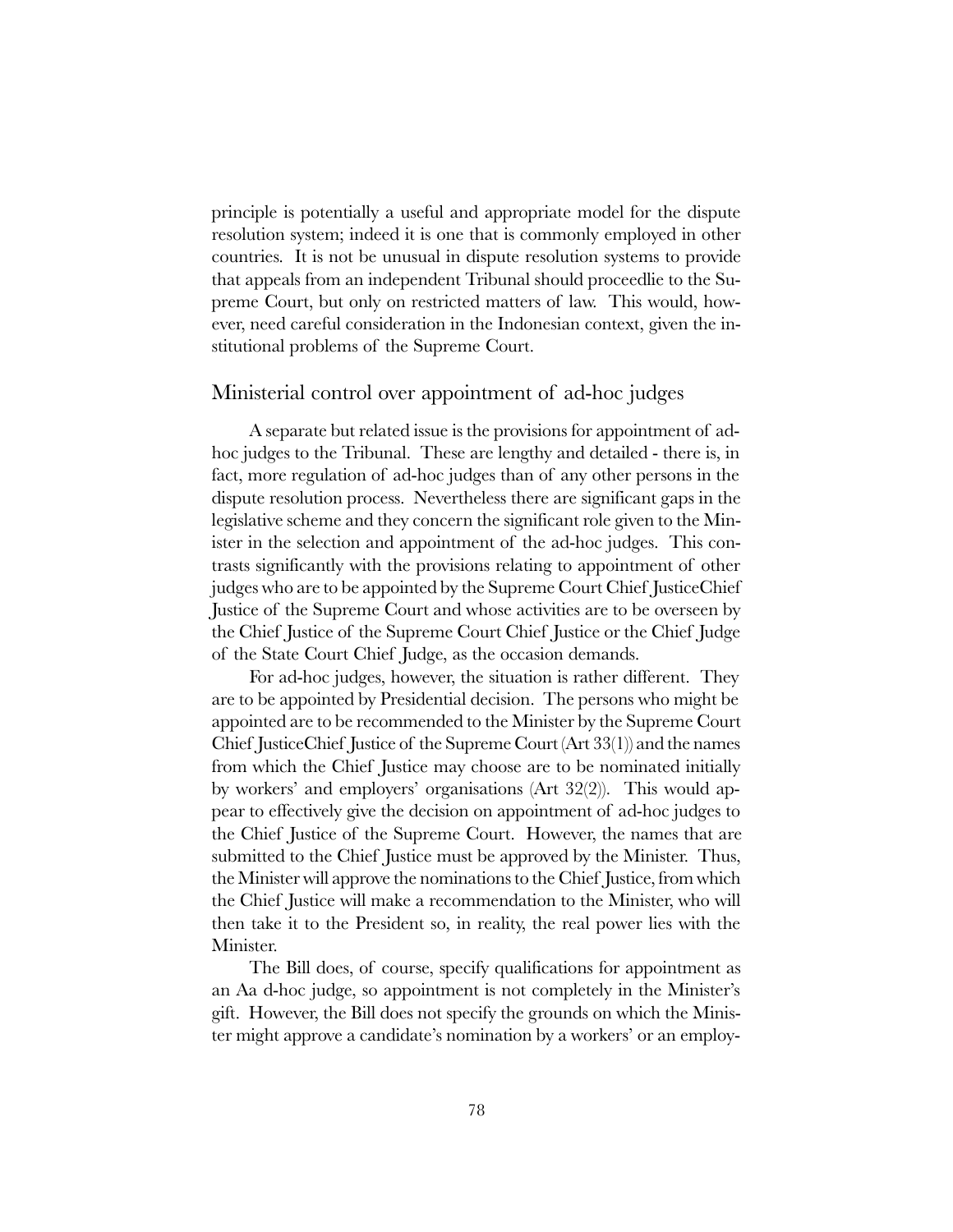ers' organisation. Nor is there any mechanism in the Bill by which a person whose name has been put forward by a workers' or an employers' organisation, but not approved by the Minister, may appeal against that refusal to approve.

A further shortcoming of the Bill is that it does not specify which employers' and workers' organisations might have the right to put forward candidates for appointment as Aad-hoc judges. The criteria might include, for example, that the organisations are those which arte most representative. A further issue that needs to be addressed is that Art 33 refers to workers' organisations rather than to trade unions that have a record number under the Trade Unions Act. It might be more appropriate to use this as a criterion (although this would potentially put trade unions at a disadvantage when compared with employers' organisations, which are not required to participate in a similar process of scrutiny to obtain a record number).

Ultimately, the Bill should implement a system that is independent, transparent and accountable. In its present form, the Bill is not specific enough with respect to the qualifications and conditions under which persons may be nominated and appointed as ad-hoc judges, although this is a position of some importance in the proposed new dispute resolution system. Moreover, the Bill presently leaves too great a degree of unguided discretion to the Minister in the process of nomination and appointment. This could have the potential to leave the process open to political manipulation or, almost as damaging, to perceptions of political manipulation.

#### Powers of the Tribunal

The Tribunal is to have a wide jurisdiction  $-$  and in some cases a final jurisdiction. To this end it is to be invested with "judicial power within the scope of the judiciary general judicature" (Art  $1(14)$ ) but it is not clear what this means, particularly as regards the extent of the Tribunal's powers, the orders it can make and remedies it can order. It may be that the fact that the Tribunal is to operate according to the law of Civil Procedure (Art 54) sheds some light on this question, but the text of the Bill does not. The question of the remedies that the Tribunal may order is, however, critical to its functioning. Certainly the parties will have little incentive to take their disputes to the Tribunal for resolution if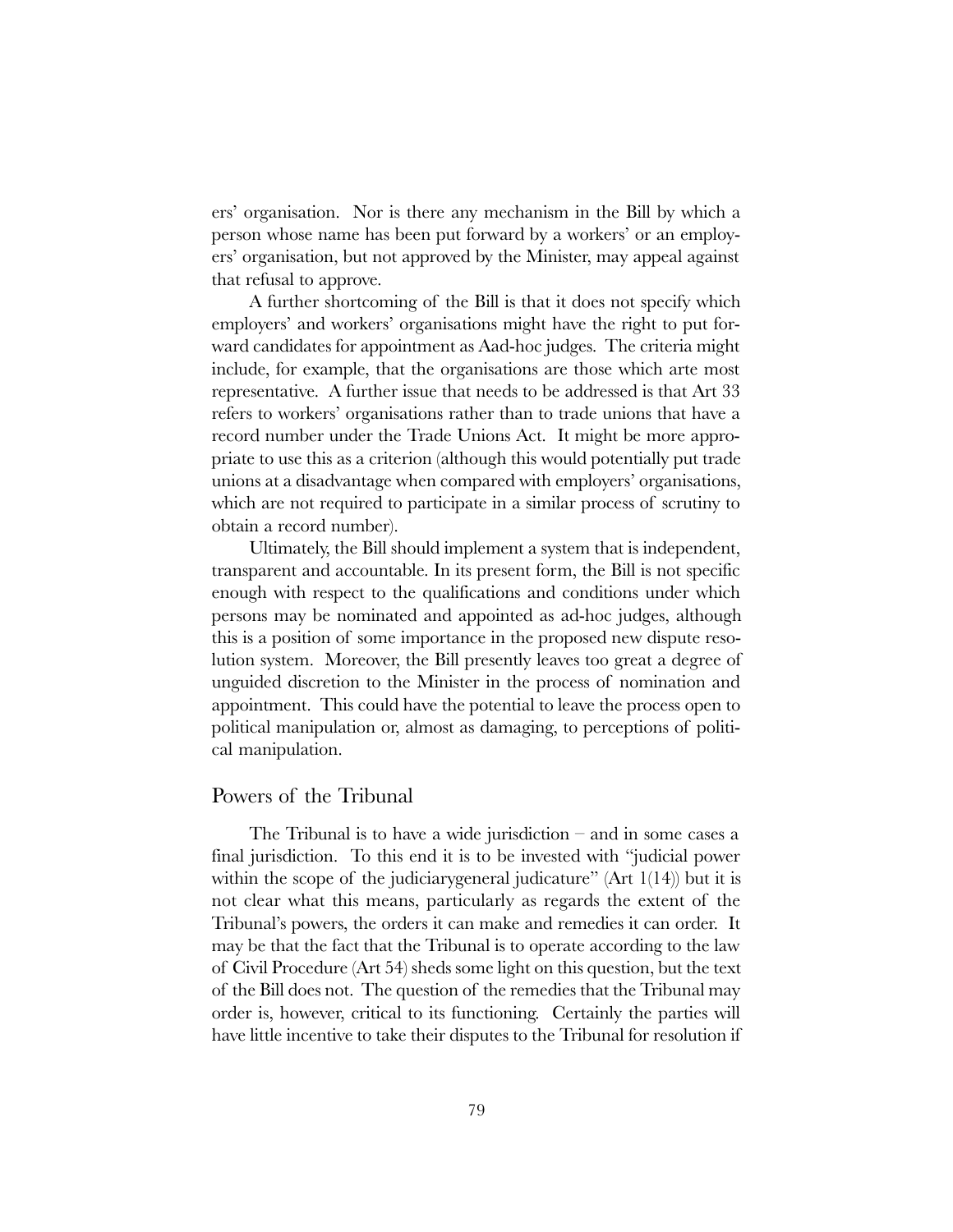they don't know what possible outcomes they might expect.

The question of remedies is of particular importance in disputes over termination of employment. International labour standards and the municipal laws of many countries make specific provision for particular remedies in cases involving termination of employment. Commonly the institution that is responsible for determining such matters is empowered to order that an employee found to have been wrongfully dismissed from employment should be reinstated in that employment. Is that an option that new Industrial Tribunal will have? If so, according to what principles will the power be exercised? The Bill should clearly be amended to deal with this issue expressly.

Another area of importance is the capacity of the Tribunal to involve itself in cases where the parties may be taking industrial action. Will the Tribunal, for example, have powers in such circumstances to require that the parties cease taking action, perhaps for a period of time while efforts are made to resolve matters in the Tribunal?

## III. Omissions from the Bill

There are several possiblye important sources of labour disputes that are not covered by the Bill and so not subject to its dispute resolution mechanisms. These may be significant shortcomings.

#### Disputes between trade unions and their members

It is not absolutely essential for disputes between trade unions and their members such disputes to be part of the jurisdiction of a labour dispute resolution system. They can be considered disputes to be resolved according to the general principles of civil law that regulate the application of the rules of any civil society organisation.

However, disputes within trade unions can have a significant relationship with the general purpose and functioning of trade unions as representatives of workers in labour disputes and so with the functioning of the labour dispute settlement system as a whole. In the Indonesian system, for example, it is trade unions with a record number that have the right to represent workers in negotiations for a collective agreement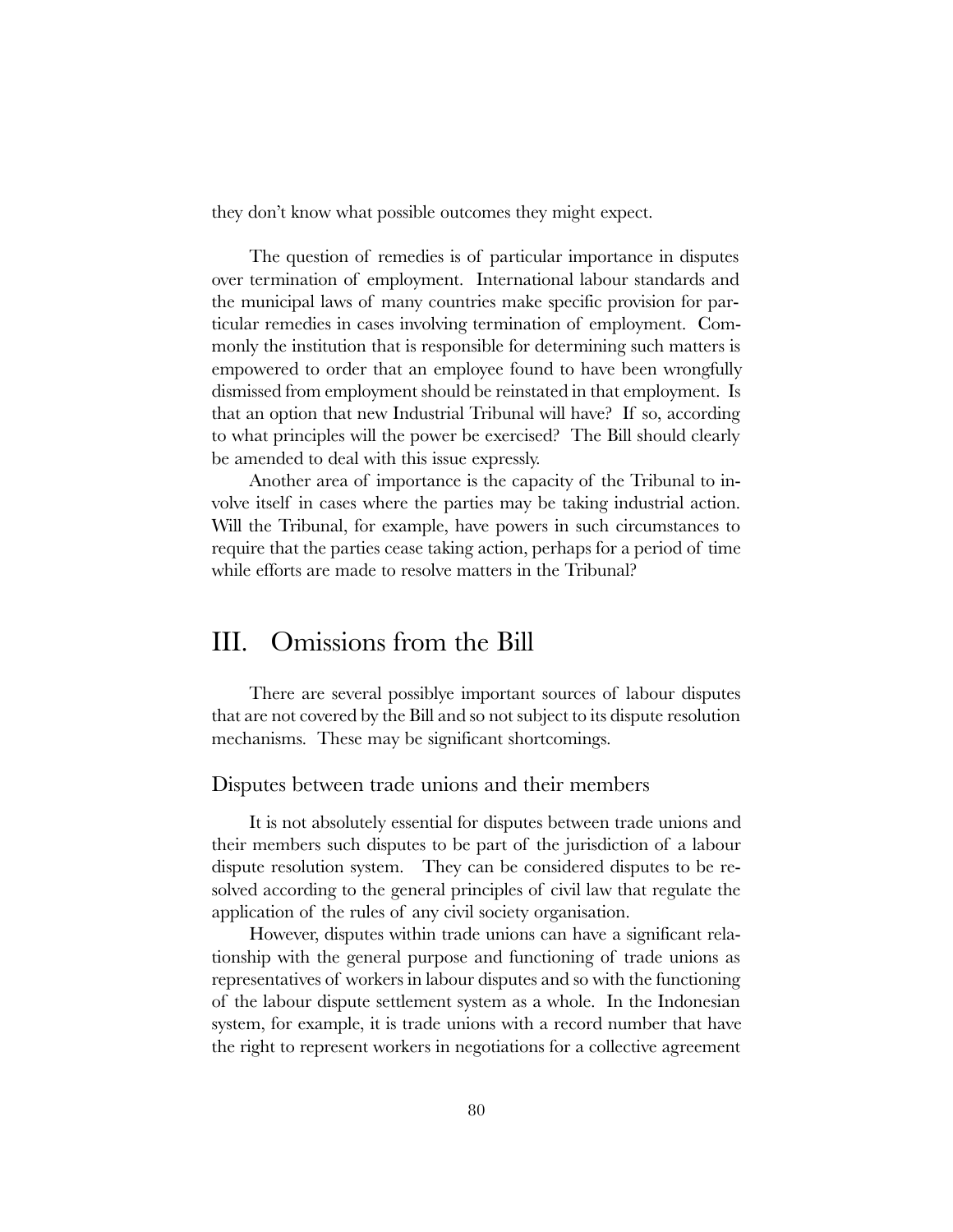and to bring disputes before the Industrial Tribunal. It is because of that relationship, and the importance to the dispute settlement system of having fully functioning trade unions, that it may be appropriate to consider including disputes between trade unions and their members in the proposed new jurisdiction. While this type of dispute may be over matters unrelated to collective or individual labour disputes, it is not uncommon for them to be caused by, or to be a part of broader issues affecting, a trade union  $-$  particularly factional or political differences within it. It may be that such matters can be more rapidly and effectively resolved if they part of the jurisdiction of the Tribunal and so the system overall would benefit.

From a practical point of view it can also be of advantage to trade unions and their members to have their internal disputes resolved in the Industrial Tribunal rather than in the ordinary courts, as a Tribunal is more likely to have more specific knowledgeable of labour relations issues.

#### Disputes between workers and the Government

Under the *Labour Development and Protection Bill* the government has a wide range of obligations toward workers. These include obligations with respect to job training and job placement. Disputes over job placement are to be subject to their own dispute resolution mechanism under the Labour Development and Protection Bill (Arts 43 - 45), however there is no similar provision for disputes relating to job training or in respect of some of the other obligations of the government to workers under the Labour Development and Protection Bill. A failure to fulfill these kinds of obligations could be considered a labour dispute and so perhaps disruptive to labour relations. For this reason it might be appropriate to bring them within the jurisdiction of the Industrial Tribunal.

## Disputes between employer organisations, and between employer organisations and their members

Another category of labour relations disputes that is not covered by the definitions in the Bill is disputes between employer organisations, and between employer organisations and their own members. Experience from other jurisdictions suggests that this is perhaps not a terribly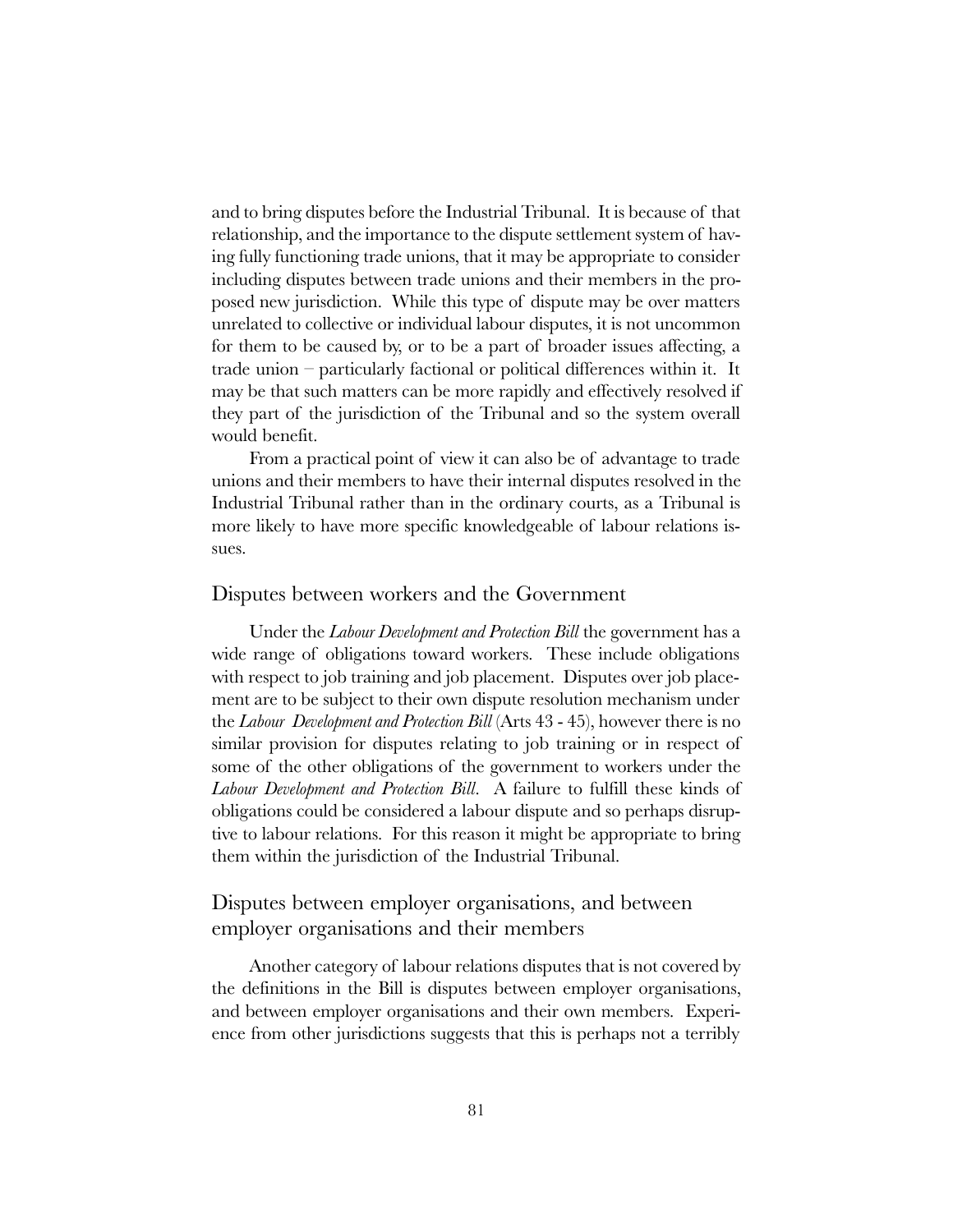significant omission: there are relatively few such disputes that come to the attention of lLabour cCourts of other countries. Nevertheless, it may be appropriate to give consideration to whether such disputes occur in Indonesia in the context of labour relations matters, and if so whether it would be most appropriate to include them within the jurisdiction of the dispute settlement system.

#### Disputes involving interns

The Labour Development and Protection Bill refers to interns (Art 22) and requires that they have an internship agreement with the enterprise where they are working. It is not clear, however, how disputes between interns and the enterprises in which they work may be resolved, in part because of the operation of the Labour Development and Protection Bill. If the parties comply with Art 22 and have an internship agreement, then the intern is not deemed to be a worker in the enterprise. Does this, however, mean that they are therefore unable to make use of the dispute settlement procedures envisaged by the Bill? An internship agreement is not among the sources of rights that might be the subject of a dispute over rights. If an intern is not deemed to be a worker in the enterprise, must the employer also afford him or her the statutory rights provided by the Labour Development and Protection Bill? If so, then are these disputes about rights that an intern may take to the Industrial Tribunal, after bipartite negotiation?

Alternatively, if the parties do not comply with Art 22 by having an internship agreement, the intern is deemed to be a worker in the enterprise. Paradoxically, this might have the effect of making the intern better off, as it might be interpreted as entitling the intern to all the rights in the Labour Act, and therefore granting him or her to the ability to activate the jurisdiction of the Tribunal.

To some extent these may be matters that ought to be addressed under the Labour Development and Protection Bill. However there are omissions from the Industrial Dispute Settlement Bill that are also of significance. It defines a worker as a person who receives wages: thus if the intern is unpaid they are totally excluded from the dispute resolution mechanisms. A further provision that might be amended to overcome the omission is that of the definition of disputes over rights, which does not refer to internship agreements, or to interns deemed to be workers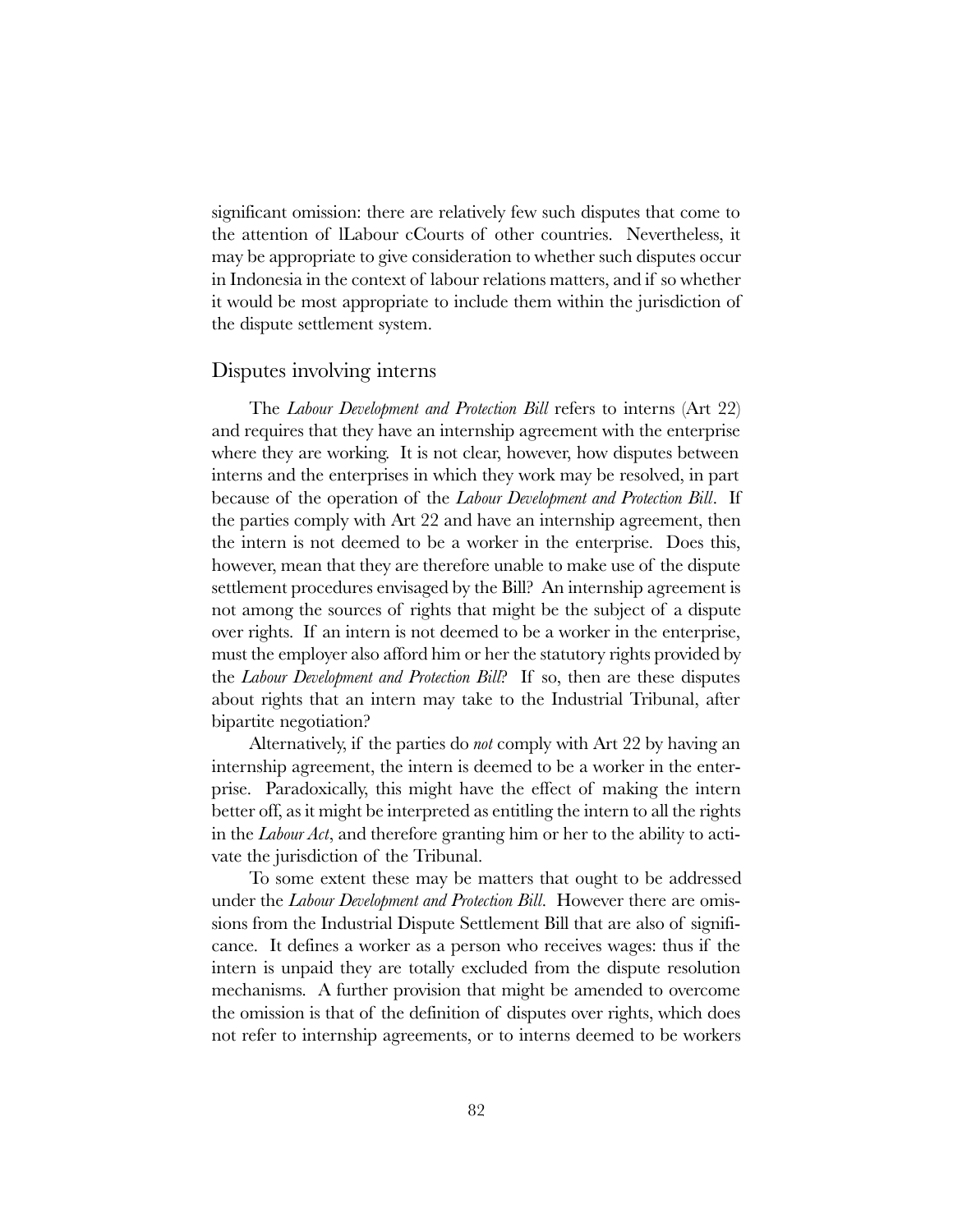by Art 22 of the Labour Development and Protection Bill because they have no internship agreement.

# IV. Drafting Difficulties and Other Issues

A number of questions arise from the legislative drafting, or at least from the English language version of the Industrial Dispute Settlement Bill on the basis of which this commentary has been prepared.

#### The Arbiter

In what circumstances is an arbiter to be appointed by the Minister? The definition of arbiter in Art 1(13) includes reference to an arbiter being appointed by the Minister. However, there does not appear to be any provision in Arts 17 and following about Ministerial appointment of arbiters.

According to Art 26, a matter that has been determined by an arbiter may not then be transferred to the Industrial Tribunal. It is not clear, however, whether this provision would prevent parties to a dispute from withdrawing an *unresolved* matter from an arbiter and seeking to have it resolved in the Industrial Tribunal instead.

As the basis of an arbiter's jurisdiction would appear to be the agreement of the parties, on one view there would be no reason to prevent them from withdrawing their consent to the arbiter resolving the matter. On the other hand, the system is presumably designed to encourage the parties to resolve their disputes outside the Industrial Tribunal. That aim would not be assisted if the parties, seeing for example that they were likely to be unhappy with an arbiter's determination, could then second guess' the arbiter by removing the matter to the Industrial Tribunal. Given that there is provision for independent determination of the identity of the arbiter, including by the Minister, it would arguably be inappropriate to allow the parties effectively to void those decisions. If however the policy of the Bill is that no matter that has come before an arbitrator should be referred to the Industrial Tribunal, then it may be prudent to amend Art 26 to this effect.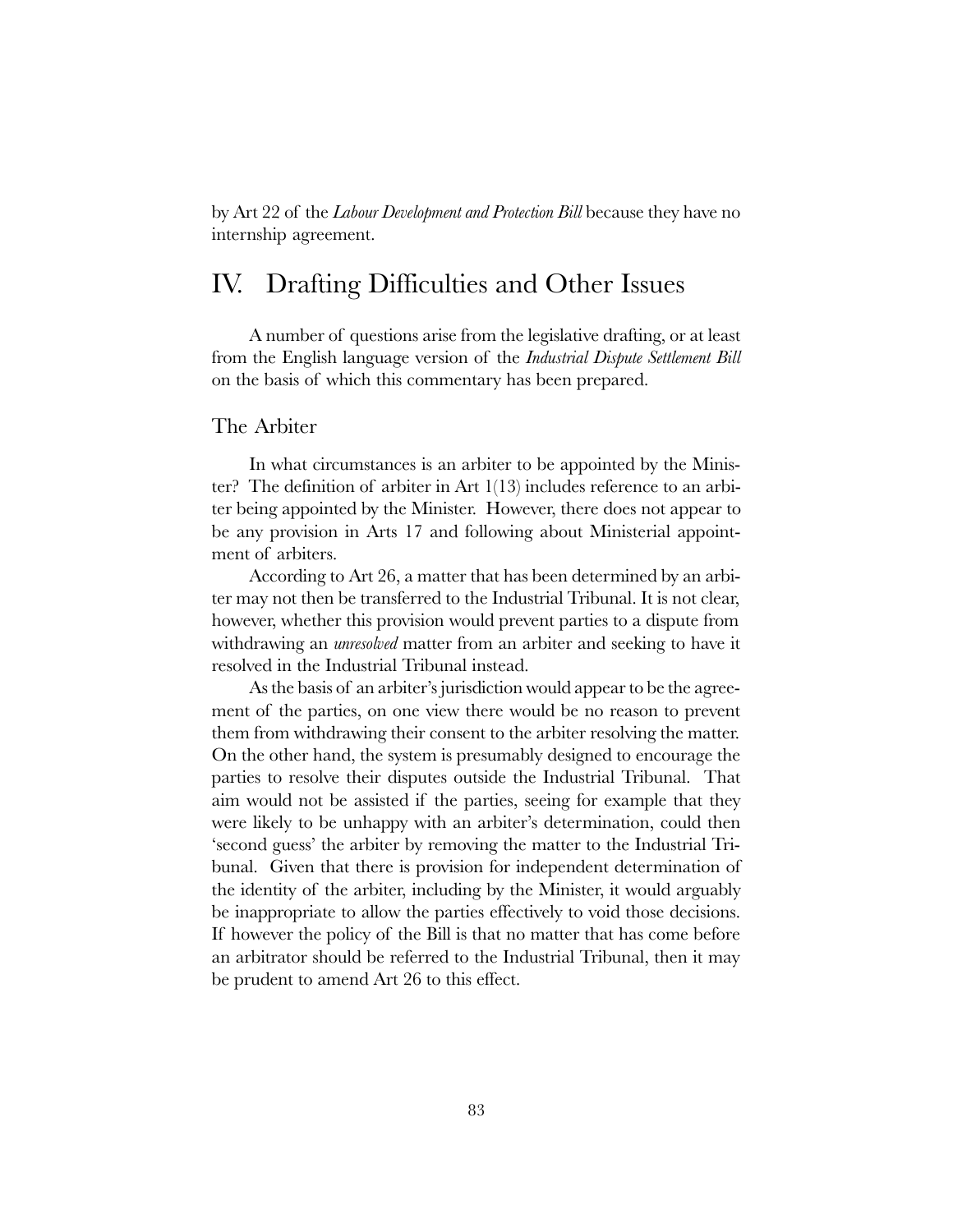### Judicial appointment & dismissal

Art 32 of the *Industrial Dispute Settlement Bill* refers to "valid statutory" rules and regulations" according to which the Chief Justice of the Supreme Court might determine whether to appoint a person as a judge of the Industrial Tribunal. It is not clear from the Bill, however, what these rules are regulations are. Are they to be made under this Bill, for example? Or, is this a reference to provisions that already exist in other contexts to determine whether persons may be appointed to a court in Indonesia?

Art 34 specifies the qualifications required for appointment as an aAd-hoc judge. As noted, this is an area that, is on the one hand, is closely regulated, andbut, on the other hand, leaves much toin the unguided discretionary power of the Minister. For this reason alone it may be better therefore to remove specifications such as the one requiring that candidates "have an authoritative bearing". This simply invites subjective judgments that could be used to exclude otherwise qualified candidates for political or other reasons not appropriate to influence the determination of who should be an Aad-hoc judge.

Art 42 refers to government regulations to be made concerning the procedure for dismissal of ad-hoc judges. Is there a difference between government and Ministerial regulations that has been deliberately invoked here? In any case, the procedures for dismissal of ad-hoc judges of the Tribunal would be better included in the Bill itself. It would considerably enhance the independence from political interference of ad-Hoc judges, and thus of the Tribunal itself.

#### Finality of Decisions

Art 70 specifies that a Tribunal decision in a dispute between trade unions is to be final and permanent. The provision should probably be in the same terms for decisions in respect of disputes over rights, as the Tribunal's jurisdiction in relation to both these types of disputes is expressed to be "first and final" (Art 53).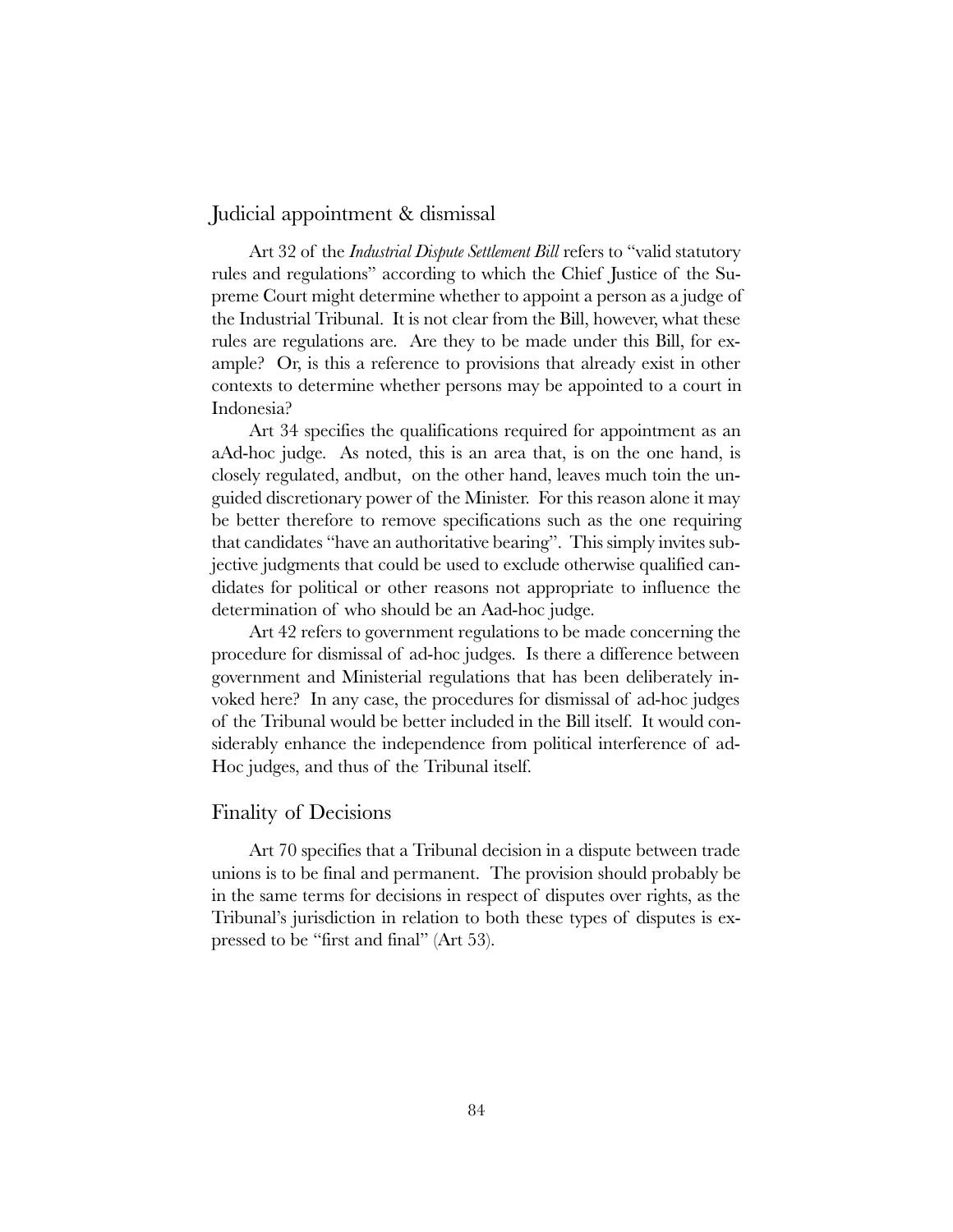# **Appendix**

# CLAUSE BY CLAUSE GUIDE TO THE INDUSTRIAL LABOUR DISPUTE SETTLEMENT BILL

#### Chapter One General Definitions

Art. 1 Definitions of:

- Industrial dispute
- Dispute over rights
- Dispute over interests
- Dispute over termination of employment
- Inter-trade union dispute
- $\bullet$  Employer
- Enterprise
- Trade union
- $\bullet$  Worker
- Mediation
- Mediator
- $\bullet$  Industrial arbitration
- Industrial arbiter
- Industrial tribunal
- $\bullet$  Judge
- Supreme Court justice
- $\bullet$  Ad-hoc judge
- Mminister
- Art. 2 Definition of industrial disputes
- Art. 3 Disputes to be settled through bipartite negotiation
- Art. 4 Settlement of disputes by Iindustrial Ttribunals if negotiation fails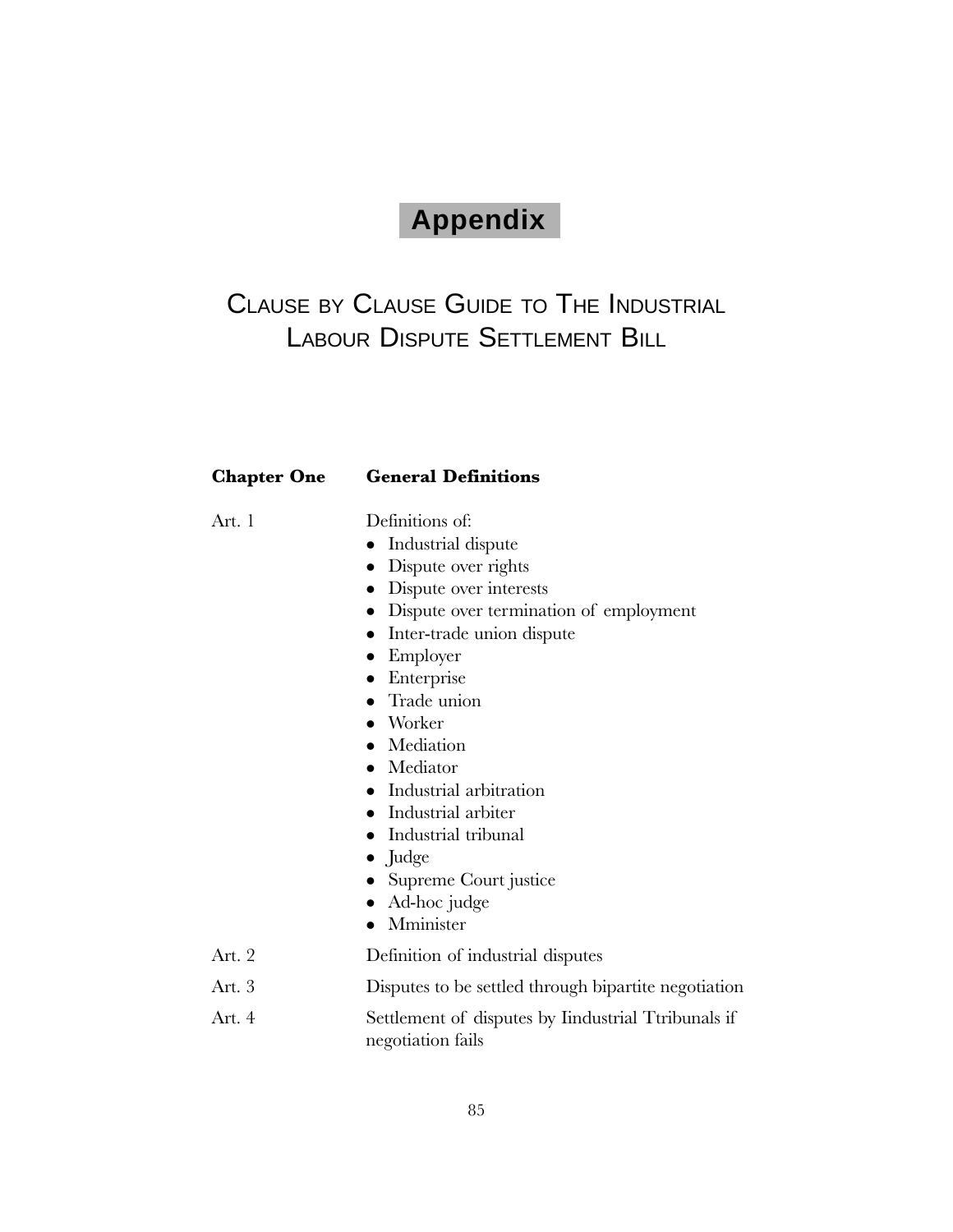|                    | arbitration or industrial tribunals if negotiation<br>fails                                                                       |
|--------------------|-----------------------------------------------------------------------------------------------------------------------------------|
| <b>Chapter Two</b> | <b>Industrial Dispute Settlement Procedures</b>                                                                                   |
| Part One           | <b>Bipartite Settlement</b>                                                                                                       |
| Art. 6             | Obligation to attempt, and definition of, bipartite<br>settlement                                                                 |
| Art. 7             | Written record of the outcome of bipartite<br>negotiations                                                                        |
| Art. 8             | Written record of bipartite agreement; legally<br>binding nature                                                                  |
| Part Two           | Settlement through mediation                                                                                                      |
| Art. 9             | Mediation of disputes, (other than those over<br>rights, by mediators                                                             |
| Art. 10            | Mediator to begin investigation within 7 days                                                                                     |
| Art. 11            | Mediator's power to summon witnesses; their<br>right to expenses                                                                  |
| Art. 12            | Obligation to assist a mediator in their investiga-<br>tion                                                                       |
| Art. 13            | Parties to sign a joint agreement after mediation,<br>or, mediator to issue a recommendation to which<br>the parties must respond |
| Art. 14            | Settlement by Iindustrial Ttribunal ifn mediator's<br>recommendation rejected                                                     |
| Art. 15.           | Mediator to finish within 30 days                                                                                                 |
| Art. 16            | Minister to make regulations concerning media-<br>tors                                                                            |
| Part Three         | Settlement through industrial arbitration                                                                                         |
| Art. 17            | Parties may agree in writing to settle dispute by<br>industrial arbitration                                                       |

Art. 5 Procedures for dispute settlement by mediation,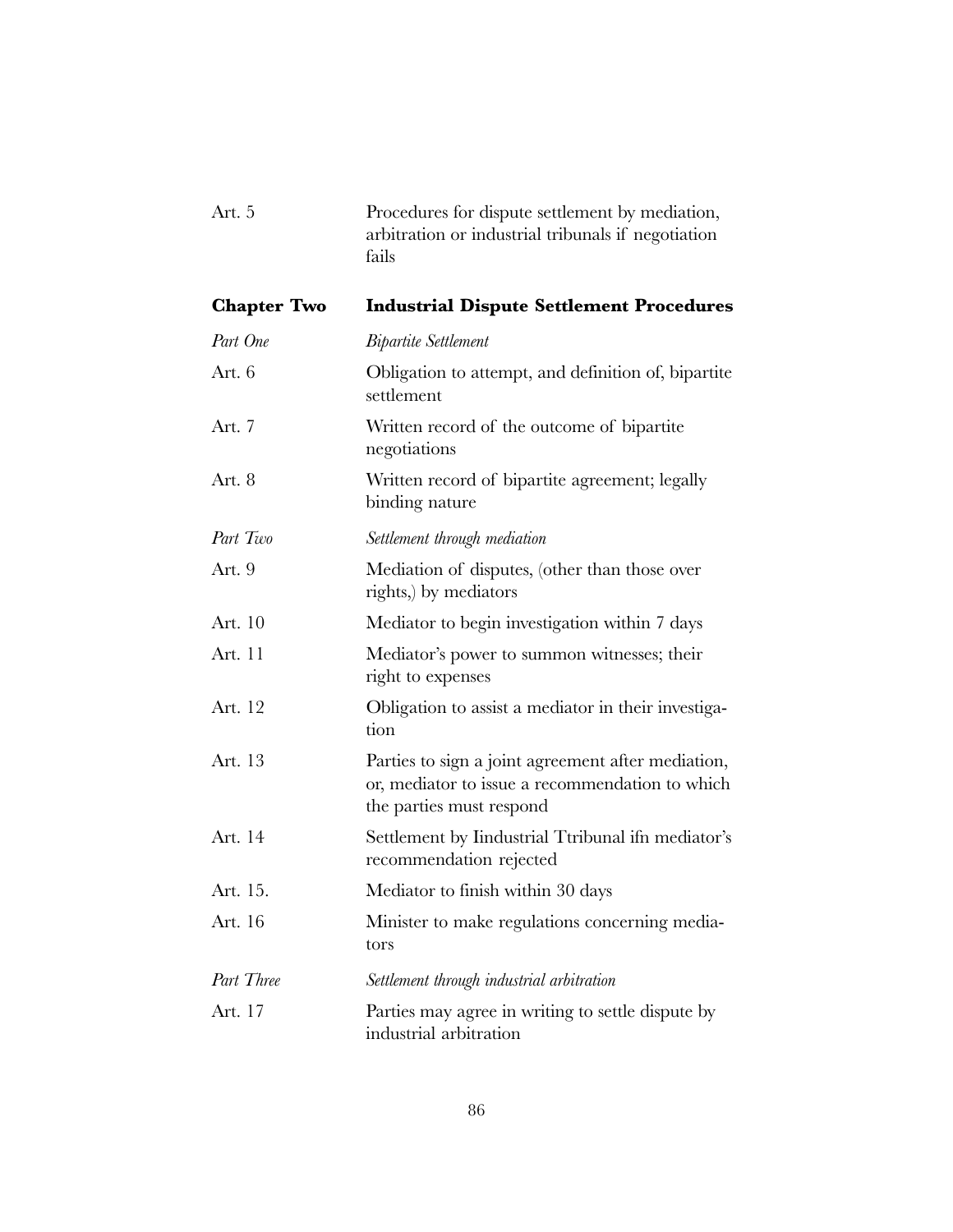| Art. 18              | Parties must agree on the arbiterrator                                                                                             |
|----------------------|------------------------------------------------------------------------------------------------------------------------------------|
| Art. 19              | Arbiterrator to be registered                                                                                                      |
| Art. 20              | Requirements for registration as an arbiterrator                                                                                   |
| Art. 21              | Appointment of arbiterrator by iIndustrial<br>tTribunal if parties cannot agree                                                    |
| Art. 22              | Formalities concerning arbit errator's decision                                                                                    |
| Art. 23              | Arbiterrator's decision to be legally binding and<br>enforceable                                                                   |
| Art. 24              | Legal principles that are to guide arbiters rators in<br>their work                                                                |
| Art. 25              | Grounds for review of arbiter's rator's decision by<br>the Supreme Court                                                           |
| Art. 26              | Certain disputes under settlement, or settled by<br>arbiterrator, not to be transferred to an Iindustrial<br>Ttribunal             |
| Art. 27              | Minister to make regulation concerning<br>arbiters rators (called arbiters)                                                        |
| <b>Chapter Three</b> | The Industrial Tribunal                                                                                                            |
| Part One             | <b>Generalities</b>                                                                                                                |
| Art. 28              | Industrial Ttribunal venues                                                                                                        |
| Art. 29              | Establishment of Tindustrial Ttribunals and<br>venues                                                                              |
| Art. 30              | Membership of Iindustrial Ttribunals                                                                                               |
| Part Two             | Judges, Aad-Hhoc Judges and Supreme Court Justices                                                                                 |
| Art. 31              | Appointment and dismissal of Iindustrial<br>Ttribunal judges (by Supreme Court Chief<br>JusticeChief Justice of the Supreme Court) |
| Art. 32              | Appointment of judges to be according to regula-<br>tions                                                                          |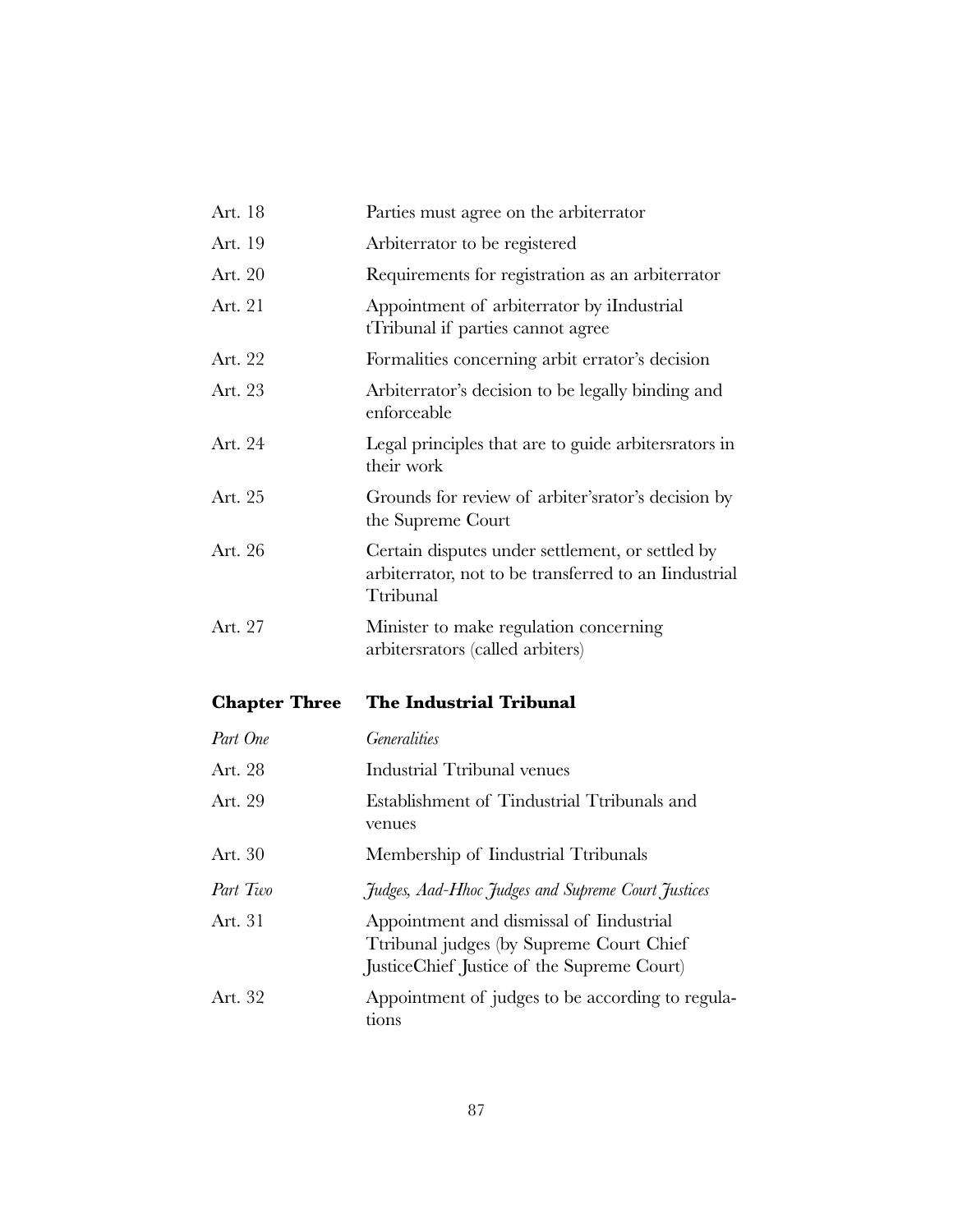| Art. 33 | Appointment and dismissal of ad-hoc judges                                                                                                                                                   |
|---------|----------------------------------------------------------------------------------------------------------------------------------------------------------------------------------------------|
| Art. 34 | Qualifications for being an ad-hoc judge                                                                                                                                                     |
| Art. 35 | Oath of office of ad-hoc judge                                                                                                                                                               |
| Art. 36 | Ad-hoc judge not to hold certain other positions                                                                                                                                             |
| Art. 37 | Grounds for honourable dismissal of ad-hoc<br>judges                                                                                                                                         |
| Art. 38 | Grounds for dishonourable dismissal of ad-hoc<br>judges                                                                                                                                      |
| Art. 39 | Temporary suspension of ad-hoc judges if threat-<br>ened with dishonourable dismissal                                                                                                        |
| Art. 40 | Concerning the number of ad-hoc judges and ad-<br>hoc Supreme Ccourt justices to be appointed                                                                                                |
| Art. 41 | Power of Supreme Court Chief Justice Chief<br>Justice of the Supreme Court to oversee and<br>direct the work of judges, ad-hoc judges and<br>Substitute Registrars of Iindustrial Ttribunals |
| Art. 42 | Procedures for removal of ad-hoc judges                                                                                                                                                      |
| Art. 58 | Obligation to assist judges in endeavours to<br>resolve disputes                                                                                                                             |
| Art. 59 | Validity of court session                                                                                                                                                                    |
| Art. 60 | Further court sessions where parties unable to<br>attend                                                                                                                                     |
| Art. 61 | Powers of Ttribunal if parties fail to appear                                                                                                                                                |
| Art. 62 | Court session to be open to the public; other<br>aspects of procedure                                                                                                                        |
|         | Second Paragraph: Decision Making                                                                                                                                                            |
| Art. 63 | Panels to act according to law and justice                                                                                                                                                   |
| Art. 64 | Decisions to be read in public and notified to<br>parties                                                                                                                                    |
| Art. 65 | Panels of judges to decide within 90 days                                                                                                                                                    |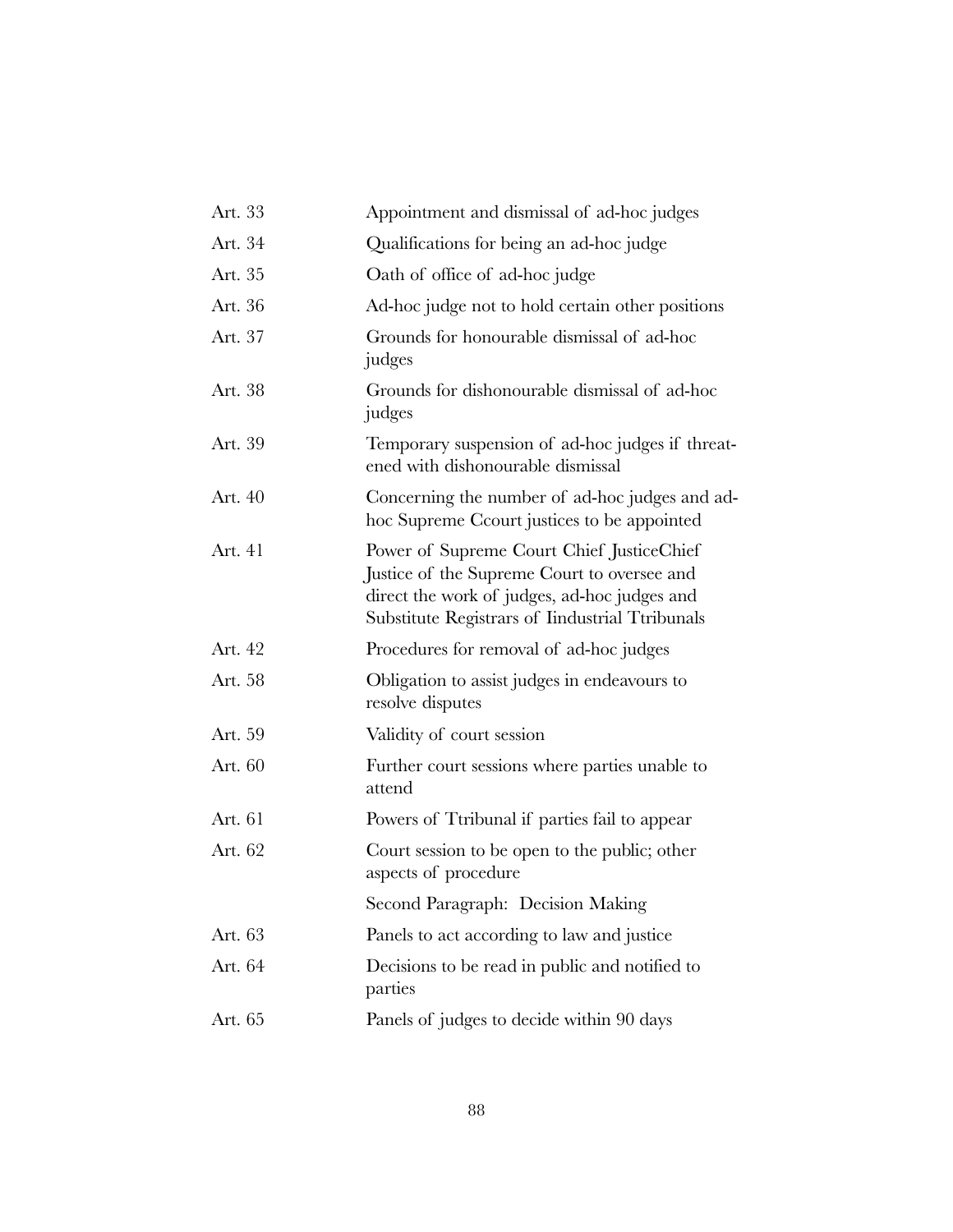| Art. 66              | Formalities concerning decisions                                                                                       |
|----------------------|------------------------------------------------------------------------------------------------------------------------|
| Art. 67              | Notification of decisions to parties not in atten-<br>dance                                                            |
| Art. 68              | Publication of copies of decisions                                                                                     |
| Art. 69              | Copies of decisions to be sent to parties                                                                              |
| Art. 70              | Tribunal decisions in disputes between unions to<br>be final and permanent                                             |
| Art. 71              | Tribunal decisions in disputes over interests or<br>termination may be appealed to the Supreme<br>Court within 14 days |
| Art. 72              | Procedure for lodging Supreme Court aAppeal                                                                            |
| Part Two             | Industrial Dispute Settlement by Supreme Court<br>Justices                                                             |
| Art. 73              | Appointment by Supreme Court of Industrial<br><b>Tribunal Supreme Court Justices</b>                                   |
| Art. 75              | Procedures for appeals and for settlement of<br>certain disputes to be carried out in accordance<br>with regulations   |
| Art. 76              | Appeals to be resolved within 30 days                                                                                  |
| <b>Chapter Five</b>  | <b>Termination of Strike and Lockout</b>                                                                               |
| Art. 77              | Cessation of industrial action where dispute<br>settlement procedures invoked                                          |
| <b>Chapter Six</b>   | <b>Criminal Regulations</b>                                                                                            |
| Art. 78              | Offences for failure to comply with obligation to<br>end industrial action, or to assist Supreme Court<br>Justices     |
| <b>Chapter Seven</b> | <b>Miscellaneous Regulations</b>                                                                                       |
| Art. 79              | Application of act to disputes in social undertak-                                                                     |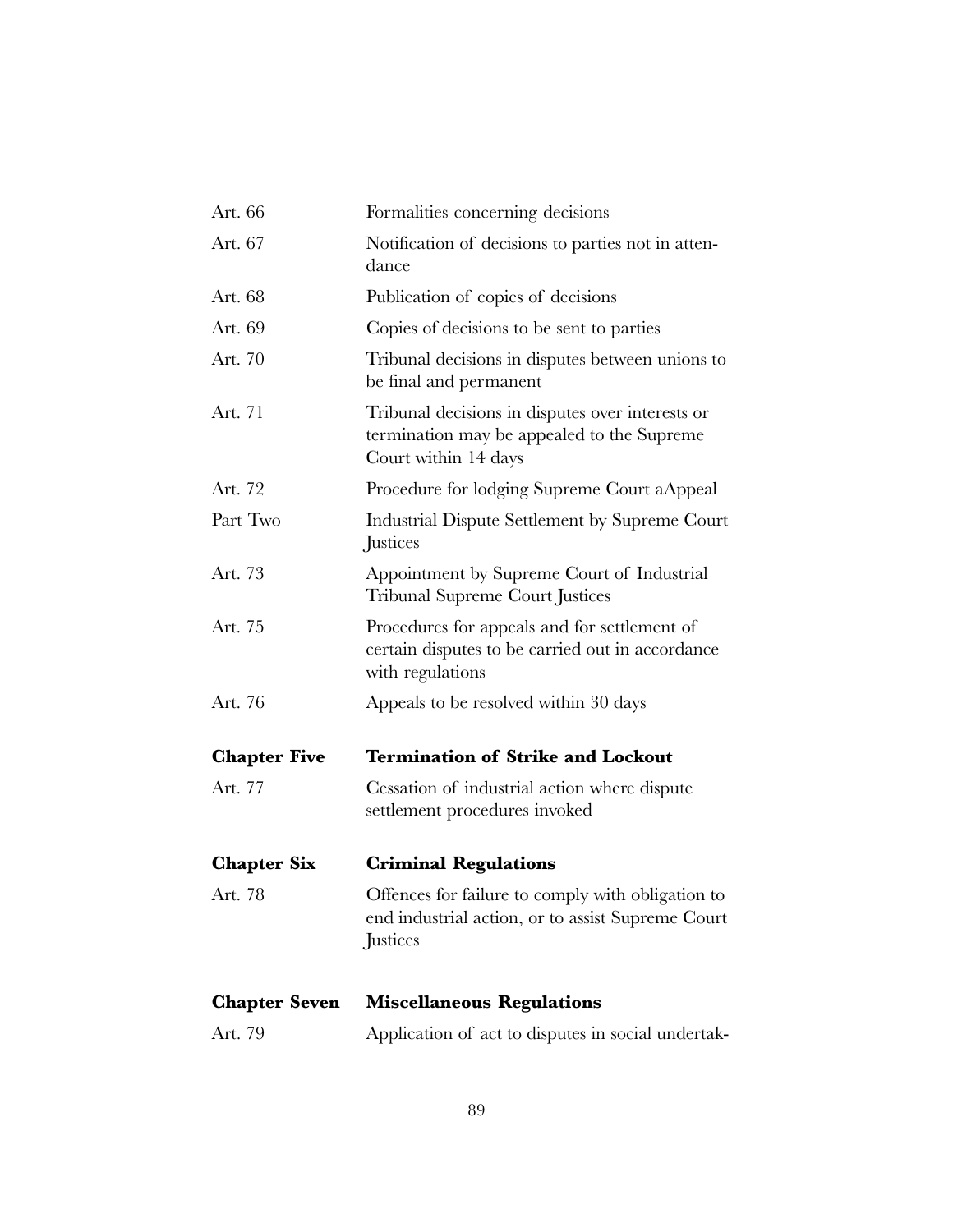|  |                           |  | ings and undertakings other than enterprises, |  |
|--|---------------------------|--|-----------------------------------------------|--|
|  | where people are employed |  |                                               |  |

| <b>Chapter Eight</b> | <b>Transitional Regulations</b>                                                                        |
|----------------------|--------------------------------------------------------------------------------------------------------|
| Art. 80              | Effect of this law on previous dispute settlement<br>institutions and disputes not yet settled by them |
|                      |                                                                                                        |
| <b>Chapter Nine</b>  | <b>Closing Paragraphs</b>                                                                              |
| Art. 81              | Repeals of other laws                                                                                  |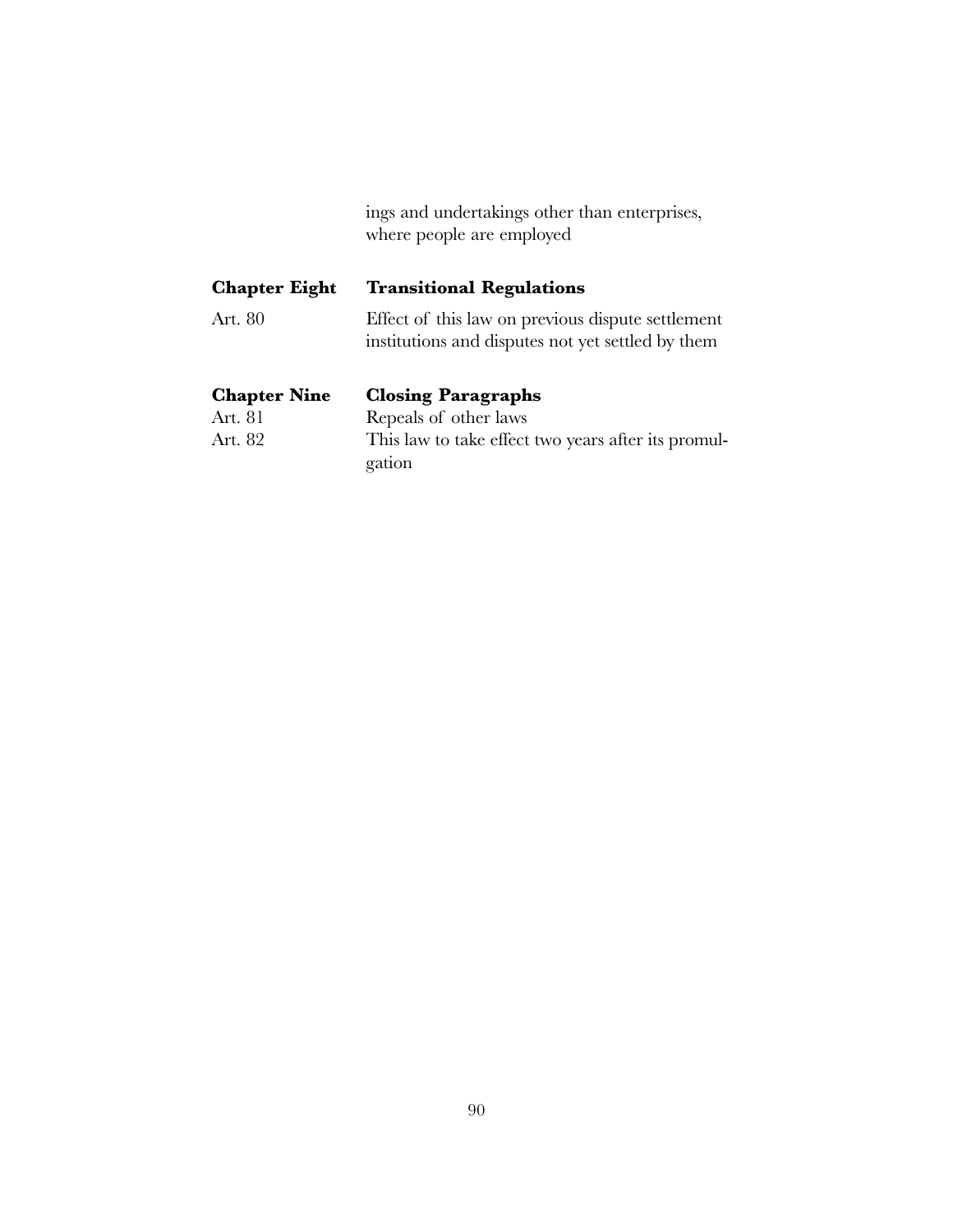# **References**

# BOOKS & JOURNAL

ACFOAHRO, 1991, Labour Llaw in Indonesia, INFID, Melbourne.

- Antons, Christoph, 1997, 'Indonesian Intellectual Property in Context', in Veronica Taylor (ed), Asian Laws Through Australian Eyes, LBC, Sydney.
- Bennett, Michael, 1999, Banking Deregulation in Indonesia: An Updated Perspective in Light of the Asian Financial Crisis', 20, University of Pennsylvania Journal of International Economic Law, 1.
- CCH (eds. T. Lindsey and A. Whiting), 2000, 'Indonesia', *Doing Business* in Asia, CCH, Singapore.
- Cooney, Sean and Richard Mitchell, 2000, Labour Relations and the Law in Three East Asian NICs: Some Problems and Issues for Comparative Labour Law Inquiry', in The Impact of Globalisation on National and Regional Systems of Industrial Relations and Employment Relations, 12th World Congress of the International Industrial Relations Association, Tokyo 2000 Proceedings, Vol.2, 153-167.
- Cribb, Robert, (ed), 1991, The Indonesian Killings 1965-1966: Stories from Java and Bali, Monash Papers on Southeast Asia No. 21, Monash University, Clayton, 2nd ed.
- Economic & Business Review Indonesia, 1995, 'Indonesia "A Middle Income Country": Soeharto', 25 August.
- Economic & Business Review Indonesia, 1995, Indonesia A Middle Income Country:' Soeharto', 25 August.
- Fehring, Ian, 1999, in Tim Lindsey (ed), Law & Society in Indonesia, Federation, Sydney, 367-80.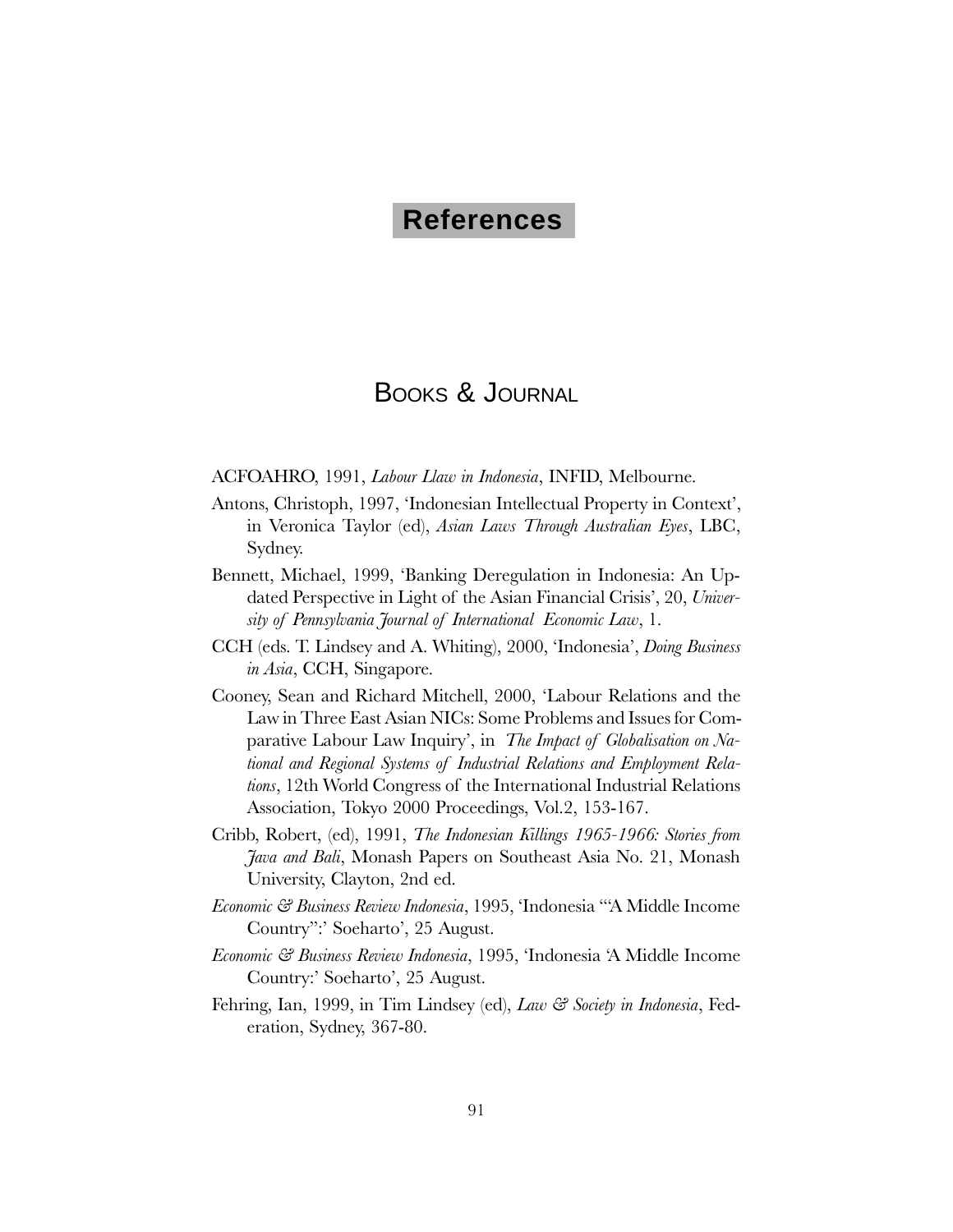- Fehring, Ian, and Tim Lindsey, 1995, Indonesian Labour Law Under the New Order: The Military and Prospects for Change, Working Paper, Centre for Employment & Labour Relations, University of Melbourne.
- Fox, Justin, 1997, Labour Law Under the New Order: the Interaction Between Workers' Rights and Economic Priorities, Working Paper, Centre for Employment & Labour Relations, University of Melbourne.
- Hadiz, Vedi, 1997, Workers and the State in New Order Indonesia, Routledge, London/New York.
- Heryanto, Ariel, 1999, 'Where Communism Never Dies', (1999) 2 International Journal of Cultural Studies, 147.
- Hill, Hal, 1994, (ed) Indonesia's New Order: The Dynamics of Socio-Economic Transformation, Allen & Unwin, St. Leonards.
- Hill, Hal, 1999, The Indonesian Economy in Crisis: Causes, Consequences & Lessons, CSEAS, Singapore.
- Hiscock, Mary, 1995, Changing Patterns of Regional Law Making in Asia', 5 Australian Journal of Corporate Law, 367.
- Hiscock, Mary, 2000, 'Remodelling Asian Laws', in T. Lindsey (ed), *In*donesia: Bankruptcy, Law Reform & the Commercial Court, Desert Pea Press, Sydney, 28-43.
- Ingleson, John, 1986, In Search of Justice; Workers and Unions in Colonial Java 1908-1926, Asian Studies Association of Australia, Oxford University Ppress, Singapore.
- International Labour Organisation (ILO), 1999, Demystifying the Core Conventions of the ILO Through Social Dialogue: The Indonesian Experience, ILO Jakarta Office, Jakarta.
- International Labour Office Governing Body, 2001, Case No 2216: Complaint against the Government of Indonesia, (2001) 326th Report of the Committee on Freedom of Association, 92-100.
- Jayasuriya, Kanishka, 1999, The Rule of Law and Governance in the East Asian State', The Australian Journal of Asian Law, Vol.1, No.2.
- Katjasungkana, Nursyabani and Teten Masduki, (no date) Labour, State and Democracy, Workers Solidarity Forum, Jakarta.
- Lambert, Rod, 1993, Authoritarian State Unionism in New Order Indonesia, Asia Research Centre, Murdoch University, Perth.
- LBH, 1994, Preliminary Report on the Murder of Marsinah, Lembaga Bantuan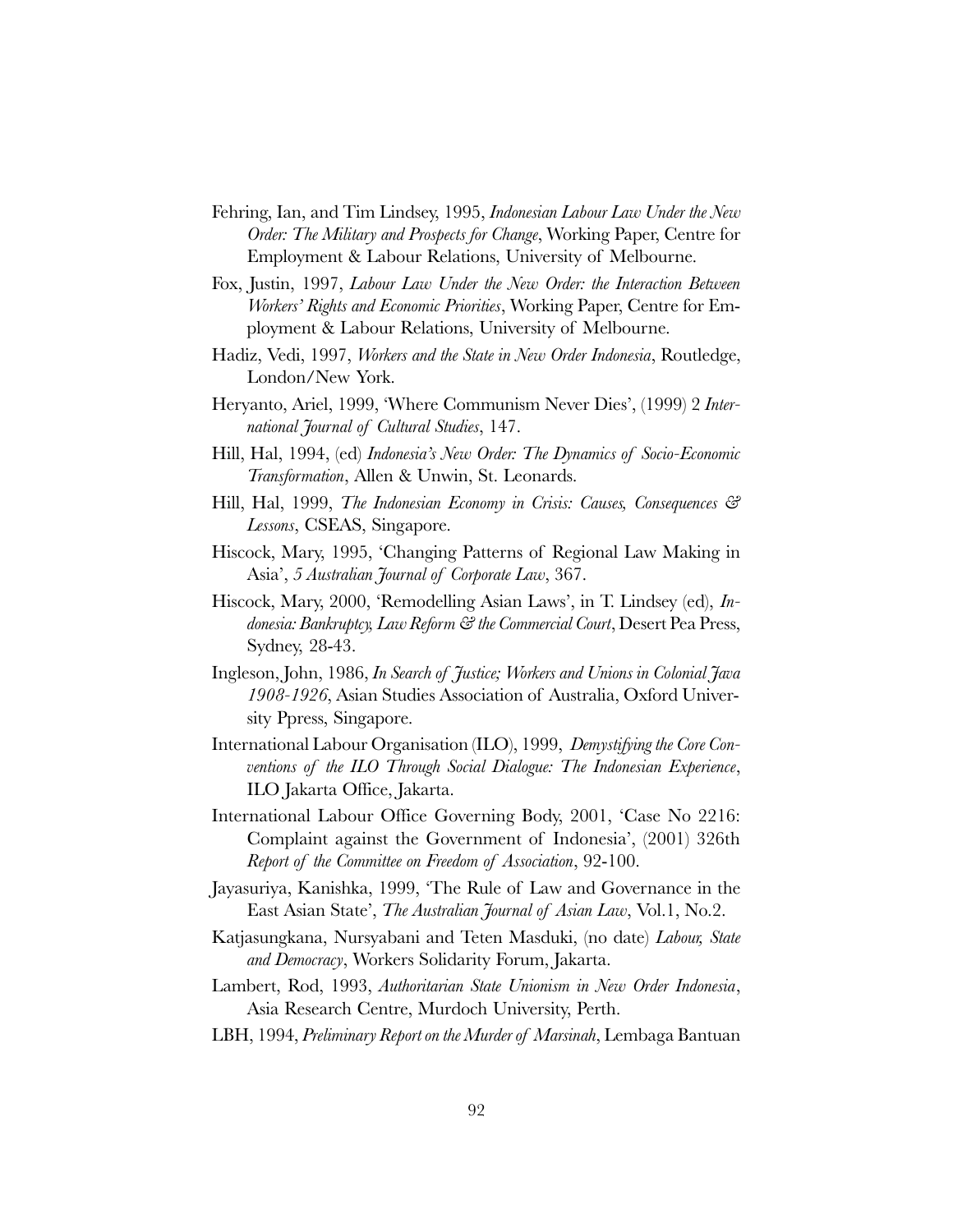Hukum, Jakarta.

- Lev, Daniel 1999, Comments on the Course of Law Reform in Modern Indonesia', in Lindsey, Tim (1999b) (ed), *Indonesia: The Commercial* Court and Law Reform in Indonesia, Sydney, Federation Press.
- Lindsey, Timothy, 1997, Paradigms, Paradoxes and Possibilities: Towards Understandings of Indonesia's Legal System', in Veronica Taylor (ed.), Asian laws Through Australian Eyes, 1997, LBC Information Services, Sydney.
- Lindsey, Timothy, 1999, Black Letter, Black Market and Bad Faith: Corruption as Rational Response and the Failure of Reformasi Hukum, in Chris van Dierman and Chris Manning (eds.) Indonesia in Transition, CSEAS/ Indonesia Project, ANU, Canberra.
- Lindsey, Timothy, 2000, Abdurrahman, the Supreme Court and Corruption: Viruses, *Transplants & the Body Politic in Indonesia*, in Arief Budiman and Damien Kingsbury, Rethinking Indonesia, Routledge, London.
- Lindsey, Timothy and Veronica Taylor, 2000, Rethinking Indonesian Insolvency Reform: Context and Frameworks, in Lindsey, Tim (ed), 1999, Indonesia: The Commercial Court and Law Reform in Indonesia, Sydney, Federation Press.
- Lindsey, Timothy, and Teten Masduki, 2001, Indonesian Labour Law Since Soeharto: Reformasi or Replay? in Richard Mitchell et al (eds), Law and Labour Market Regulation in East Asia (2001).
- Manning, Chris, 1996, Labour standards and economic development: the Indonesian case' in J S Lee (ed), *Labour Standards and Economic* Development, Tapei, Chung-Hua Institution for Economic Research.
- Manning, Chris, 1998, Indonesian Labour in Transition: an East Asian Success Story? Cambridge University Press.
- Mattei, Ugo, 1997, Three Patterns of Law: Taxonomy and Change in the World's Legal Systems', 45 American Journal of Comparative Law, 5-44.
- Masduki, Teten, 1999, Labour Law Reform in Indonesia: To Serve The Interests of *Multinational Companies*, unpublished paper, Beijing, (copy in possession of authors).
- McLeod, Ross, 2000, 'Soeharto's Indonesia: A Better Class of Corruption', *Agenda*, Vol.7, No.2, 99-112.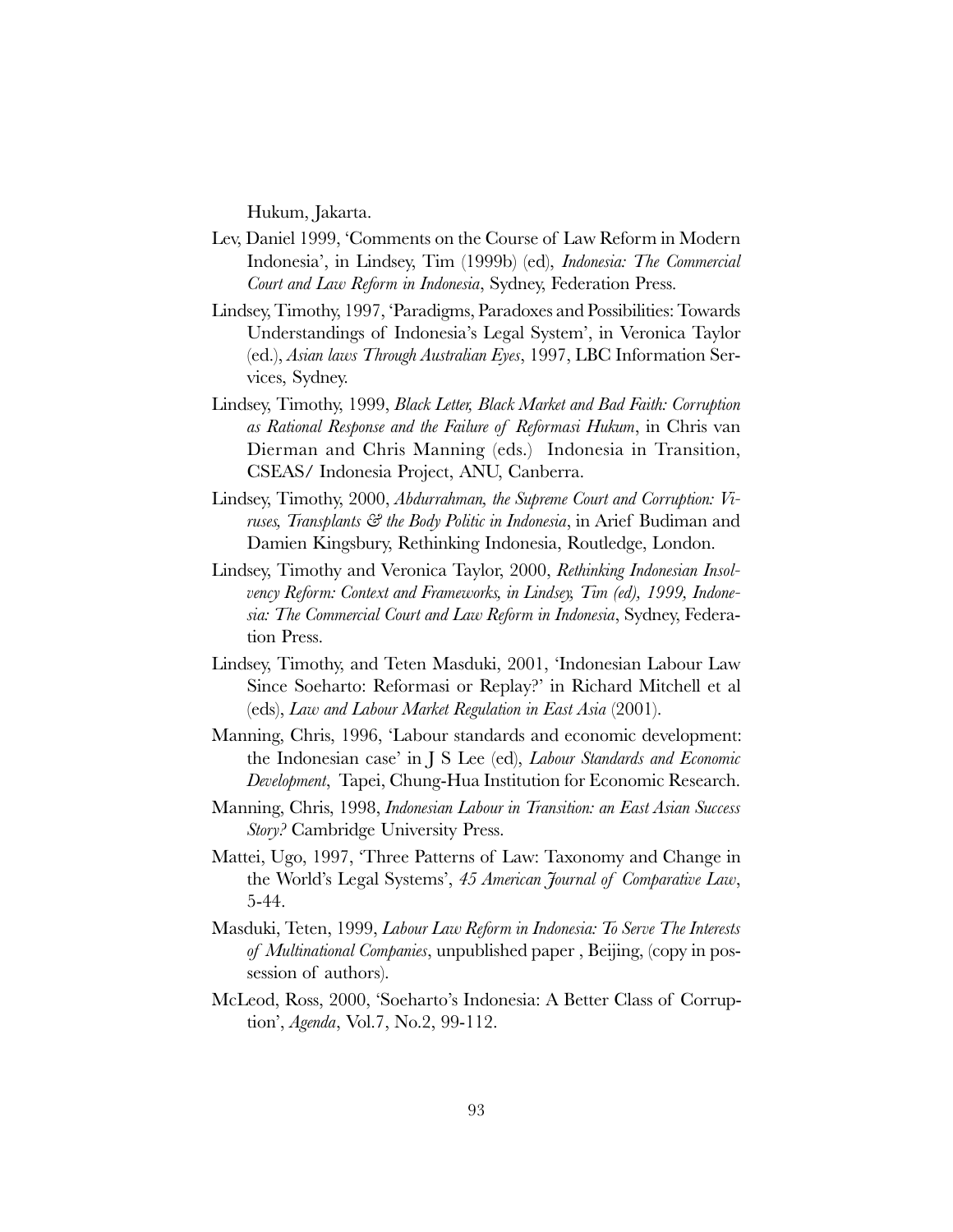Moeljatno, 1999, Kitab Undang-Undang Hukum Pidana (20th Ed)., 1999).

- Olivia, Rita, 2002, Pengalaman LBH Jakarta dalam Penyelesaian Persoalan *Perburuhan*, unpublished email, (copy in possession of authors).
- Pangestu, Mari, 1997, Prospects and Development of the Indonesian Economy, unpublished paper, The University of Melbourne, June.
- Ricklefs, M.C., 1991, A History of Modern Indonesia Since c.1300, (2nd Edition, 1993), Macmillan, London.
- Paul Robinson, 'Edict eases Docklands tender tension', The Age, 2 April 2002.
- Said, Edward, 1978, Orientalism, Penguin, London.
- Sakumoto, Naoyuki, 1999, 'Labour Law and Policy in Indonesia', in Koesnadi Hardjasoemantri and Naoyuki Sakumoto, Current Development of Laws in Indonesia, Institute of Developing Economies, Japan External Trade Organisation,123-162.
- Schwarz, Adam, 1994, A Nation in Waiting; Indonesia in the 1990s, Allen & Unwin, St. Leonards.
- Suwarno, Sutanto and Jan Elliott, 2000, Changing Approaches to Employment Relations in Indonesia, in Greg J Bamber, Funkoo Park, Changwon Lee, Peter k Ross and Kaye Broadbent, Employment Relations in the Asia Pacific: Changing approaches, Allen & Unwin, St. Leonards, 129-141.
- Tan, Poh-Ling (ed), 1997, Asian Legal Systems; Law, Society and Pluralism in East Asia, Butterworths, Adelaide.
- Tanter, Richard, 1990, The Totalitarian Ambition: Intelligence and Security Agencies in Indonesia', in Arief Budiman (ed) State and Civil Society in Indonesia, Centre of Southeast Asian Studies, Monash University, Clayton, 215-288.
- Taylor, Veronica & Michael Pryles, 1997, The Cultures of Dispute Resolution in Asia<sup>2</sup>, in Michael Pryles (ed), Dispute Resolution in Asia, Netherlands, Kluwer Law International, 1-45.
- Tjajo, Rambun, 1996, *Workplace Health* & Safety, unpublished paper, Comparative Labour Law and Employment Relations in Asia Conference, Melbourne (copy in possession of authors).
- Watson, Alan, 1996a, 'Aspects of the Reception of Law', The American Journal of Comparative Law, Vol. 44, pp. 335-351.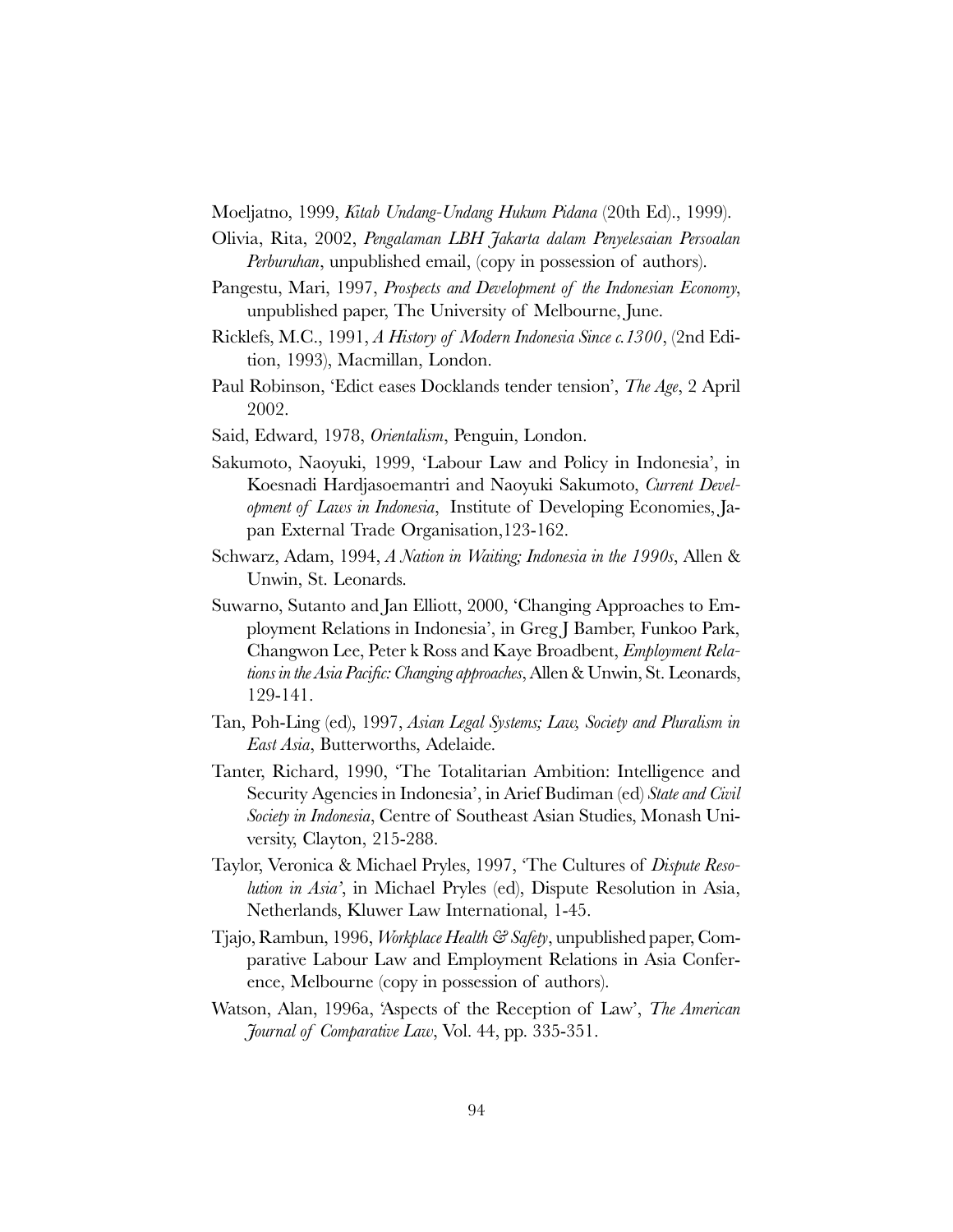- Watson, Alan, 1996b, 'Legal Transplants and Law Reform', The Law Quarterly Review, Vol. 92, pp. 79-84.
- Watson, Laura, 1998, 'Labour Relations and the Law in South Korea', (1998) 7 Pacific Rim Law & Policy Journal, 229.
- Witjes, Ben (1987), The Indonesian Law on Social Organisations: A Study of the Socio-Political Context and the Consequences for Indonesia and Foreign NGOs, Nijmegen, no publisher, copy in possession of authors.
- Zifcak, Spencer, 1999, But a Shadow of Justice: Political Trials in Indonesia, in Tim Lindsey (ed), Law & Society in Indonesia, Federation, Sydney, 355-66.

## INTERNET SOURCES

- Aparat Kepolisian dan Pengusaha Diduga Terlibat, Tempo Interaktif, 2 April 2001, <http://www.tempointeraktif.com>.
- Blow to Right to Strike, Laksamana Net, 2 November 2001, <http:// laksamana.net>.
- 'Buruh "Sandal Bolong" Mengadu ke DPR', *Hukum Online*, 19 February 2002, <http://www.hukumonline.com>.
- Buruh Shangri-La Menang, Tempo Interaktif, 1 April 2002, <http:// www.tempointerakftif.com>.
- Catatan Akhir Tahun FNPBI: Buruh Bangkit, Ditindas Kian Keras, Info-RI, 31 December 2001, <http://www.info-ri.com>.
- Demo Karyawan Shangri-la Tuntut Pengadilan Tolak Gugatan Manajemen, Tempo Interaktif, 1 May 2001, <http:// www.tempointeraktif.com>.
- 'Disiapkan, Penyelesaian Konflik Perburuhan Melalui Arbitrase', Kompas Cybermedia, 27 September 2001, <http://www.kompas.com>.
- Dita Threatens Action, Laksamana Net, 2 December 2001, <http:// laksamana.net>.
- Fired Hotel Workers Vow To Fight On', The Jakarta Post, 12 July 2001, <http://www.thejakartapost.com>.
- Jasper Goss, 'Violence Hits Indonesian Dispute', Workers Online, 23 Feb-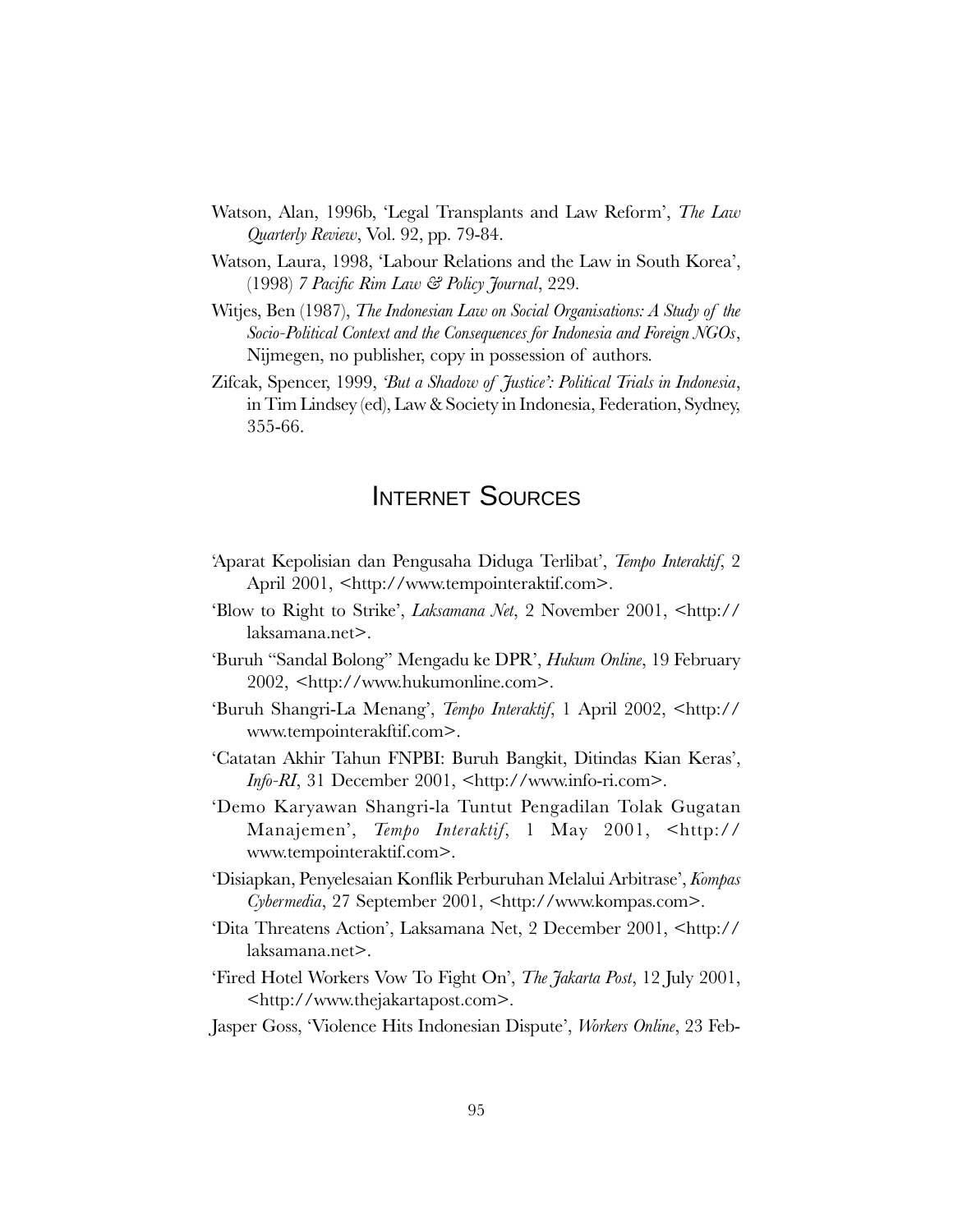ruary 2001, <http://workers.labor.net.au>.

- Julie Indahrini and Riffmy M, 'Membungkam dengan Sandal Bolong', Gamma, 12 November 2001, <http://www.gamma.co.id>.
- Jacob Nuwa Wea: Banyak Pejabat Disnaker Tak Tahu Soal Buruh, Tempo Interaktif, 12 March 2002, <http://www.tempointeraktif.com>.
- Ahmad Junaidi and Tiarma Siboro, FBR Chairman Admits Seeking Donations', The Jakarta Post, 10 April 2002, <http:// www.thejakartapost.com>.
- 'Labor problems "due to same old system"', The Jakarta Post, 25 April 2001, <http://www.thejakartapost.com>.
- Memintas Keadilan buat Buruh', Majalah Tempo, 17 September 2001, <http://www.tempointeraktif.com>.
- Menakertrans Kecewa Dengan Putusan Pengadilan Kasus Shangri-La, Kompas Cybermedia, 10 November 2001, <http://www.kompas.com>.
- 'Meredam Aksi Buruh lewat Aksi Preman', *Media Indonesia*, 8 April 2001, <http://www.mediaindo.co.id>.
- Pancasila Tidak Lagi Dipakai Dalam UU Ketenagakerjaan', Kompas Cybermedia, 2 March 2002, <http://www.kompas.com>.
- Panitia Penyelesaian Perburuhan Akan Dibubarkan', Hukum Online, 7 February 2001, <http://www.hukumonline.com>.
- 'Pengacara Korban Kadera Tuduh ada Permainan Persidangan', Tempo Interaktif, 13 December 2001, <http://www.tempointeraktif.com>.
- 'Polisi Tangkap Penggerak Penyerang Buruh PT Kadera', Tempo Interaktif, 12 April 2001, <http://www.tempointeraktif.com>.
- PT TUN Memenangkan Gugatan Banding Pekerja Hotel Shangri-La', Majalah Tempo, 26 Mar 2002, <http://www.tempointeraktif.com>.
- Serangan Balik untuk Shangri-La, Gamma, 27 November 2001, <http:/ /www.gamma.co.id>.
- Shangri-la to Accept Verdict on Labor Row', The Jakarta Post, 4 April 2001, <http://www.thejakartapsot.com>.
- Soal Kepmennakertrans No 78/2001 Buruh dan Pelaku Usaha Temui Jalan Buntu', *Departemen Tenaga Kerja dan Transmigrasi*, 2 November 2001, <http://www.nakertrans.go.id>.
- Elik Susanto, 'Kriminalisasi Menghantui Para Buruh', Koran Tempo, 1 May 2001, <http://www.tempointeraktif.com>.